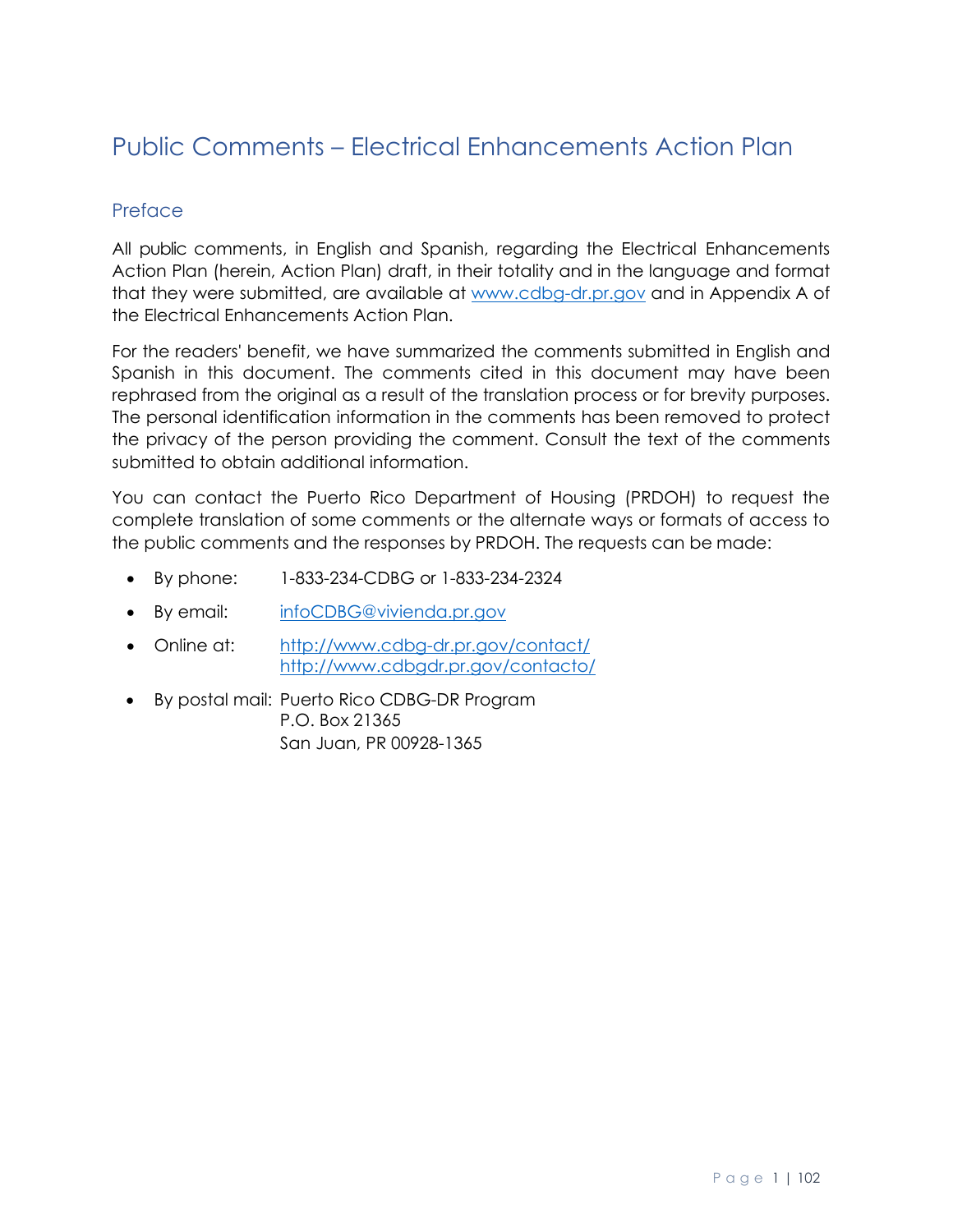# **Table of Contents**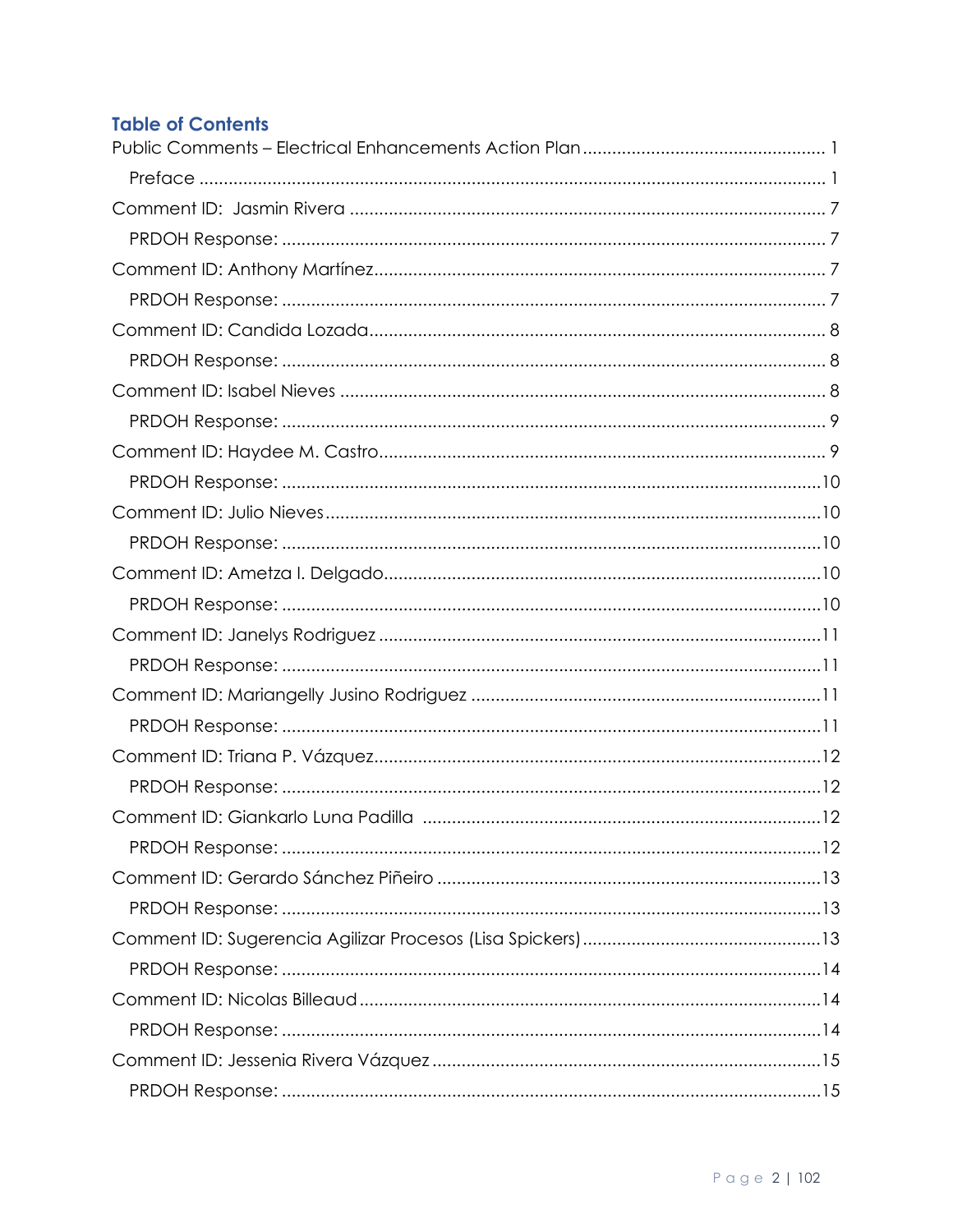| Comment ID: Puerto Rico Manufacturers Association (Yandia Pérez) 25                  |  |
|--------------------------------------------------------------------------------------|--|
|                                                                                      |  |
|                                                                                      |  |
|                                                                                      |  |
| Comment ID: Pontificia Universidad Católica de Puerto Rico (Jorge Iván Vélez Arocho) |  |
|                                                                                      |  |
| Comment ID: Alianza Comunitaria Ambiental del Sureste (Timmy Boyle) 33               |  |
|                                                                                      |  |
|                                                                                      |  |
|                                                                                      |  |
|                                                                                      |  |
|                                                                                      |  |
| Comment ID: The Food Marketing, Industry and Distibution Chamber (MIDA) (Lcdo.       |  |
|                                                                                      |  |
|                                                                                      |  |
|                                                                                      |  |
|                                                                                      |  |
|                                                                                      |  |
|                                                                                      |  |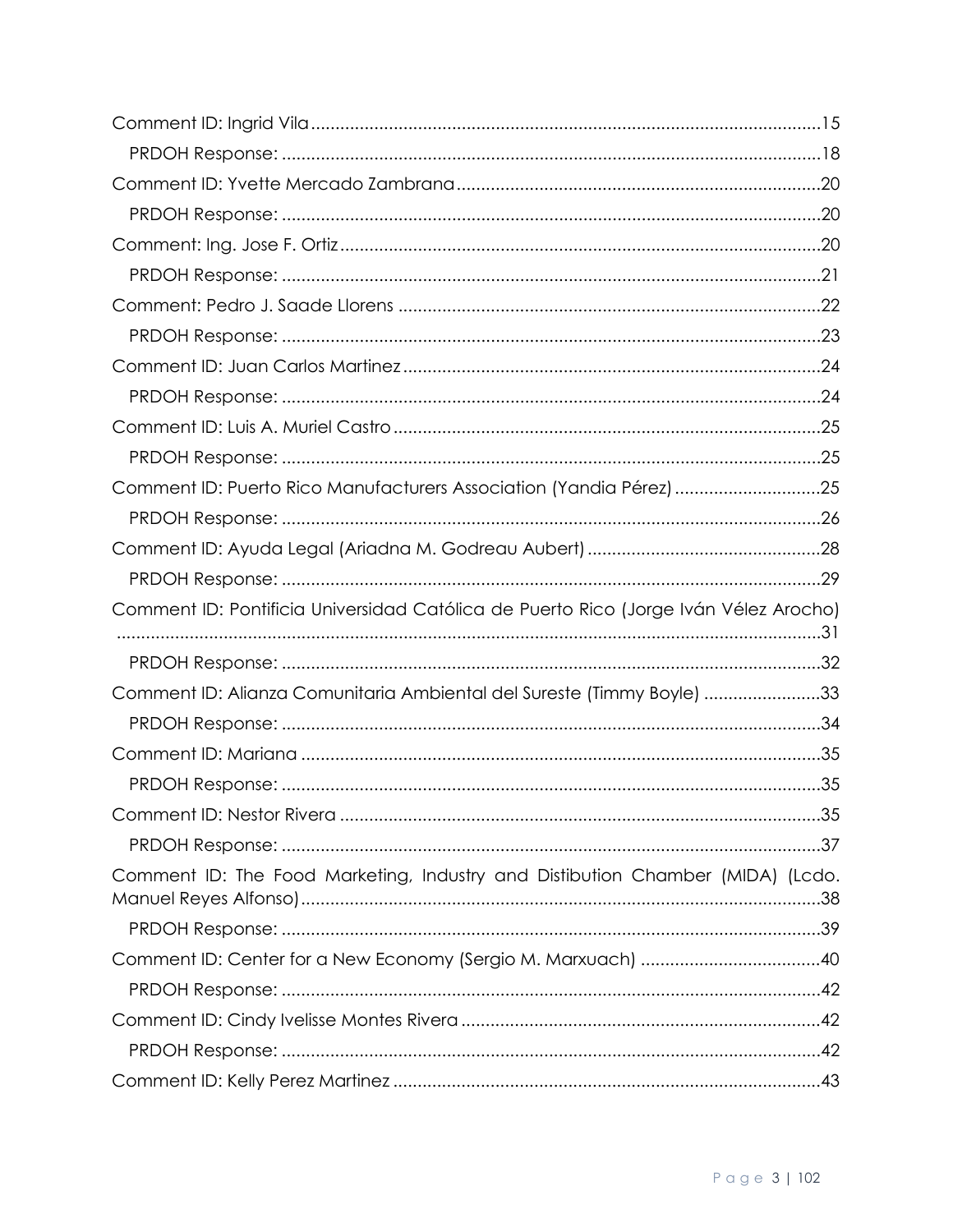| Comment ID: Energy Justice for Puerto Rico, Inc. (Waleska Rivera) 47 |  |
|----------------------------------------------------------------------|--|
|                                                                      |  |
|                                                                      |  |
|                                                                      |  |
|                                                                      |  |
|                                                                      |  |
|                                                                      |  |
|                                                                      |  |
|                                                                      |  |
|                                                                      |  |
|                                                                      |  |
|                                                                      |  |
|                                                                      |  |
|                                                                      |  |
|                                                                      |  |
|                                                                      |  |
|                                                                      |  |
|                                                                      |  |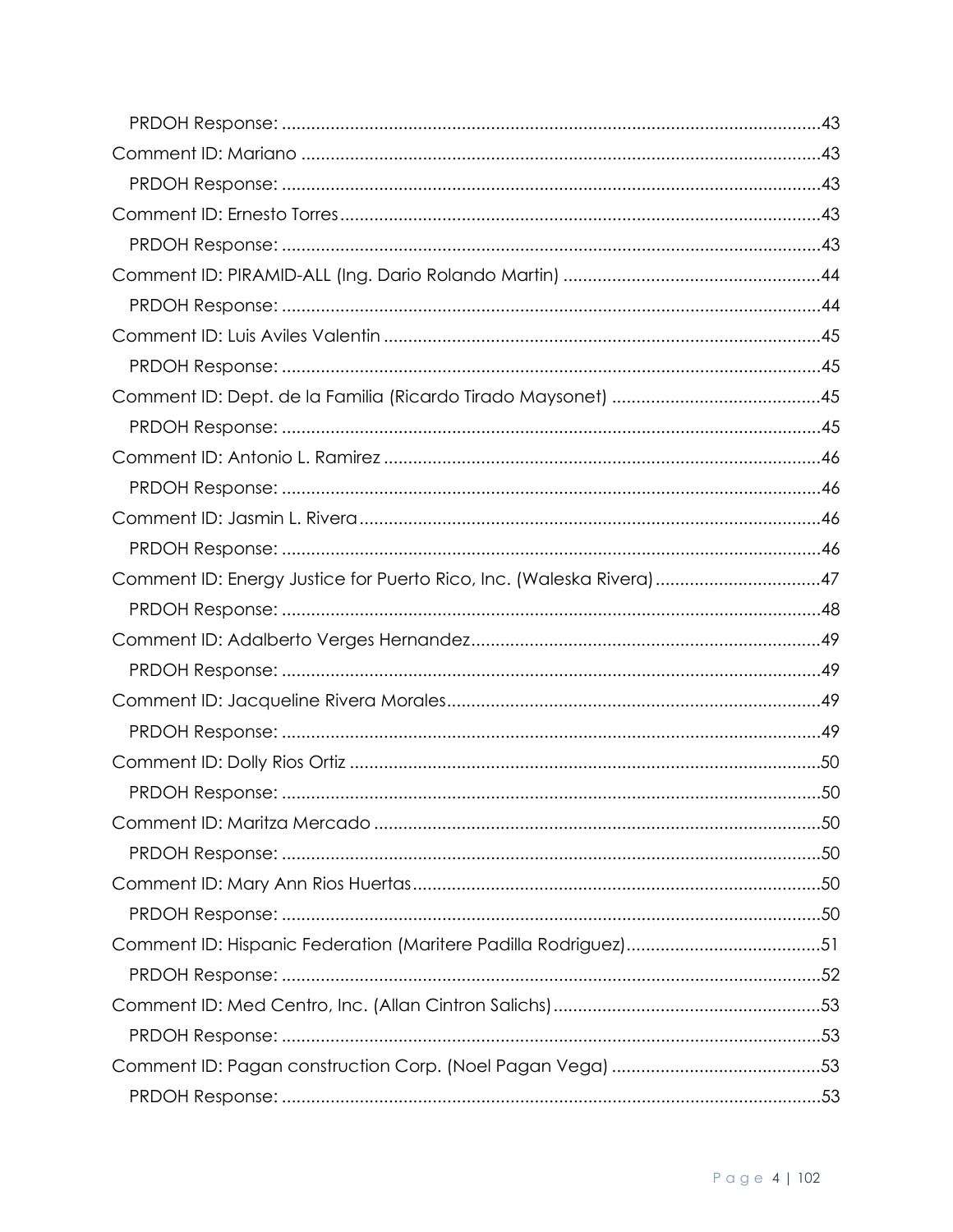| Comment ID: Taller Industrial para Personas con Impedimentos de Coamo, Inc. (Wanda   |
|--------------------------------------------------------------------------------------|
|                                                                                      |
| Comment ID: Productora Angeles-del-fin, Inc. (PADF) (Carlos Gonzalez Hernandez) 54   |
|                                                                                      |
|                                                                                      |
|                                                                                      |
|                                                                                      |
|                                                                                      |
|                                                                                      |
|                                                                                      |
|                                                                                      |
|                                                                                      |
| Comment ID: Liga de Cooperativas de Puerto Rico (Juan R. Luna Otero/Mildred Santiago |
|                                                                                      |
|                                                                                      |
|                                                                                      |
|                                                                                      |
|                                                                                      |
|                                                                                      |
|                                                                                      |
|                                                                                      |
|                                                                                      |
| Comment ID: The Hato Rey Financial District Redevelopment Corporation (Hector        |
|                                                                                      |
|                                                                                      |
|                                                                                      |
|                                                                                      |
|                                                                                      |
|                                                                                      |
|                                                                                      |
|                                                                                      |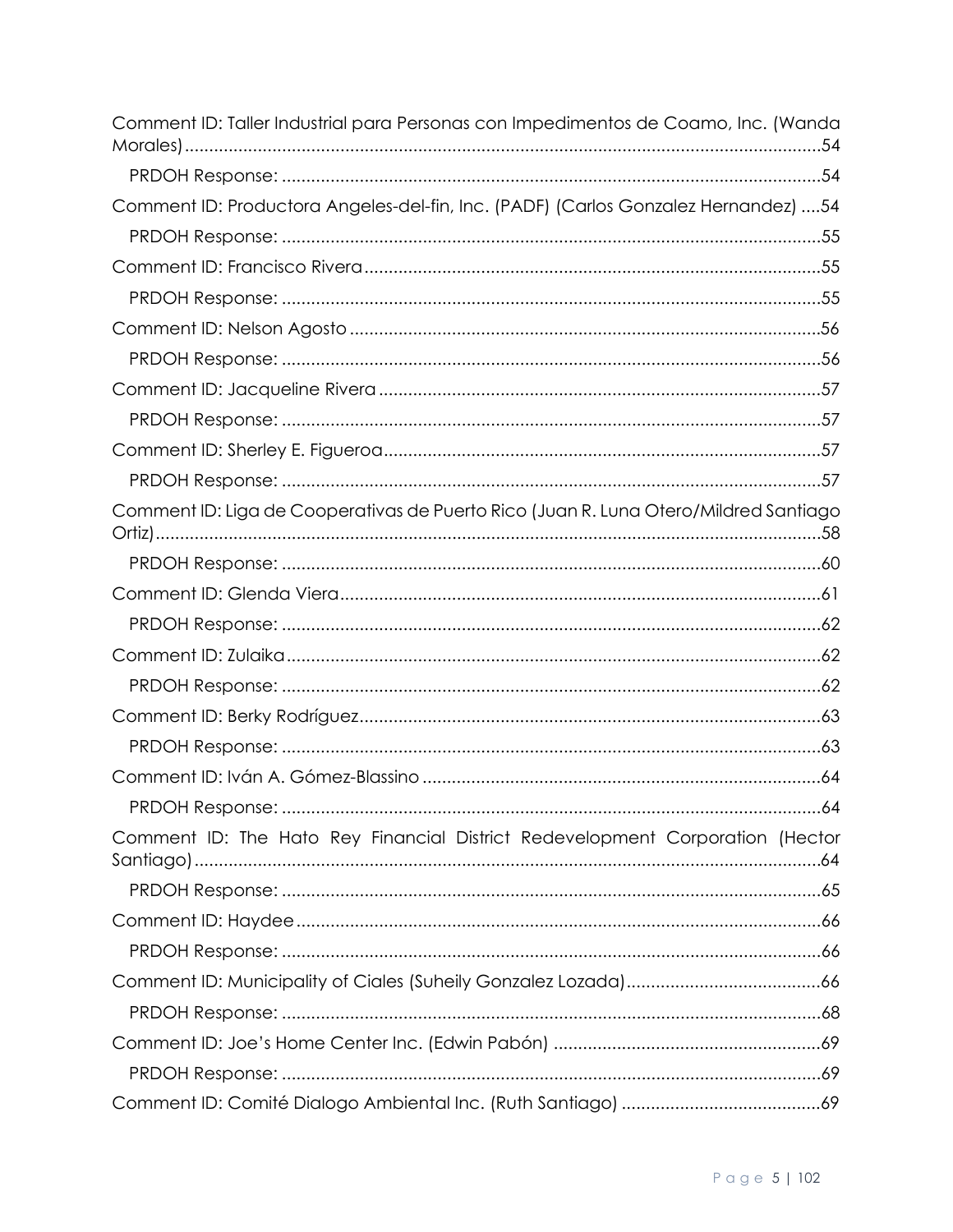| Comment ID: Colegio de Ingenieros y Agrimensores de Puerto Rico (Juan Alicea Flores) |  |
|--------------------------------------------------------------------------------------|--|
|                                                                                      |  |
|                                                                                      |  |
|                                                                                      |  |
| Comment ID: El Puente-Enlace Latino de Accion Climatica (Amy Orta Rivera) 78         |  |
|                                                                                      |  |
|                                                                                      |  |
|                                                                                      |  |
|                                                                                      |  |
|                                                                                      |  |
| Comment ID: Instituto de Competitividad y Sostenibilidad Económica de Puerto Rico    |  |
|                                                                                      |  |
| Comment ID: Solar + Energy Storage Association of Puerto Rico (SESA) (PJ Wilson)88   |  |
|                                                                                      |  |
| Comment ID; Frente Unido Pro-Defensa del Valle de Lajas (Carlos A. Vivoni Remus)90   |  |
|                                                                                      |  |
| Comment ID: Cooperativa Hidroeléctrica de la Montaña (Maribel Hernandez) 93          |  |
|                                                                                      |  |
| Comment ID: US Green Building Council, PR Chapter (Fernando Abruña) 95               |  |
|                                                                                      |  |
|                                                                                      |  |
|                                                                                      |  |
|                                                                                      |  |
|                                                                                      |  |
| Comment ID: Asociación de Residentes La Margarita (Wanda J Rios) 100                 |  |
|                                                                                      |  |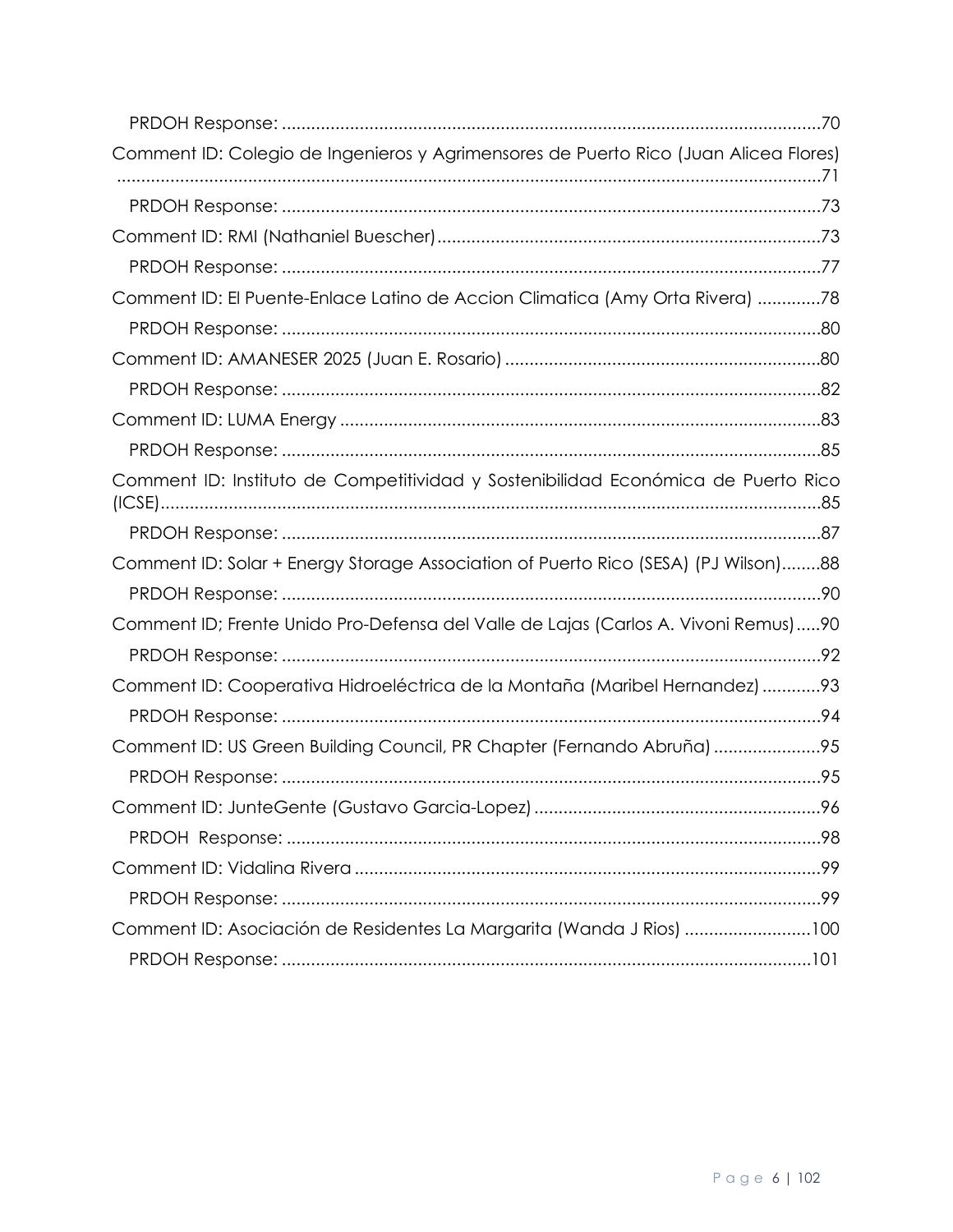#### <span id="page-6-0"></span>Comment ID: Jasmin Rivera

*"I am proud of Puerto Rico and its poverty population. It is necessary and of great importance to help us, as individuals, to help the environment, and although not apparent, the government of Puerto Rico as well. It would be of great economic and environmental quality relief."*

#### <span id="page-6-1"></span>PRDOH Response:

PRDOH thanks you for your participation. In accordance with one of CDBG's national objectives, the allocated funds are intended to attend the unmet needs of low to moderate income (LMI) individuals, as established by the parameters set in HUD's adjusted gross income limits for Puerto Rico. As established in the Electrical Power System Enhancements Action Plan, the Energy Grid Rehabilitation and Reconstruction Program (ER1) and the Electrical Power Reliability and Resilience Program (ER2) must meet the LMI National Objective.

PRDOH acknowledges the importance of utilizing CDBG funds to attend the needs of this demographic and recognizes the multifaceted benefits that would arise as byproducts of this assistance. The CDBG-DR Action Plan for Hurricanes Irma and María, as well as the Action Plan for Electrical Power System Enhancements elaborate on these impacts, and are publicly available in the PRDOH CDBG-DR website at:<https://cdbg-dr.pr.gov/en/> (English), and<https://cdbg-dr.pr.gov/> (Spanish).

## <span id="page-6-2"></span>Comment ID: Anthony Martínez

*"Greetings"* 

*1. We need a multi-sector committee with innovative an environmental inclination.*

*2. Evaluate three (3) countries and proposals that are applicable to the tropics, with a twenty (20) or thirty (30) year plan that all political parties are committed to and responsible for. Transform it into an untouchable law, perhaps establishing an independent authority agency but with the cooperation of all political parties and sectors.* 

3. A country with our economic challenges needs capital. Families need substantial *benefits (grants or subsidies) for each family to independently invest in renewable energy or other. That is new, politically correct, and moral capital for the economy.*

*4. Put economists and others who have demonstrated values of service to the community as the communitarian*

#### <span id="page-6-3"></span>PRDOH Response:

PRDOH acknowledges the need to administer these funds based on the reality and unique needs of Puerto Rico. As part of the requirements established in the federal register (86 FR 32681), PRDOH consults with the federal members of the Technical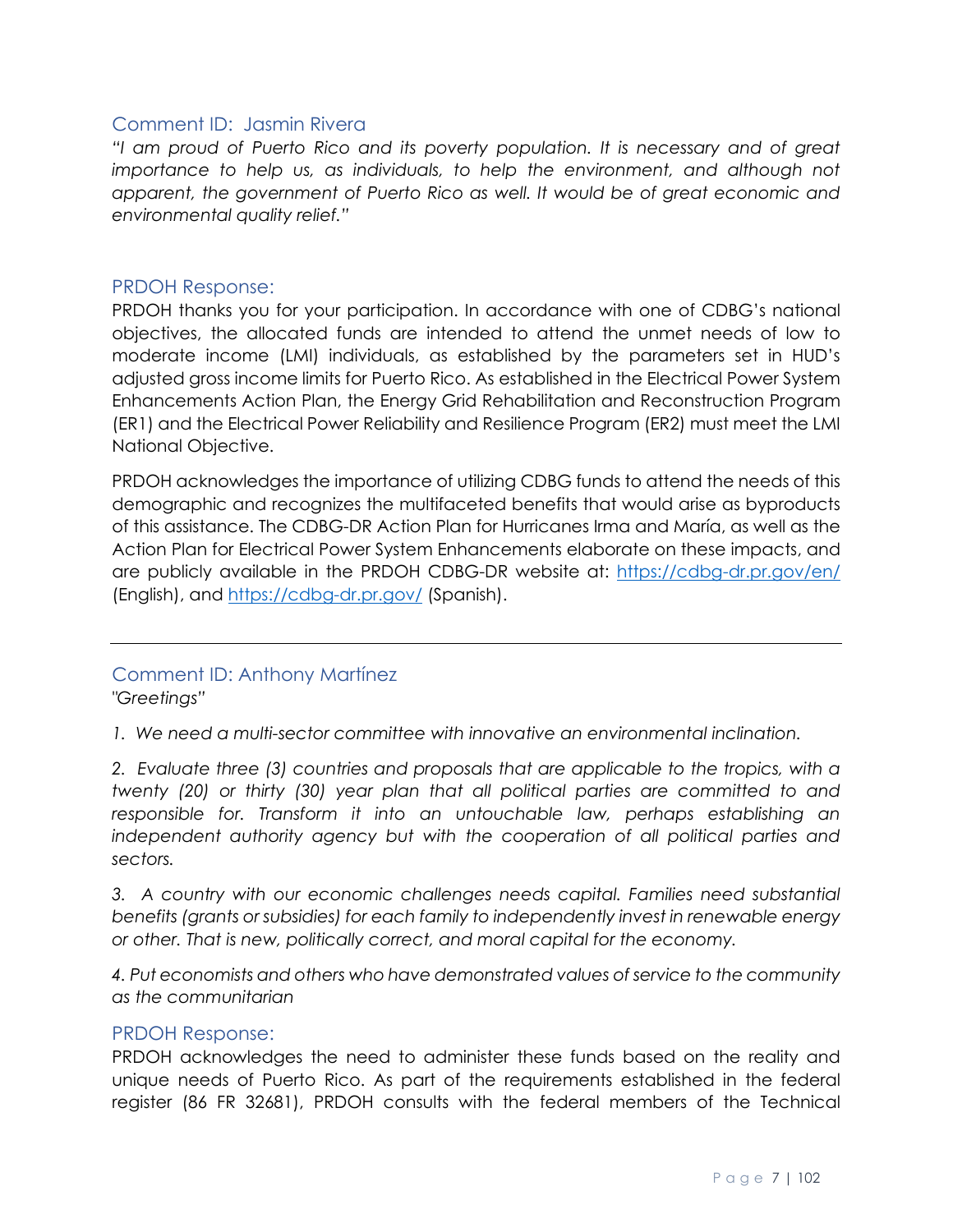Coordination Team led by the U.S. Department of Energy, as well as with affected citizens, stakeholders, and local agencies to identify unmet critical needs for the improvement of the electrical grid system.

Private corporations, as well as entities from other sectors are invited to submit proposals to develop eligible electrical energy enhancement projects and activities. This distribution system would aid in the effective and timely distribution of these funds, while helping to achieve the Action Plan goals.

Renewable energy development is a recurring theme in the Action Plan, highlighting PRDOH's commitment to said cause. Additionally, PRDOH currently operates the Community Energy and Water Resilience Installation (CEWRI) Program, which provides single-family homeowners energy and water efficiency improvements to promote resilience by installing Photovoltaic (PV) systems with battery backup for critical loads and water storage systems.

The program guidelines for the CEWRI Program are available in the PRDOH CDBG-DR website at: [https://cdbg-dr.pr.gov/en/download/community-energy-and-water](https://cdbg-dr.pr.gov/en/download/community-energy-and-water-resilience-installations-program/)[resilience-installations-program/](https://cdbg-dr.pr.gov/en/download/community-energy-and-water-resilience-installations-program/) (English) or [https://cdbg](https://cdbg-dr.pr.gov/download/instalaciones-comunitarias-para-la-resiliencia-energetica-y-de-abastecimiento-de-agua)[dr.pr.gov/download/instalaciones-comunitarias-para-la-resiliencia-energetica-y-de](https://cdbg-dr.pr.gov/download/instalaciones-comunitarias-para-la-resiliencia-energetica-y-de-abastecimiento-de-agua)[abastecimiento-de-agua](https://cdbg-dr.pr.gov/download/instalaciones-comunitarias-para-la-resiliencia-energetica-y-de-abastecimiento-de-agua) (Spanish).

The Electrical Power System Enhancements Action Plan is also available in PRDOH's CDBG-DR website at: <https://cdbg-dr.pr.gov/en/power-grid-action-plan/> (English) or <https://cdbg-dr.pr.gov/plan-de-accion-de-red-de-energia/> (Spanish).

## <span id="page-7-0"></span>Comment ID: Candida Lozada

*"For me, it is a very good project and I recommend it."*

## <span id="page-7-1"></span>PRDOH Response:

PRDOH thanks you for your optimism in response to the Action Plan for Electrical Power Systems Enhancements. To stay up-to-date on any information or updates related to this Action Plan, please visit the Plan's webpage at: [https://cdbg-dr.pr.gov/en/power-grid](https://cdbg-dr.pr.gov/en/power-grid-action-plan/)[action-plan/](https://cdbg-dr.pr.gov/en/power-grid-action-plan/) (English) or <https://cdbg-dr.pr.gov/plan-de-accion-de-red-de-energia/> (Spanish).

## <span id="page-7-2"></span>Comment ID: Isabel Nieves

*"Greetings, I've attached information about areas with the greatest problems in the town of Aguadilla, and a subterrain project that is still pending finalization. If you require additional information, do not hesitate to contact me.*

*Areas with the most energy problems in Aguadilla*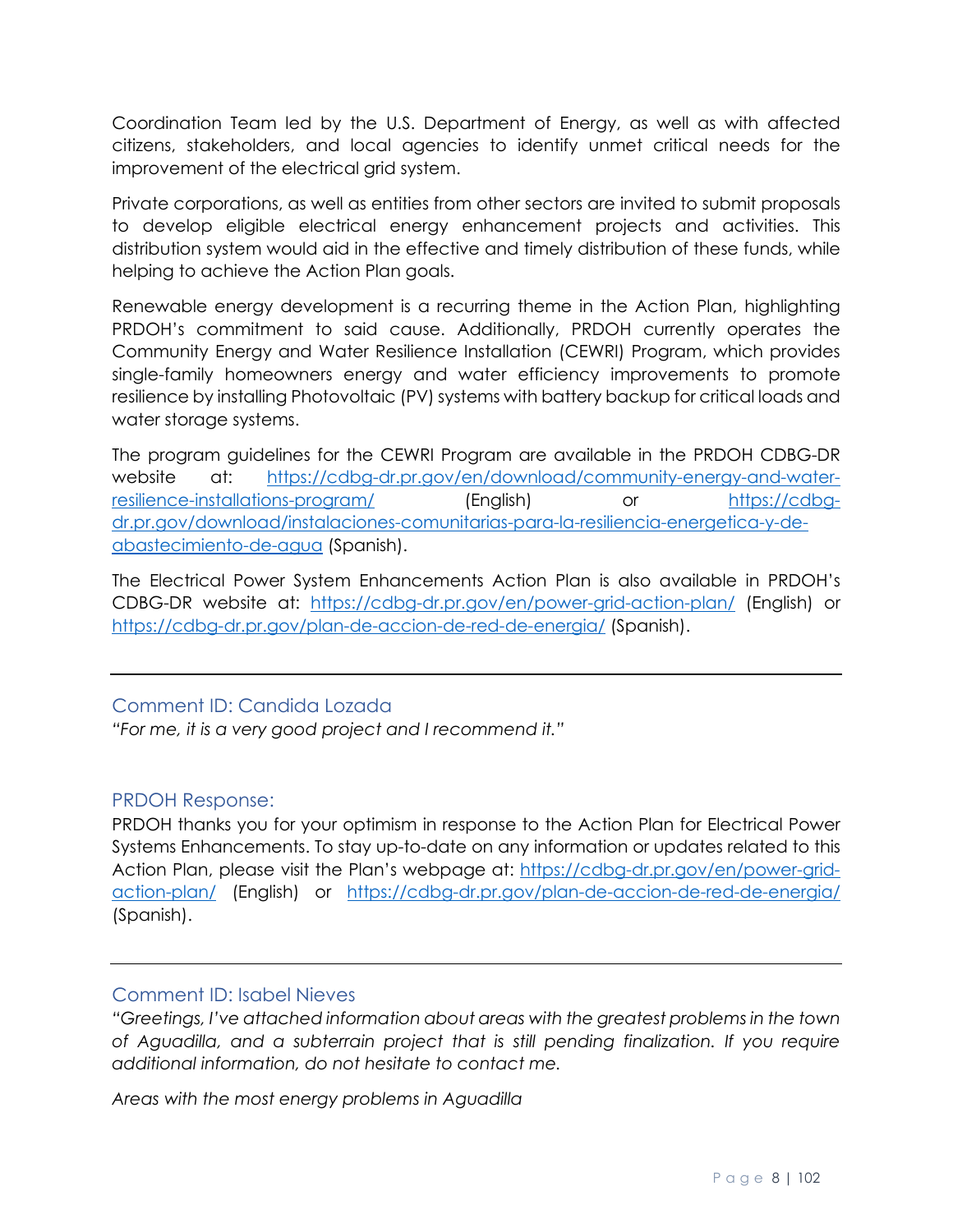| Neighborhood                               | Community/Sector                    | Situation                                                                                                                                                                                                                            |  |  |
|--------------------------------------------|-------------------------------------|--------------------------------------------------------------------------------------------------------------------------------------------------------------------------------------------------------------------------------------|--|--|
| Pueblo                                     | Calle Progreso                      | subterrain electricity<br>A<br>system<br>was                                                                                                                                                                                         |  |  |
| (City Center)                              |                                     | created and it has yet to be activated.<br>Relies on a fragile system that has frequent<br>interruptions. During Hurricane Maria, this<br>was one of the communities that spent<br>more than 6 months without electrical<br>service. |  |  |
|                                            | Cuesta Vieja                        |                                                                                                                                                                                                                                      |  |  |
|                                            |                                     |                                                                                                                                                                                                                                      |  |  |
|                                            |                                     |                                                                                                                                                                                                                                      |  |  |
|                                            |                                     |                                                                                                                                                                                                                                      |  |  |
|                                            |                                     |                                                                                                                                                                                                                                      |  |  |
|                                            | Cerros en el casco                  | Location with weak infrastructure which                                                                                                                                                                                              |  |  |
|                                            | urbano                              | experiences frequent interruptions.                                                                                                                                                                                                  |  |  |
| Camaseyes                                  | Urb. El Verde                       | Location with weak infrastructure which                                                                                                                                                                                              |  |  |
|                                            |                                     | experiences frequent interruptions.                                                                                                                                                                                                  |  |  |
|                                            | Paseos de Jaicoa                    | Frequent interruptions<br>Frequent interruptions                                                                                                                                                                                     |  |  |
|                                            |                                     |                                                                                                                                                                                                                                      |  |  |
| <b>Barrio Boringuen</b><br>Sector Playuela |                                     | Location with weak infrastructure which                                                                                                                                                                                              |  |  |
|                                            |                                     | experiences frequent interruptions.                                                                                                                                                                                                  |  |  |
|                                            | Marbella                            | Location with weak infrastructure which                                                                                                                                                                                              |  |  |
|                                            |                                     | experiences frequent interruptions.                                                                                                                                                                                                  |  |  |
| Montaña                                    | San Antonio                         | Location with weak infrastructure which                                                                                                                                                                                              |  |  |
|                                            | experiences frequent interruptions. |                                                                                                                                                                                                                                      |  |  |
|                                            | Urb. Paseos Reales                  | Frequent interruptions                                                                                                                                                                                                               |  |  |
| Corrales                                   | Vista Verde                         | Frequent interruptions                                                                                                                                                                                                               |  |  |
| Caimital Alto                              | Anexo Carr#2 KM                     | Frequent interruptions                                                                                                                                                                                                               |  |  |
|                                            | 123.4                               |                                                                                                                                                                                                                                      |  |  |
| Maleza Alta                                | <b>Base Ramey</b>                   | Frequent interruptions"                                                                                                                                                                                                              |  |  |

## <span id="page-8-0"></span>PRDOH Response:

Thank you for your insightful comment. PRDOH recognizes the importance of attending all affected regions in Puerto Rico, and Aguadilla is no exception. PRDOH will consider awarding projects proposing the development of energy system enhancements, such as projects to develop microgrids in order to improve the sustainability and stability of electrical services across the Island, as well as projects proposing the recovery of existing systems.

To stay up-to-date on any information or updates related to this Action Plan, please visit the Plan's webpage at:<https://cdbg-dr.pr.gov/en/power-grid-action-plan/> (English) or <https://cdbg-dr.pr.gov/plan-de-accion-de-red-de-energia/> (Spanish).

## <span id="page-8-1"></span>Comment ID: Haydee M. Castro

*"I have known through other people that the implantation of the Electrical grid has been a success and many Puerto Rican households have benefited from this. I have not had the chance to enjoy from these benefits and in 2020, I filed a complaint to the AEE, #wrss729143 because of a problem that I have with electrical service on a post, I feel that my life and my family are in danger, constant electricity interruptions, damages to*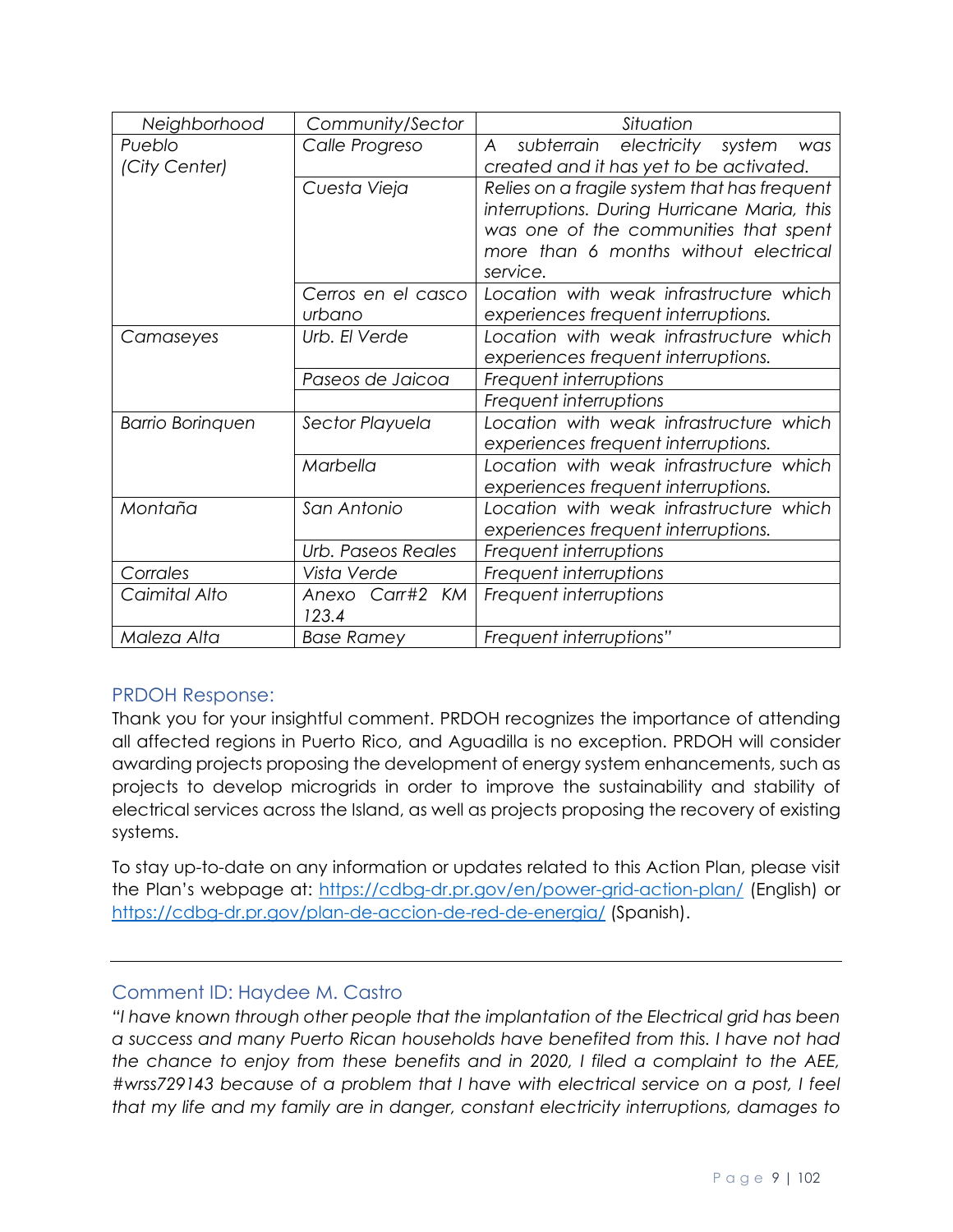*utensils I am afraid that my house will ignite due to a power outage. I hope that this implantation reaches the households that need it. Att. Haydee M Castro."* 

#### <span id="page-9-0"></span>PRDOH Response:

PRDOH laments your situation and recognizes the urgency of attending the unmet needs of all Puerto Rican families. Currently, PRDOH is administering the Community Energy and Water Resilience Program (CEWRI) under the CDBG-MIT Program, which collaborates with other CDBG-DR Programs to directly provide homeowners, businesses, and public installations with improvements in the efficiency of the energy and water systems to promote resiliency by installing photovoltaic (PV) systems with a reserve battery. PRDOH believes that this Program may be of interest and invites you to read further by accessing the CEWRI Program Guidelines, available in PRDOH's CDBG-DR webpage at: <https://cdbg-dr.pr.gov/en/> (English) or <https://cdbg-dr.pr.gov/> (Spanish).

<span id="page-9-1"></span>Comment ID: Julio Nieves *"Hurricane Maria Funds"*

#### <span id="page-9-2"></span>PRDOH Response:

PRDOH acknowledges your participation in this public comment phase for the Electrical Power System Enhancements Action Plan. The newly allocated funds for this Action Plan are intended for the revitalization of Puerto Rico's electrical grid. It is estimated that Hurricanes Irma and María devastated around eighty percent (80%) of the electrical energy system in Puerto Rico.

PRDOH also manages another Action Plan relying on CDBG-DR funds for recovery of disasters cause by Hurricanes Irma and/or Maria. For more information about this Action Plan, please visit the following links: [https://cdbg-dr.pr.gov/en/download/action-plan](https://cdbg-dr.pr.gov/en/download/action-plan-amendment-7-substantial-effective-on-november-5-2021/)[amendment-7-substantial-effective-on-november-5-2021/](https://cdbg-dr.pr.gov/en/download/action-plan-amendment-7-substantial-effective-on-november-5-2021/) (English) [https://cdbg](https://cdbg-dr.pr.gov/download/7ma-enmienda-al-plan-de-accion-sustancial-efectiva-el-5-de-noviembre-de-2021/)[dr.pr.gov/download/7ma-enmienda-al-plan-de-accion-sustancial-efectiva-el-5-de](https://cdbg-dr.pr.gov/download/7ma-enmienda-al-plan-de-accion-sustancial-efectiva-el-5-de-noviembre-de-2021/)[noviembre-de-2021/](https://cdbg-dr.pr.gov/download/7ma-enmienda-al-plan-de-accion-sustancial-efectiva-el-5-de-noviembre-de-2021/) (Spanish).

## <span id="page-9-3"></span>Comment ID: Ametza I. Delgado

*"Greetings. Please send documentation on the approved Green Energy Decree. Thank you. At your service!!!"*

#### <span id="page-9-4"></span>PRDOH Response:

Thank you for your participation in the public comment period in response to the Action Plan for Electrical Power Systems Enhancements. In the Action Plan the Green Energy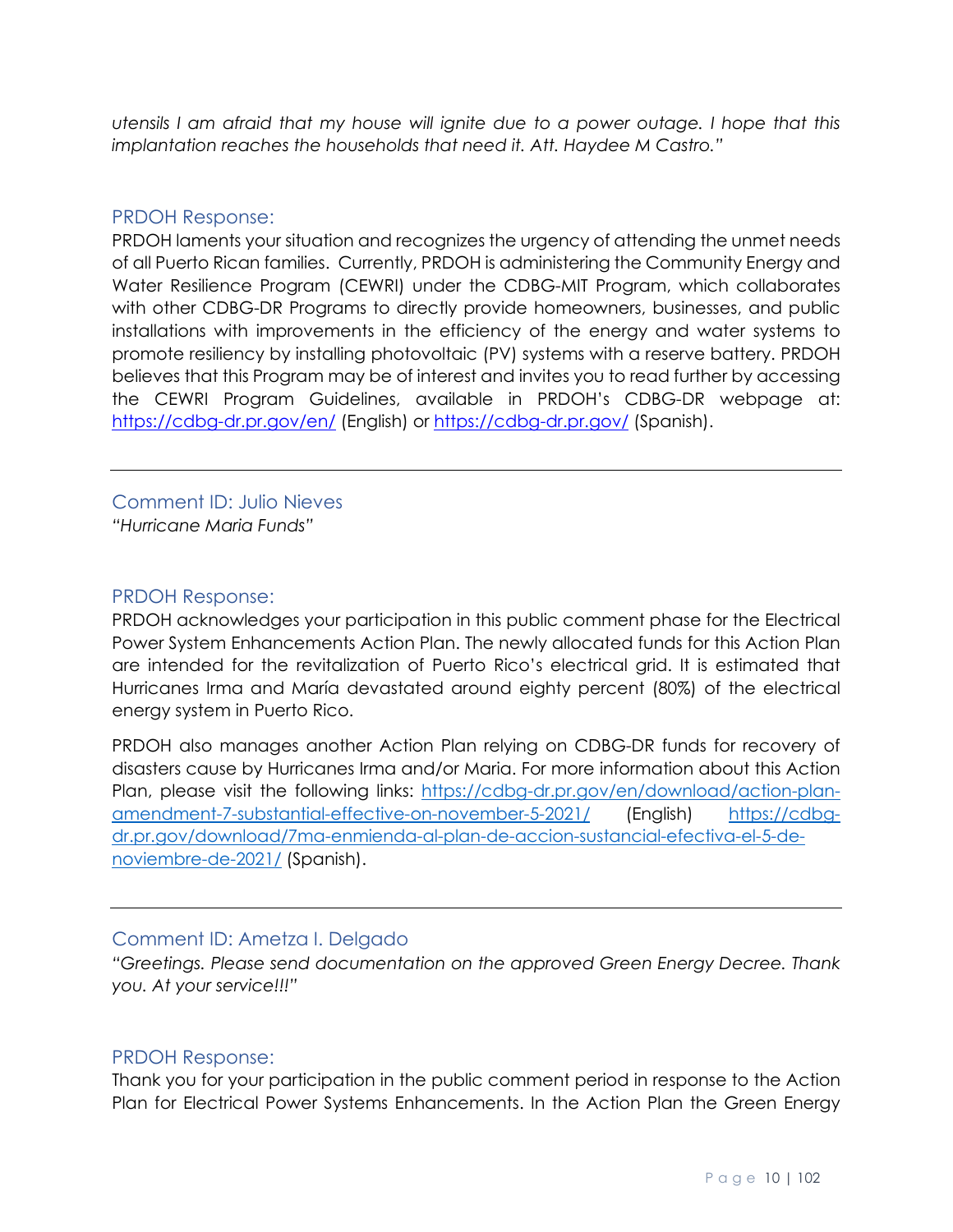Incentives Act of Puerto Rico (Act 83-2010) was included as part of several laws and mechanisms established by the Puerto Rico Legislature to improve the energy system. PRDOH recognizes the importance of complying with this law and will ensure that all projects and activities executed in the plan are carried out according to local and federal policies and regulations.

To learn more about the federal and local laws applicable to the Electrical Power System Enhancements Action Plan, visit PRDOH's CDBG-DR website at: [https://cdbg](https://cdbg-dr.pr.gov/en/power-grid-action-plan/)[dr.pr.gov/en/power-grid-action-plan/](https://cdbg-dr.pr.gov/en/power-grid-action-plan/) (English) or [https://cdbg-dr.pr.gov/plan-de](https://cdbg-dr.pr.gov/plan-de-accion-de-red-de-energia/)[accion-de-red-de-energia/](https://cdbg-dr.pr.gov/plan-de-accion-de-red-de-energia/) (Spanish).

<span id="page-10-0"></span>Comment ID: Janelys Rodriguez *"000"*

## <span id="page-10-1"></span>PRDOH Response:

Thank you for your comment. If you wish to obtain more information about the Action Plan for Electrical Power System Enhancements or have any other inquiries related to PRDOH's management of CDBG-DR and CDBG-MIT funds, please visit the following website, available in English and Spanish at: <https://cdbg-dr.pr.gov/en/> and [https://cdbg-dr.pr.gov/,](https://cdbg-dr.pr.gov/) respectively.

# <span id="page-10-2"></span>Comment ID: Mariangelly Jusino Rodriguez

*"I would like to purchase my first home"* 

## <span id="page-10-3"></span>PRDOH Response:

PRDOH appreciates your submission during this public comment period. We are glad to inform you that PRDOH is currently managing a Homebuyer Assistance Program (HBA) under the CDBG-DR Action Plan for the recovery of the disaster caused by Hurricanes Irma and/or María. The HBA Program is intended to assist eligible first-time homebuyers with the process of acquiring their first property.

Moreover, a recent amendment to the HBA Program made more flexible the requirements needed to qualify as a 'first-time homebuyer', allowing a greater number of Applicants to be deemed eligible for assistance.

To obtain more information about the CDBG-DR Homebuyer Assistance Program and its eligibility requirements, you may refer to the Program Guidelines, available in English and Spanish at: <https://cdbg-dr.pr.gov/en/download/homebuyer-assistance-program-2/> and [https://cdbg-dr.pr.gov/download/programa-de-asistencia-directa-al-comprador-](https://cdbg-dr.pr.gov/download/programa-de-asistencia-directa-al-comprador-2/)[2/,](https://cdbg-dr.pr.gov/download/programa-de-asistencia-directa-al-comprador-2/) respectively.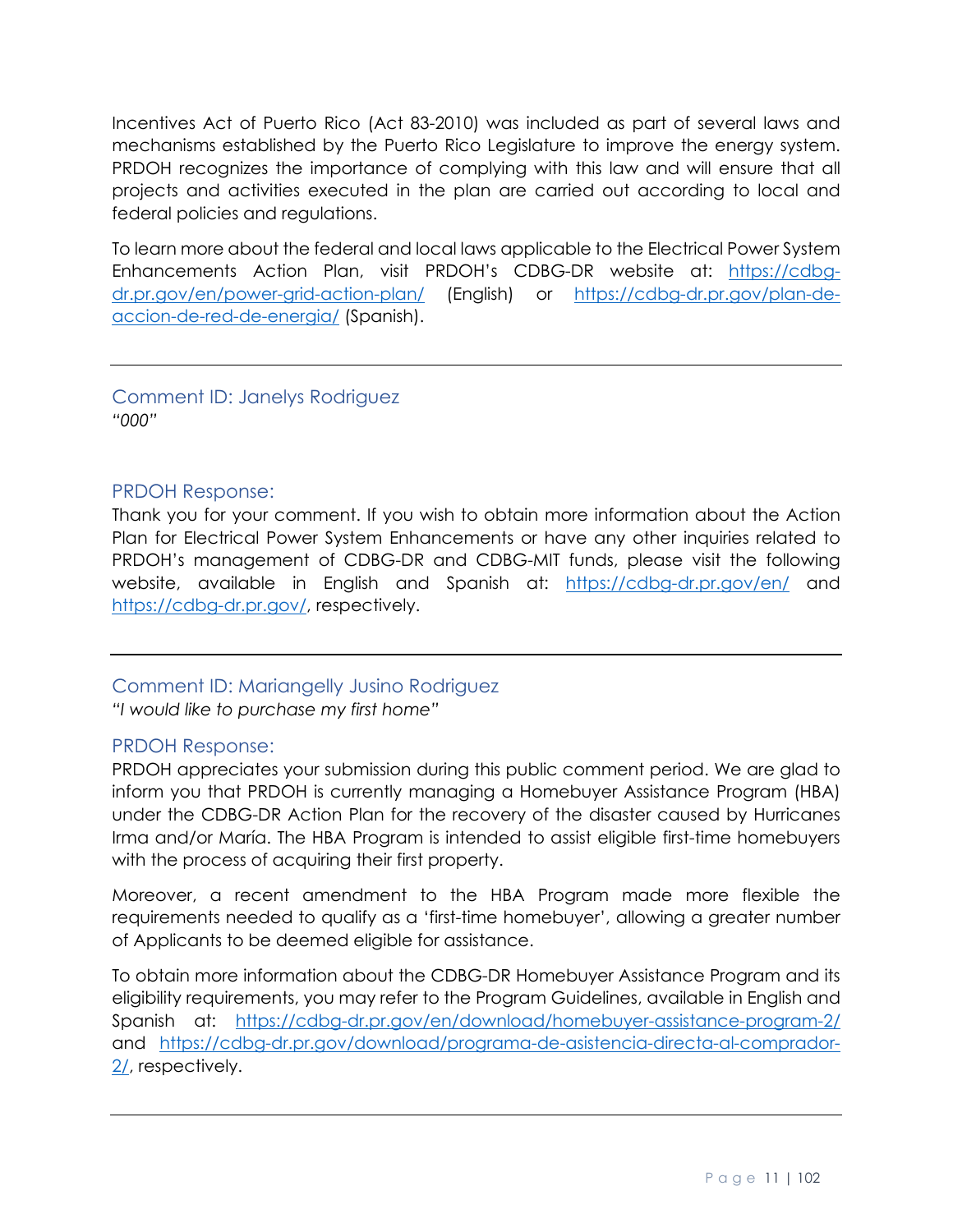## <span id="page-11-0"></span>Comment ID: Triana P. Vázquez

*"Request for assistance to purchase first home."*

#### <span id="page-11-1"></span>PRDOH Response:

PRDOH appreciates your submission during this public comment period. We are glad to inform you that PRDOH is currently managing a Homebuyer Assistance Program (HBA) Program under the CDBG-DR Action Plan for the recovery of the disaster caused by Hurricanes Irma and/or María. The HBA Program is intended to assist eligible first-time homebuyers with the process of acquiring their first property.

Moreover, a recent amendment to the HBA Program made more flexible the requirements needed to qualify as a 'first-time homebuyer', allowing a greater number of Applicants to be deemed eligible for assistance.

To obtain more information about the CDBG-DR Homebuyer Assistance Program and its eligibility requirements, you may refer to the Program Guidelines, available in English and Spanish at: <https://cdbg-dr.pr.gov/en/download/homebuyer-assistance-program-2/> and [https://cdbg-dr.pr.gov/download/programa-de-asistencia-directa-al-comprador-](https://cdbg-dr.pr.gov/download/programa-de-asistencia-directa-al-comprador-2/)[2/,](https://cdbg-dr.pr.gov/download/programa-de-asistencia-directa-al-comprador-2/) respectively.

#### <span id="page-11-2"></span>Comment ID: Giankarlo Luna Padilla

*"Request for assistance to purchase first home."*

## <span id="page-11-3"></span>PRDOH Response:

PRDOH appreciates your submission during this public comment period. We are glad to inform you that PRDOH is currently managing a Homebuyer Assistance Program (HBA) Program under the CDBG-DR Action Plan for the recovery of the disaster caused by Hurricanes Irma and/or María. The HBA Program is intended to assist eligible first-time homebuyers with the process of acquiring their first property.

A recent amendment to the HBA Program made more flexible the requirements needed to qualify as a 'first-time homebuyer', allowing a greater number of Applicants to be deemed eligible for assistance.

To obtain more information about the CDBG-DR Homebuyer Assistance Program and its eligibility requirements, you may refer to the Program Guidelines, available in English and Spanish at: <https://cdbg-dr.pr.gov/en/download/homebuyer-assistance-program-2/> and [https://cdbg-dr.pr.gov/download/programa-de-asistencia-directa-al-comprador-](https://cdbg-dr.pr.gov/download/programa-de-asistencia-directa-al-comprador-2/)[2/,](https://cdbg-dr.pr.gov/download/programa-de-asistencia-directa-al-comprador-2/) respectively.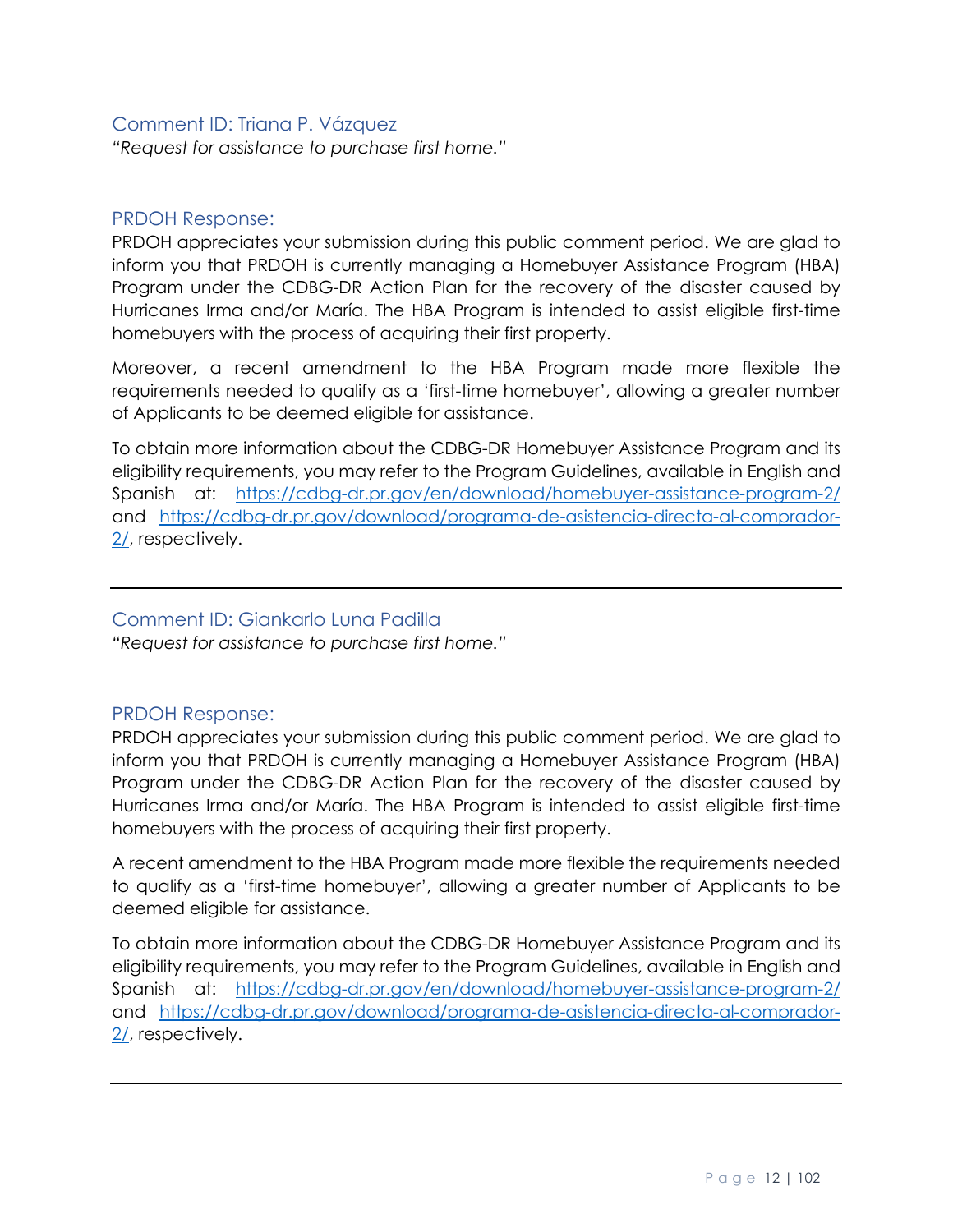#### <span id="page-12-0"></span>Comment ID: Gerardo Sánchez Piñeiro *"Greetings,*

*It would be wise to analyze the viability of incentivizing the purchase of green energy (solar panels) for Puerto Rican families, as utilizing this incentive would allow families to purchase this equipment and the excess energy could be reutilized to provide support to the Electrical Energy Authority, achieving greater energy and monetary stability.*

*In a second phase, the impact of incentivizing renewable batteries to achieve greater stability for electrical energy and Puerto Rican families."*

## <span id="page-12-1"></span>PRDOH Response:

Thank you, Gerardo Sánchez, for your participation during this public comment period. Projects to be awarded assistance under this Action Plan are still under evaluation, but PRDOH will consider all project proposals that comply with HUD's regulations, as well as applicable laws.

It is worth noting that there is a subprogram under the CDBG-MIT funds, which seeks to attend energy and water resiliency needs for community installations. PRDOH invites you to visit the CDBG-MIT webpage, which is available in PRDOH's CDBG-DR website, to read about the Community Energy and Water Resilience Program (CEWRI). This program is now commencing, presenting a good opportunity for you to explore the Program's information and register for Program-related notifications: [https://cdbg](https://cdbg-dr.pr.gov/en/community-energy-and-water-resilience-installations-program/)[dr.pr.gov/en/community-energy-and-water-resilience-installations-program/](https://cdbg-dr.pr.gov/en/community-energy-and-water-resilience-installations-program/) (English) or [https://cdbg-dr.pr.gov/programa-instalaciones-comunitarias-para-la-resiliencia](https://cdbg-dr.pr.gov/programa-instalaciones-comunitarias-para-la-resiliencia-energetica-y-de-abastecimiento-de-agua/)[energetica-y-de-abastecimiento-de-agua/](https://cdbg-dr.pr.gov/programa-instalaciones-comunitarias-para-la-resiliencia-energetica-y-de-abastecimiento-de-agua/) (Spanish).

## <span id="page-12-2"></span>Comment ID: Sugerencia Agilizar Procesos (Lisa Spickers)

*"Currently, the procedure for electrical contractors to be able to present ELECTRICAL CERTIFICATIONS to the operators of the Electrical Grid, AEE/LUMA or any other that may surge, is not efficient and obsolete.*

*The electrical certifications developed by electrical contractors (Electrical Experts and/or Engineers) are ruled by the Regulations for Electrical Certifications. This official document is an essential part of the procedures necessary for providing services to the electrical grid's clients, mainly those services concerning the interaction with the electrical grid.* 

*Since many years back, this process has turned complicated, tedious and generally slow, to attend the problems that clients confront regarding their electrical service.*

*A very useful tool is to create a mobile application to quicken the communication and interaction between the electrical contractors (electrical experts and/or engineers) with the electrical grid operating personnel.*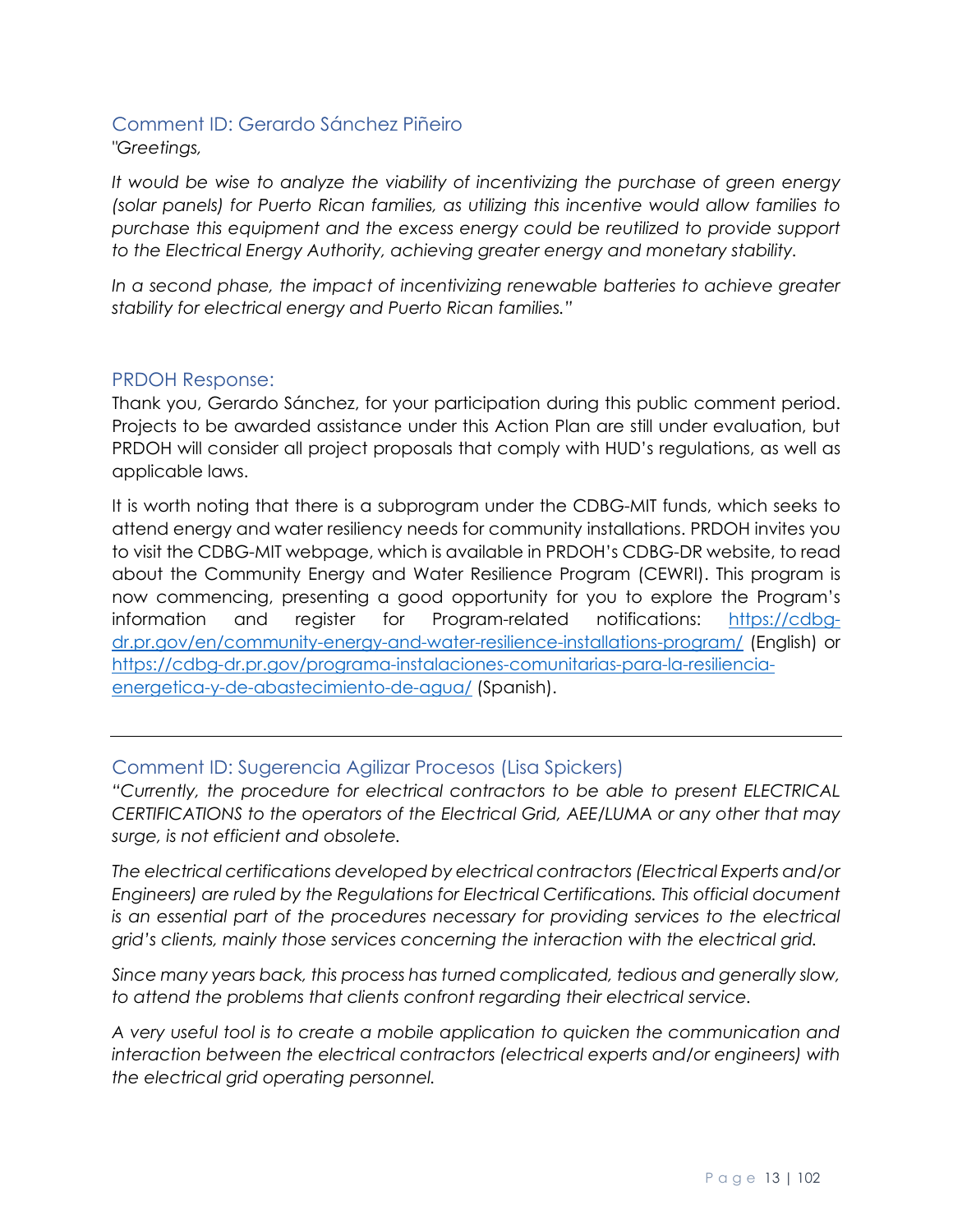*The mobile application, other than being the link between the electrical contractor and the electrical grid operator will serve for data recollection.* 

*The data compiled during this process will help us have realistic metrics regarding the quantity of Electrical Certifications by region, by city, and even by feeder."*

#### <span id="page-13-0"></span>PRDOH Response:

PRDOH thanks you for your participation during this public comment period for the Electrical Power System Enhancements Action Plan. Your proposal has been recorded and will be taken into consideration during the development phase of this Action Plan. The funds under this Action Plan are intended to be used for eligible activities relevant to improvements for Puerto Rico's energy grid. If you wish to obtain more information about the Action Plan for Electrical Power System Enhancements or have any other inquiries related to PRDOH's management of CDBG-DR and CDBG-MIT funds, please visit the following website at:<https://cdbg-dr.pr.gov/en/> (English) and <https://cdbg-dr.pr.gov/> (Spanish).

#### <span id="page-13-1"></span>Comment ID: Nicolas Billeaud

*"With the technology available today and the proper setup, microgrids for the communities have become a real option.*

*CDBG must be engaged with these communities, from the bottom-up, and through a transparent, coordinated model.*

It starts with centralizing the development of the infrastructure and the deployment of *generation and storage assets at the local level, through businesses, manufacturers,*  associations and municipalities. It happens with a software based application that *models the microgrid development, coordinating all participants through the same interface.* 

*Onboarding users and ensuring electricity operations is made possible also at the software level for flexibility, security and accessibility of all services and opportunities.*

*DexGrid is a local company that enables and coordinates this bottom up approach.*

*Both the private and public sectors have an important role to play in providing reliable and accessible electricity to the communities.*

*https://dexgrid.io/en/index.html"*

#### <span id="page-13-2"></span>PRDOH Response:

PRDOH thanks you for your time and participation during this public comment period. It is PRDOH's responsibility to comply with what is established in 86 FR 32681, which requires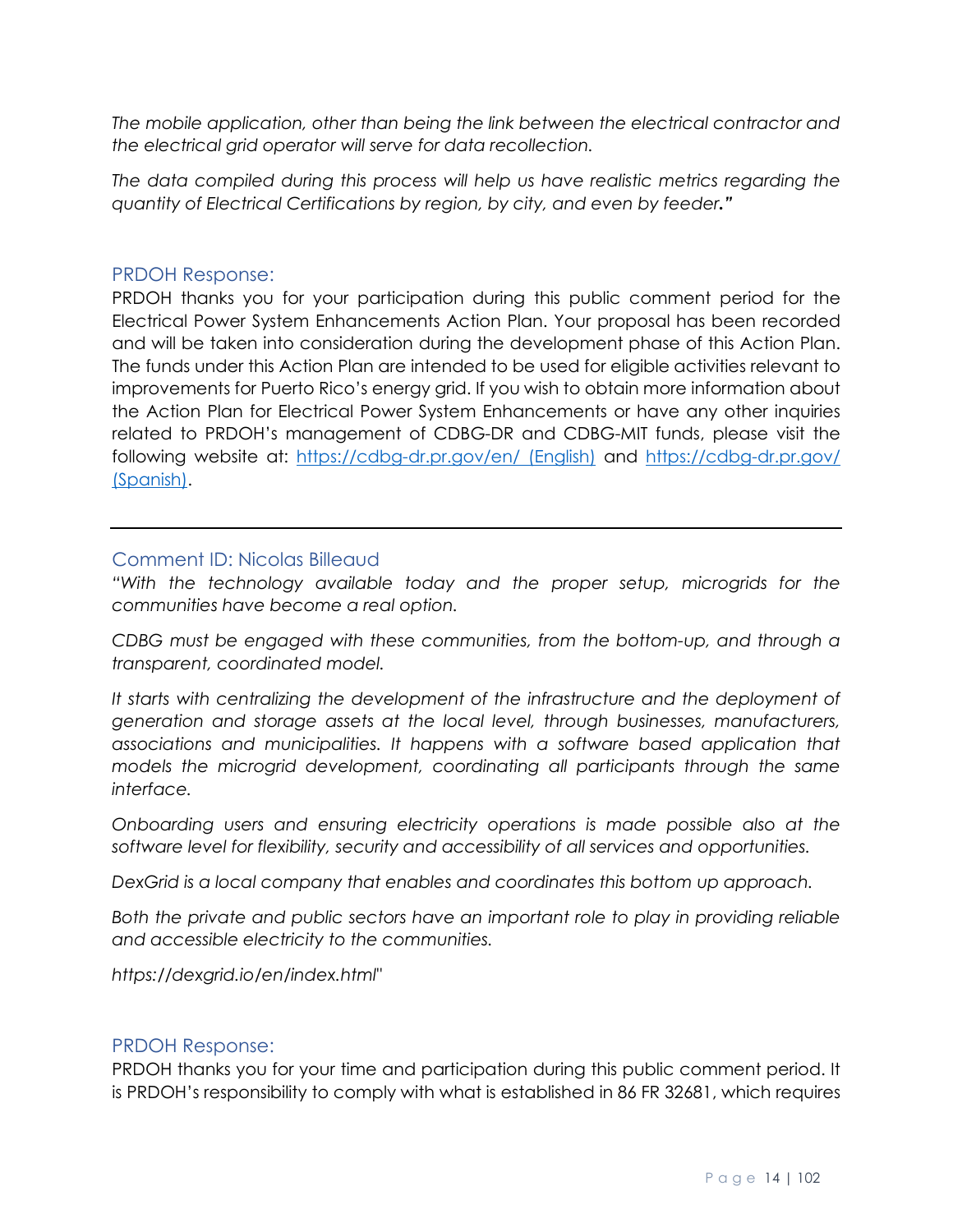consistent, periodic consultations with the Technical Coordination Team, composed of various federal agencies.

Through public hearings and public comment periods, PRDOH ensures that citizens can voice their interests, concerns, and recommendations pertinent to this Action Plan, and will consider these when selecting and developing Projects under said Plan. As such, your proposal has been recorded and will be taken into consideration during the development phase of this Action Plan.

#### <span id="page-14-0"></span>Comment ID: Jessenia Rivera Vázquez *"APPLYING FOR THE PURCHASE OF MY FIRST PROPERTY."*

## <span id="page-14-1"></span>PRDOH Response:

Thank you for your participation during this public comment period in response to the Electrical Power System Enhancements Action Plan. The funds under this Action Plan are intended to be used for eligible activities relevant to improvements of Puerto Rico's energy grid.

Nonetheless, PRDOH is currently managing the Homebuyer Assistance Program (HBA) Program under the CDBG-DR Action Plan for the recovery of the disaster caused by Hurricanes Irma and María. The HBA Program is intended to assist eligible homebuyers with the process of acquiring a primary residence.

A recent amendment to the HBA Program made more flexible the requirements needed to qualify as a 'first-time homebuyer', allowing a greater number of Applicants to be deemed eligible for assistance.

To obtain more information about the CDBG-DR Homebuyer Assistance Program and its eligibility requirements, you may refer to the Program Guidelines, available in English and Spanish at: <https://cdbg-dr.pr.gov/en/download/homebuyer-assistance-program-2/> and [https://cdbg-dr.pr.gov/download/programa-de-asistencia-directa-al-comprador-](https://cdbg-dr.pr.gov/download/programa-de-asistencia-directa-al-comprador-2/)[2/.](https://cdbg-dr.pr.gov/download/programa-de-asistencia-directa-al-comprador-2/)

# <span id="page-14-2"></span>Comment ID: Ingrid Vila

*"To Whom It May Concern:*

*CAMBIO PR appreciates the opportunity to provide comments on the Puerto Rico Disaster Recovery Action Plan for the Use of CDBG-DR Funds for Electrical Power System Enhancements and Improvements. As noted in the plan, the Puerto Rico Department of Housing has a unique opportunity to use \$1.9 billion in federal funds for the benefit of lowincome Puerto Ricans by funding electrical system resiliency needs that would otherwise go unmet.*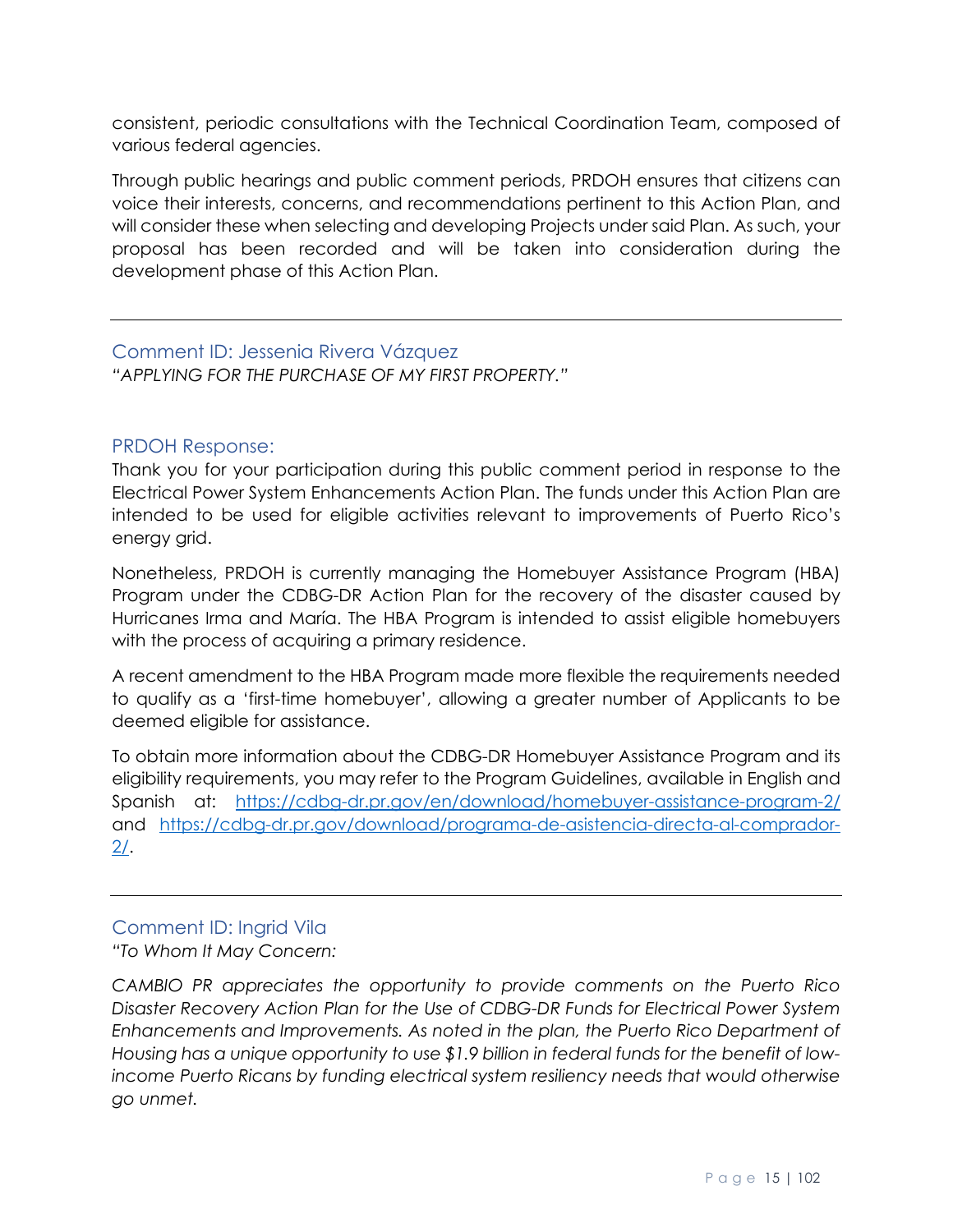*CAMBIO reiterates the importance and value of rooftop solar and storage systems in providing resiliency to households. Earlier this year, CAMBIO released the results of detailed grid modeling studies analyzing the technical feasibility of supplying 75% of the island's electrical needs with distributed renewable energy and battery storage by 2035, including equipping all homes on the island with small-scale solar and storage systems, specifically 2.7 kW solar paired with 12.6 kWh storage. (See Appendix: "We Want Sun and We Want More", March 2021). The modeling showed that this decentralized and resilient system could be achieved with modest upgrades to the distribution system. If adopted, this approach would reduce and stabilize electric rates by reducing the island's dependence on imported fossil fuels, while radically transforming the resiliency situation for Puerto Rico residents within fifteen years.*

*CAMBIO estimates that the use of \$1.9 billion in CDBG-DR funds to bulk purchase standardized, small-scale rooftop solar and storage systems that could meet household critical needs during a grid emergency could result in the installation of approximately 140,000 systems by a combination of PREPA, municipalities and/or community organizations. This would radically transform the resiliency situation for more than 10% of households on the island and should be done in a manner that prioritizes low-income communities that experienced the longest delays in service restoration after Hurricane Maria. CAMBIO urges Vivienda to allocate all, or a substantial fraction, of the available CDBG-DR funds towards such an initiative.*

*Specifically, CAMBIO offers the following comments on the draft Action Plan's "Electric Power Reliability and Resilience Program" and "Energy Grid Rehabilitation and Reconstruction Cost Share Program":*

*Electric Power Reliability and Resilience Program*

*1. Eligible Applicants: CAMBIO urges that community organizations be eligible to apply for funds under the program. As written, the plan directs "organizations seeking to implement community-based installations of energy production and storage as subrecipients" to the CDBG-MIT program. Given the billions of dollars of unmet need for household level resiliency (see p. 73 of the Action Plan), the*  rationale for excluding organizations from accessing these CDBG-DR funds is *unclear.*

*CAMBIO also urges that LUMA Energy not be considered eligible for funding under the program. Given the many past scandals in the use of federal funds for the electrical system (notably Whitefish and Cobra), the management of federal funds requires a high degree of transparency to restore public faith in the process. Since LUMA took over operations of the electrical system, the company has repeatedly failed to deal in a transparent manner with the public, municipalities or the legislature, culminating in the recent arrest order for CEO Wayne Stensby.*  LUMA's performance in Puerto Rico does not reflect the level of competency or *transparency needed to manage billions of dollars of federal funds.*

*2. Eligible Activities: CAMBIO urges that the program guidelines be clarified as to the*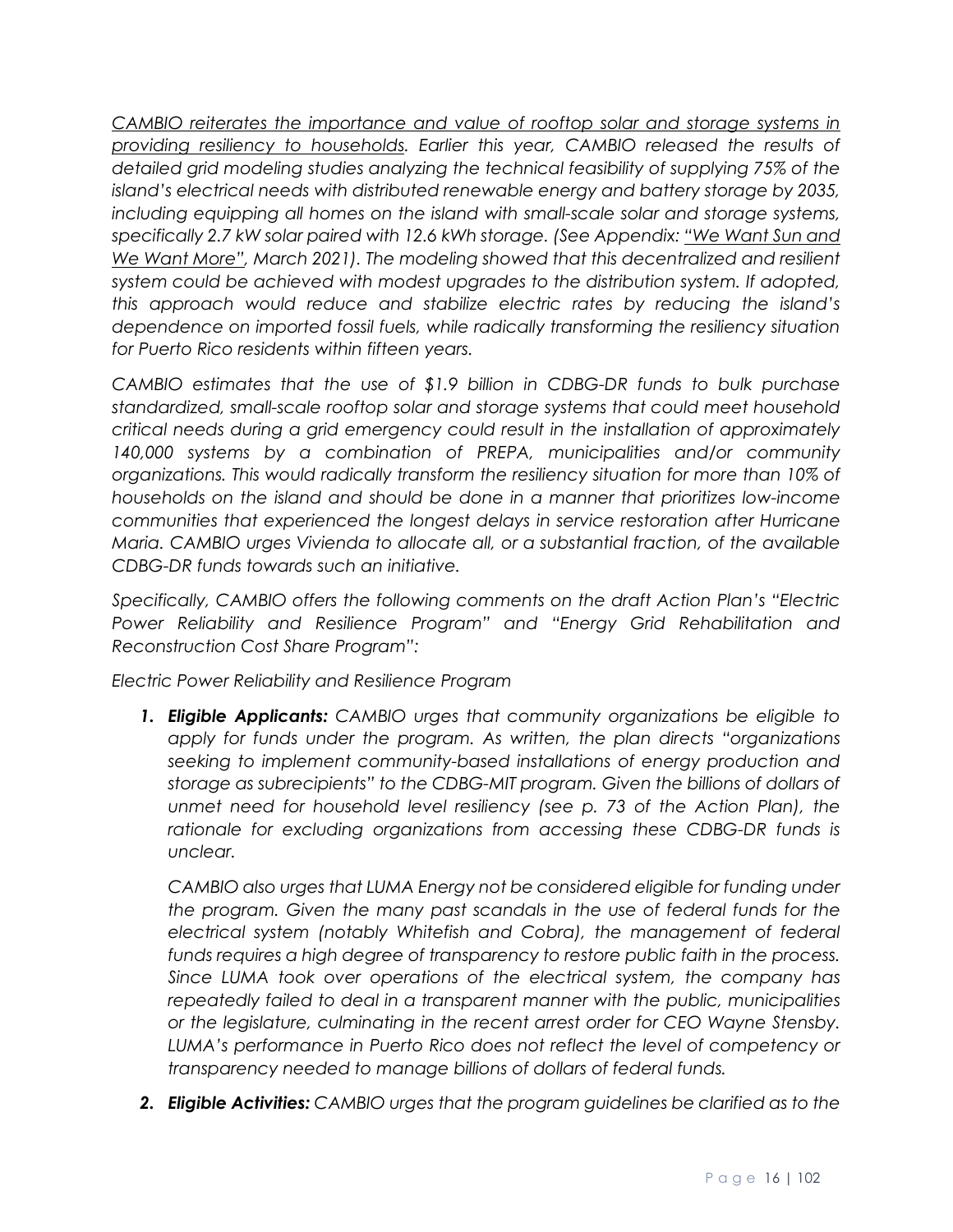*type of project that will be considered. While the guidelines for what is considered an "eligible activity" are broad, the Plan only specifically discusses "Cogeneration & Large Project Microgrids", "Small Project Microgrids", "Centro Medico [microgrid]", and "[other] Generation". In particular,*

- *a. The "Generation" category broadly contemplates "innovative generation solutions that will propel the Island forward in terms of resiliency, sustainability, and efficiency." Given that Puerto Rico still generates more than 95% of its electricity from fossil fuels, CAMBIO urges Vivienda to only consider generation solutions that meet Law 82-2010's definition of "Sustainable Renewable Energy" and/or "renewable microgrids" as defined by Puerto Rico Energy Bureau regulation 9028. Vivienda should not fund generation projects that would require modifications to PREPA's Integrated Resource Plan (as contemplated at p. 120), which calls for the integration of greater quantities of renewable energy and storage.*
- *b. Rooftop solar and storage are a proven resiliency solution. They are also less expensive and can be deployed more rapidly than the microgrid solutions that the draft Action Plan appears to favor. CAMBIO urges Vivienda to clarify that community or municipal programs for the bulk purchase of residential rooftop solar and storage installations will be considered for funding.*
- *c. CAMBIO urges Vivienda to clarify that diesel-based microgrids will not be eligible. We note that LUMA has identified the Culebra and Vieques microgrids as possible unmet needs (p. 58) and that these are diesel-based projects.*
- *3. Minimum award: CAMBIO urges Vivienda to lower the minimum award amount significantly below \$10 million. In order for community groups to effectively participate, the minimum award should be closer to \$250,000. We also note that many of the small microgrids identified by Sandia National Laboratory in their comprehensive microgrid analysis cited in the draft Action Plan would be ineligible for funding under the current proposal, despite serving critical loads, because they are estimated to cost under \$10 million.*

*Energy Grid Rehabilitation and Reconstruction Cost Share Program:*

*CAMBIO does not support the use of \$1.06 billion of the CDBG-DR allocation as matching funds for electrical system FEMA 428 funds, as proposed in the Action Plan. We believe that the use of these funds for matching is inconsistent with the purposes of the CDBG-DR allocation outlined in the June 22, 2021 Federal Register notice, for the following reasons:*

• *According to the Federal Register notice of the allocation of funds, "Grantees must describe how they will integrate the electrical power system improvements into on-going and planned rebuilding, recovery, and mitigation activities, and the extent to which the proposed electrical power system improvement activities are consistent with the objectives outlined in other CDBG–DR or CDBG–MIT action plans". The CDBG-MIT action plan identifies several key electrical system vulnerabilities, including: a centralized system highly dependent on long-distance transmission; the high and increasing cost of imported fossil fuels; and the difficulty*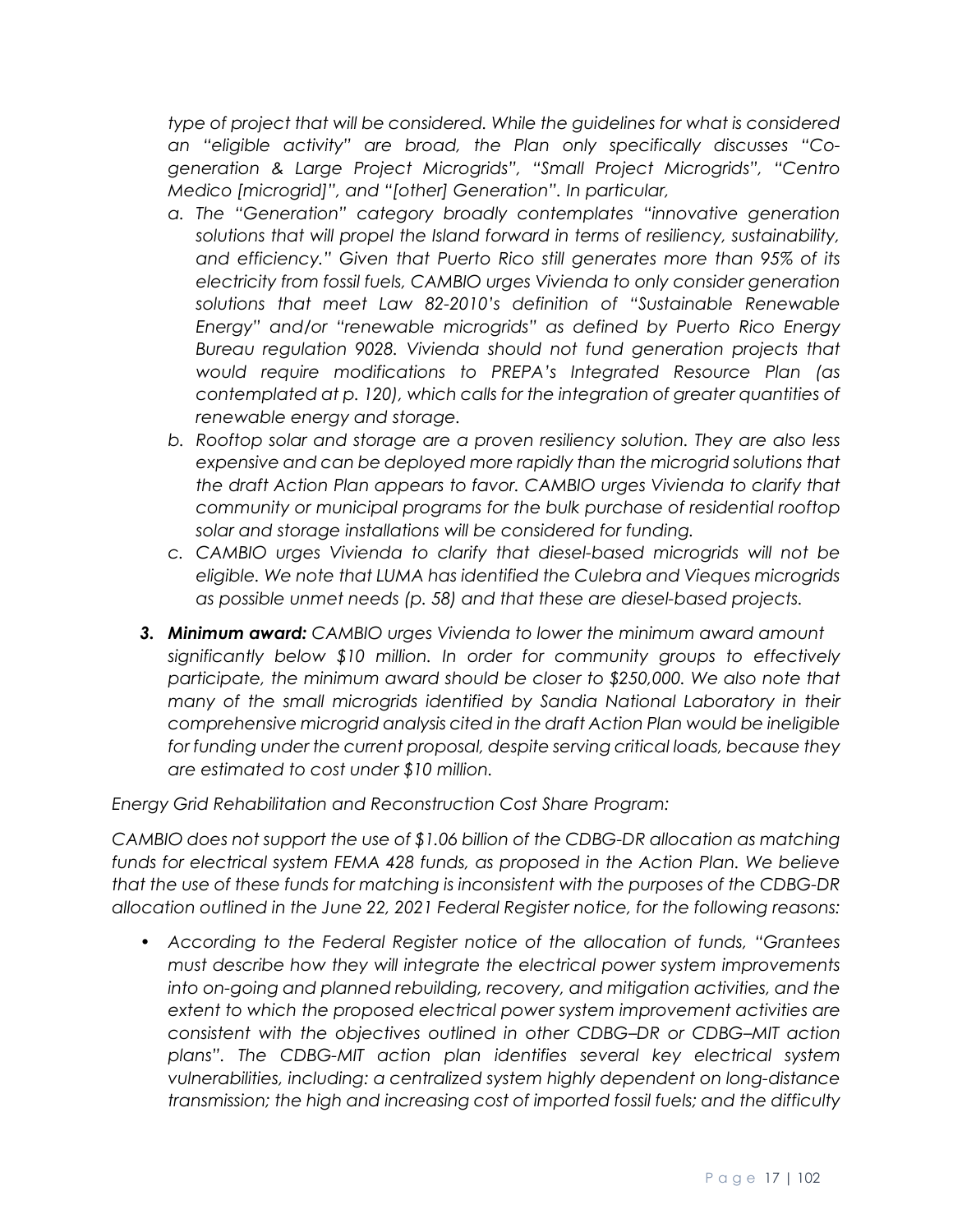*of fuel deliveries during emergencies.3 However, the 10-Year Infrastructure Plan that PREPA and LUMA are using for the deployment of the FEMA 428 funds proposes to rebuild the same centralized system that failed during hurricane Maria and not to spend any of the FEMA funds on renewable energy or storage. This is not consistent with addressing the key vulnerabilities identified in the CDBG-MIT Action Plan.*

- *Similarly, the fund allocation notice states that, "Grantees must describe how the electrical power system improvements will be designed and implemented to address the impacts of climate change, including any nature-based solutions and other improvements that will enhance the ability of the grantee to implement renewable and clean energy sources and strategies, and align with long-term goals for decarbonizing the electricity sector." Using CDBG-DR funds to support the projects described in the 10-Year Infrastructure Plan would be incompatible with this requirement, given that the 10-Year Infrastructure Plan directs zero dollars towards renewable energy and storage, and thereby does not further the implementation of renewable energy or the decarbonization of the grid.*
- *Finally, the fund allocation notice states that "At least 70 percent of the entire CDBG–DR grant must be used for activities that benefit low- and moderateincome persons." The 10- Year Infrastructure Plan, which is largely a plan for reinforcing the existing transmission and distribution system, does not specifically benefit low- and moderate-income persons. In fact, by not using federal funds to promote access to resiliency for low and moderate- income households and leaving it to the private market to provide rooftop solar and storage solutions, the use of FEMA funds proposed in the 10-Year Infrastructure Plan leaves low- income households behind.*

*For these reasons, CAMBIO urges Vivienda to eliminate the Energy Grid Rehabilitation and Reconstruction Cost Share Program as inconsistent with the renewable energy, decarbonization and low-income requirements of the CDBG-DR funding allocation. Instead, we urge Vivienda to deploy funding towards low-income household resiliency by funding community and governmental programs to bulk purchase and install smallscale residential rooftop solar and storage systems.*

*Thank you for this opportunity to provide comments."*

## <span id="page-17-0"></span>PRDOH Response:

PRDOH thanks CAMBIO for sharing its insightful comments on this Action Plan draft for Electrical Power System Enhancements. Renewable energy development is a recurring theme in the Action Plan, highlighting PRDOH's commitment to said cause. PRDOH will consider awarding projects proposing the development of energy system enhancements, such as projects to develop microgrids to improve the sustainability and stability of electrical service across the Island, as well as projects proposing the recovery of existing systems.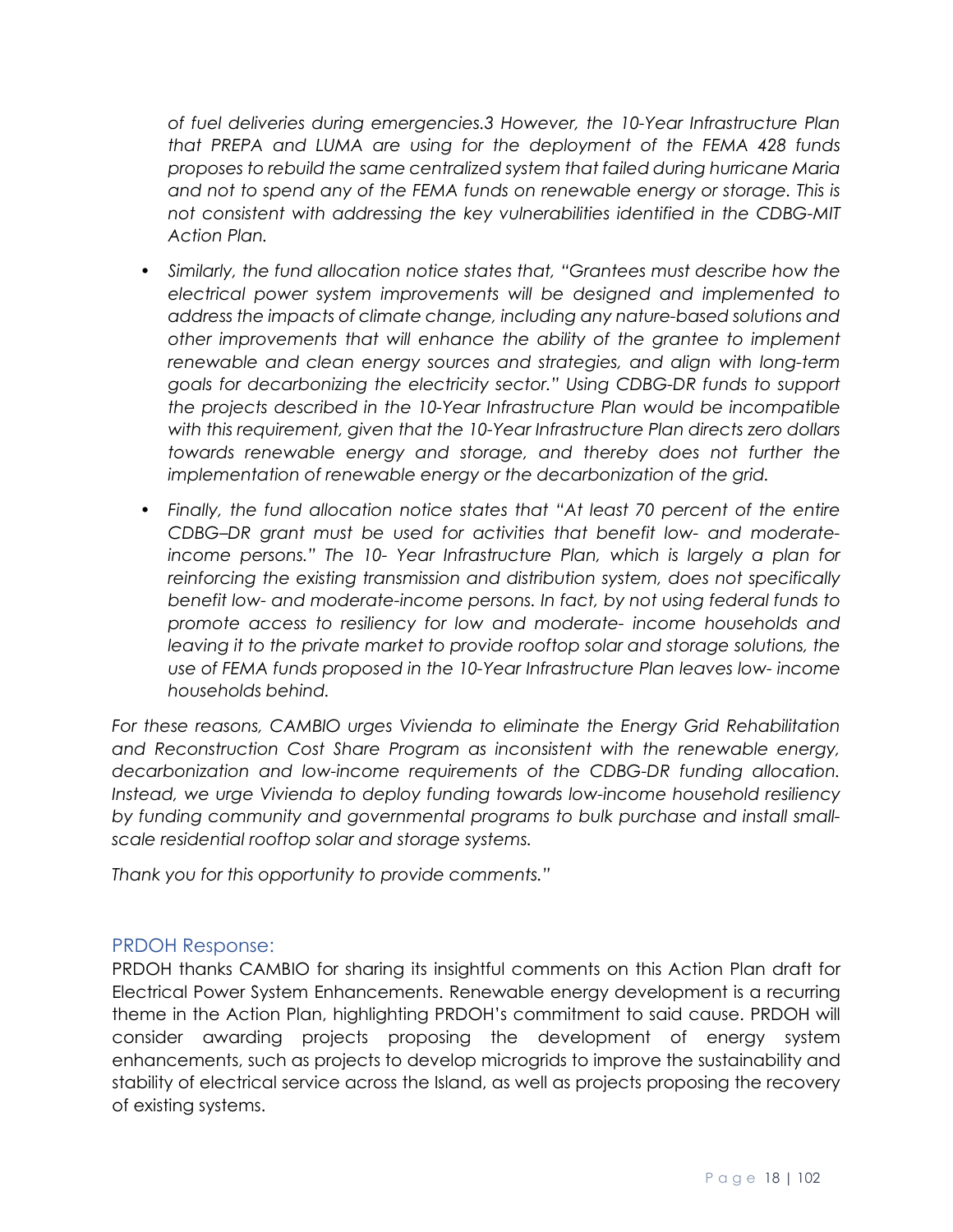For-profit businesses and not-for-profit entities that meet capacity and experience requirements will be considered eligible applicants under the ER2 Program. All eligible applicants must meet long-term capacity requirements, such as administrative, technical, and financial requirements to conduct the projects.

More specific requirements for projects under the Action Plan programs and details of the process to apply for funding will be outlined in the Program Guidelines once the Action Plan is approved and program design is completed. Projects to be awarded assistance under this Action Plan must comply with HUD's regulations, as well as local and federal laws, including applicable renewable energy and decarbonization goals. All eligible applicants will undergo an extensive evaluation process prior to receiving any funds. PRDOH's monitoring process, in accordance with HUD regulations, will provide measures to follow-up on the recipient's performance and use of the allocated funds for a timely detection and prevention of fraud, waste, and abuse of funds.

Regarding the \$10,000,000 minimum award for the ER2 Program, after consideration of the public comments received on the Action Plan draft, PRDOH has decided to consider awards below this threshold on a case-by-case basis, considering criteria that the project aligns with larger energy grid development activities or projects underway and that the proposal meets other program requirements.

For those organizations seeking to implement smaller-scale community-based installations of energy production and storage as subrecipients, PRDOH offers funding opportunities as part of the CEWRI Program in the CDBG-MIT Action Plan. Units of general local government/ Local and Municipal Governments, Community-Based Development Organizations, private not-for-profits, and Non-governmental organizations are eligible applicants under the CDBG-MIT CEWRI Program and are encouraged to evaluate the program as described in the CDBG-MIT Action Plan. The CDBG-MIT Action Plan may be found at: <https://cdbg-dr.pr.gov/en/cdbg-mit/> (English) and [https://cdbg](https://cdbg-dr.pr.gov/cdbg-mit/)[dr.pr.gov/cdbg-mit/](https://cdbg-dr.pr.gov/cdbg-mit/) (Spanish).

As it is established in the Action Plan draft, CDBG-DR funds for electrical power system improvements may be used to meet a matching requirement, share, or contribution for any other Federal program when used to carry out an eligible CDBG–DR activity permitted by 86 FR 32681. When using CDBG-DR funds to match, "grantees are further advised that the Appropriations Act prohibits the use of CDBG–DR funds for any activity that is reimbursable by, or for which funds are also made available by FEMA or the USACE." This way, PRDOH ensures that the funds utilized do not duplicate efforts or benefits and validates that the financed project is within the parameters of the permissible use of funds.

Furthermore, after the consideration of the comments received during the public comment period, monies allocated or intended to be used under the ER1 Program as matching funds have been reduced to \$500,000,000, allowing the rest of the funds to be reallocated to the ER2 Program to cover more projects, including those with renewable energy measures.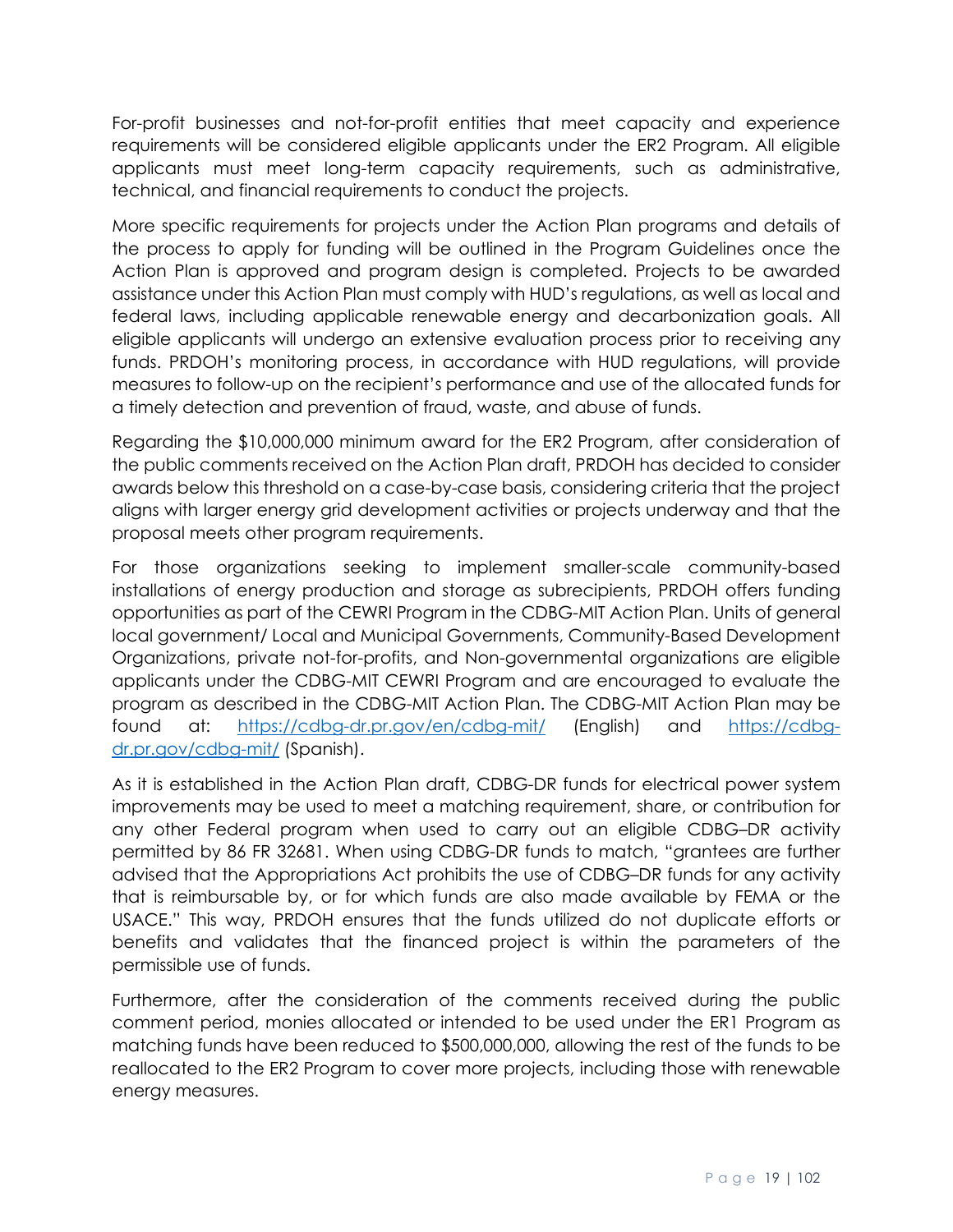PRDOH appreciates CAMBIO's participation throughout the stakeholder engagement process for the development of this Action Plan.

#### <span id="page-19-0"></span>Comment ID: Yvette Mercado Zambrana

*"I am requesting information on how to apply for a voucher under the Act 20/22. I cannot find any information within the information sistems on how to request housing [.] It is my right to request this information through Act 20/22.*

#### <span id="page-19-1"></span>PRDOH Response:

PRDOH thanks your participation during this public comment phase for the Electrical Power System Enhancements Action Plan. Your comment has been recorded has part of the citizen input for this Action Plan. The funds under this Action Plan are intended to be used for eligible activities relevant to improvements for Puerto Rico's energy grid. If you wish to obtain more information about the Action Plan for Electrical Power System Enhancements or have any other inquiries related to PRDOH's management of CDBG-DR and CDBG-MIT funds, please visit the following website, available in English and Spanish at:<https://cdbg-dr.pr.gov/en/> and [https://cdbg-dr.pr.gov/,](https://cdbg-dr.pr.gov/) respectively.

## <span id="page-19-2"></span>Comment: Ing. Jose F. Ortiz

*With my background of having prepared the Fiscal Plan for PREPA, the Integrated Resources Plan for the NEPR, PREPA's Ten-year Plan, having being part of the committees for the drafting of Acts 120-2018 and 17-2019, the negotiation of the Public Assistance (FEMA 428) funds, and having participated in meetings with HUD and Congress leading to the better use of CDBG-DR funds for the Electrical System; I humbly submit the following comments to the Action Plan its better alignment with the accumulation of initiatives in the energy sector carried out across the island.*

*I.* Advanced Metering Infrastructure – Project which, to a large extent, depends on having the information receiver (substations) in operation. The vast majority of these (>300) are in the improvement plan and will take more than six (6) years to be fully operational. I recommend a reduced budget of \$250MM for what can actually be used over that period of time.

#### *II. Vieques and Culebra Microgrids – Good resilience projects*

*III. Vieques and Culebra Subamarine Cables – Totally unnecessary. The cables to Vieques and Culebra were tested for conductivity in 2018 with very positive results. The resiliency project for both islands is the microgrid on each island included in this program. The islands also have emergency generators to operate fully in case the microgrid or submarine cable fails.*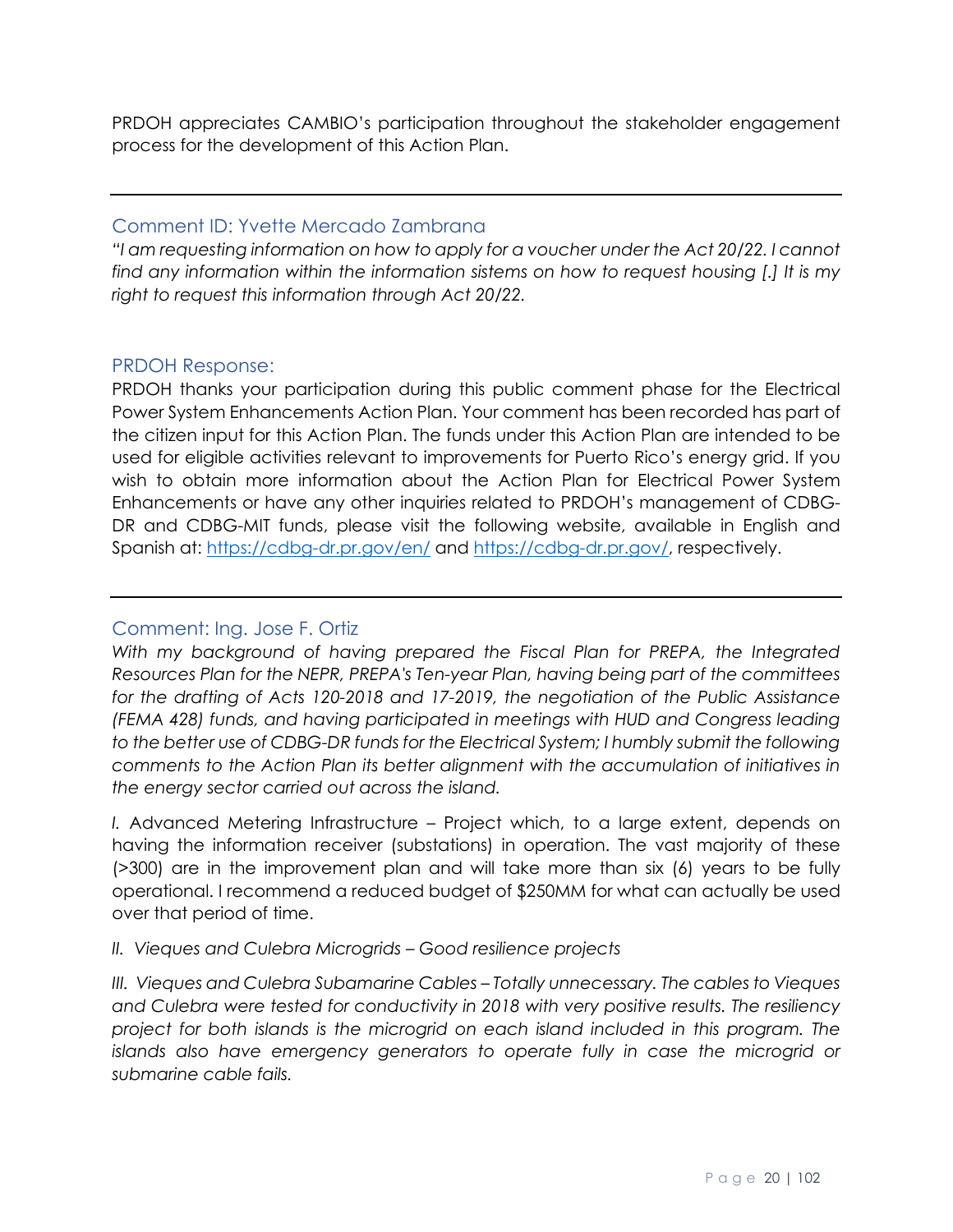*IV. Replacement of the Energy Control Center -Key project to improve the electrical service* 

#### *Energy Grid Rehabilitation and Reconstruction Cost Share Program (ER1)*

*With the Program closing date in six (6) years and a LUMA capital works program that will only be able to develop about \$4,000 million in that same period, I recommend cutting this program allocation to about \$400 million. After six (6) years, matching can be achieved through private capital or bond issues. When LUMA was chosen for this work, consideration was given to its ability to provide funding for these purposes.*

#### *Electrical Power Reliability and Resilience Program (ER2)*

*To establish the type of Microgrids around the Island, the Microgrids Regulation approved*  in 2018 by the Puerto Rico Energy Bureau (PREB) must be followed. It contemplates the *standards for Renewable, CHPs and Hybrids Microgrids.*

*Knowing the costs of construction and operation and the positive effect of connecting these stable and inexpensive sources to the grid, we recommend that the program subsidize an eligible subrecipient with an average of 40% of the cost of development. This will promote private leverage to extend services to more communities surrounding the base project.*

*I also recommend increasing the funds to a minimum of \$1,000MM since it would represent the distributed stability of electricity generation that is sought to be achieved with Law 17 of 2019 on Public Energy Policy. The elimination of several old plants such as Costa Sur and Aguirre, as well as AES before 2028, will bring a serious generation deficit in the face of current demand, without including the demand to be produced by aggressive policies for the insertion of electric vehicles.*

*This law seeks to enable people of low and moderate resources to have access to electric service with an aspirational cost of 20 cents per kW hour. At the moment, the costs of renewable energy with batteries, added to the costs of transmission, distribution, debt service and retirement contribution, would be close to 30 cents. Microgrids that can be extended to these sectors would be the best way to provide economic resilience to these sectors of society. The accelerated development of technologies to access hydrogen as a clean fuel will replace natural gas as a renewable combustion medium in about three (3) years. The metropolitan area and the industrial sectors of the eastern area demand 70% of electricity production. The CHPs microgrid systems would have the least impact because land is scarce. This is not the case in the south and west of the Island, where there is sufficient land for the development of renewable or hybrid microgrids."*

#### <span id="page-20-0"></span>PRDOH Response:

PRDOH is pleased with your participation during this public comment phase for the Electrical Power System Enhancements Action Plan. The newly allocated funds for this Action Plan are intended for the revitalization of Puerto Rico's electrical grid.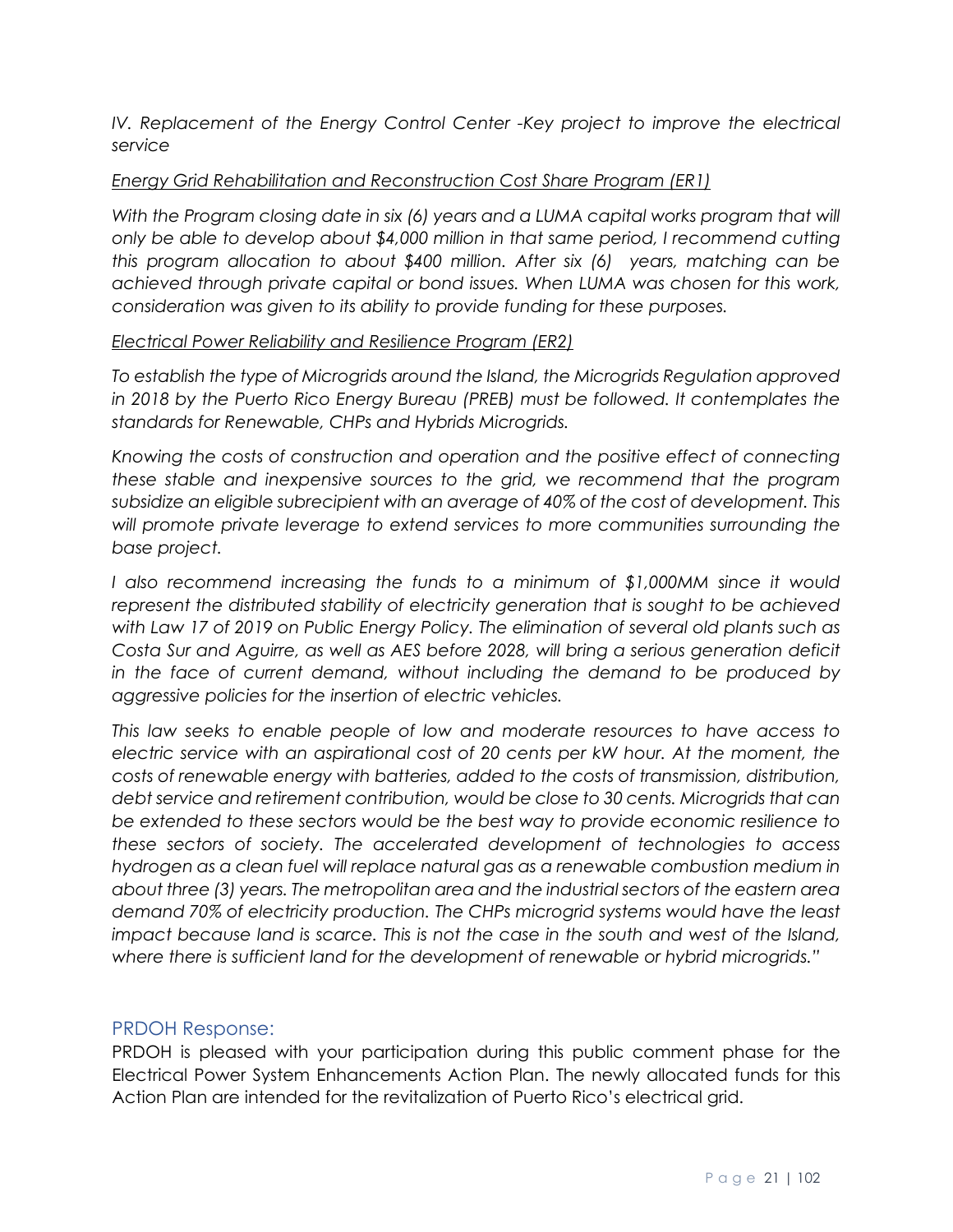Projects included in the Action Plan draft are examples of the unmet energy needs identified in the development of this Action Plan. However, projects to be funded under this Plan have not yet been selected since the program design is still under development. More specific details of the process to apply for funding will be outlined in the Program Guidelines once the Action Plan is approved by HUD and the program design is completed. Projects to be awarded for assistance under this Action Plan must comply with HUD's regulations, as well as local and federal laws, including applicable renewable energy and decarbonization goals. All eligible applicants will undergo an extensive evaluation process prior to receiving any funds.

In order to leverage these funds with FEMA's ongoing scopes of work and mitigation projects which may well exceed the 6-year grant term, PRDOH recently requested an extension of the grant term to expire at the same time as the CDBG-MIT grant agreement in 2033. This request is under HUD consideration. Permitting and environmental review processes, including any necessary regulatory adjustments needed for the projects to be funded would also warrant the addition of several years to the projects' timeline.

Furthermore, after the consideration of the comments received during the public comment period, monies allocated or intended to be used under ER1 as matching funds have been reduced to \$500,000,000, allowing the rest of the funds to be reallocated to ER2 to cover more projects, including those with renewable energy measures.

# <span id="page-21-0"></span>Comment: Pedro J. Saade Llorens

*"Dear Mr. Rodriguez:*

*These Comments to the CDBG-DR Action Plan for the Optimization of the Electric System ("Action Plan Draft") are submitted on behalf of Attorney Pedro J. Saadé of the Legal Aid Clinic of the University of Puerto Rico School of Law.*

*According to the Action Plan Draft, the majority of the funds for the electrical system would be allocated to the Cost Sharing Program for the Rehabilitation and Reconstruction of the Electric Grid (ER1) with a budget of \$1,055,811,031 that would go to rebuild the poles , towers, cables and other components of the centralized electric power transmission and distribution system that connects the large fossil fuel-fired power generation plants fuels, mainly located in southern Puerto Rico, with the subscribers. Other funds would go to the Electric Power Reliability and Resiliency Program (ER2) to which \$760,595,149 would be allocated for projects that are allegedly not expected to be funded by other federal or local sources.*

*The Action Plan Draft suffers from nine main flaws ; 1.- denies the ability of renewable energy, especially rooftop or near-site solar systems and energy storage systems (batteries) to provide reliable, resilient and cost-effective electrical service and delays the use of these options, 2.- perpetuates the transmission and distribution system that maintains long-term dependence on fossil fuel-fired power generation , 3.-fails to comply with the Integrated Resource Plan ("PIR") issued by the Puerto Rico Energy Bureau (PREB)*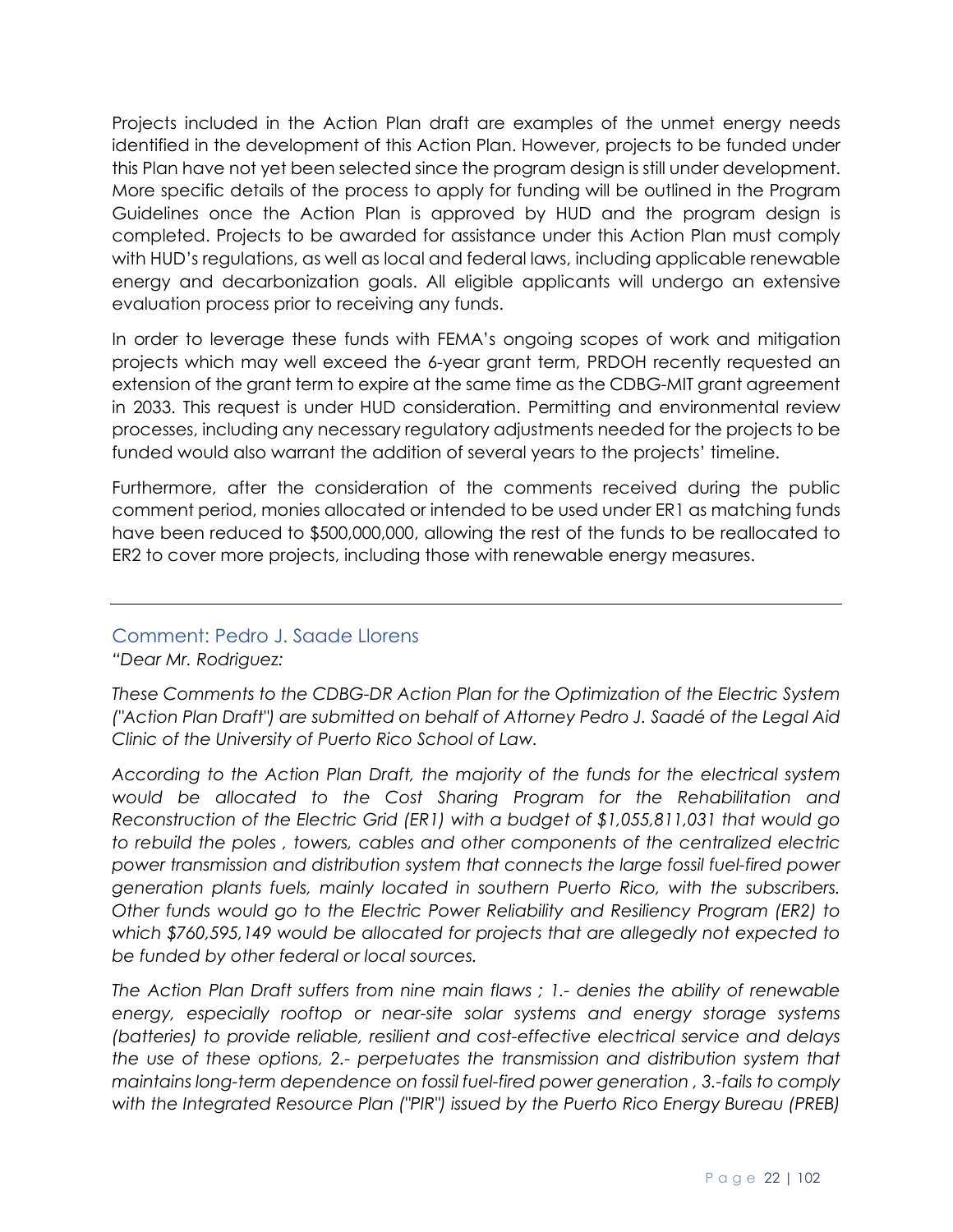*4.-does not contribute significantly to achieving the mandated percentages of renewable energy established by law required in 2022 and 2025, 5.- wrongly assumes that FEMA funds cannot be used for distributed renewable energy (rooftop solar and battery systems, 6.- missed the opportunity to achieve social and environmental justice through access of low- and moderate-income communities to distributed renewable energy (rooftop solar and battery systems), 7.- does not comply with environmental climate change and flood control regulations, 8.- creates pressure to increase electricity rates , 9.- is vague, ambiguous and imprecise and fails to inform the public about key aspects of the plan, which denies effective public participation.*

*The historical amount of HUD and FEMA funds allocated for Puerto Rico's electrical system should be invested in rooftop or near-site solar systems and similar alternatives to provide to energy resilience to low- and moderate-income sectors that will save lives and contribute to achieving environmental and climate justice. Social justice requires that energy resilience not be limited to high-income individuals who can afford this equipment. The future viability of Puerto Rico depends on these funds being used to promote local economic development."*

#### <span id="page-22-0"></span>PRDOH Response:

PRDOH is thankful for the time taken to express your recommendations. Renewable energy development is a recurring theme in the Action Plan, highlighting PRDOH's commitment to said cause. PRDOH will consider awarding projects proposing the development of energy system enhancements, such as projects to develop microgrids to improve the sustainability and stability of electrical service across the Island, as well as projects proposing the recovery of existing systems.

As stated in Federal Register 86 FR 321, at least 70% of the CDBG–DR grant for electrical power system enhancements and improvements must be used for activities that benefit LMI persons. This requirement is met by (1) providing at least 51% of LMI residents with either a subsidized rate for electricity below that charged to other residential ratepayers or a lower rate for electricity than was charged prior to complete implementation of the CDBG–DR funding for electrical power system improvements; or by (2) measurably improving the reliability of the electrical power system in LMI areas that are primarily residential. However, residents who do not meet the LMI eligibility criteria may also reap the benefits of implementing this Action Plan and its Programs.

More specific details of the process to apply for funding will be outlined in the Program Guidelines once the Action Plan is approved and program design is completed. Projects to be awarded assistance under this Action Plan must comply with HUD's regulations, as well as local and federal laws, including applicable renewable energy and decarbonization goals. All eligible applicants will undergo an extensive evaluation process prior to receiving any funds. PRDOH's monitoring process, in accordance with HUD regulations, will provide measures to follow-up on the recipient's performance and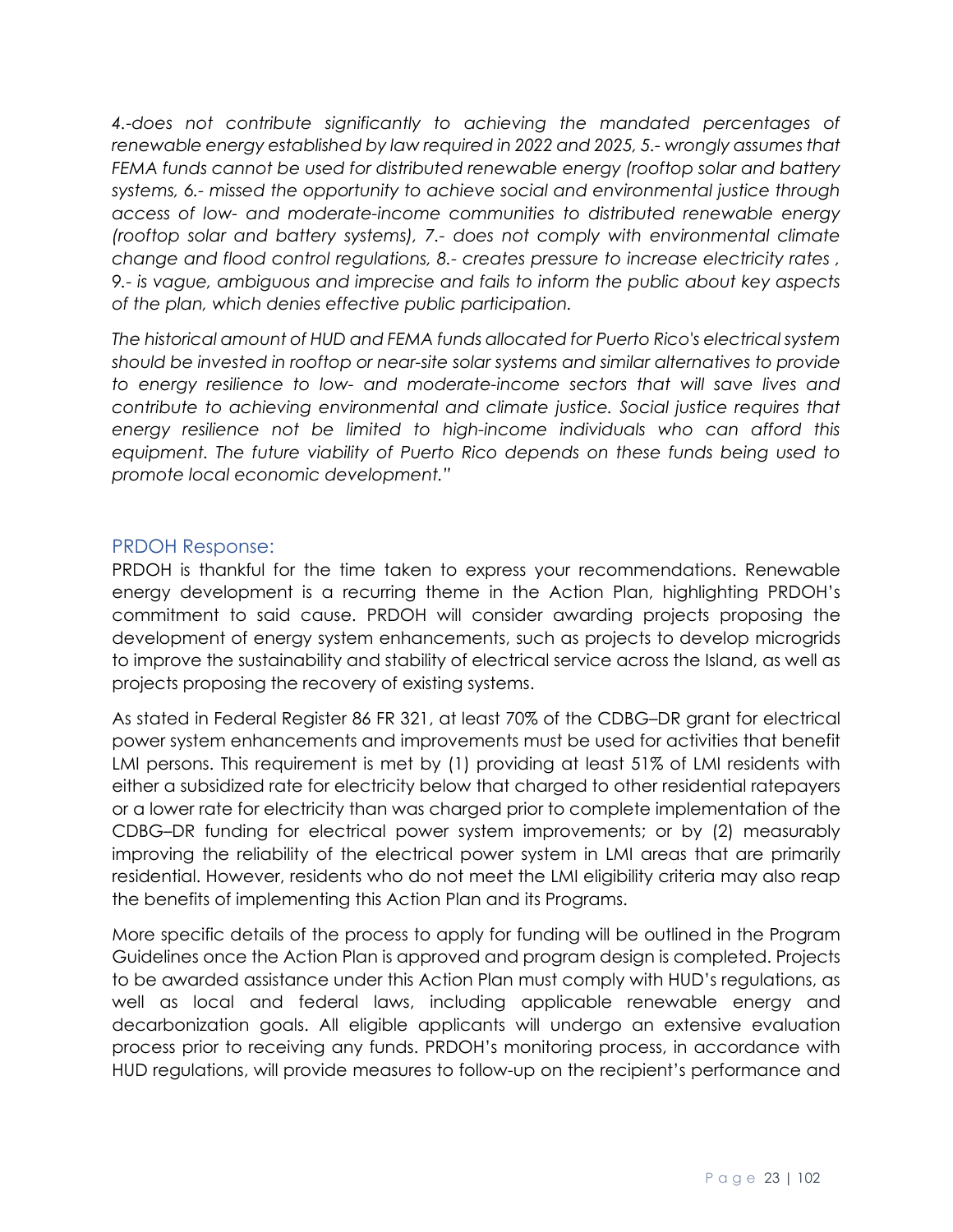use of the allocated funds for a timely detection and prevention of fraud, waste, and abuse of funds.

Regarding the \$10,000,000 minimum award for ER2, after consideration of the public comments received on the Action Plan draft, PRDOH has decided to consider awards below this threshold on a case-by-case basis, considering criteria that the project aligns with larger energy grid development activities or projects underway and that the proposal meets other program requirements.

PRDOH conducted two public hearings, the first hearing was held prior to the publication of the Action Plan, while the second hearing was executed a month after its publication. The purpose of these events was to continue gathering information on critical unmet energy needs, as well as to improve the Action Plan to guarantee the enhancement of the electrical grid. PRDOH also held various meetings with different stakeholders such as municipalities, academic institutions, non-profits, among others, to continue identifying the unmet energy needs of the low-to-moderate income communities. A landing page was published to maintain citizens up to date on any information or updates related to this Action Plan, which is available at: [https://cdbg-dr.pr.gov/en/power-grid-action](https://cdbg-dr.pr.gov/en/power-grid-action-plan/)[plan/](https://cdbg-dr.pr.gov/en/power-grid-action-plan/) (English) or<https://cdbg-dr.pr.gov/plan-de-accion-de-red-de-energia/> (Spanish).

Therefore, the Citizen Participation Plan presents an opportunity for Puerto Rico's residents and stakeholders to provide feedback and ensure transparency with all information regarding the CDBG-DR Electrical Power System Enhancement Programs.

#### <span id="page-23-0"></span>Comment ID: Juan Carlos Martinez

*"Greetings. We need the funds for renewable energy to be available for those who work as well, not only for the vulnerable population, we all want relative equality, even though it may not be of the same proportions. I would also like a renewable energy system."*

#### <span id="page-23-1"></span>PRDOH Response:

Thank you for expressing your concerns during this public comment period in response to the Action Plan draft for Electrical Power System Enhancements. As stated in Federal Register 86 FR 321, at least 70% of the CDBG–DR grant for electrical power system enhancements and improvements must be used for activities that benefit LMI persons. This requirement is met by (1) providing at least 51% of LMI residents with either a subsidized rate for electricity below that charged to other residential ratepayers or a lower rate for electricity than was charged prior to complete implementation of the CDBG–DR funding for electrical power system improvements; or by (2) measurably improving the reliability of the electrical power system in LMI areas that are primarily residential. However, residents who do not meet the LMI eligibility criteria may also reap the benefits implementing this Action Plan and its Programs.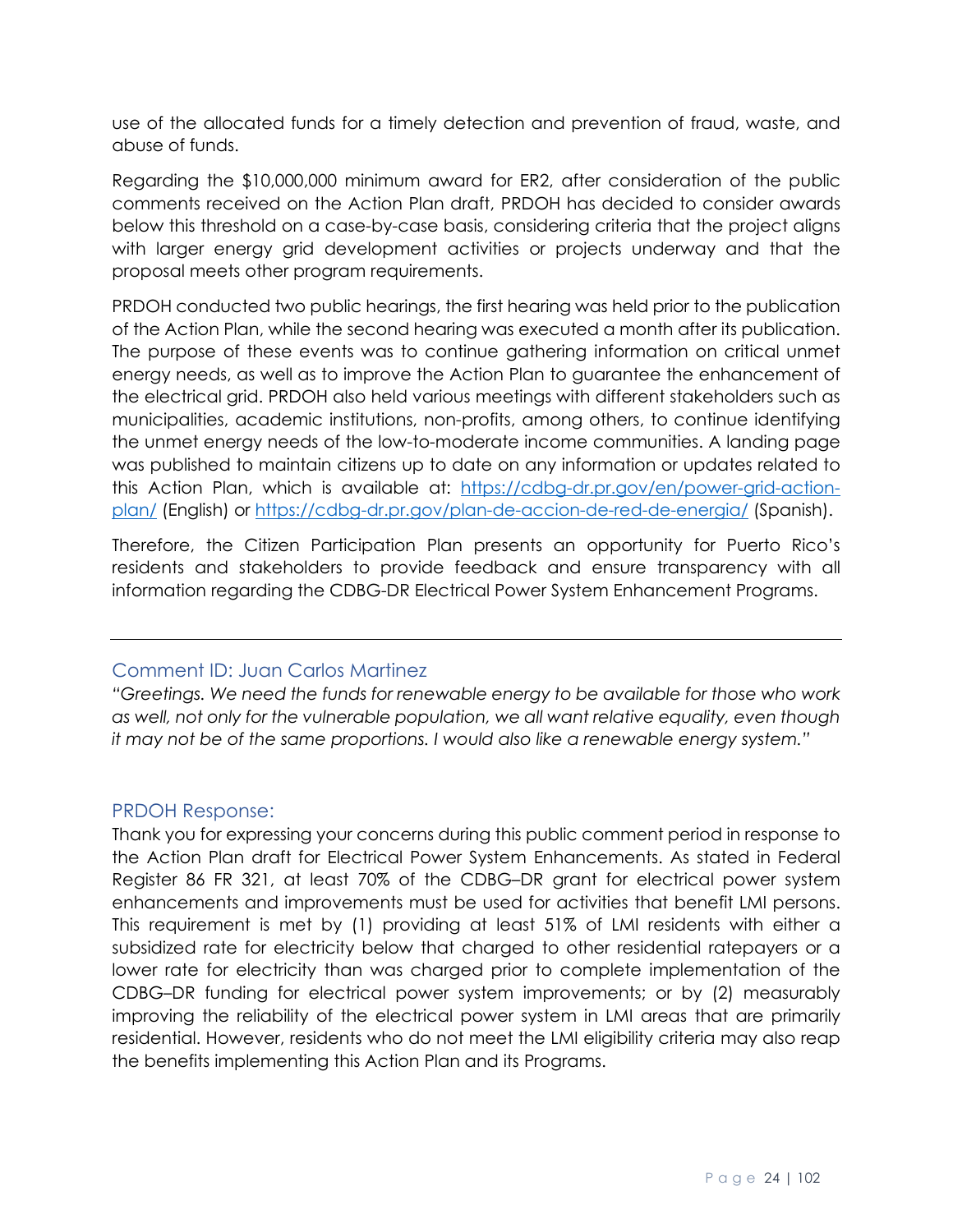To stay up-to-date on any information or updates related to this Action Plan, please visit the Plan's webpage at:<https://cdbg-dr.pr.gov/en/power-grid-action-plan/> (English) or <https://cdbg-dr.pr.gov/plan-de-accion-de-red-de-energia/> (Spanish).

## <span id="page-24-0"></span>Comment ID: Luis A. Muriel Castro

*"I believe that the plan that you are presenting is the correct route for the future of energy of the island, offering vulnerable communities the system and/or contributing to those who can pay 70/80% of the cost according to their needs, considering that the funds allocated by the Federal government and the study conducted by you is enough for the installation in all homes in Puerto Rico. Thank you for your efforts in favor of the people".*

## <span id="page-24-1"></span>PRDOH Response:

PRDOH is glad receive your positive feedback regarding the Action Plan draft for Electrical Power System Enhancements. Your comment will be archived and published in the CDBG-DR webpage. To view other public comments and/or to stay informed in regards to any future developments under this Plan, please visit the following links, available in English and Spanish:<https://cdbg-dr.pr.gov/en/power-grid-action-plan/> and [https://cdbg-dr.pr.gov/plan-de-accion-de-red-de-energia/,](https://cdbg-dr.pr.gov/plan-de-accion-de-red-de-energia/) respectively.

# <span id="page-24-2"></span>Comment ID: Puerto Rico Manufacturers Association (Yandia Pérez) *"Dear Secretary,*

I am writing to you as executive vice president of the Puerto Rico Manufacturers *Association and on behalf of its board of directors, in response to the draft Puerto Rico Electrical Power System Enhancement and Improvements Action Plan (the "Plan").*

*The Puerto Rico Manufacturers Association (PRMA) is a private non-profit organization established in 1928, composed of about 1,000 members in the manufacturing and service*  industries in Puerto Rico dedicated to the strengthening and development of our local *industry through advancement of the competitiveness of our members. We also pride ourselves on working with the local and federal government to develop programs that sustainably improve our local economy promoting a climate for industrial development.* 

*The island's energy markets traditionally lack good public governance, well regulated investment and competitive infrastructure. Neither local nor federal agencies have been able to convince investors that require affordable and reliable electricity there is a PREPA/LUMA credible plan to lower energy costs that will not be affected by the ongoing fiscal and economic crisis, future natural disasters, or the painstakingly slow, conflicted and costly FEMA PREPA reconstruction fund management.*

*For the draft Action Plan to enable affordable, resilient, reliable energy that also brings back manufacturing and competitive business investment it must comply with the Public*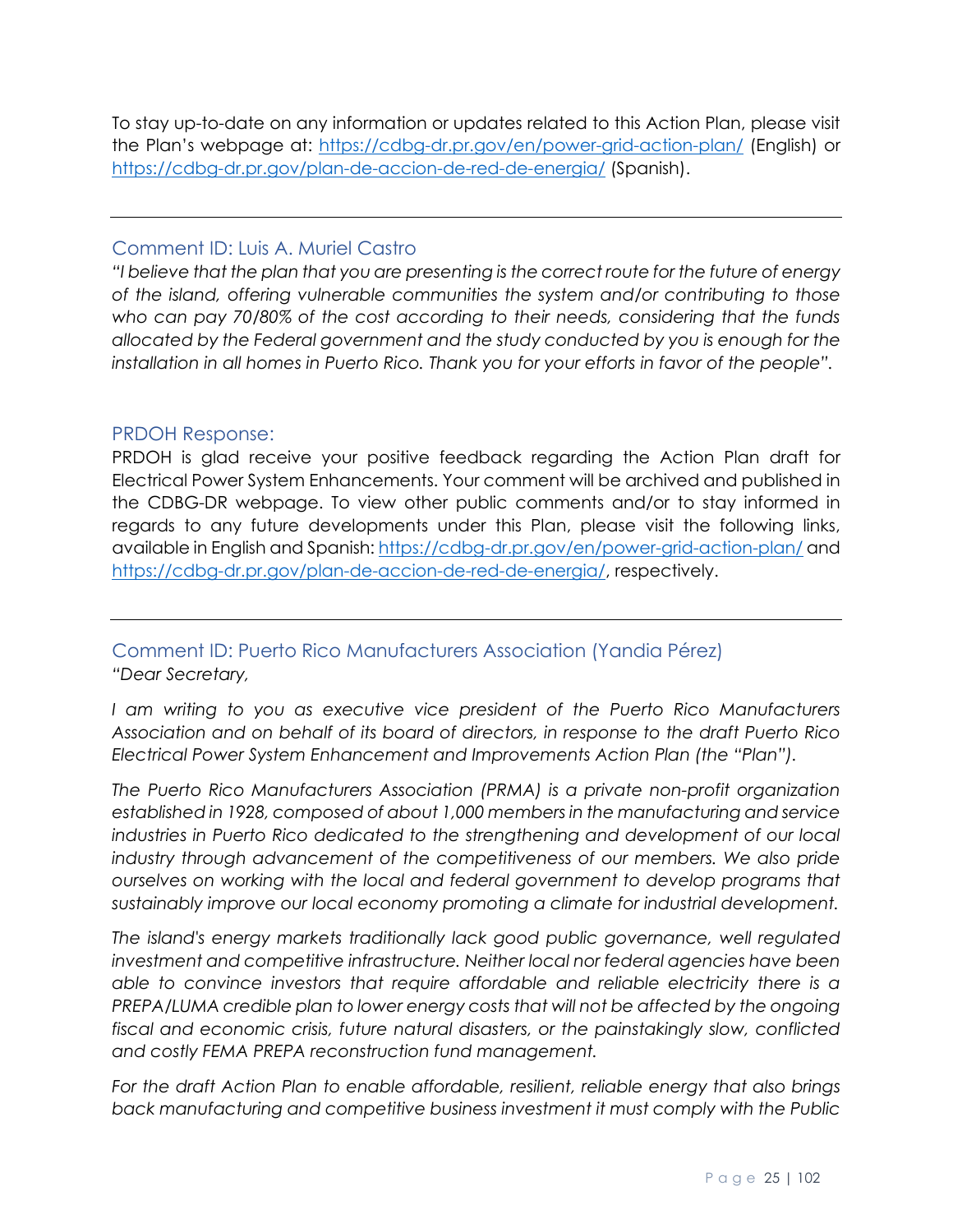*Energy Policy of Puerto Rico. Act 17 and PREB proceedings guarantee a public participation and programs that leverage much needed distributed energy efficiency and resiliency to both the customers and the overall grid. To achieve a real long-term transformation, Vivienda and HUD must include a public participation process coordinated with ongoing PREB proceedings that brings together the best knowledge and resources of the private sector, with the energy programing and regulatory capacity of local authorities PREB and DDEC. Ensuring in this manner compliance with established local energy policies, and agency programming – we insure private sector resources, consultants and trained personnel are included in the Plan for the best use of private and public available funds, in lowering energy costs and improving resiliency for underserved communities and all of Puerto Rico.*

In this context, we advocate for and endorse the statements of actual draft Plan *noncompliance and recommendations made by the Energy Justice movement for community development and the action plan of the Disaster Recovery Fund (CDBG-DR) be considered and implemented by the Puerto Rico Department of Housing.*

*We make ourselves available to work hand in hand in this and any other initiative that promotes the sustainable development of Puerto Rico. We trust that the PRDOH leadership will accept these PRMA and Energy Justice for Puerto Rico (EJPR)*  recommendations for Plan compliance with our energy policy. The importance and *seriousness of these whole-community energy market transformation matters cannot be overlooked given the historic opportunity for HUD and PRDOH to truly build back better.* 

*PRMA is convinced we can build back better with Plan and guidelines for short and longterm lowering of cost and disaster mitigation risk, if we get the participation and best use of private and government resources right. Coherently completing the Plan for guidelines that both transforms blight and hopelessness along with PREB approved programs for all of Puerto Rico communities is an opportunity to rebuild economic well-being for all with leading Environmental and Social Governance resources the PRMA, EJPR, and our members can bring to the table.*

*Regards."*

# <span id="page-25-0"></span>PRDOH Response:

Thank you for your participation during the public comment period for the CDBG-DR Electrical Power System Enhancements and Improvements Action Plan. Renewable energy development is a recurring theme in the Action Plan, highlighting PRDOH's commitment to said cause. PRDOH will consider awarding projects proposing the development of energy system enhancements, such as projects to develop microgrids to improve the sustainability and stability of electrical service across the Island, as well as projects proposing the recovery of existing systems.

As stated in Federal Register 86 FR 321, at least 70% of the CDBG–DR grant for electrical power system enhancements and improvements must be used for activities that benefit LMI persons. This requirement is met by (1) providing at least 51% of LMI residents with either a subsidized rate for electricity below that charged to other residential ratepayers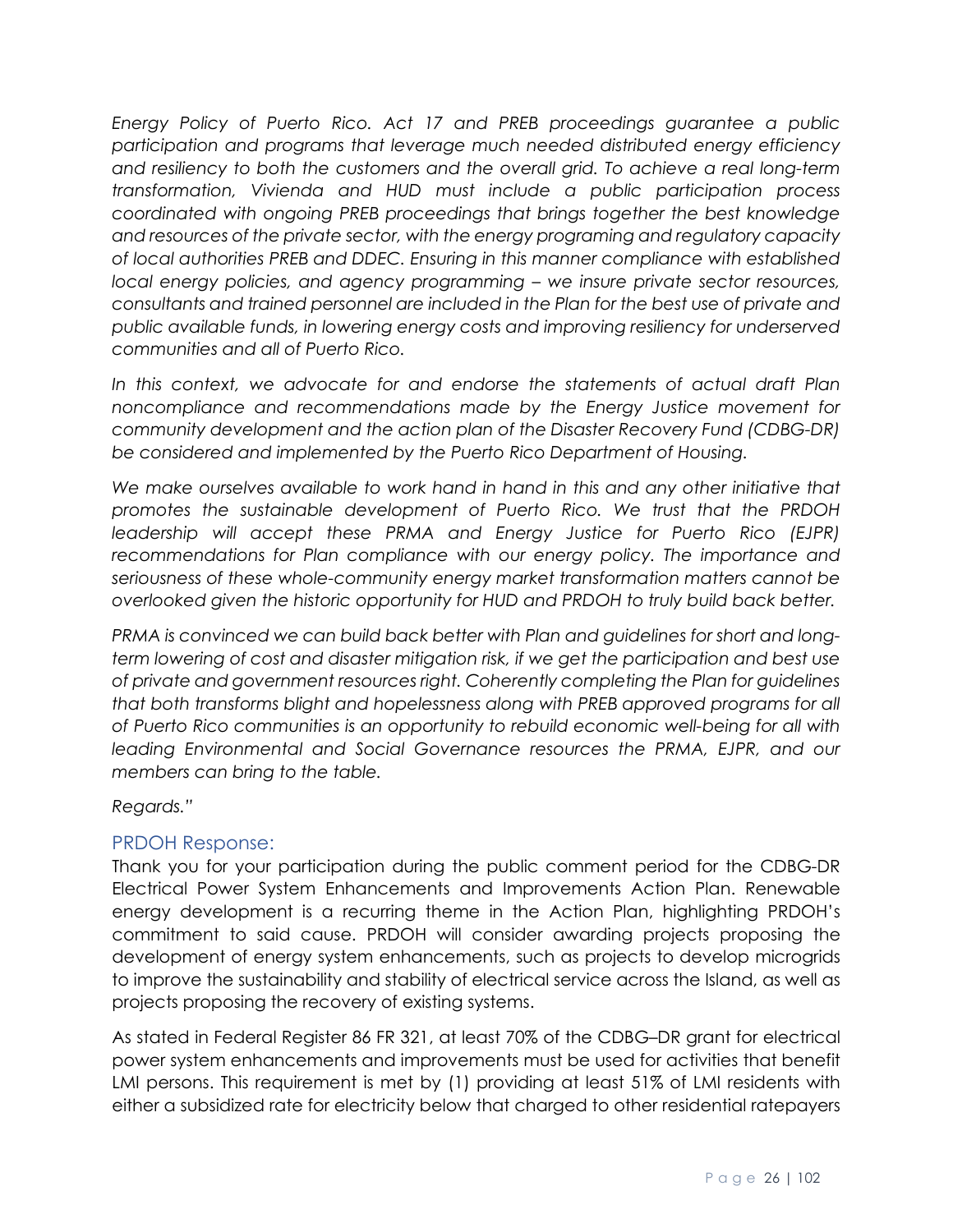or a lower rate for electricity than was charged prior to complete implementation of the CDBG–DR funding for electrical power system improvements; or by (2) measurably improving the reliability of the electrical power system in LMI areas that are primarily residential. However, residents that do not meet the LMI eligibility criteria may also reap the benefits of the implementation of this Action Plan and its Programs.

More specific details of the process to apply for funding and the selection of projects will be outlined in the Program Guidelines once the Action Plan is approved and program design is completed. Projects to be awarded assistance under this Action Plan must comply with HUD's regulations, as well as local and federal laws, including applicable renewable energy and decarbonization goals. All eligible applicants will undergo an extensive evaluation process prior to receiving any funds. PRDOH's monitoring process, in accordance with HUD regulations, will provide measures to follow-up on the recipient's performance and use of the allocated funds for a timely detection and prevention of fraud, waste, and abuse of funds.

Regarding the \$10,000,000 minimum award for ER2, after consideration of the public comments received on the Action Plan draft, PRDOH has decided to consider awards below this threshold on a case-by-case basis, considering criteria that the project aligns with larger energy grid development activities or projects underway and that the proposal meets other program requirements.

In order to leverage these funds with FEMA's ongoing scopes of work and mitigation projects which may well exceed the 6-year grant term, PRDOH recently requested an extension of the grant term to expire at the same time as the CDBG-MIT grant agreement in 2033. Permitting and environmental review processes, including any necessary regulatory adjustments needed for the projects to be funded would also warrant the addition of several years to the projects' timeline.

Furthermore, after the consideration of the comments received during the public comment period, monies allocated or intended to be used under ER1 as matching funds have been reduced to \$500,000,000, allowing the rest of the funds to be reallocated to ER2 to cover more projects, including those with renewable energy measures.

As part of the requirements established in the federal register (86 FR 32681), PRDOH consulted with the federal members of the Technical Coordination Team led by the U.S. Department of Energy, as well as with affected citizens, stakeholders and local agencies, including the Puerto Rico Energy Bureau (PREB), to identify the unmet critical needs for the improvement of the electrical grid system.

Additionally, PRDOH conducted two public hearings; the first hearing was held prior to the publication of the Action Plan, while the second hearing was executed a month after its publication. The purpose of these events was to continue gathering information on critical unmet energy needs, as well as to improve the Action Plan to guarantee the enhancement of the electrical grid. PRDOH also held various meetings with different stakeholders such as municipalities, academic institutions, non-profits, among others, to continue identifying urgent and unmet energy needs of the low-to-moderate income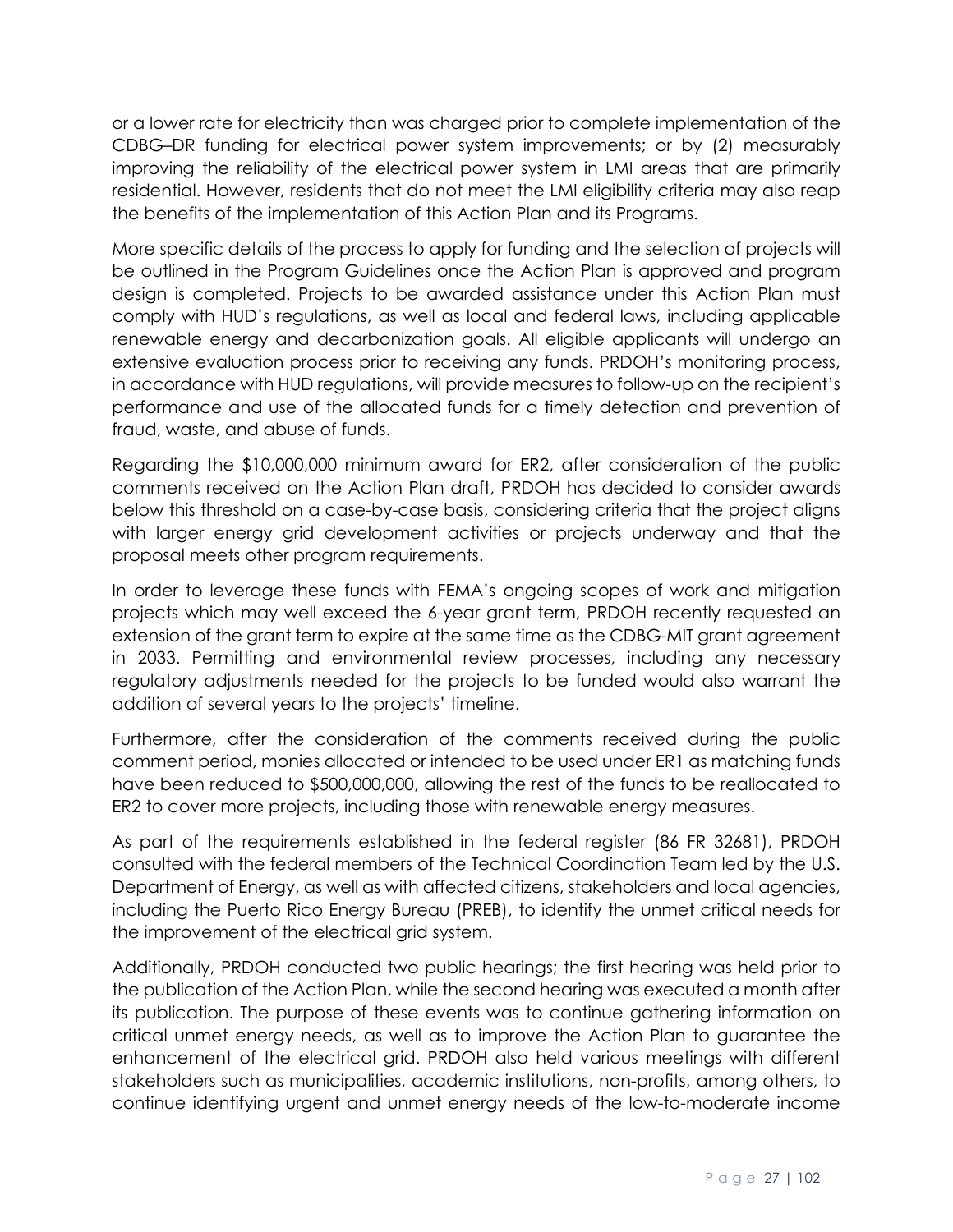communities. A landing page was also published to maintain citizens up to date on any information or updates related to this Action Plan, which is available at: [https://cdbg](https://cdbg-dr.pr.gov/en/power-grid-action-plan/)[dr.pr.gov/en/power-grid-action-plan/](https://cdbg-dr.pr.gov/en/power-grid-action-plan/) (English) or [https://cdbg-dr.pr.gov/plan-de](https://cdbg-dr.pr.gov/plan-de-accion-de-red-de-energia/)[accion-de-red-de-energia/](https://cdbg-dr.pr.gov/plan-de-accion-de-red-de-energia/) (Spanish).

Therefore, the Citizen Participation Plan presents an opportunity for Puerto Rico's residents and stakeholders, including the PREB, to provide feedback and ensure transparency with all information regarding the CDBG-DR Electrical Power System Enhancement Programs.

# <span id="page-27-0"></span>Comment ID: Ayuda Legal (Ariadna M. Godreau Aubert)

*"Receive a cordial greeting from the Ayuda Legal Puerto Rico team. As you are aware, we are a community-based legal support organization working on education and advocacy efforts around the post-disaster recovery process. We hereby submit our comments to the November 8, 2021 Action Plan Draft for the Use of CDBG-DR funds for the Optimization of the Electric System.*

*Our comments respond to our commitment to community participation and enjoyment of the human rights of those people and communities that have historically been most vulnerable in our society.*

*[…]*

# *I. Equitable access to funds*

*[…]*

*Required action:* 

- *Eligible activities as generation projects must adhere to the definition of sustainable renewable energy established in the Public Policy Act for Energy Diversification through Alternative and Sustainable Renewable Energy in Puerto Rico, Act 82-2010.*
- *Prioritize solutions that meet critical community or household needs, such as microgrids or other small solar power systems with batteries for storage.*
- *Amend the plan to allow smaller-scale projects by businesses and community organization to be eligible for the ER2 Program.*
- *Reduce the minimum award to one million dollars for community projects.*
- *Expressly prohibit projects located directly on agricultural land in the action plan.*
- Make funds available so that communities and individuals who may benefit from *assistance can access independent technical-scientific assistance in order to access funds and meet program requirements, should they need it.*

# *II. The Action Plan draft does not include a displacement minimization plan.*

*[…]*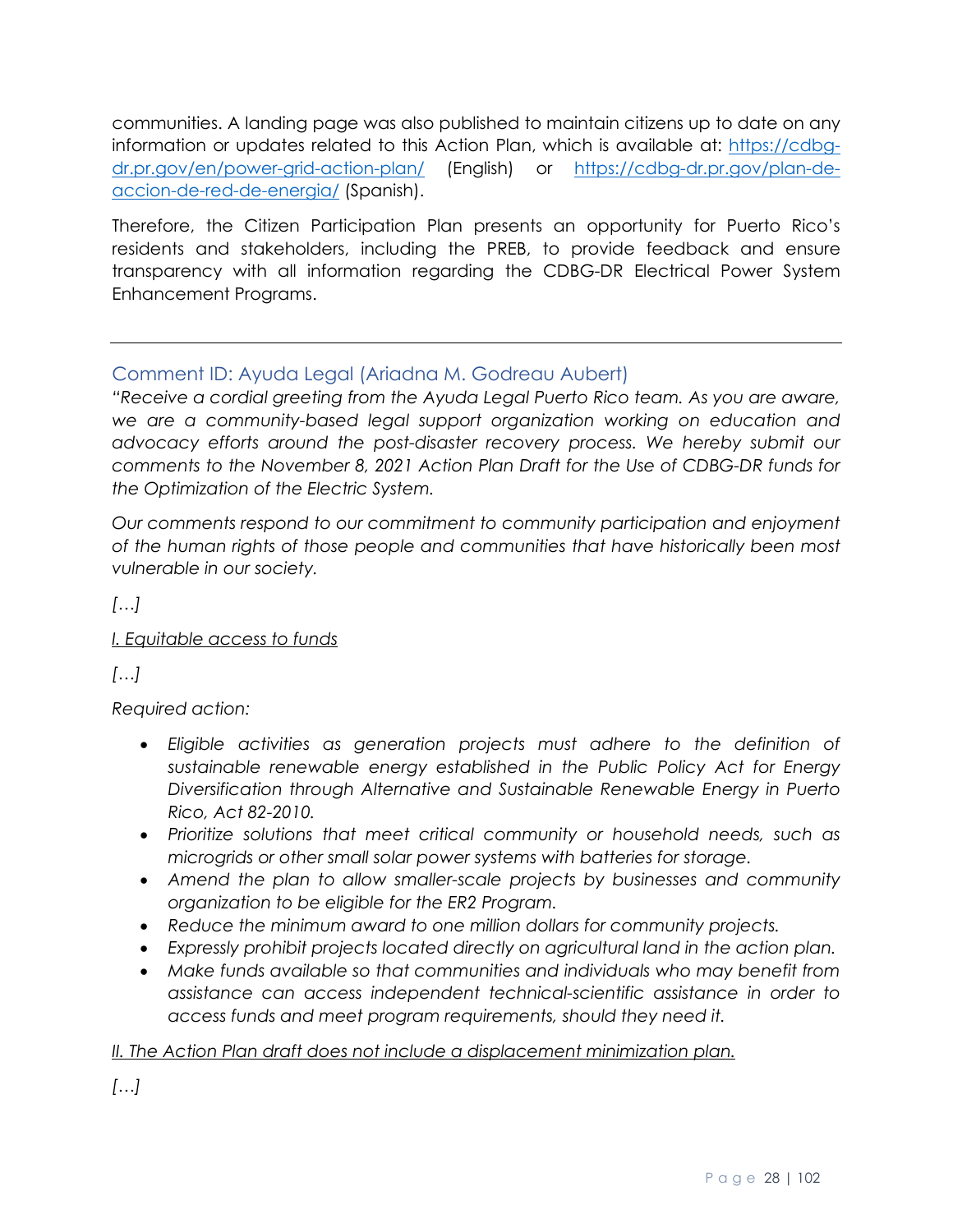## *Required action:*

- Adopt a human rights-based displacement minimization policy, including the right *to remain and return to their homes. When this is not possible, return to the same geographical space should be guaranteed, thus protecting the community's social system.*
- *Ensure the voluntary nature of any displacement through the dissemination of alternatives to displacement, real and effective participation in the decisionmaking process, the use of incentives, and the provision of real and concrete housing alternatives.*
- *Adopt a relocation plan based on human rights.*
- *Create, publish, and distribute an inventory of available and eligible housing for relocation to those who voluntarily agree to be relocated.*
- *Take concrete measures to avoid impacts on the remaining community, including minimizing the checkerboard effect.*

#### *III. Real and effective participation*

# *[…]*

*Required action:* 

- *Make available a Spanish translation of the allocation notice.*
- *Maintain a live updated record that allows for monitoring citizen participation, groups or communities that are represented.*
- *Establish simple and agile measures so that citizens can observe and monitor private contracting and the performance of contractors that benefit from these funds.*

*We reiterate our desire and interest in joining efforts to open the channels of participation and transparency and to ensure that the use of these funds is done in an equitable and*  fair manner for our communities. The Island, starting with those most affected, has the *right to a fair recovery."*

## <span id="page-28-0"></span>PRDOH Response:

PRDOH is pleased with Ayuda Legal's participation during this public comment phase for the Electrical Power System Enhancements Action Plan. Your proposal has been recorded and will be taken into consideration during the development phase of this Action Plan.

Renewable energy development is a recurring theme in the Action Plan, highlighting PRDOH's commitment to said cause. PRDOH will consider awarding projects proposing the development of energy system enhancements, such as projects to develop microgrids to improve the sustainability and stability of electrical service across the Island, as well as projects proposing the recovery of existing systems. PRDOH understands the importance of proper land-use, so projects proposed as solar farms may only be allowed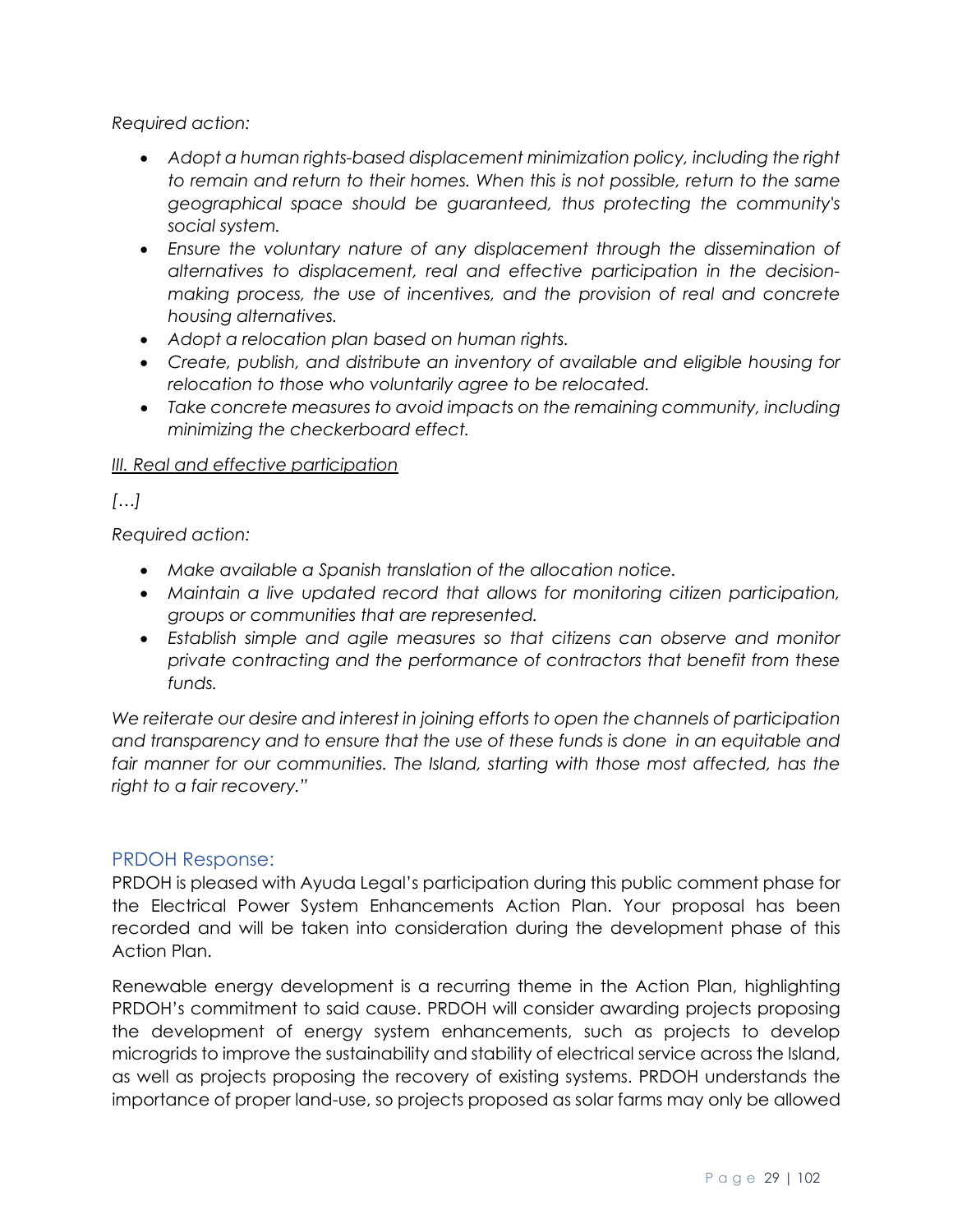in accordance with permissible land-use, permits and applicable zoning regulations. PRDOH will seek opportunities to utilize brownfields as per EPA guidance and recommendations.

For-profit businesses and not-for-profit entities that meet capacity and experience requirements will be considered eligible applicants under ER2. All eligible applicants must meet long-term capacity requirements, such as administrative, technical, and financial requirements to conduct the projects.

More specific details of the process to apply for funding and project selection will be outlined in the Program Guidelines once the Action Plan is approved and program design is completed. Projects to be awarded assistance under this Action Plan must comply with HUD's regulations, as well as local and federal laws, including applicable renewable energy and decarbonization goals. All eligible applicants will undergo an extensive evaluation process prior to receiving any funds. PRDOH's monitoring process, in accordance with HUD regulations, will provide measures to follow-up on the recipient's performance and proper use of the allocated funds.

Regarding the \$10,000,000 minimum award for ER2, after consideration of the public comments received on the Action Plan draft, PRDOH has decided to consider awards below this threshold on a case-by-case basis, considering criteria that the project aligns with larger energy grid development activities or projects underway and that the proposal meets other program requirements.

For those organizations seeking to implement smaller-scale community-based installations of energy production and storage as subrecipients, PRDOH offers funding opportunities as part of the CEWRI Program in the CDBG-MIT Action Plan. Units of general local government/ Local and Municipal Governments, Community-Based Development Organizations and private not-for-profits, and Non-governmental organizations are eligible applicants under the CDBG-MIT CEWRI Program and are encouraged to evaluate the program as described in the CDBG-MIT Action Plan. The CDBG-MIT Action Plan may be found at:<https://cdbg-dr.pr.gov/en/cdbg-mit/> (English) and [https://cdbg](https://cdbg-dr.pr.gov/cdbg-mit/)[dr.pr.gov/cdbg-mit/](https://cdbg-dr.pr.gov/cdbg-mit/) (Spanish).

The CDBG-DR Electrical Power System Enhancement and Improvements Programs, as well as the rest of the programs in Puerto Rico's CDBG-DR portfolio, are meant to build stronger and more resilient communities. Furthermore, as part of the Action Plan submittal for HUD's approval, PRDOH certifies that it has in effect and is following a residential antidisplacement and relocation assistance plan in connection with any activity assisted with funding under the CDBG-DR Program. Additionally, as part of PRDOH's transparency efforts, all signed agreements for each of the CDBG-DR programs are duly uploaded to and can be found on PRDOH's website at: [https://cdbg-dr.pr.gov/en/written](https://cdbg-dr.pr.gov/en/written-agreement/)[agreement/](https://cdbg-dr.pr.gov/en/written-agreement/) (English) or <https://cdbg-dr.pr.gov/acuerdos/> (Spanish).

A Spanish translation of the Federal Register Notice Allocating funds for Electrical Power System Enhancements in Puerto Rico and the U.S. Virgin Islands (86 FR 32681) is available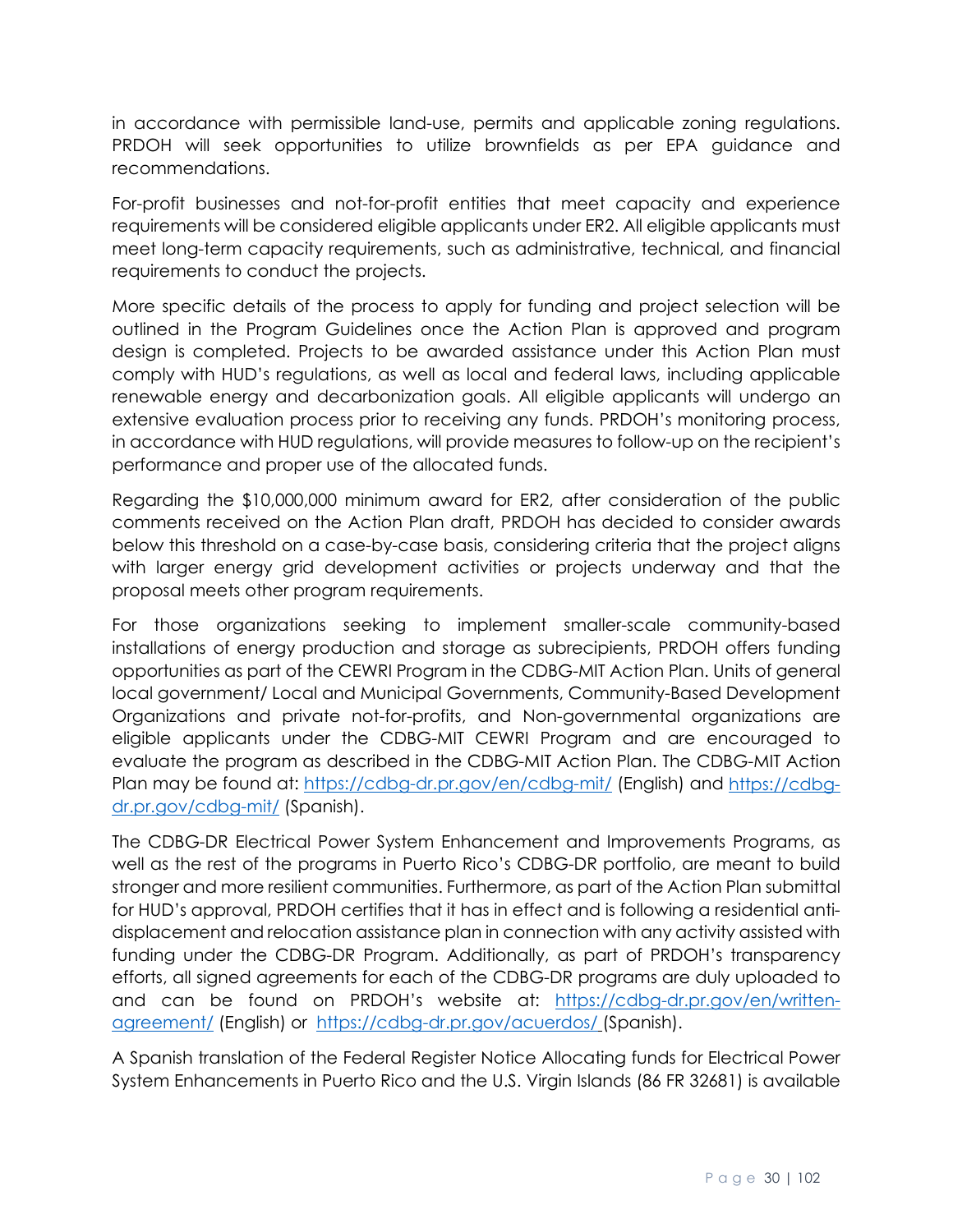on HUD's website at: [https://www.hud.gov/program\\_offices/comm\\_planning/cdbg](https://www.hud.gov/program_offices/comm_planning/cdbg-dr/regulations)[dr/regulations.](https://www.hud.gov/program_offices/comm_planning/cdbg-dr/regulations)

PRDOH appreciates Ayuda Legal's participation in this development phase of this Action Plan.

# <span id="page-30-0"></span>Comment ID: Pontificia Universidad Católica de Puerto Rico (Jorge Iván Vélez Arocho)

*"Dear Secretary Rodríguez Rodríguez:* 

*The Pontifical Catholic University of Puerto Rico, an institution created in 1948, with campuses in the cities of Ponce, Mayagüez and Arecibo, is committed to its institutional mission with the conversation of our essential resources and the protection of our common home. This includes efficiency in the production and management of energy services. As Pope Francis points out in his encyclical letter Laudato si:* 

*"… it has become urgent and imperative to develop public policies so that in the coming years the emission of carbon dioxide and other highly polluting gases is drastically reduced, for example, by replacing the use of fossil fuels and developing renewable energy sources. In the world there is a meager level of access to clean and renewable energy. Adequate accumulation technologies still need to be developed. (…) There have also been some investments in forms of production and transportation that consume less energy and require fewer raw materials, as well as in forms of construction or renovation of buildings to improve their energy efficiency. (No. 26)."*

*With these principles as a guide, we support that the CDBG funds destined for the recovery of Puerto Rico's energy resilience be used, mainly, for distributed energy projects, following the public policy parameters established in Law 17 of 2019 and in the plan of integrated resources (IRP) proposed by the Energy Bureau. In general, these Law 17 mandates, regulated in participatory processes in the Organization, include the need for the best use of the federal, state, and private resources to achieve a resilient, reliable electric system, at fair costs accessible with energy and prosumers interconnected in an open and transparently regulated grid with fairness, equity and solidarity.* 

*This is also consistent with the federal government's guidelines for adding resilience at the*  level closest to consumers to reduce the risks to the system. Returning to the quidelines of Pope Francis on this subject, it is pertinent to point out his endorsement of this type of *initiative:*

*"In some places cooperatives are being developed for the exploitation of*  renewable energies that allow local self-sufficiency and even the sales of *surpluses. This simple example indicates that, as long as the existing world order is powerless to take responsibility, the local authority can make a difference. For it is there that we can generate greater responsibility, a strong sense of community, a*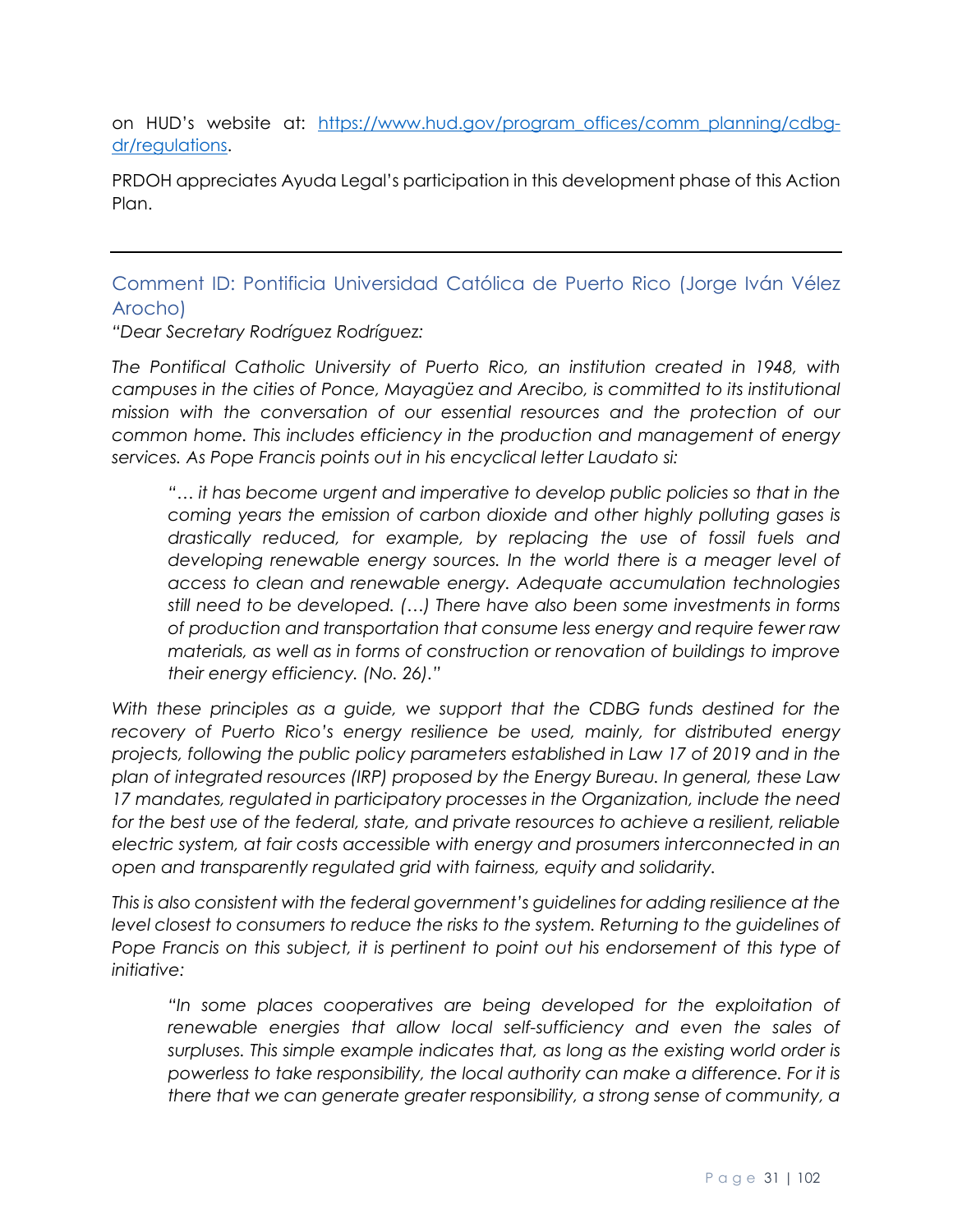*special capacity for care and a more generous creativity, an endearing love for the land itself, as well as thinking about what is left to children and grandchildren." (No. 179)* 

*To our knowledge the US Department of Housing and Urban Development (HUD) has determined that funding for post-Maria energy upgrades is a critical component of*  recovery and systemic resilience to the likelihood of future events. This includes the *possibility of programs that promote projects of high public interest throughout the archipelago, located in public and private spaces, optimally leveraging services and private resources. Similarly, those that reduce costs through energy efficiency and bring production and consumption closer to places, entities, and communities that generate less dependence on centralized systems, remote distribution and cables exposed to inclement weather, should be preferred because they are, indeed, more sustainable, and resilient. Therefore, we understand that entities such as the University should be considered for this type of project. The University, in itself, is an ecosystem of its own for educational and social coexistence, including housing, provision of direct services to the internal and external community support, as an intermediate entity, for management between the government and individuals at different levels. The recovery after the hurricanes, earthquakes, and the pandemic has shown how essential these environments are, not only for their value in the educational process, but also as a service entity. We understand that this is feasible within the broad definition that HUD has made of improvements to the system and that this should be understood for us and other entities and communities with similar characteristics.* 

*We urge you to take into consideration the elements outlined here and that the parameters outlined in Law 17 of 2019 and the resource use plan be followed in the allocation of CDBG-DR fund, in harmony with the principles of energy efficiency and sustainability, that as a matter of social justice and integral ecology in the care of each other and of adequate coexistence with the common home we inhabit, has been proposed by Pope Francis.* 

*We remain at your service and trust your prompt action on this matter."*

## <span id="page-31-0"></span>PRDOH Response:

Thank you for your commitment to assist with the improvement of the CDBG-DR Electrical System Enhancements Action Plan. Renewable energy development is a recurring theme in the Action Plan, highlighting PRDOH's commitment to said cause. PRDOH will consider awarding projects proposing the development of energy system enhancements, such as projects to develop microgrids to improve the sustainability and stability of electrical service across the Island, as well as projects proposing the recovery of existing systems.

For-profit businesses and not-for-profit entities that meet capacity and experience requirements will be considered eligible applicants under ER2. All eligible applicants must meet long-term capacity requirements, such as administrative, technical, and financial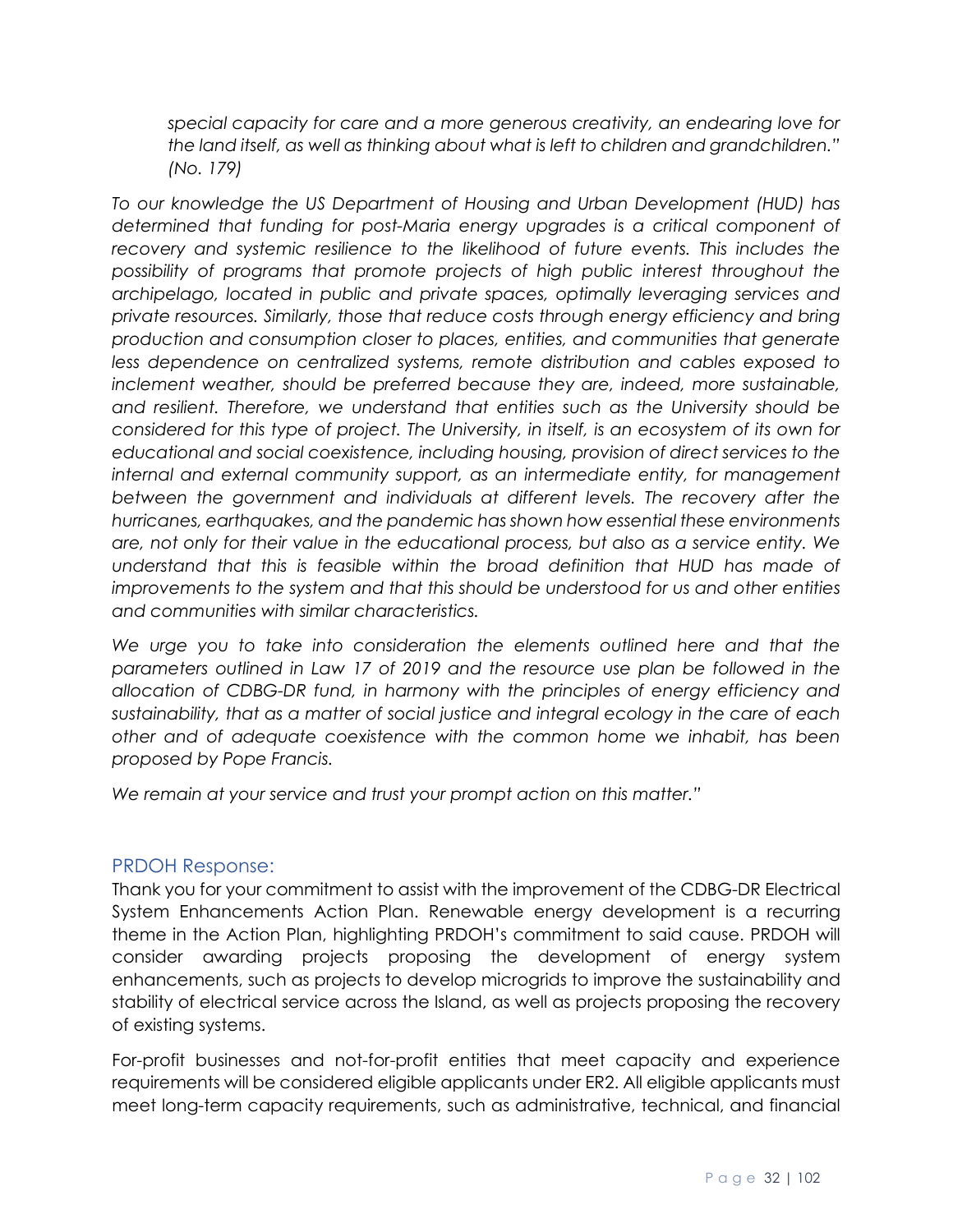requirements to conduct the projects. Details of the process to apply for funding will be outlined in the Program Guidelines.

To stay up-to-date on any information or updates related to this Action Plan, please visit the Plan's webpage at:<https://cdbg-dr.pr.gov/en/power-grid-action-plan/> (English) or <https://cdbg-dr.pr.gov/plan-de-accion-de-red-de-energia/> (Spanish).

<span id="page-32-0"></span>Comment ID: Alianza Comunitaria Ambiental del Sureste (Timmy Boyle) *"Dear Mr. Rodríguez,*

*These comments to the CDBG-DR Action Plan for the Electrical Systems Enhancements (Draft Action Plan) are submitted on behalf of Alianza Comunitaria Ambiental del Sureste (ACASE for its Spanish acronym).*

*According to the Draft Action Plan, the majority of the funds for the Electrical System Enhancements would be allocated to the Cost Sharing Program for the Rehabilitation and the Reconstruction of the Electric Grid (ER1) with a budget of \$1,055,811,031 that would go to rebuild the poles, towers, cables and other components of the centralized electric power transmission and distribution system that connects the large power generation plants based on the burning of fossil fuels, mainly located in the south of Puerto Rico with the subscribers. Other funds would go to the Electric Power Reliability and Resiliency Program (ER2) to which \$760,595,149 would be allocated for projects that are allegedly not anticipated to be funded by other federal or local sources.*

*The Draft Action Plan suffers from nine main flaws; 1.-denies the ability of renewable energy, especially solar systems located on roofs or near the place of consumption and energy storage systems (batteries) to provide reliable, resilient, and cost-effective electrical service and delays the use of these options, 2.-perpetuates the transmission*  and distribution system that maintains long-term dependence on power generation *plants based on the burning of fossil fuels, 3.-fails to comply with the Integrated Resource Plan ("PIR") issued by the Energy Bureau, 4.-does not contribute significantly to achieving the mandates of percentages of renewable energy established by law required in 2022 and 2025, 5.-wrongly assumes that FEMA funds cannot be used for distributed renewable energy (solar systems located on roofs and batteries), 7.-does not comply with environmental regulations, on climate change and flood control, 8.-creates pressure to increase electricity rates, 9.-it is vague, ambiguous and imprecise and does not inform the public about key aspects of the plan, which denies effective public participation.*

*The historical amount of HUD and FEMA funds allocated for Puerto Rico's electrical system should be invested in rooftop or near-consumption solar systems and similar alternatives to provide low- and middle-income sectors access to energy resilience that will save lives and contribute to achieving environmental and climate justice. Social justice requires that energy resilience is not limited to high income individuals who can afford this equipment. The future viability of Puerto Rico depends on these funds being used to promote endogenous economic development."*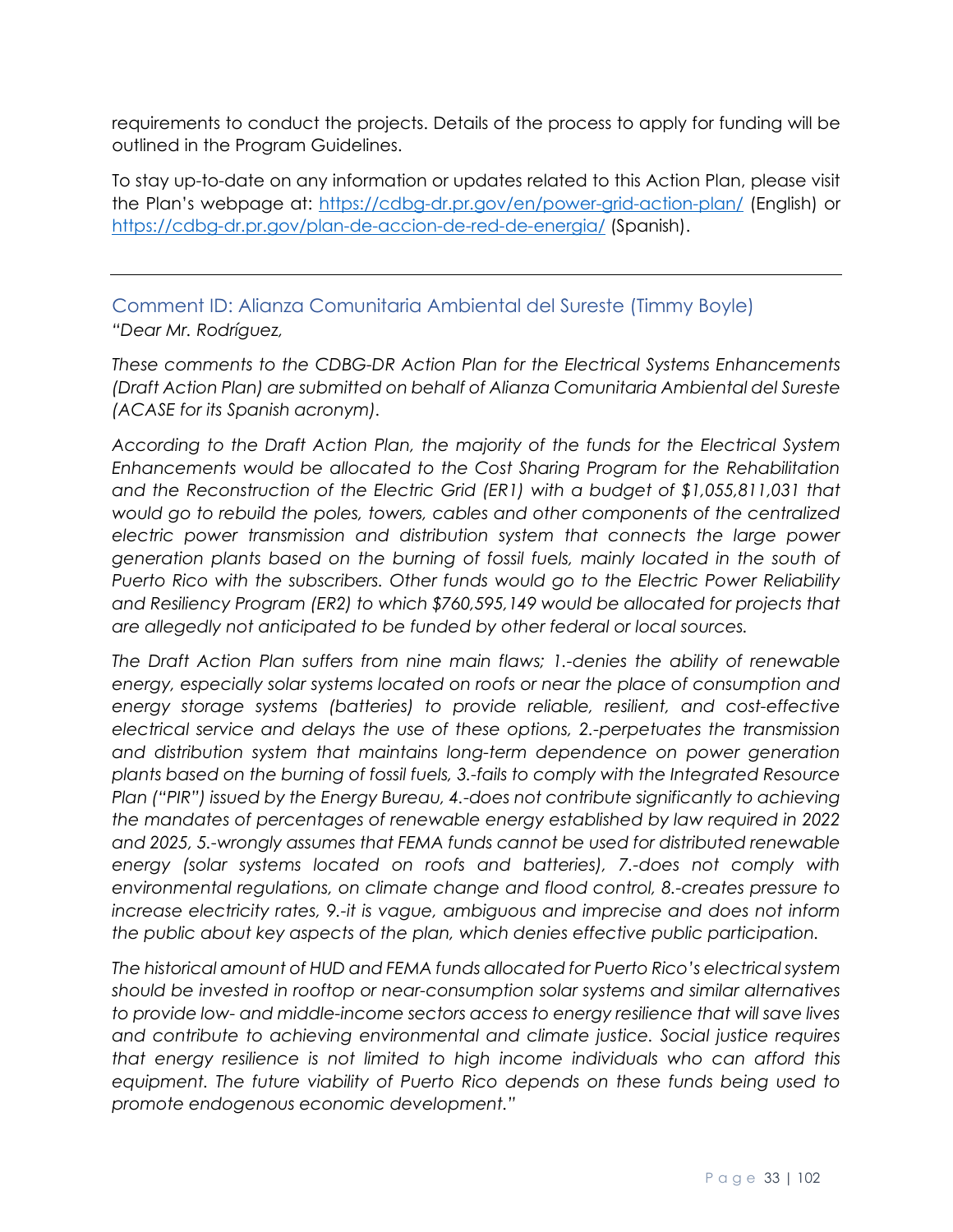## <span id="page-33-0"></span>PRDOH Response:

Thank you for your participation during this public comment period on the Action Plan draft for Electrical Power System Enhancements. Renewable energy development is a recurring theme in the Action Plan, highlighting PRDOH's commitment to said cause. PRDOH will consider awarding projects proposing the development of energy system enhancements, such as projects to develop microgrids to improve the sustainability and stability of electrical service across the Island, as well as projects proposing the recovery of existing systems.

As stated in Federal Register 86 FR 321, at least 70% of the CDBG–DR grant for electrical power system enhancements and improvements must be used for activities that benefit LMI persons. This requirement is met by (1) providing at least 51% of LMI residents with either a subsidized rate for electricity below that charged to other residential ratepayers or a lower rate for electricity than was charged prior to complete implementation of the CDBG–DR funding for electrical power system improvements; or by (2) measurably improving the reliability of the electrical power system in LMI areas that are primarily residential. However, residents who do not meet the LMI eligibility criteria may also reap the benefits of implementing this Action Plan and its Programs.

More specific details of the process to apply for funding and project selection will be outlined in the Program Guidelines once the Action Plan is approved and program design is completed. Projects to be awarded assistance under this Action Plan must comply with HUD's regulations, as well as local and federal laws, including applicable renewable energy and decarbonization goals. All eligible applicants will undergo an extensive evaluation process prior to receiving any funds. PRDOH's monitoring process, in accordance with HUD regulations, will provide measures to follow-up on the recipient's performance and use of the allocated funds for a timely detection and prevention of fraud, waste, and abuse of funds.

Regarding the \$10,000,000 minimum award for ER2, after consideration of the public comments received on the Action Plan draft, PRDOH has decided to consider awards below this threshold on a case-by-case basis, considering criteria that the project aligns with larger energy grid development activities or projects underway and that the proposal meets other program requirements.

PRDOH conducted two public hearings, the first hearing was held prior to the publication of the Action Plan, while the second hearing was executed a month after its publication. The purpose of these events was to continue gathering information on critical unmet energy needs, as well as to improve the Action Plan to guarantee the enhancement of the electrical grid. PRDOH also held various meetings with different stakeholders such as municipalities, academic institutions, non-profits, among others, to continue identifying urgent and unmet energy needs of the low-to-moderate income communities. A landing page was published to maintain citizens up to date on any information or updates related to this Action Plan, which is available at: [https://cdbg-dr.pr.gov/en/power-grid-](https://cdbg-dr.pr.gov/en/power-grid-action-plan/)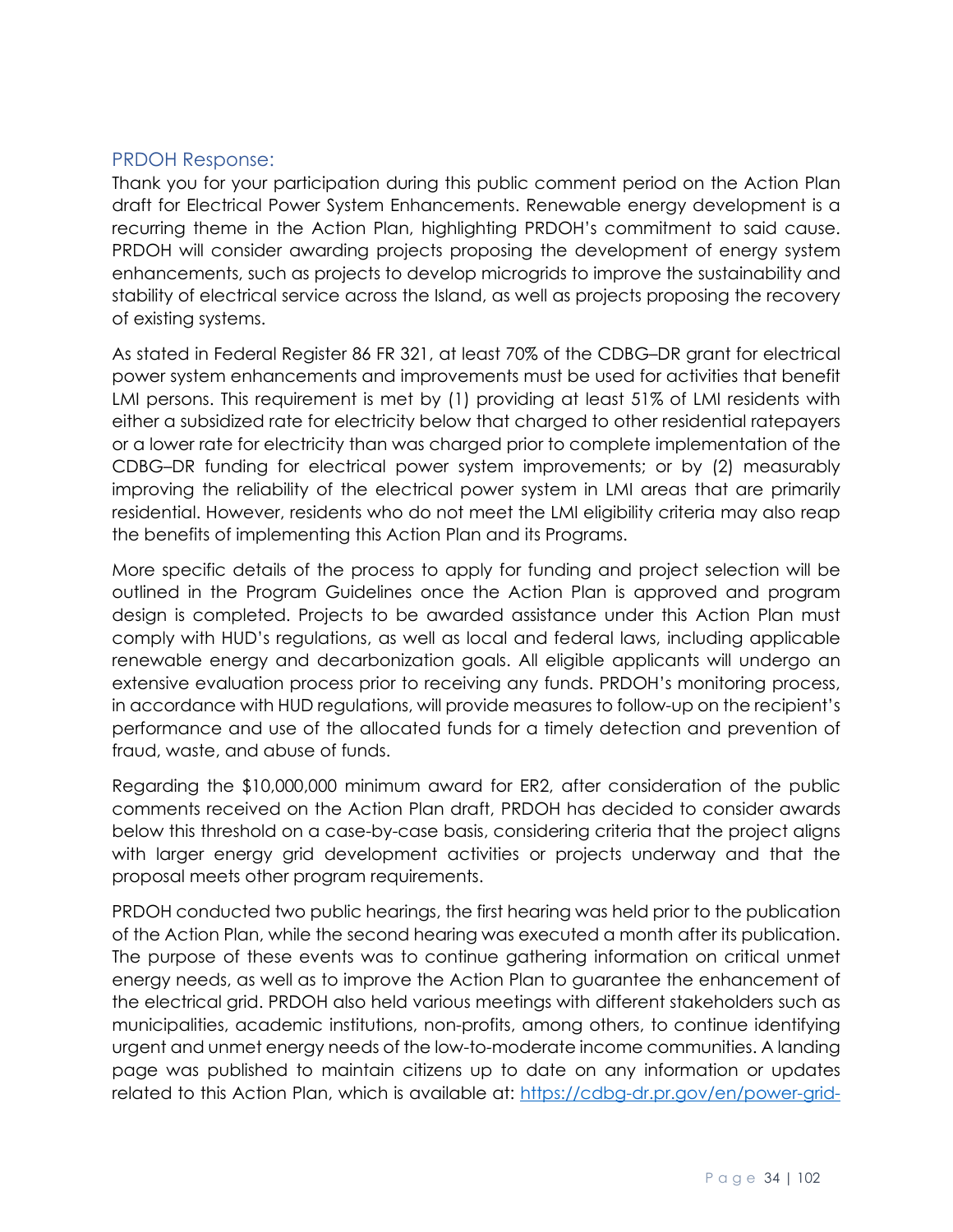[action-plan/](https://cdbg-dr.pr.gov/en/power-grid-action-plan/) (English) or <https://cdbg-dr.pr.gov/plan-de-accion-de-red-de-energia/> (Spanish).

Therefore, the Citizen Participation Plan presents an opportunity for Puerto Rico's residents and stakeholders to provide feedback and ensure transparency with all information regarding the CDBG-DR Electrical Power System Enhancement Programs.

#### <span id="page-34-0"></span>Comment ID: Mariana

*"I do not know the Plan in detail. But you should begin to utilize and promote renewable energy for businesses as well as individuals. You should optimize the system to avoid damages when receiving renewable energy surplus. Moreover, should utilize natural gas energy, amongst others. Avoid the dependency on petroleum."*

#### <span id="page-34-1"></span>PRDOH Response:

PRDOH is thankful for the time taken to express your recommendation. As stated in the Action Plan: "Replacing old generation units with high-efficiency ones and introducing systems that do not require conventional fuels to produce electrical energy, such as renewable energy electric plants, is a crucial step to improve the efficiency of the electrical power system."

Once again, PRDOH expresses its gratitude for your participation during this public comment period.

## <span id="page-34-2"></span>Comment ID: Nestor Rivera

*"Dear Secretary Rodríguez:* 

*This letter addresses a private citizen's assessment of certain aspects, mostly of the technical nature, assessed from the general purview of PRDOH's most recent CDBG-DR Electrical Systems Enhancements & Improvements Action Plan ("Plan") as published in its website1 dated November 08th, 2021. After careful reading of said Plan two major items, one succinct and one not-so, garner considerable concern:* 

*1. The Plan invests in a lot of "TED talk®" specific to Microgrid's ("MG") their use and intended investments, but:*

*a. an inescapable lack of detail on which Party -be it the utility or operator or central government or the impacted community- is truly chartered to propose or trace the physical boundaries or limits of an MG, keep in stride that inevitably many MG's will transcend municipal boundaries, comingle local and federal beneficiary's and even interconnect to other MG(s),*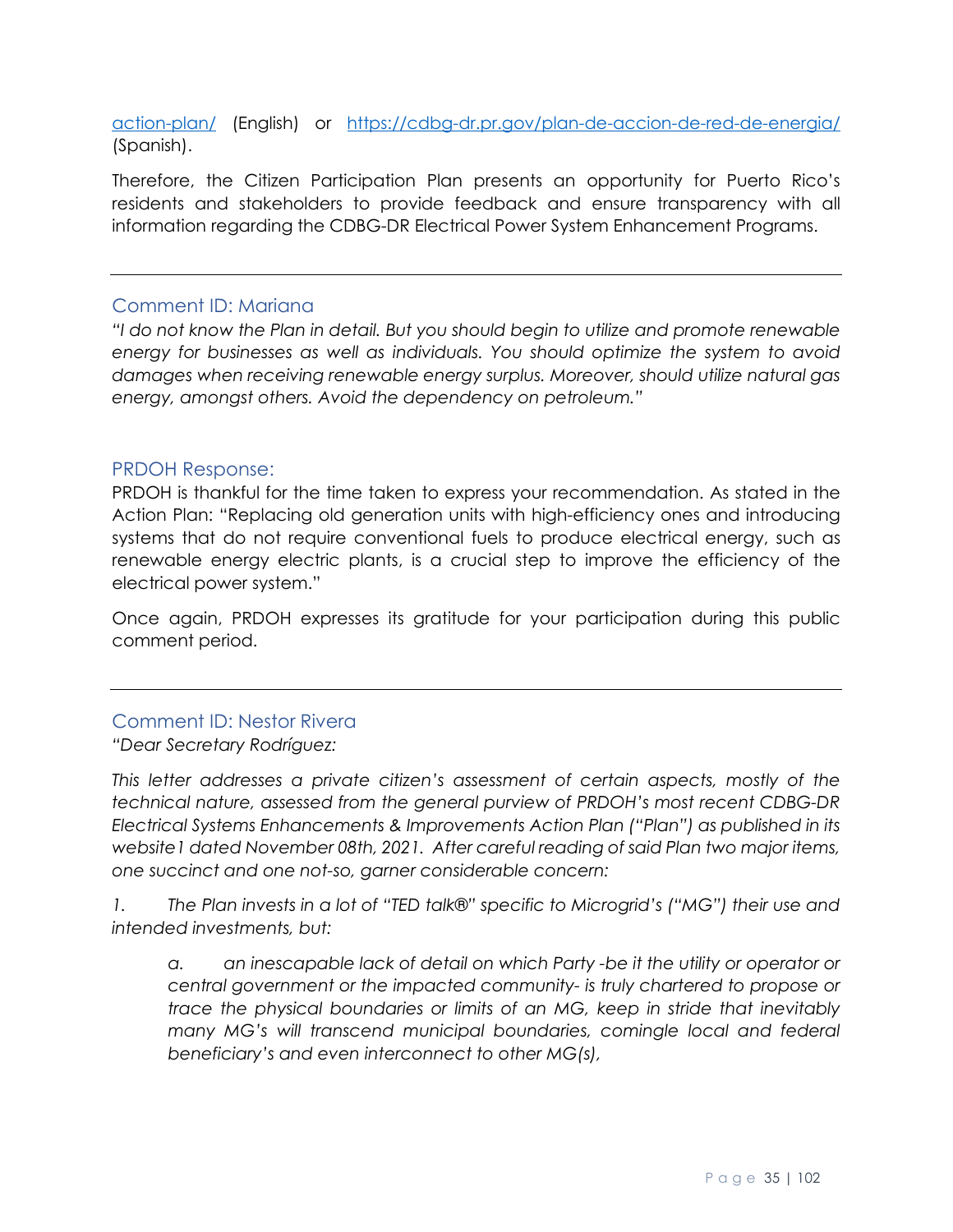*b. Law 17 clearly states that MG's are subject to the ultimate scrutiny of the PREB, however:*

*i. under the guise of "clearing up" "FEMA vs HUD funding overlaps", the Plan enumerates a series of terms initially classified as "functional" but afterwards renames2 as "component groups" thus*

*ii. appearing to integrate but then artificially segregating and distancing fundamental elements integral to MG's (T&D, substations, other sources of power, enabling tech, etc.) but then*

*iii. singlehandedly establishes PRDOH set "a threshold for fungibility between (said) components"*

*Clarity is direly needed and requested. The above creates unnecessary confusion and*  false parallels between what clearly are policy issues, funding topics and technical *matters, all of which the PREB is equipped to quickly identify and address in ordinary proceedings.* 

*Confusion serves no MG project, its beneficiaries nor PRDOH for that matter: the sole party to gain from a lack of clarity is the Island's longstanding utility and its subrogated T&D operator, with all that entails.*

*2. When Table 12's Metering Infrastructure Project is segregated, a clear and overwhelming capital inclination in favor of the Vieques and Culebra municipalities is clearly evidenced:*

*a. These two jurisdictions, comprising 1.8% of the total acreage of the Territory are allocated at least 400% more capital per square kilometer than the remaining 98.2% of the Territory,*

*b. If population instead of land mass is taken into consideration, that cost/impact ratio climbs to 2,200% in favor of 0.3% of the population,*

*Fellow citizens could perhaps construe as if hoteliers and luxury property developers lead the charge on a spend of over \$24,000 of public funds for each one of the 10,611 registered residents of those two municipalities [versus] the \$1,094 allocated for the other 3,183,339 residents of the other seventy-six municipalities:* 

| Municipality                      | Municipality Area<br>$(Sq-km)$ | Table 12, Page 72<br><b>Capital Allocation</b> | <b>Capital Allocation</b><br>per Sq km |
|-----------------------------------|--------------------------------|------------------------------------------------|----------------------------------------|
| <b>Vieques</b>                    | 135 Sq-km                      | \$256,870,000                                  | \$1,556,788/Sq-km                      |
| Culebra                           | 30 Sq-km                       |                                                |                                        |
| Big Island (76<br>Municipalities) | 9,104 Sq-km                    | \$3,485,000,000                                | \$382,799/Sq-km                        |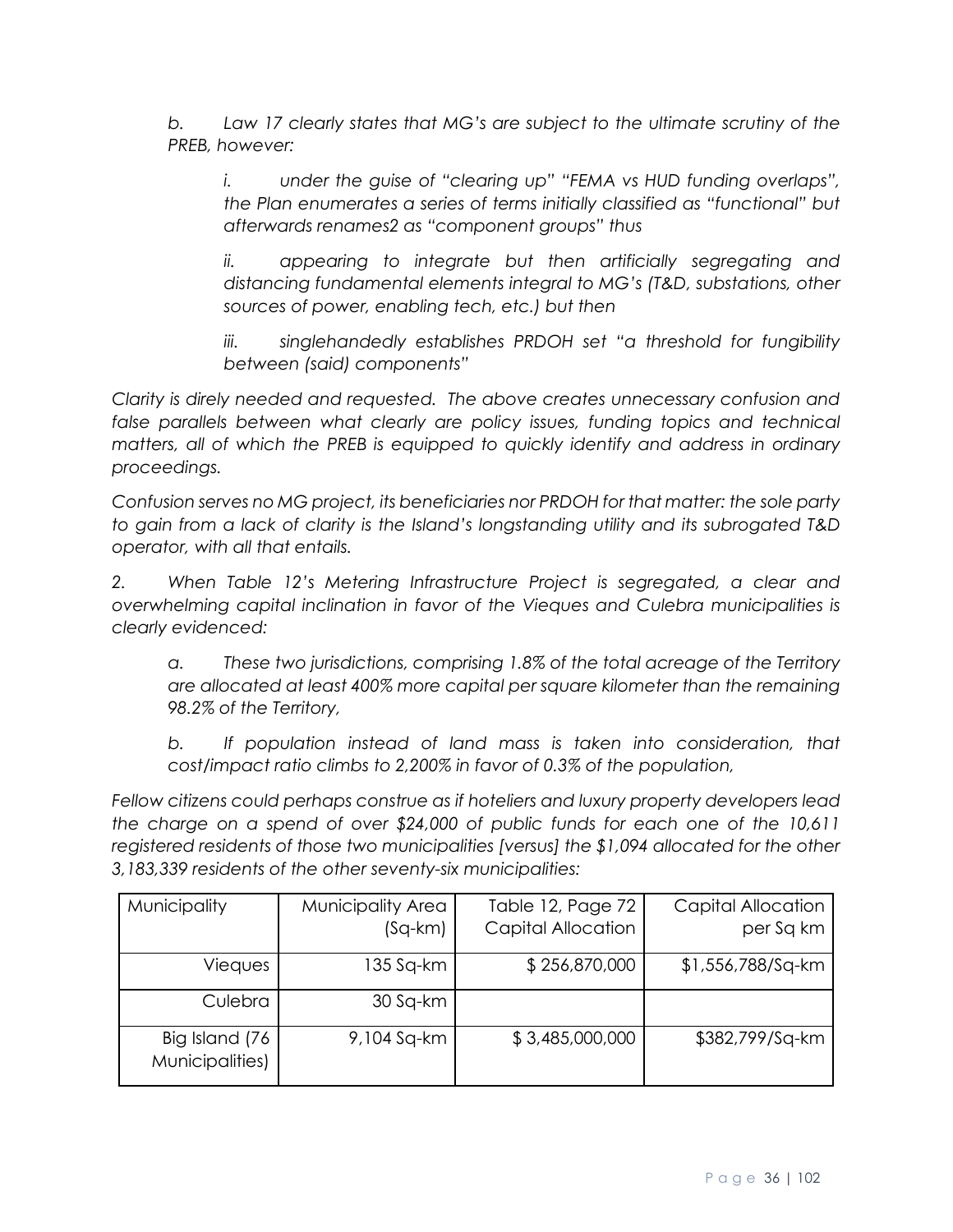|                  | <b>PREPA Clients I</b> | Table 12, Page 72<br>Capital Allocation | Capex per Client |
|------------------|------------------------|-----------------------------------------|------------------|
| Metering Project | 1,500,000 Clients      | \$569,400,000                           | \$380/client     |

*However, in my more reserved and optimistic opinion, Table 12 is precisely the main*  reason why the PRDOH Energy Plan needs to be deeply revised: The Plan lacks an *objective cost/benefit analysis providing Taxpayers or Beneficiaries an upfront, proportionately rationalized or "per unit" view of energy-related resiliency funding allocations, hence true impact goals cannot be properly measured or assessed.* 

*In summary, this revision of the energy related portion of PRDOH's Plan reveals succinct but detrimental energy policy confusion or misalignments as well as evidently dislocated planning lacking rational cost-vs-impact "benefit" analysis. Confusion, dislocation and skewed outlays undercut what is otherwise intended as PRDOH's measured, equitable and impactful recovery and resiliency CDBG-DR investment allocations.* 

*Above stated, as part of a broader deep-dive assessment, I also support and endorse Puerto Rico Energy Justice Collaborative Public Comments on PRDOH Proposed CDBG-DR "Puerto Rico Electrical Power System Enhancement and Improvements Action Plan" previously submitted to your attention on December 15th, 2021."*

#### PRDOH Response:

PRDOH thanks you for your time and participation in this public comment period. It is PRDOH's responsibility to comply with that established in 86 FR 32681, which requires consistent, periodic consultations with the Technical Coordination Team, composed of various federal agencies.

Through public hearings and public comment periods, PRDOH ensures that citizens can voice their interests, concerns, and recommendations pertinent to this Action Plan, and will consider these when selecting and developing Projects under said Plan. As such, your proposal has been recorded and will be taken into consideration during the development phase of this Action Plan.

Projects included in the Action Plan draft are examples of the unmet energy needs identified in the development of this Action Plan. However, projects to be funded under this Plan have not yet been selected since the program design is still under development. More specific details of the process to apply for funding will be outlined in the Program Guidelines once the Action Plan is approved by HUD and the program design is completed. As stated in Federal Register 86 FR 321, at least 70% of the CDBG–DR grant for electrical power system enhancements and improvements must be used for activities that benefit LMI persons. This requirement is met by (1) providing at least 51% of LMI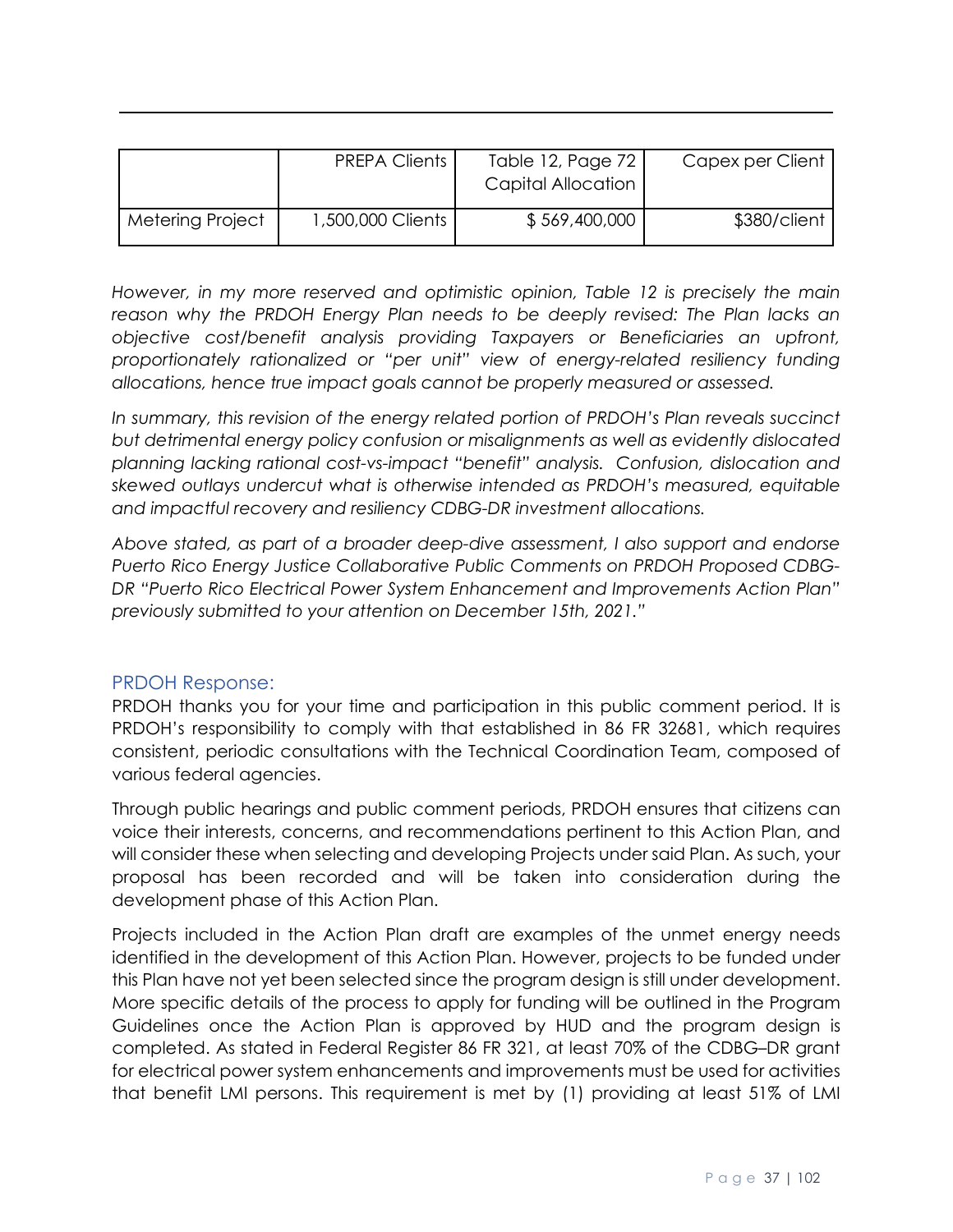residents with either a subsidized rate for electricity below that charged to other residential ratepayers or a lower rate for electricity than was charged prior to complete implementation of the CDBG–DR funding for electrical power system improvements; or by (2) measurably improving the reliability of the electrical power system in LMI areas that are primarily residential. However, residents who do not meet the LMI eligibility criteria may also reap the benefits of implementing this Action Plan and its Programs.

#### Comment ID: The Food Marketing, Industry and Distibution Chamber (MIDA) (Lcdo. Manuel Reyes Alfonso) *"Dear Secretary,*

*I am writing to you as executive vice president of The Food Marketing, Industry and Distribution Chamber (MIDA) and on behalf of its board of directors, in response to the draft Puerto Rico Electrical Power System Enhancement and Improvements Action Plan (the "Plan").* 

*MIDA is a private non-profit organization, composed of over 250 members in the food*  industry supply chain in Puerto Rico, from agro-industrial production to retail. For our *members, as well as for every consumer, the availability of an efficient, resilient and costeffective energy service is paramount.* 

*Unfortunately, the island's energy market has historically lacked good public governance, well-regulated investment and competitive infrastructure. Potential investors that require affordable and reliable electricity are unconvinced there is a PREPA/LUMA credible plan to lower energy costs that will not be affected by the ongoing fiscal and economic crisis, future natural disasters, or the painstakingly slow, conflicted and costly FEMA/PREPA reconstruction fund management.* 

*For the draft Action Plan to enable affordable, resilient and reliable energy that also brings back competitive business investments to Puerto Rico it must comply with the Public Energy Policy of Puerto Rico. Act 17-2019 and the Puerto Rico Energy Board (PREB) regulations require public participation and programs that leverage much needed distributed energy efficiency and resiliency to both the customers and the overall grid. To achieve a real long-term transformation, Puerto Rico Department of Housing (PRDOH) and HUD must include a public participation process coordinated with ongoing PREB proceedings that brings together the best knowledge and resources of the private sector, with the energy programing and regulatory capacity of local authorities. By complying with established local energy policies and agency programming we can make sure that private sector resources, consultants and trained personnel are included in the development of the Plan for the best use of private and public available funds, for*  lowering energy costs and improving resiliency for underserved communities in all of *Puerto Rico.*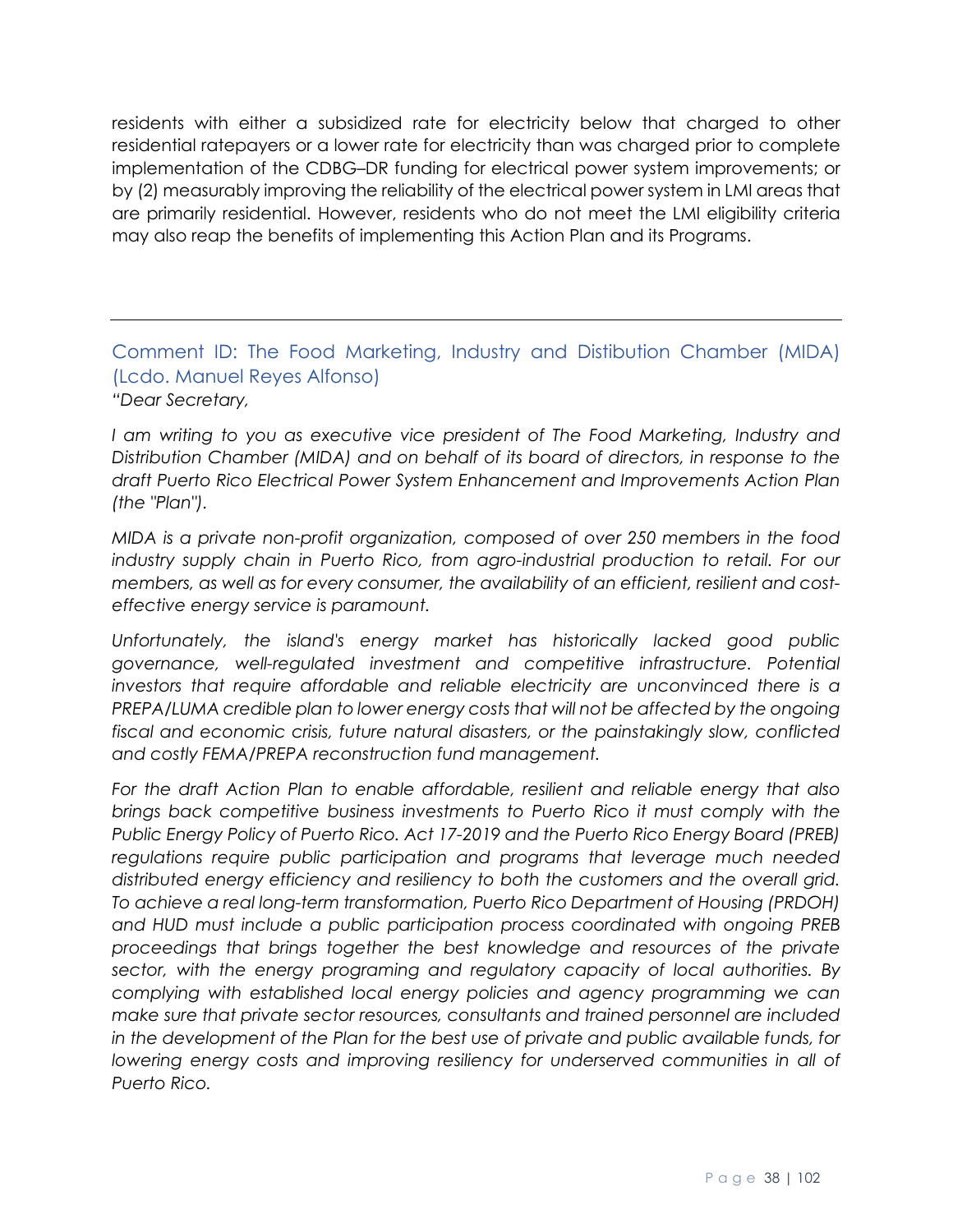*Therefore, we concur with the statements of noncompliance of the current draft Plan and the recommendations made on December 15th by the Energy Justice movement* for community development and request open public participation in its development *process.*

*We are confident the PRDOH will accept these MIDA and Energy Justice for Puerto Rico (EJPR) recommendations for Plan compliance with our energy policy. The importance and seriousness of these whole-community energy market transformation matters cannot be overlooked given the historic opportunity for HUD and PRDOH to truly build back better.* 

*MIDA is convinced we can build back better with a Plan and guidelines for the short and long-term lowering of cost and disaster mitigation risks, if we allow public participation and properly use the private and government resources. Coherently completing the Plan with guidelines that comply with PREB approved programs is an opportunity to rebuild economic well-being for all with leading environmental and social governance resources that the EJPR and our members can bring to the table."*

#### PRDOH Response:

Thank you for your participation during the public comment period for the CDBG-DR Electrical Power System Enhancements and Improvements Action Plan. Renewable energy development is a recurring theme in the Action Plan, highlighting PRDOH's commitment to said cause. PRDOH will consider awarding projects proposing the development of energy system enhancements, such as projects to develop microgrids to improve the sustainability and stability of electrical service across the Island, as well as projects proposing the recovery of existing systems.

As stated in Federal Register 86 FR 321, at least 70% of the CDBG–DR grant for electrical power system enhancements and improvements must be used for activities that benefit LMI persons. This requirement is met by (1) providing at least 51% of LMI residents with either a subsidized rate for electricity below that charged to other residential ratepayers or a lower rate for electricity than was charged prior to complete implementation of the CDBG–DR funding for electrical power system improvements; or by (2) measurably improving the reliability of the electrical power system in LMI areas that are primarily residential. However, residents that do not meet the LMI eligibility criteria may also reap the benefits of implementing this Action Plan and its Programs.

More specific details of the process to apply for funding and project selection will be outlined in the Program Guidelines once the Action Plan is approved and program design is completed. Projects to be awarded assistance under this Action Plan must comply with HUD's regulations, as well as local and federal laws, including applicable renewable energy and decarbonization goals. All eligible applicants will undergo an extensive evaluation process prior to receiving any funds.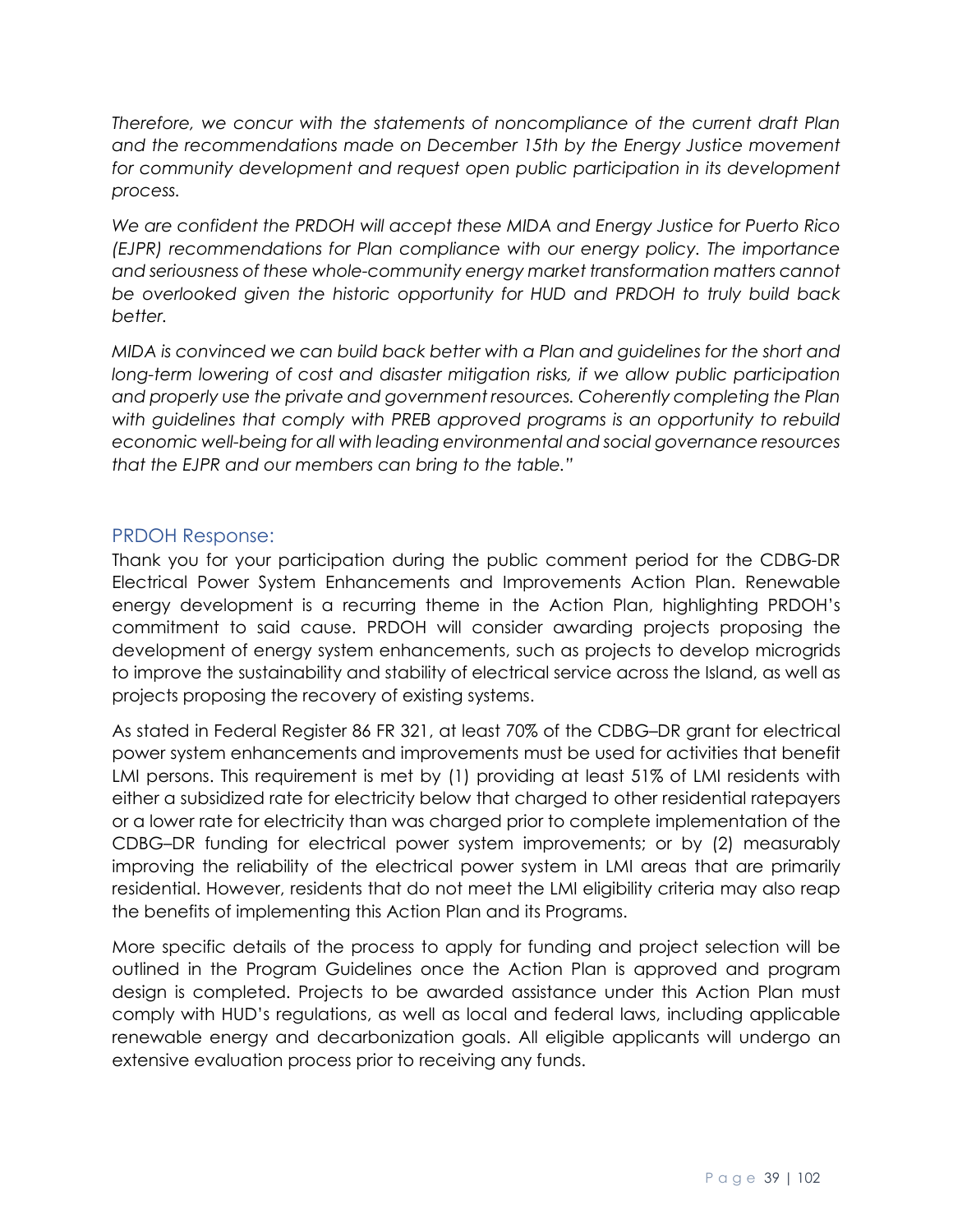As part of the requirements established in the federal register (86 FR 32681), PRDOH consulted with the federal members of the Technical Coordination Team led by the U.S. Department of Energy, as well as with affected citizens, stakeholders and local agencies, including the Puerto Rico Energy Bureau (PREB), to identify the unmet critical needs for the improvement of the electrical grid system.

Additionally, PRDOH conducted two public hearings; the first hearing was held prior to the publication of the Action Plan, while the second hearing was executed a month after its publication. The purpose of these events was to continue gathering information on critical unmet energy needs, as well as to improve the Action Plan to guarantee the enhancement of the electrical grid. PRDOH also held various meetings with different stakeholders such as municipalities, academic institutions, non-profits, among others, to continue identifying urgent and unmet energy needs of the low-to-moderate income communities. A landing page was also published to maintain citizens up to date on any information or updates related to this Action Plan, which is available at: [https://cdbg](https://cdbg-dr.pr.gov/en/power-grid-action-plan/)[dr.pr.gov/en/power-grid-action-plan/](https://cdbg-dr.pr.gov/en/power-grid-action-plan/) (English) or [https://cdbg-dr.pr.gov/plan-de](https://cdbg-dr.pr.gov/plan-de-accion-de-red-de-energia/)[accion-de-red-de-energia/](https://cdbg-dr.pr.gov/plan-de-accion-de-red-de-energia/) (Spanish).

Therefore, the Citizen Participation Plan presents an opportunity for Puerto Rico's residents and stakeholders, including the PREB, to provide feedback and ensure transparency with all information regarding the CDBG-DR Electrical Power System Enhancement Programs.

# Comment ID: Center for a New Economy (Sergio M. Marxuach)

*"Dear Secretary Rodriguez:* 

*I am writing on behalf of the Center for a New Economy ("CNE"), Puerto Rico's only nonpartisan, non-profit think tank, to endorse the comments submitted by the Puerto Rico Energy Justice collaborative ("PREJ") regarding the proposed "Puerto Rico Electrical Power System Enhancement and Improvements Action Plan" ("Action Plan") and to submit a few comments of our own.* 

*CNE has been analyzing and studying the Puerto Rico electric system since 2005. Since then we have published numerous research papers and policy briefs about Puerto Rico's electric system, have testified in various public hearings before the U.S. Congress and the Puerto Rico Legislative Assembly, and have actively participated in the search for innovative solutions to our energy problems.* 

*The congressional appropriation of approximately \$2 billion in Community Development Block Grant – Disaster Recovery ("CDBG-DR") funds for the modernization of Puerto Rico's electric system presents a once in a generation opportunity to improve the island's aging energy infrastructure. Specifically, Puerto Rico has an opportunity to engage in what the economic development literature is called "leapfrogging" by integrating world-class, cutting-edge technology into our electric system.*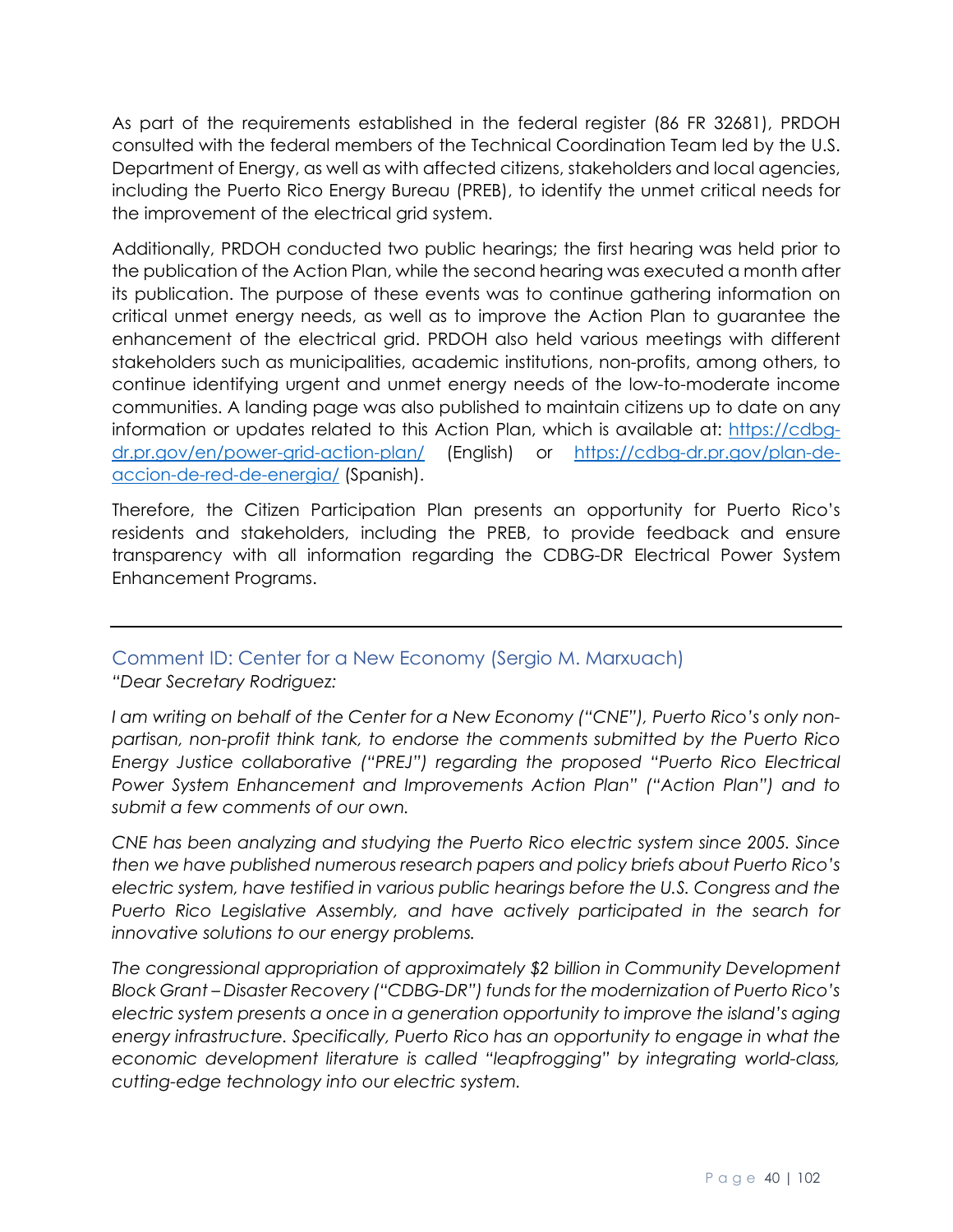In addition to endorsing the comments submitted by PREJ, we also believe the current *draft of the Action Plan could be improved in the following areas:* 

- *The Action Plan Should Focus on Grid Flexibility – According to a 2018 report from the U.S. Department of Energy: "To better enable system recovery and/or black start restoration, there might be operational benefits for segmenting the transmission system into smaller portions. While this would be done out of necessity following a large-scale event, there could be some advantages to pre-selecting which segments are likely able to survive a future event, and proactively plan for segmenting the transmission system accordingly. These portions of the system would be identified to include a mix of generating assets, including black-start capable units, along with appropriately sized load, so that when the distribution system is undergoing restoration activities, and enough load would be present to constitute minimum generation capabilities, stable portions of the system could be energized and maintained prior to the longer transmission lines being repaired and energized. These portions of the system could then be re-energized with each other later in the restoration process."1 We recommend the Action Plan be amended to include this "pre-segmentation" strategy.*
- *Maximize Distributed Energy Generation from Renewable Sources – In terms of generation, the designers of the new electricity system should consider that large centralized generation facilities with investment recovery cycles of more than thirty years are increasingly a thing of the past. Today, there are renewable generation solutions with storage technologies to provide some base load, reserves, other auxiliary services, and additional load at peak hours at very competitive costs. The Action Plan should be amended to encourage new investment in distributed energy generation from renewable sources.*
- Include All Social Costs When Evaluating Traditional Fossil Fuel Generation It is *important to point out that when comparing the cost of traditional generation alternatives with the cost of renewable energy solutions, it is imperative to include the "all-in" costs associated with traditional generation — which are not just the cost of the fossil fuel but also the social costs as well: the cost of environmental pollution, the cost of medical treatment for asthma, other respiratory problems, eye and skin diseases, and the cost of premature deaths caused by cancer and other diseases directly or indirectly caused by emissions of pollutants.*

We recommend the Action Plan be amended to include this full cost-benefit analysis when considering funding for new traditional fossil fuel generation facilities. We appreciate the opportunity to take part in this important public process and we are available to answer any question that you or the members of your staff may have with regard to this important matter."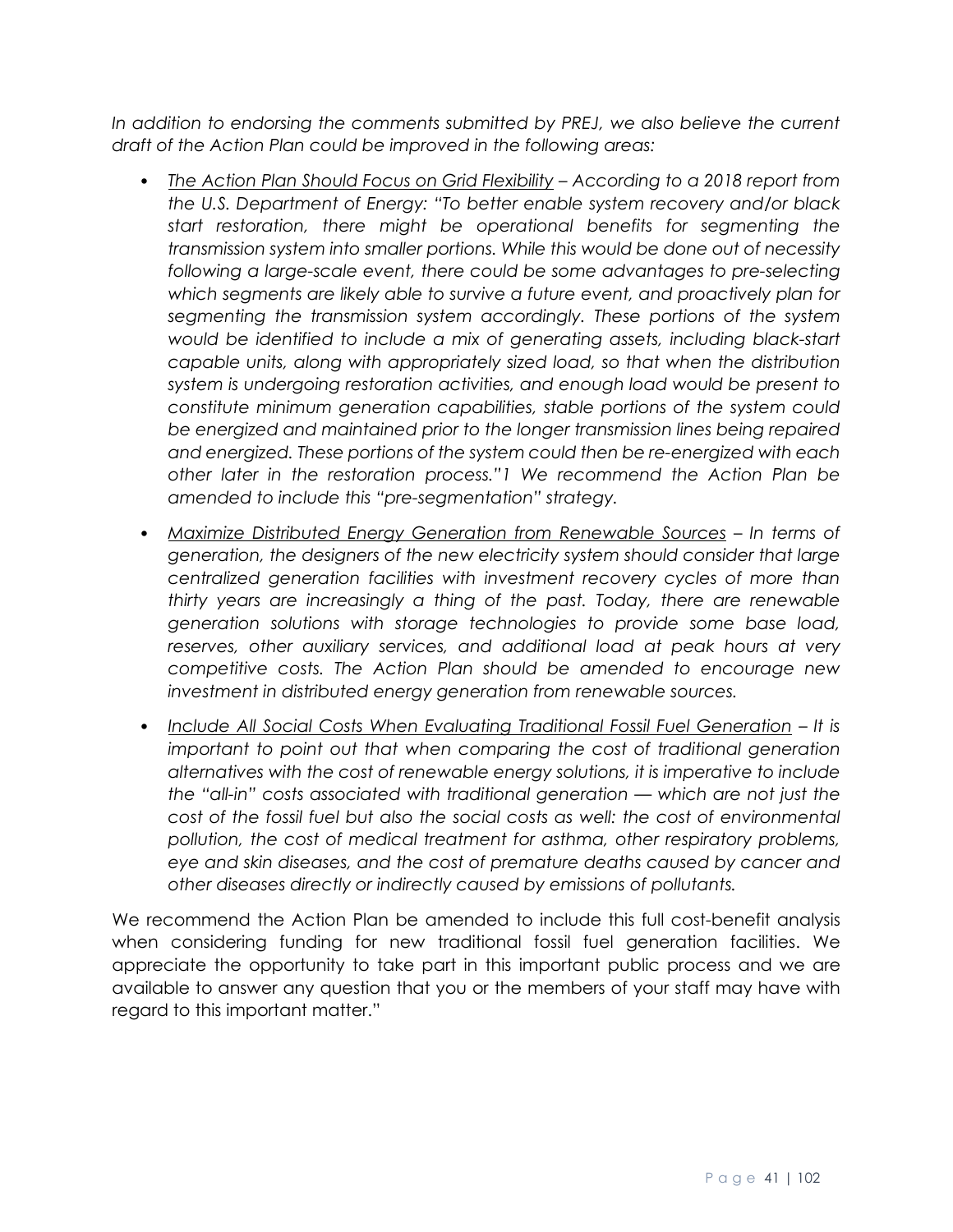#### PRDOH Response:

Thank you for your participation during the public comment period for the CDBG-DR Electrical Power System Enhancements and Improvements Action Plan. Renewable energy development is a recurring theme in the Action Plan, highlighting PRDOH's commitment to said cause. PRDOH will consider awarding projects proposing the development of energy system enhancements, such as projects to develop microgrids to improve the sustainability and stability of electrical service across the Island, as well as projects proposing the recovery of existing systems. Furthermore, after the consideration of the comments received during the public comment period, monies allocated or intended to be used under ER1 as matching funds have been reduced to \$500,000,000, allowing the rest of the funds to be reallocated to ER2 to cover more projects, including those with renewable energy measures.

As stated in Federal Register 86 FR 321, at least 70% of the CDBG–DR grant for electrical power system enhancements and improvements must be used for activities that benefit LMI persons. This requirement is met by (1) providing at least 51% of LMI residents with either a subsidized rate for electricity below that charged to other residential ratepayers or a lower rate for electricity than was charged prior to complete implementation of the CDBG–DR funding for electrical power system improvements; or by (2) measurably improving the reliability of the electrical power system in LMI areas that are primarily residential. However, residents that do not meet the LMI eligibility criteria may also reap the benefits of the implementation of this Action Plan and its Programs.

As part of the requirements established in the federal register (86 FR 32681), PRDOH consulted with the federal members of the Technical Coordination Team led by the U.S. Department of Energy, as well as with affected citizens, stakeholders and local agencies, including the Puerto Rico Energy Bureau (PREB), to identify the unmet critical needs for the improvement of the electrical grid system.

PRDOH appreciates CNE's valuable recommendations and will take them into consideration.

#### Comment ID: Cindy Ivelisse Montes Rivera

*"Let's see if the aid for electricity and water continues"* 

#### PRDOH Response:

PRDOH thanks you for your comment. By directing these funds for improvements to the electricity grid, we hope to strengthen and improve the infrastructure and efficiency of these energy systems, which could produce more affordable electricity service rates for the island's citizens.

Currently, we have the Community Energy and Water Resilience Installations (CEWRI) Program under CDBG-MIT, which collaborates with other CDBG-DR Programs to provide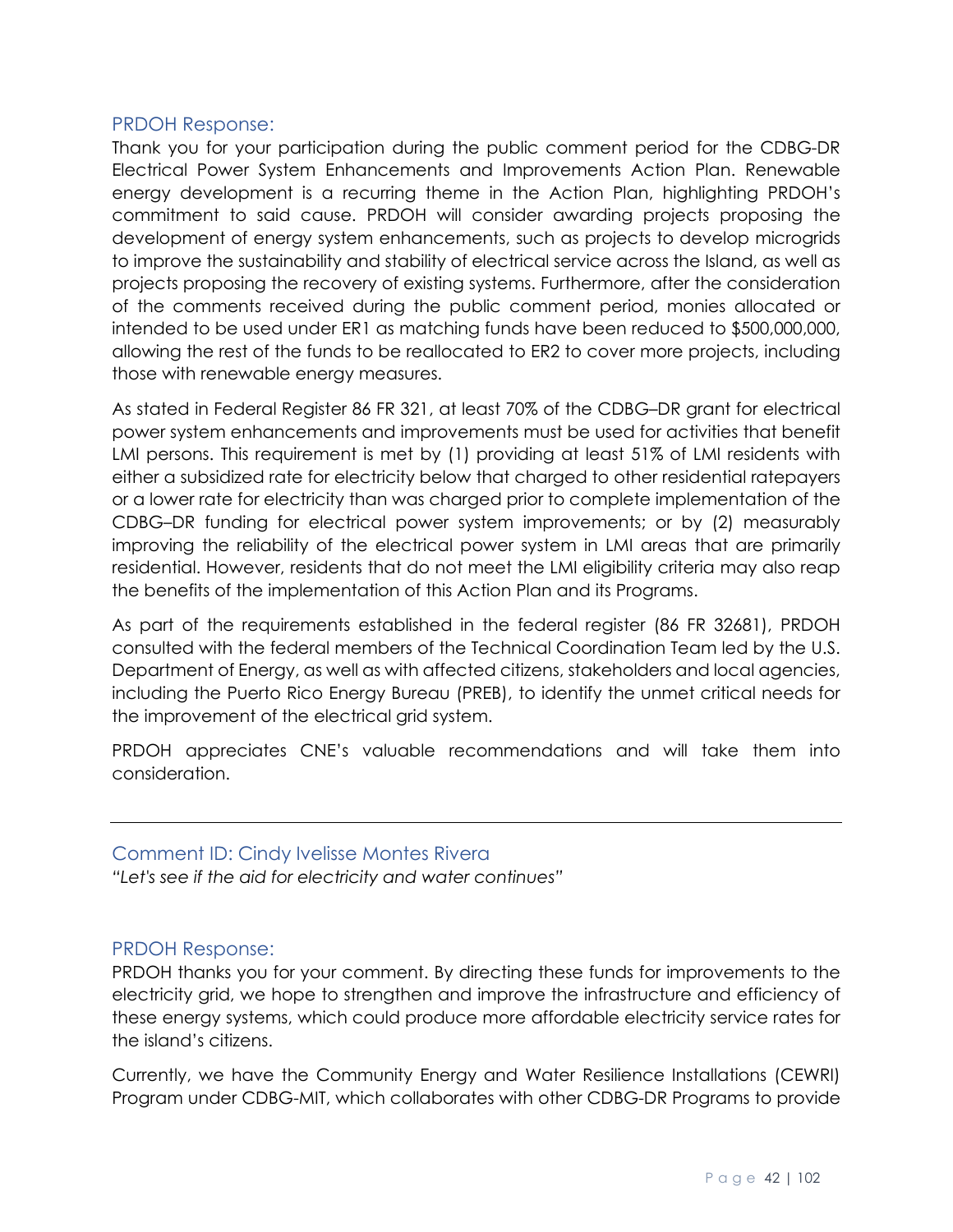energy and water system efficiency improvements directly to communities, businesses, and/or public facilities, to promote resilience by installing battery-backed photovoltaic (PV) systems for critical loads and water storage system.

For more information about this Program, please visit the PRDOH CDBG-DR website at: <https://cdbg-dr.pr.gov/en/> (English) or <https://cdbg-dr.pr.gov/> (Spanish).

#### Comment ID: Kelly Perez Martinez

*"Good afternoon, I still don't know how much I am entitled to from the housing funds and now I saw that they were going to give a grant of \$60,000 more than what was previously*  left, my cell phone number is (787)213-0509 so that you can contact me and give me *more information about it, thank you in advance."*

#### PRDOH Response:

Thank you for your participation during this public comment period for the Electrical Power System Enhancements Action Plan. The funds under this Action Plan are intended to be used for eligible activities relevant to improvements for Puerto Rico's energy grid. If you wish to obtain more information about the housing programs under CDBG-DR or CDBG-MIT, please visit the following website, available in English and Spanish at: <https://cdbg-dr.pr.gov/en/> and [https://cdbg-dr.pr.gov/,](https://cdbg-dr.pr.gov/) respectively.

#### Comment ID: Mariano

*"Thank you for your help"*

#### PRDOH Response:

PRDOH is pleased with your support of the Action Plan for Electrical Power System Enhancements. To stay up to date on any information or updates related to this Action Plan please visit the Plan's webpage at: [https://cdbg-dr.pr.gov/en/power-grid-action](https://cdbg-dr.pr.gov/en/power-grid-action-plan/)[plan/](https://cdbg-dr.pr.gov/en/power-grid-action-plan/) (English) or<https://cdbg-dr.pr.gov/plan-de-accion-de-red-de-energia/> (Spanish).

#### Comment ID: Ernesto Torres

*"Well, in El Tuque neighborhood there are many poles that need to be straighten, I think the improvement plan is very good."*

#### PRDOH Response:

PRDOH is pleased with your positive feedback in response to the Action Plan for Electrical Power System Enhancements. PRDOH recognizes the importance of attending all affected regions in Puerto Rico and will work towards enhancing Puerto Rico's energy system across the island. To stay up to date on any information or updates related to this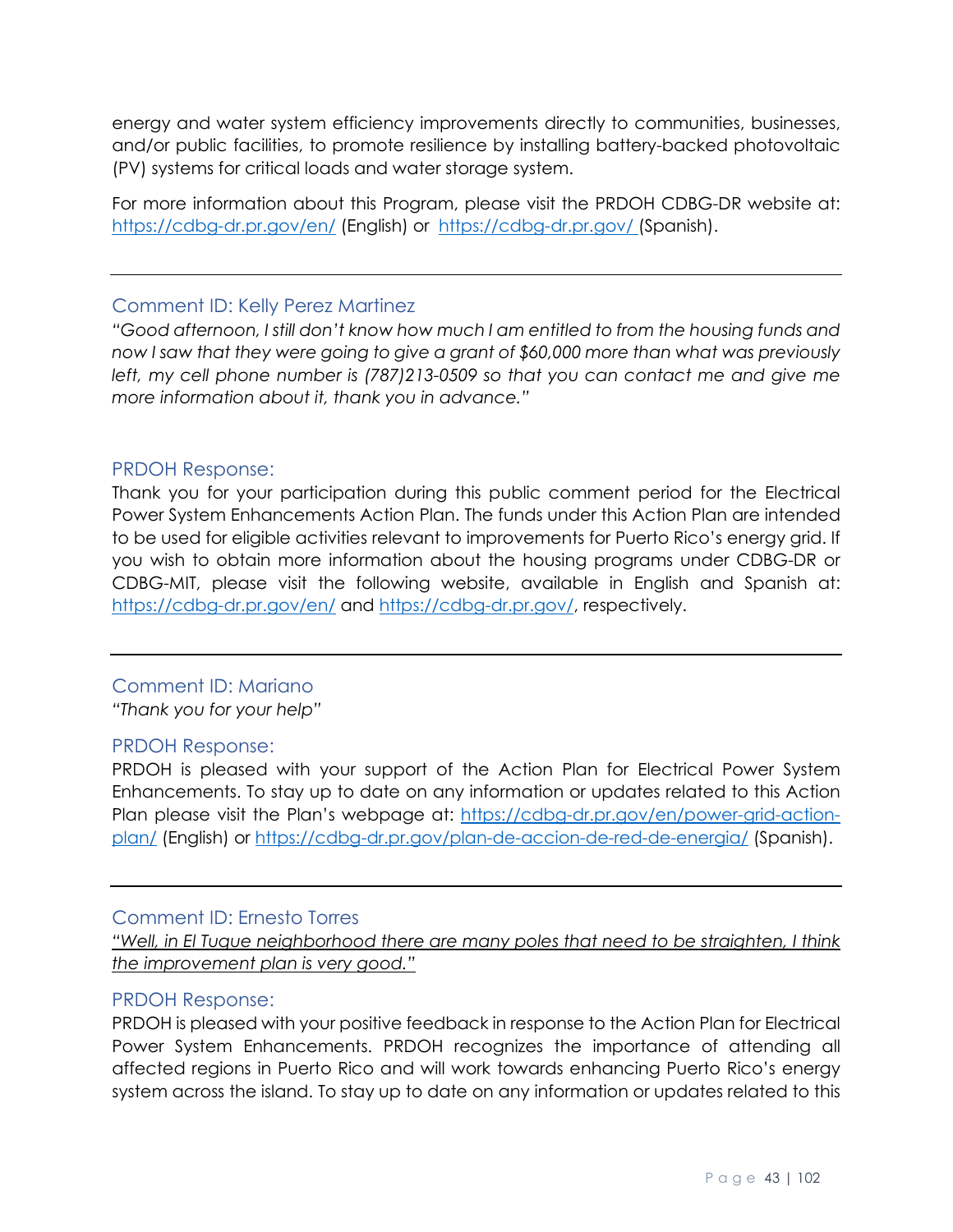Action Plan please visit the Plan's webpage at: [https://cdbg-dr.pr.gov/en/power-grid](https://cdbg-dr.pr.gov/en/power-grid-action-plan/)[action-plan/](https://cdbg-dr.pr.gov/en/power-grid-action-plan/) (English) or <https://cdbg-dr.pr.gov/plan-de-accion-de-red-de-energia/> (Spanish).

Comment ID: PIRAMID-ALL (Ing. Dario Rolando Martin)

*"* I offer you my PIRAMID-ALL House project*"*

*Basically, it is a pyramidal house, highly resistant to earthquakes and hurricanes, efficient, intelligent (home automation) and self-supplied with renewable energy (solar + wind + solar thermal)-*

*It also has an energy charger for electric vehicles, which are coming soon to the market.*

*This house is ideal for: self-sustainable urban residential developments, social housing, eco-villages, isolated or grid-connected areas, mountain areas, rural, semi-urban, islands, cabins, rural hotels and others.-*

*It is very useful for Distributed Generation and new Prosumers.-*

It can produce energy and be on off the grid, either way, it will be collaborating with the Optimization of the Puerto Rico Electricity Grid since it can contribute energy to the ON GRID or decongest it OFF GRID*.*

*This project is patented and approved in the United States and other countries. If you are interested, please do not hesitate to contact me.*

*I would like to collaborate with Puerto Rico*

*[…]"*

#### PRDOH Response:

PRDOH is pleased with your participation during this public comment phase for the Electrical Power System Enhancements Action Plan. Your proposal has been recorded and will be taken into consideration during the development phase of this Action Plan. The funds under this Action Plan are intended to be used for eligible activities relevant to improvements for Puerto Rico's energy grid. If you wish to obtain more information about the Action Plan for Electrical Power System Enhancements or have any other inquiries related to PRDOH's management of CDBG-DR and CDBG-MIT funds, please visit the following website, available in English and Spanish at:<https://cdbg-dr.pr.gov/en/> and [https://cdbg-dr.pr.gov/,](https://cdbg-dr.pr.gov/) respectively.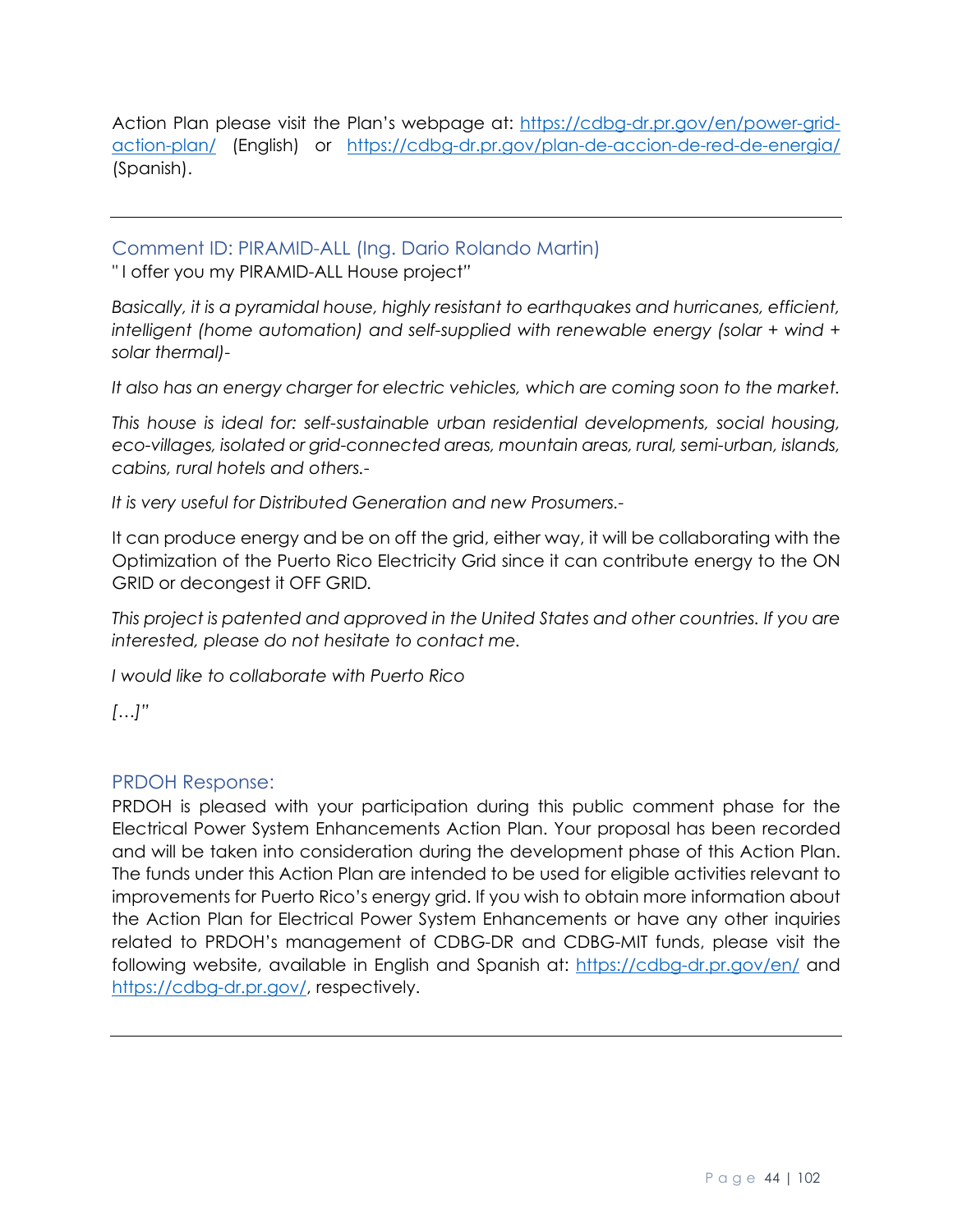#### Comment ID: Luis Aviles Valentin

*"SAVING, there are several ways to save and have money left over. 1- we have hundreds of accounts receivable. 2- a lot of energy is wasted in light bulbs lit daily, in buildings, highways. 3- no to subsidies, let everyone pay as a "good neighbor son".4- and lastly, the theft of electricity, how to stop it, why are we going to wait for those people who steal electricity day by day and nothing is done, let's work, let the government do its part. 5* let's build an internet network through electric energy and sell it at a cheaper price than *the competition. Finally, let's have the government impose a tax on calls to the telephones that are used so much. We solve two problems in one."*

#### PRDOH Response:

Thank you for your participation during this public comment phase for the Electrical Power System Enhancements Action Plan. Your proposal has been recorded and will be taken into consideration during the development phase of this Action Plan. The funds under this Action Plan are intended to be used for eligible activities relevant to improvements for Puerto Rico's energy grid. If you wish to obtain more information about the Action Plan for Electrical Power System Enhancements or have any other inquiries related to PRDOH's management of CDBG-DR and CDBG-MIT funds, please visit the following website, available in English and Spanish at:<https://cdbg-dr.pr.gov/en/> and [https://cdbg-dr.pr.gov/,](https://cdbg-dr.pr.gov/) respectively.

Comment ID: Dept. de la Familia (Ricardo Tirado Maysonet) *"IMPROVE THE NETWORK OR ELECTRICAL SYSTEM P.R."*

#### PRDOH Response:

Thank you for your comment. PRDOH recognizes the importance of enhancing Puerto Rico's energy system. PRDOH will consider awarding projects proposing the development of energy system enhancements, such as projects to develop microgrids in order to improve the sustainability and stability of electrical service across the island, as well as projects proposing the recovery of existing systems.

If you wish to obtain more information about the Action Plan for Electrical Power System Enhancements or have any other inquiries related to PRDOH's management of CDBG-DR and CDBG-MIT funds, please visit the following website, available in English and Spanish at:<https://cdbg-dr.pr.gov/en/> and [https://cdbg-dr.pr.gov/,](https://cdbg-dr.pr.gov/) respectively.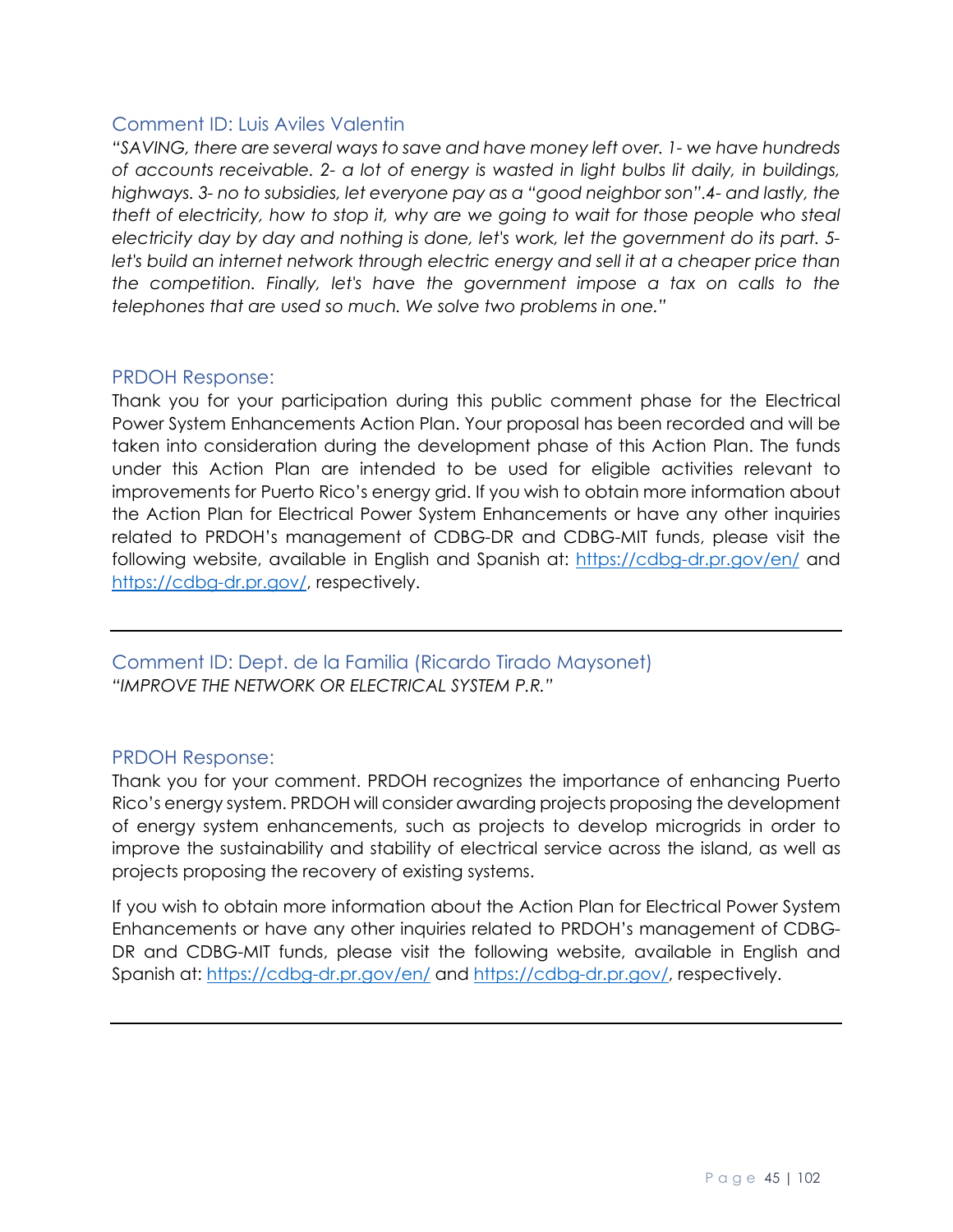#### Comment ID: Antonio L. Ramirez

*"The best thing to do is to find a way to provide solar power, at least a basic system, so that when the power goes out, they have at least a backup system, while you fix it and restore power, but not everyone will be able to get renewable energy."*

#### PRDOH Response:

Thank you for your comment. Renewable energy development is a recurring theme in the Action Plan, highlighting PRDOH's commitment to said cause. Additionally, PRDOH currently operates the Community Energy and Water Resilience Installation (CEWRI) Program, which collaborates with other CDBG-DR Programs to provide energy and water system efficiency improvements directly to single-family homeowners, businesses, and/or public facilities, to promote resilience by installing battery-backed photovoltaic (PV) systems for critical loads and water storage system.

For more information about this Program, please refer to the CEWRI Program Guidelines available in English and Spanish on the PRDOH CDBG-DR website at: [https://cdbg](https://cdbg-dr.pr.gov/en/download/community-energy-and-water-resilience-installations-program/)[dr.pr.gov/en/download/community-energy-and-water-resilience-installations-program/](https://cdbg-dr.pr.gov/en/download/community-energy-and-water-resilience-installations-program/) and [https://cdbg-dr.pr.gov/download/instalaciones-comunitarias-para-la-resiliencia](https://cdbg-dr.pr.gov/download/instalaciones-comunitarias-para-la-resiliencia-energetica-y-de-abastecimiento-de-agua/)[energetica-y-de-abastecimiento-de-agua/.](https://cdbg-dr.pr.gov/download/instalaciones-comunitarias-para-la-resiliencia-energetica-y-de-abastecimiento-de-agua/)

To stay up-to-date on any information or updates related to this Action Plan, please visit the Plan's webpage at:<https://cdbg-dr.pr.gov/en/power-grid-action-plan/> (English) or <https://cdbg-dr.pr.gov/plan-de-accion-de-red-de-energia/> (Spanish).

# Comment ID: Jasmin L. Rivera

*"The investment is of importance, but it is of great use to every household that can get the action plan. I, disabled, with various health conditions and medical equipment, would be fortunate to make a dream come true. I wish you success and may you be of great help and viability in this project".*

#### PRDOH Response:

PRDOH is pleased with your support of the Action Plan for Electrical Power System Enhancements. PRDOH recognizes the importance of attending all affected regions in Puerto Rico and will work towards enhancing Puerto Rico's energy system across the island. To stay up to date on any information or updates related to this Action Plan please visit the Plan's webpage at:<https://cdbg-dr.pr.gov/en/power-grid-action-plan/> (English) or<https://cdbg-dr.pr.gov/plan-de-accion-de-red-de-energia/> (Spanish).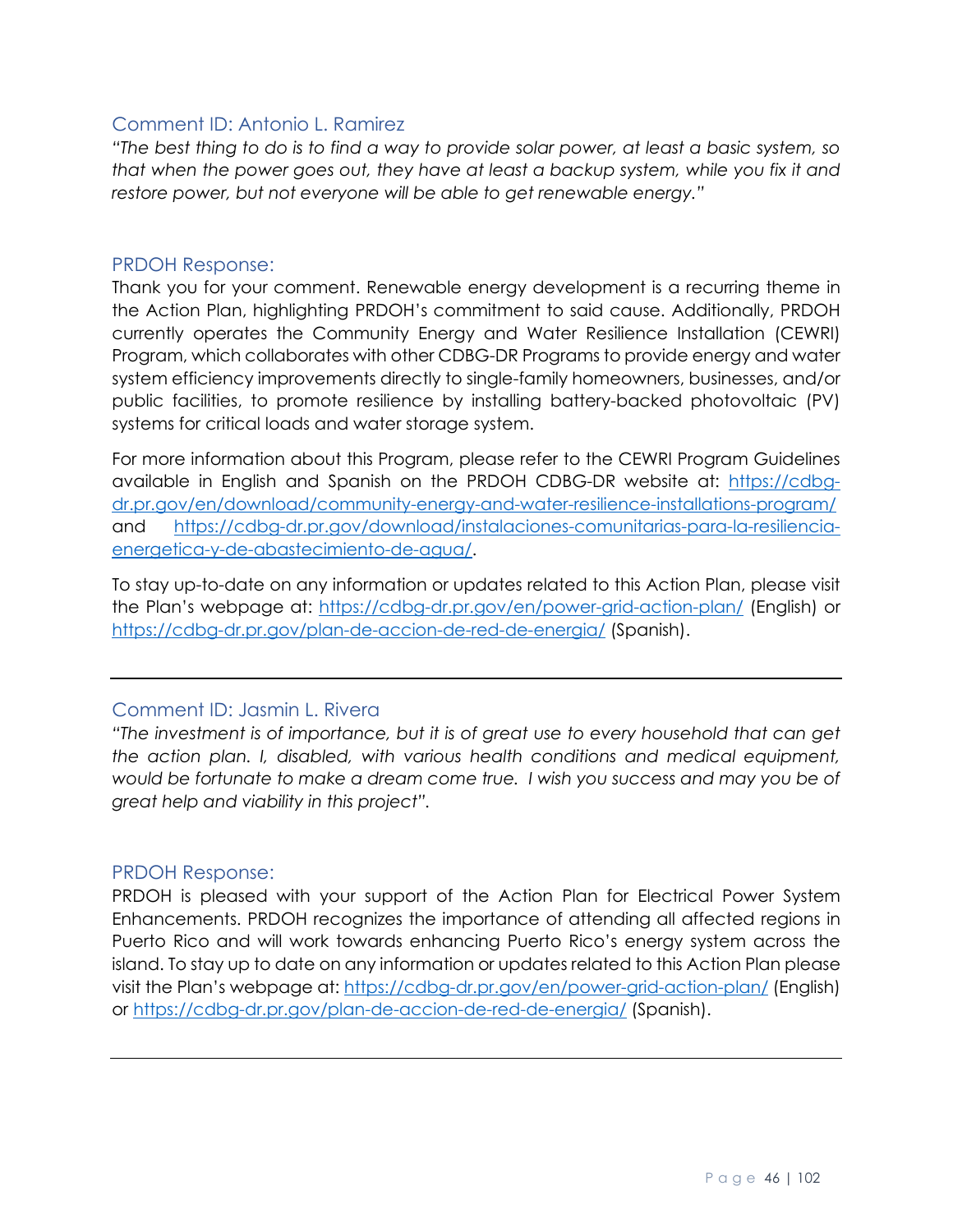# Comment ID: Energy Justice for Puerto Rico, Inc. (Waleska Rivera)

*"The Puerto Rico Department of Housing (PRDOH) has made a good effort in drafting the CDBG-DR "Puerto Rico Electrical Power System Enhancement and Improvements Action Plan" (Action Plan). However, the failure of the PRDOH to fully include the Puerto Rico Energy Bureau (PREB) in the drafting process generated an Action Plan that does not comply with the 2020 Integrated Resource Plan (IRP) and Puerto Rico's energy policy, as set forth in Act 17- 2019. […] For this reason, the current Action Plan must be significantly amended to further the achievement of Puerto Rico's immediate and long-term goals for the energy sector, and economic renewal opportunities for 3.2 milliion [sic] Americans:* 

- *(i) Providing reliable, accessible, and affordable electricity to all consumers; and*
- *(ii) Supporting Puerto Rico's longer-term march toward transforming its centralized electricity grid into a sustainable, resilient, and distributed energy system.*

[...] The objectives of Energy Justice for Puerto Rico (EJPR) are to enhance the draft Plan *so that it complies with local statutory and regulatory requirements and to help Puerto Rico become a model of environmental and social governance in building back better at the national and global levels.*

*[…]* 

#### *Recommendations for Improving the Action Plan*

- *1. Compliance with Act 17-2019:*
- *2. Prioritizing Short Term Solutions that Support Long Term Transformation: […]*
	- *Utilizing 55% of Action Plan Budget on Centralized Utility Infrastructure is a Wasted Opportunity: […]*
	- *Focus on Lowering Energy Bills & Increasing Energy System Reliability: […]*
	- *Emphasize End Users: […]*
	- *Prioritize Underserved, Disadvantaged and Low- & Moderate- Income Communities: […]*
	- *A Distributed Energy Model Can Lower Cost and Increase Sustainability & Resilience: […]*
- *3. Public Participation Process:*
	- *Fund Substantive Public Participation: […]*
	- *Incorporate the PREB's Stakeholder Engagement Process: […]*
	- *Pursue a Bottom-Up Planning Process: […]*
- *4. Fully Leverage Private Sector Short and Long-Term Capacity: […]*
	- *Revolving Loan Funds: […]*
	- *Involve Private Financial Institutions: […]*
	- *Green Energy Funds, Competitive Microgrid Auctions, Municipal/COOP Energy Efficiency lending: […]*
- *5. Expertise & Staff for Effective Program Management: […]*

#### *Mitigating Risks with a Transformative Vision*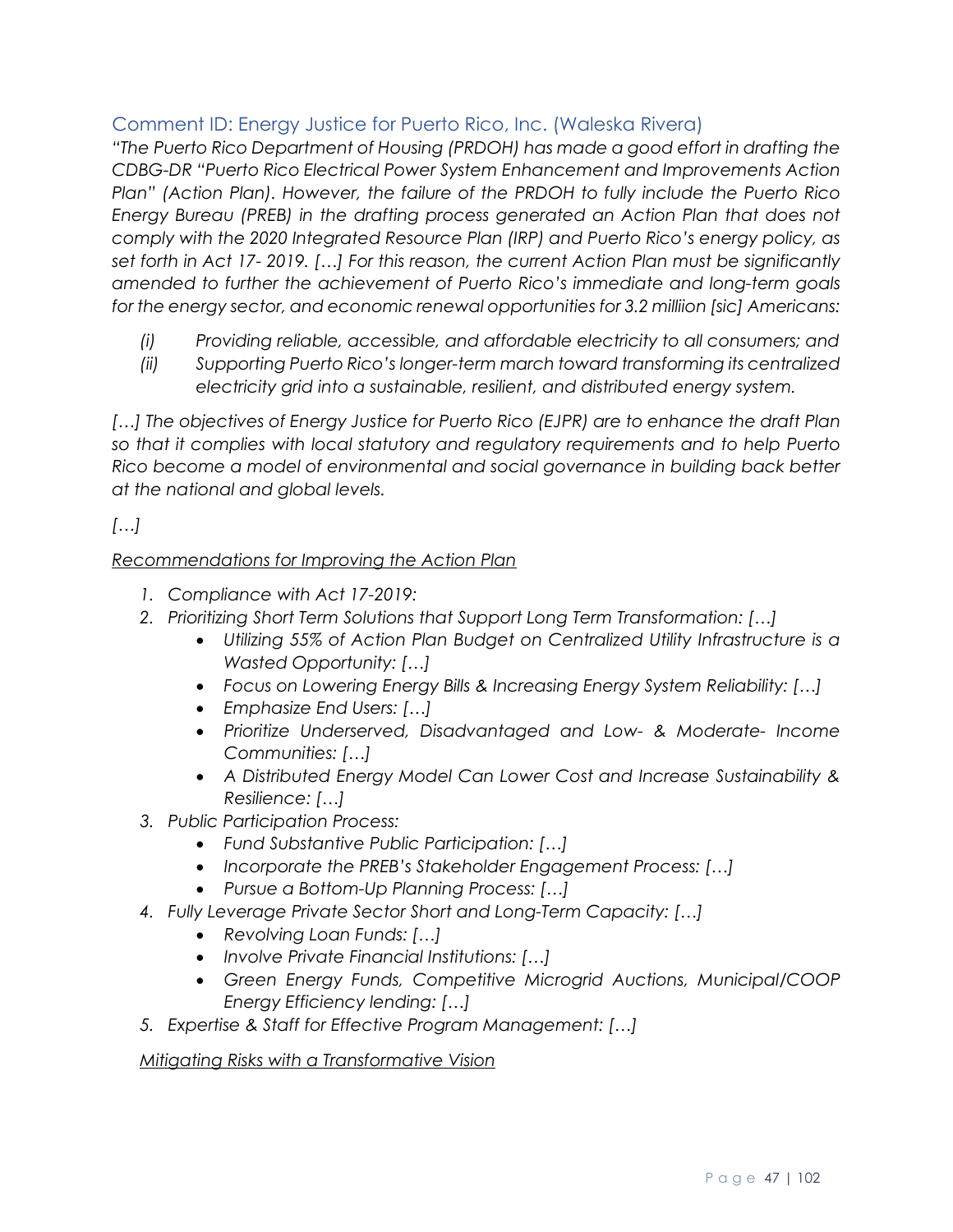*The recommended adjustments to the Action Plan presented here are essential to mitigate the risk of overreliance on the central generation-transmission-distribution model of the fragile and costly PREPA/LUMA grid, whose improvement is a longerterm project. […]*

#### *Conclusion*

*Finally, the Action Plan can be a call to robust citizens and private entities to seek short and long-term solutions for disaster risk mitigation – an example of best Environmental and Social Governance practices. A joining of forces to eradicate energy poverty across the islands, is the first step to rebuilding a sustainable livelihood. PREB public proceedings, in Spanish, with expert technical help that elicits citizen participation with accessible language, is the best locally available process to complete the approval of the Action Plan pursuant to Act 17.*

*[…]*

*To make that possible the PRDOH must include the PREB as both the principal expert stakeholder in the Action Plan approval process, as well as the critical non-partisan authority in the development and implementation of guidelines to ensure its alignment with Act 17 and the 2020 IRP. The PREB public policy implementation*  leadership, and ongoing distributed energy program proceedings make it the best *possible convener for public participation to ensure the Action Plan's implementation of Puerto Rico's energy transformation takes into account and protects the broad interests of all consumers and prosumers.*

*With these proposed PREB/Act 17 inputs, the PRDOH, the U.S. Department of Housing and Urban Development, and the government of Puerto Rico will assure the Action Plan includes optimal investment of private sector resources in alignment with the public interest."*

#### PRDOH Response:

Thank you for your comments and for your participation in this public process. As part of our inter-agency stakeholder engagement process, PRDOH invited the PREB to participate in several discussions regarding Action Plan design, including at least one inperson session to coordinate on regulatory requirements and best practices. PRDOH values their participation in the process.

Regarding the Energy Justice recommendation to incorporate the PREB stakeholder engagement process, please note that project activity types not currently approved by the PREB for which PREB review is required will go through the regulatory agency's associated stakeholder engagement process. PRDOH appreciates the importance of PREB's role as a regulatory entity in service to the implementation of public policy set forth by the Government of Puerto Rico.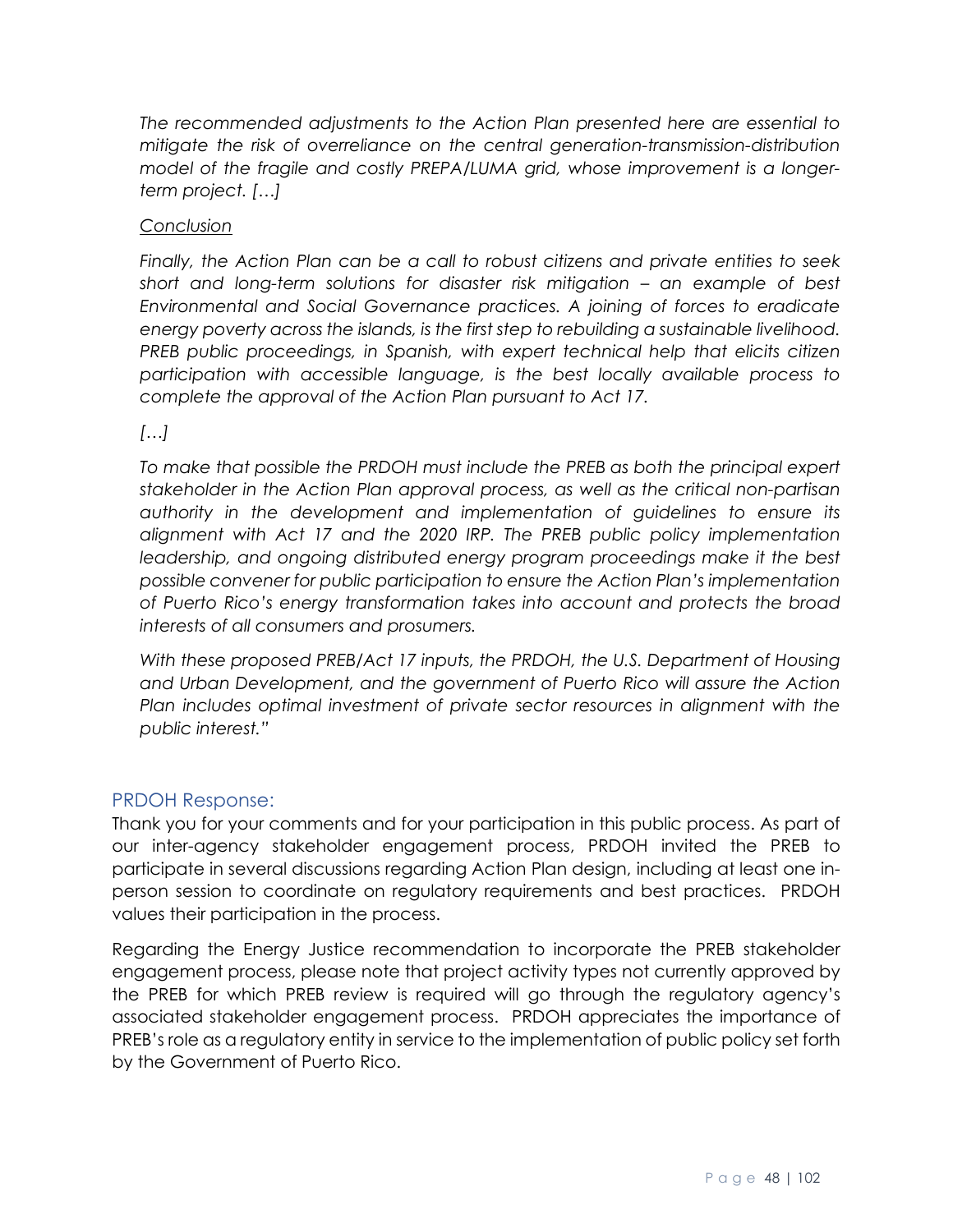We strongly agree with the need to prioritize Underserved, Disadvantaged and Low- & Moderate-Income Communities and have created a priority category to ensure projects address these populations. We also agree that it is vital to encourage private sector financial participation and have made leverage requirements an integral part of the ER2 Program approach.

Additionally, in consideration of public comment, we have amended the funds distribution between the ER1 (Cost Share) and ER2 program and substantially increased the amount of funding available under ER2. This will lead to, as Energy Justice states, a "paradigm shift" in the future of energy system improvements on the Island. The resulting allocation will contribute significantly to a distributed, renewable, leveraged model aimed to serve the communities in greatest need.

#### Comment ID: Adalberto Verges Hernandez

*"To improve every day in a more effective and faster service"*

#### PRDOH Response:

Thank you for your comment. PRDOH recognizes the importance of enhancing Puerto Rico's energy system. PRDOH will consider awarding projects proposing the development of energy system enhancements, such as projects to develop microgrids in order to improve the sustainability and stability of electrical service across the island, as well as projects proposing the recovery of existing systems. To stay up to date on any information or updates related to this Action Plan please visit the Plan's webpage at: [https://cdbg](https://cdbg-dr.pr.gov/en/power-grid-action-plan/)[dr.pr.gov/en/power-grid-action-plan/](https://cdbg-dr.pr.gov/en/power-grid-action-plan/) (English) or [https://cdbg-dr.pr.gov/plan-de](https://cdbg-dr.pr.gov/plan-de-accion-de-red-de-energia/)[accion-de-red-de-energia/](https://cdbg-dr.pr.gov/plan-de-accion-de-red-de-energia/) (Spanish).

#### Comment ID: Jacqueline Rivera Morales

*"They should offer assistance for acquiring a home or land for low-income and elderly people like me"*

#### PRDOH Response:

PRDOH appreciates your comment. PRDOH is currently managing a Homebuyer Assistance Program (HBA) Program under the CDBG-DR Action Plan for the recovery of the disaster caused by Hurricanes Irma and María. The HBA Program is intended to assist eligible first-time homebuyers with the process of acquiring their first property.

Moreover, a recent amendment to the HBA Program made more flexible the requirements needed to qualify as a 'first-time homebuyer', allowing a greater number of Applicants to be deemed eligible for assistance.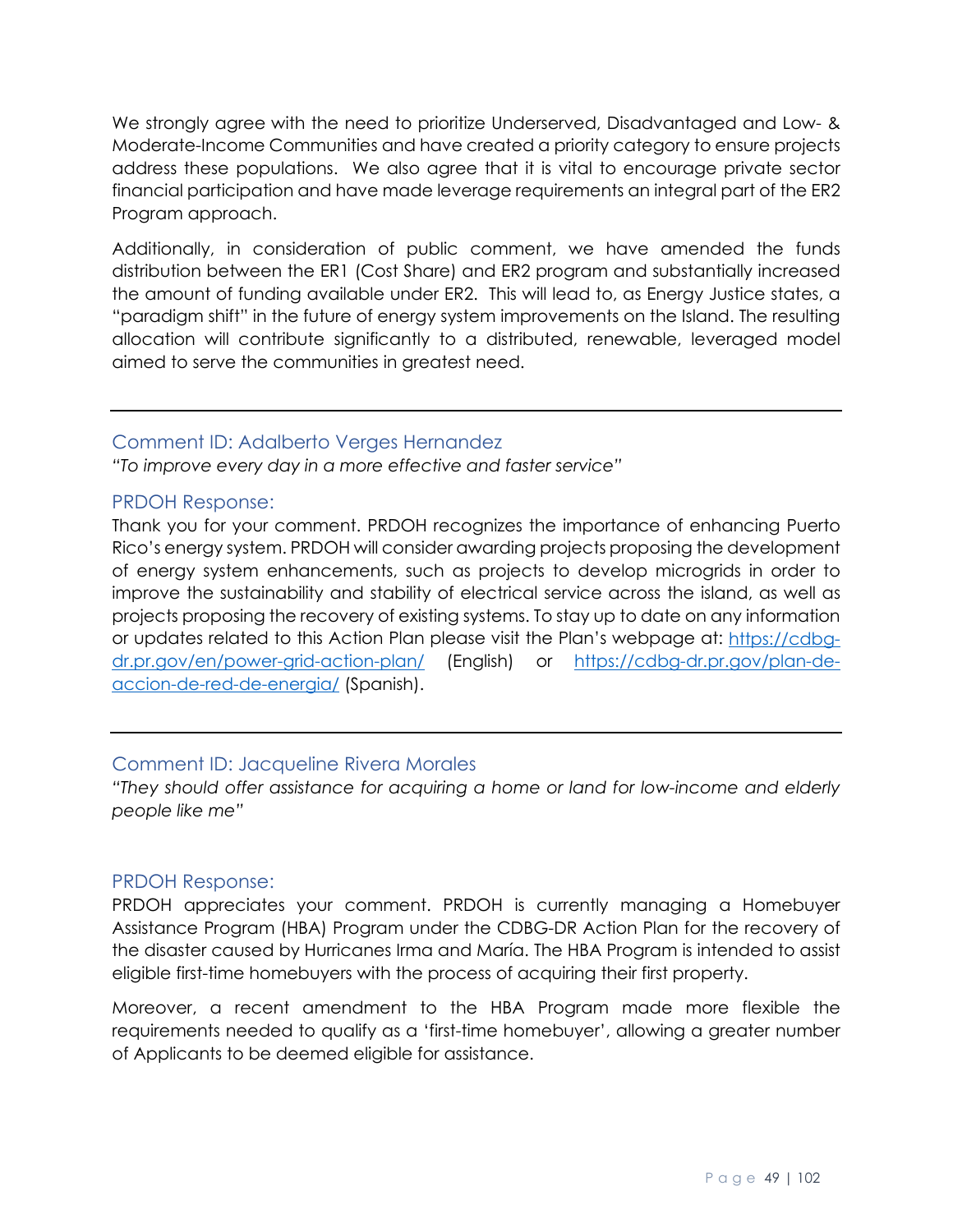To obtain more information about the CDBG-DR Homebuyer Assistance Program and its eligibility requirements, you may refer to the HBA Program Guidelines, available in English and Spanish on the PRDOH CDBG-DR website at: [https://cdbg](https://cdbg-dr.pr.gov/en/download/homebuyer-assistance-program-2/)[dr.pr.gov/en/download/homebuyer-assistance-program-2/](https://cdbg-dr.pr.gov/en/download/homebuyer-assistance-program-2/) and [https://cdbg](https://cdbg-dr.pr.gov/download/programa-de-asistencia-directa-al-comprador-2/)[dr.pr.gov/download/programa-de-asistencia-directa-al-comprador-2/.](https://cdbg-dr.pr.gov/download/programa-de-asistencia-directa-al-comprador-2/)

#### Comment ID: Dolly Rios Ortiz

*"Look for iniciatives that can help the electrical grid of Puerto Rico"*

## PRDOH Response:

Thank you for your comment. PRDOH recognizes the importance of developing activities that promote the enhancement of Puerto Rico's energy grid. The funds allocated under this Action Plan are intended to be used for eligible activities relevant to improvements for Puerto Rico's energy grid. To stay up to date on any information or updates related to this Action Plan please visit the Plan's webpage at: [https://cdbg-dr.pr.gov/en/power](https://cdbg-dr.pr.gov/en/power-grid-action-plan/)[grid-action-plan/](https://cdbg-dr.pr.gov/en/power-grid-action-plan/) (English) or [https://cdbg-dr.pr.gov/plan-de-accion-de-red-de](https://cdbg-dr.pr.gov/plan-de-accion-de-red-de-energia/)[energia/](https://cdbg-dr.pr.gov/plan-de-accion-de-red-de-energia/) (Spanish).

# Comment ID: Maritza Mercado

"*Request attached documents*"

# PRDOH Response:

Thank you for your participation during this public comment period for the Electrical Power System Enhancements Action Plan. The funds under this Action Plan are intended to be used for eligible activities relevant to improvements for Puerto Rico's energy grid. If you wish to obtain more information about the Action Plan for Electrical Power System Enhancements or have any other inquiries related to PRDOH's management of CDBG-DR and CDBG-MIT funds, please visit the following website, available in English and Spanish at: <https://cdbg-dr.pr.gov/en/> and [https://cdbg-dr.pr.gov/,](https://cdbg-dr.pr.gov/) respectively.

# Comment ID: Mary Ann Rios Huertas

*"They should give more maintenance to the light system"*

#### PRDOH Response:

Energy grid maintenance is a recurring theme in the Action Plan, highlighting PRDOH's commitment to said cause. PRDOH recognizes the importance of developing activities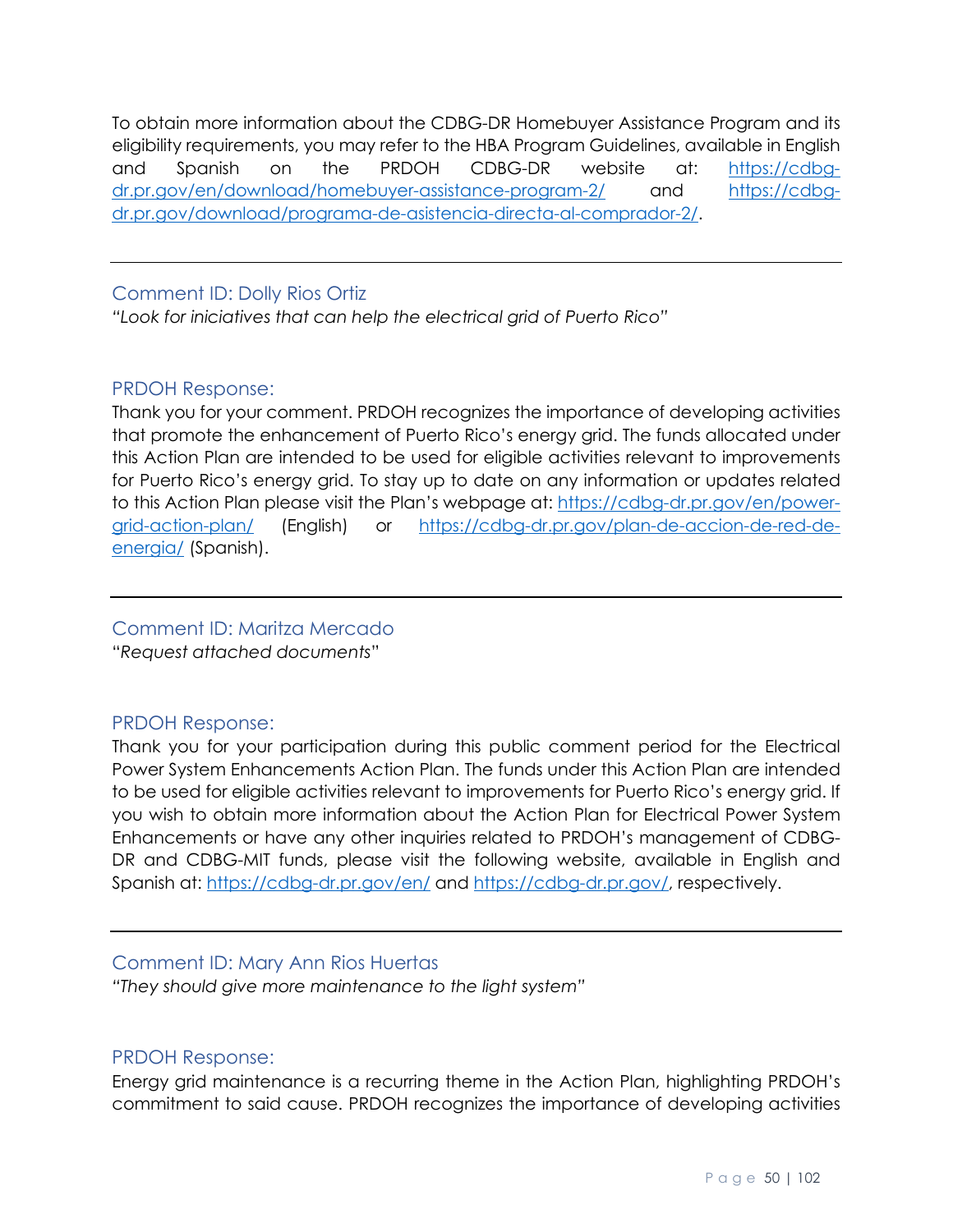that promote the enhancement and maintenance of Puerto Rico's energy grid. The funds allocated under this Action Plan are intended to be used for eligible activities relevant to Puerto Rico's energy grid. To stay up to date on any information or updates related to this Action Plan please visit the Plan's webpage at: [https://cdbg](https://cdbg-dr.pr.gov/en/power-grid-action-plan/)[dr.pr.gov/en/power-grid-action-plan/](https://cdbg-dr.pr.gov/en/power-grid-action-plan/) (English) or [https://cdbg-dr.pr.gov/plan-de](https://cdbg-dr.pr.gov/plan-de-accion-de-red-de-energia/)[accion-de-red-de-energia/](https://cdbg-dr.pr.gov/plan-de-accion-de-red-de-energia/) (Spanish).

# Comment ID: Hispanic Federation (Maritere Padilla Rodriguez) *"[…]*

*"The Action Plan for the optimization of the Electrical System presented by the Department of Housing recognizes the urgent need for resilience that exists in our communities. After presenting an x-ray of Puerto Rico's electrical system, we can only*  raise the need to build something different from what we had at the time of Hurricane *Maria, since that old, obsolete, and centralized fossil energy, claimed the lives of thousands of people in the archipelago. This is why we present the following recommendations to achieve the resilience that our communities are longing for:* 

- o *The Action Plan must ensure access to resilient and affordable solar energy for the most vulnerable and low-income families and communities in accordance with the federal national objective that governs the allocation of funds*
- o *The Department of Housing should not automatically accept a funding match to PREPA's proposed Ten-Year Plan. As proposed, PREPA's Ten-Year Plan lacks*  specific renewable energy generation projects to achieve the goal of integrating *40% renewable energy into the electrical grid by 2025, as required by Act 17-2019, the Puerto Rico Energy Public Policy Act. Therefore, PREPA's ten-year plan is in clear non-compliance with the law. Given this non-compliance, the Department of Housing must condition any matching of funds to a plan that includes specific projects to achieve the integration of 40% renewable energy on the island by 2025.*
- o *The Action Plan should prioritize the integration of solar energy systems with rooftop storage, decentralized and protecting agricultural and ecologically valuable land.*
- o *The ER2 program should lower the minimum award to \$10,000,000 and clarify who will own these projects once they are developed. We understand that the projects must respond to the public interest.*
- o *Non-profit and community entities should be allowed to apply for ER2 funds.*
- o *The Energy Technical Advisory Team should be expanded to include professionals in the area of renewable energy project development, rooftop solar projects, environmentalists, representation of citizens, the academy, among others.*
- o *The Puerto Rico Department of Housing should enable the CAC to advise and*  raise the voices of the most vulnerable communities in the development of the *programs and guidelines of this Action Plan."*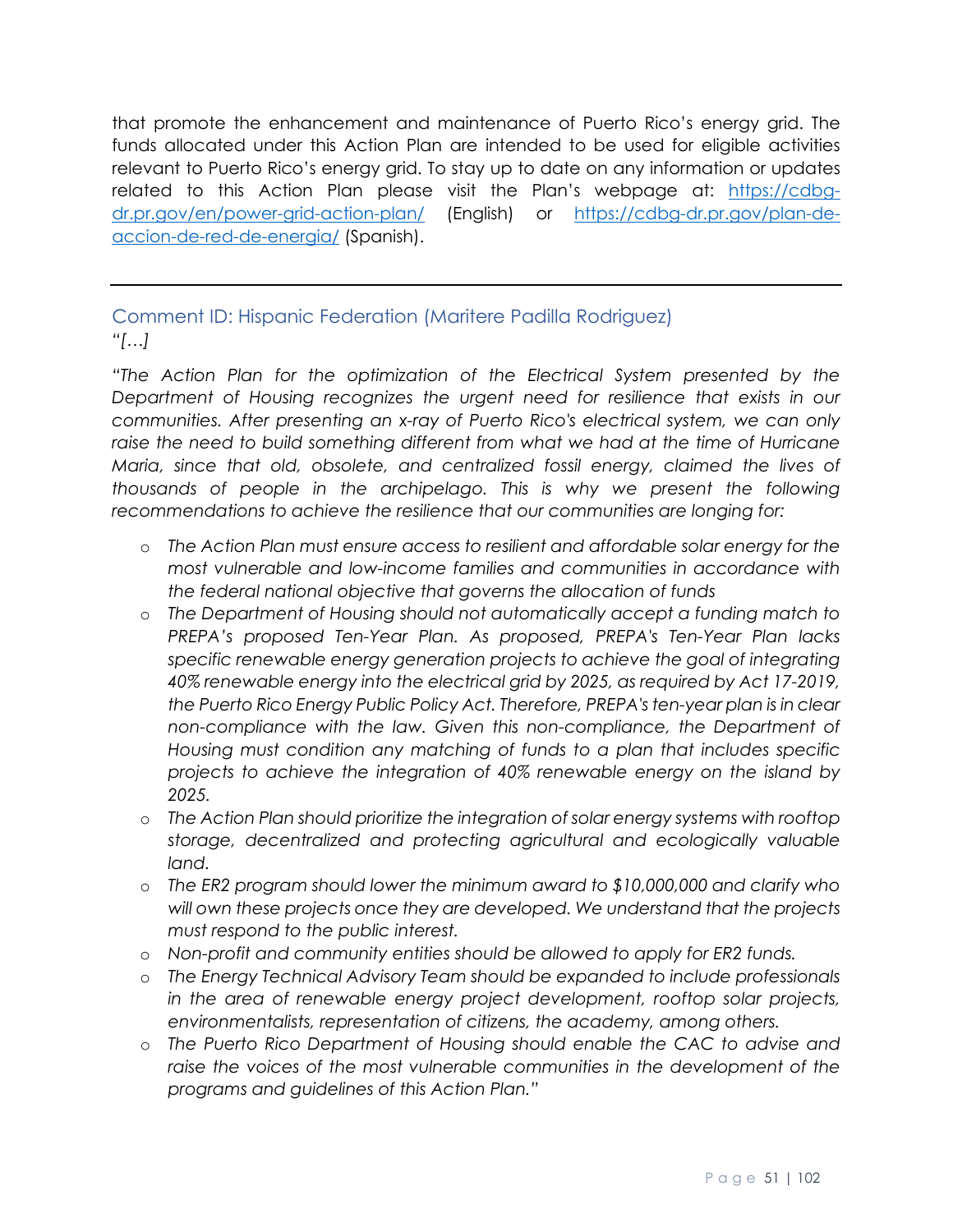## PRDOH Response:

PRDOH appreciates the continued support form Hispanic Federation for the recovery of Puerto Rico. Renewable energy development is a recurring theme in the Action Plan, highlighting PRDOH's commitment to said cause. PRDOH will consider awarding projects proposing the development of energy system enhancements, such as projects to develop microgrids to improve the sustainability and stability of electrical service across the Island, as well as projects proposing the recovery of existing systems.

PRDOH understands the importance of proper land-use, so projects proposed as solar farms may only be allowed in accordance with permissible land-use, permits and applicable zoning regulations. PRDOH will seek opportunities to utilize brownfields as per EPA guidance and recommendations.

For-profit businesses and not-for-profit entities that meet capacity and experience requirements will be considered eligible applicants under ER2. All eligible applicants must meet long-term capacity requirements, such as administrative, technical, and financial requirements to conduct the projects.

More specific details of the process to apply for funding and project selection will be outlined in the Program Guidelines once the Action Plan is approved and program design is completed. Projects to be awarded assistance under this Action Plan must comply with HUD's regulations, as well as local and federal laws, including applicable renewable energy and decarbonization goals. All eligible applicants will undergo an extensive evaluation process prior to receiving any funds.

Regarding the \$10,000,000 minimum award for ER2, after consideration of the public comments received on the Action Plan draft, PRDOH has decided to consider awards below this threshold on a case-by-case basis, considering criteria that the project aligns with larger energy grid development activities or projects underway and that the proposal meets other program requirements.

For those organizations seeking to implement smaller-scale community-based installations of energy production and storage as subrecipients, PRDOH offers funding opportunities as part of the CEWRI Program in the CDBG-MIT Action Plan. Units of general local government/ Local and Municipal Governments, Community-Based Development Organizations and private not-for-profits, and Non-governmental organizations are eligible applicants under the CDBG-MIT CEWRI Program and are encouraged to evaluate the program as described in the CDBG-MIT Action Plan. The CDBG-MIT Action Plan may be found at:<https://cdbg-dr.pr.gov/en/cdbg-mit/> (English) and [https://cdbg](https://cdbg-dr.pr.gov/cdbg-mit/)[dr.pr.gov/cdbg-mit/](https://cdbg-dr.pr.gov/cdbg-mit/) (Spanish).

As it is established in the Action Plan draft, CDBG-DR funds for electrical power system improvements may be used to meet a matching requirement, share, or contribution for any other Federal program when used to carry out an eligible CDBG–DR activity permitted by 86 FR 32681. When using CDBG-DR funds to match, "grantees are further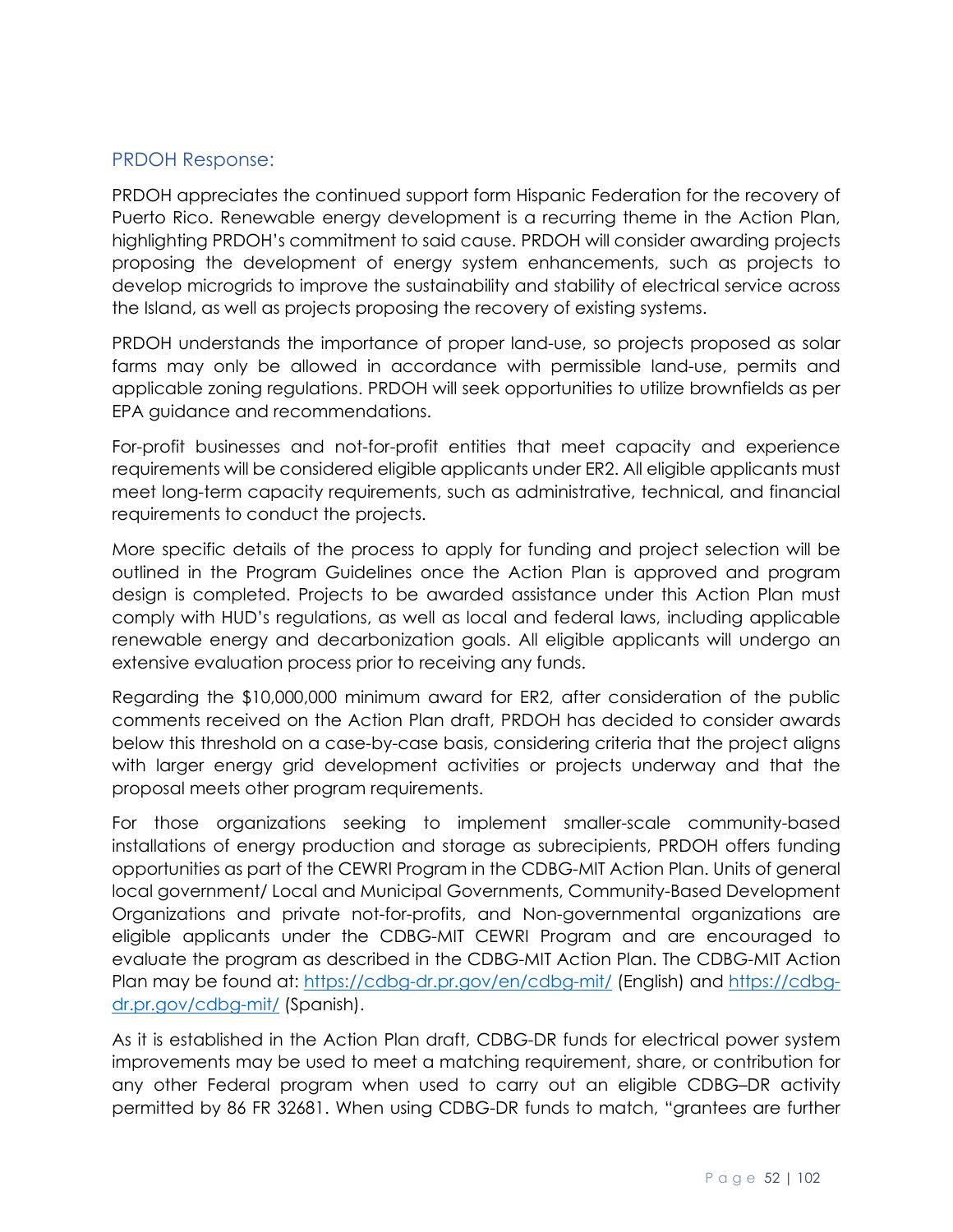advised that the Appropriations Act prohibits the use of CDBG–DR funds for any activity that is reimbursable by, or for which funds are also made available by FEMA or the USACE." This way, PRDOH ensures that the funds utilized do not duplicate efforts or benefits and validates that the financed activity is within the parameters of the permissible use of funds.

Furthermore, after the consideration of the comments received during the public comment period, monies allocated or intended to be used under ER1 as matching funds have been reduced to \$500,000,000, allowing the rest of the funds to be reallocated to ER2 to cover more projects, including those with renewable energy measures.

## Comment ID: Med Centro, Inc. (Allan Cintron Salichs)

*"Not for profit healthcare organizations that are part of the emergency response system of Puerto Rico should be accounted for and prioritized in the plan."*

## PRDOH Response:

PRDOH thanks you for your comment. The Action Plan currently establishes that Eligible Applicants for the Electric Power Reliability and Resilience Program (ER2) including, Government Agencies, authorities, trusts and boards, units of general, local, municipal and state governments, for profit businesses and public hospital and healthcare systems will be prioritized. To stay up to date on any information or updates related to this Action Plan please visit the Plan's webpage at: [https://cdbg-dr.pr.gov/en/power-grid-action](https://cdbg-dr.pr.gov/en/power-grid-action-plan/)[plan/](https://cdbg-dr.pr.gov/en/power-grid-action-plan/) (English) or<https://cdbg-dr.pr.gov/plan-de-accion-de-red-de-energia/> (Spanish).

# Comment ID: Pagan construction Corp. (Noel Pagan Vega) *"We need a robust electrical system and electrical panels for our business"*

#### PRDOH Response:

Thank you for your comment. PRDOH recognizes that the local business sector was drastically affected by Hurricanes Irma and/or María. As established in the Action Plan, the funds allocated under this Plan are directed towards improvements to the electric grid, which could help businesses obtain a more resilient electric service. This would help reduce the vulnerability of the business to future natural disasters, as well as the opportunity to provide its services in an area where the electric service is continuous and reliable.

However, we wish to inform you that we currently have the Small Business Financing Program (SBF) in operation, which provides financial assistance to those small businesses in Puerto Rico that were affected by Hurricanes Irma and/or María. To obtain more information about the CDBG-DR SBF Program and its eligibility requirements, you may refer to the SBF Program Guidelines, available in English and Spanish on the PRDOH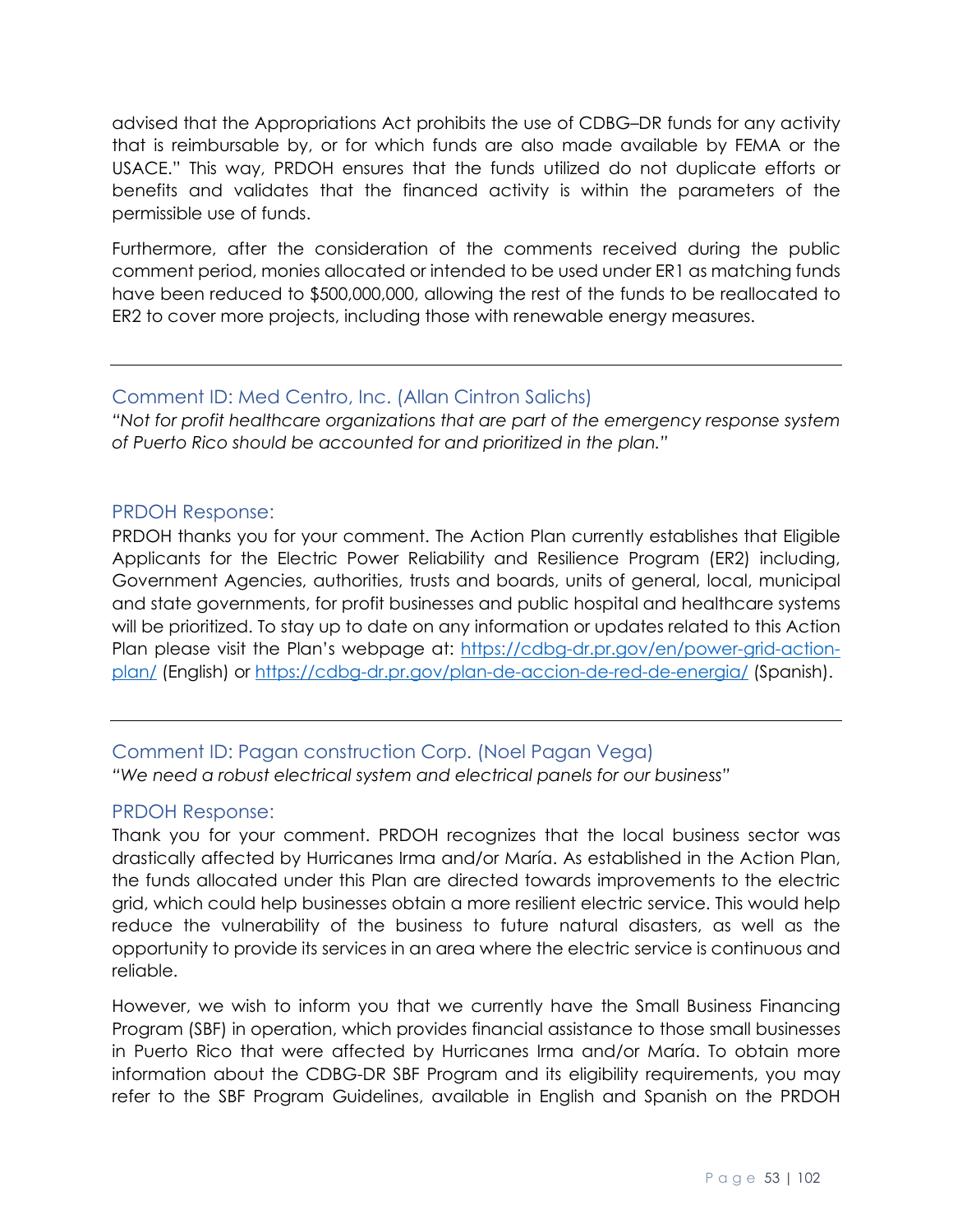CDBG-DR website at: [https://cdbg-dr.pr.gov/en/download/small-business-financing](https://cdbg-dr.pr.gov/en/download/small-business-financing-program/)[program/](https://cdbg-dr.pr.gov/en/download/small-business-financing-program/) and [https://cdbg-dr.pr.gov/download/programa-de-financiamiento-para](https://cdbg-dr.pr.gov/download/programa-de-financiamiento-para-pequenas-empresas/)[pequenas-empresas/.](https://cdbg-dr.pr.gov/download/programa-de-financiamiento-para-pequenas-empresas/)

Comment ID: Taller Industrial para Personas con Impedimentos de Coamo, Inc. (Wanda Morales)

*"I understand that it is already necessary to reevaluate the electrical grid of our Island. But not only thinking about those who live in the urban area but also those in the rural area, who in occasions live in places where only on disaster occasions think how to repair or improve. If improving the reality for the rural area your electrical grid plan could work."*

#### PRDOH Response:

Thank you for your comment. PRDOH recognizes the importance of attending all affected regions in Puerto Rico. PRDOH will consider awarding projects proposing the development of energy system enhancements, such as projects to develop microgrids in order to improve the sustainability and stability of electrical service across the Island, especially in those hard-to-reach areas, as well as projects proposing the recovery of existing systems.

To stay up to date on any information or updates related to this Action Plan please visit the Plan's webpage at:<https://cdbg-dr.pr.gov/en/power-grid-action-plan/> (English) or <https://cdbg-dr.pr.gov/plan-de-accion-de-red-de-energia/> (Spanish).

# Comment ID: Productora Angeles-del-fin, Inc. (PADF) (Carlos Gonzalez Hernandez)

*The optimization of Puerto Rico's electrical grid is a priority of the utmost urgency due to the extreme difficulties we faced with the passage of hurricanes, the high costs of service and the constant interruptions and vulnerability of the system. These situations, in turn, cause other very difficult circumstances that could have culminated in tragedies, loss of life and socio-economic stagnation. We firmly believe that community-based non-profit organizations are capable of managing, supervising, and overseeing the maintenance and continuity of this benefit for all citizens. Of course, with the help of government entities and the support of the private Enterprise. We are PADF, (Community-based Creative industry with prevention, training, rehabilitation, and empowerment projects, with theatrical arts, audiovisual, music, folklore, and interactive workshops as impact modalities). This optimization will have a multiplier effect on vulnerable communities. Projects can be established for social justice, telecommunications, technology, shelter, food distribution, efforts to solve basic needs, vocational and job training, academic, health, nutritional and creative services, as well as self-management for entrepreneurship and collective empowerment. The space we present can be the basis to function as a*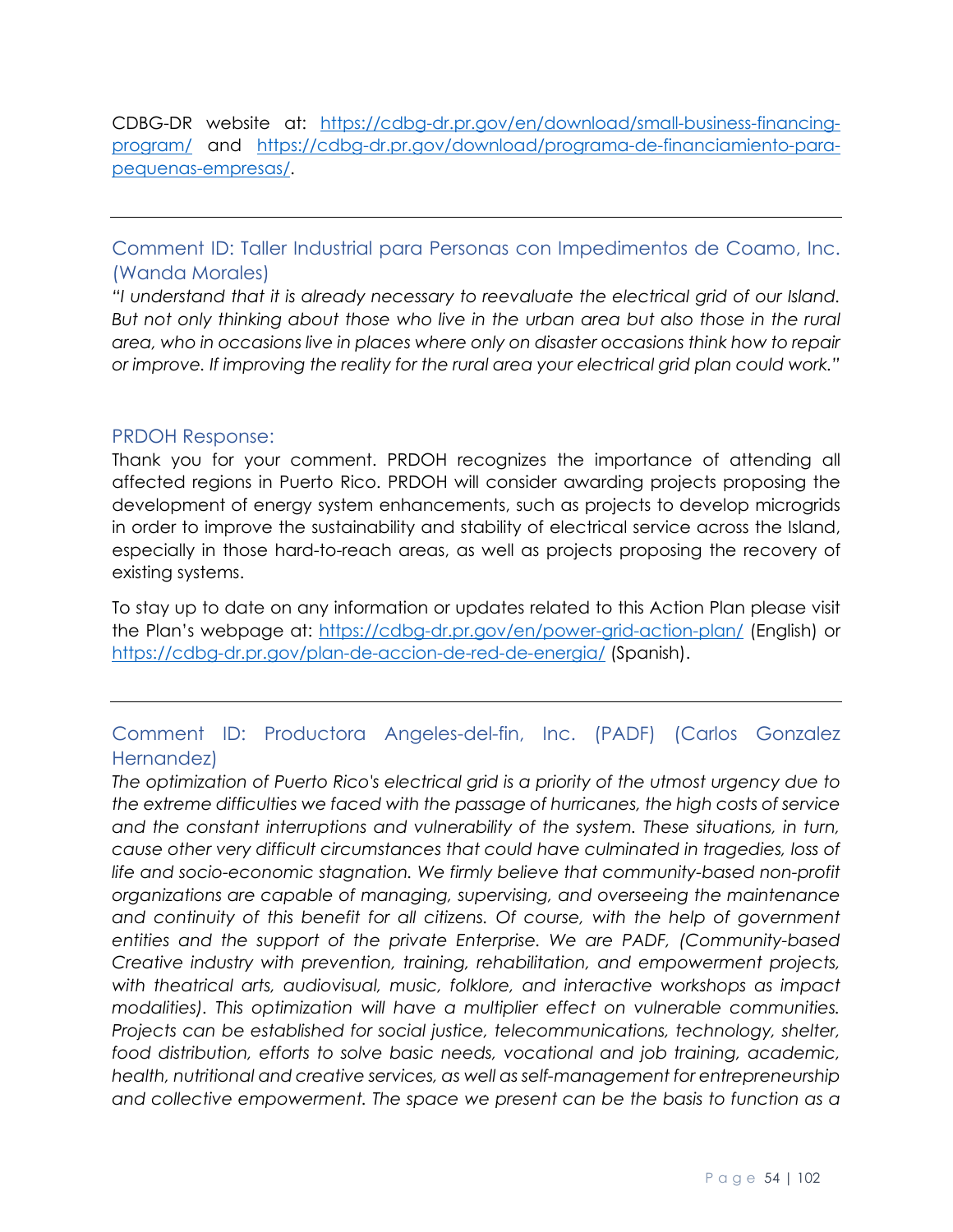*hub for micro-networks in the region. In terms of mobilization, it is also necessary to have electric vehicles and all possible alternatives to minimize the impact of pollution and increase the possibilities of individual and collective recovery. Many blessings to all the work team. For Puerto Rico and for our people.*

#### PRDOH Response:

PRDOH is pleased with your participation during this public comment phase for the Electrical Power System Enhancements Action Plan. Your proposal has been recorded and will be taken into consideration during the development phase of this Action Plan. As a result of the public comments received, PRDOH has included not-for-profit entities as eligible applicants under the ER2 Program. All eligible applicants should meet longterm capacity requirements, such as administrative, technical, and financial requirements to conduct the projects. Details of the process to apply for funding will be outlined in the Program Guidelines. Furthermore, PRDOH has decided to consider awards below \$10,000,000 minimum award for ER2, on a case-by-case basis, considering criteria that the project aligns with larger energy grid development activities or projects underway and that the proposal meets other program requirements.

It is worth noting that there is a subprogram under the CDBG-MIT funds, which seeks to attend energy and water resiliency needs for community installations. PRDOH invites you to visit the CDBG-MIT webpage, which is available in the PRDOH's CDBG-DR website, to read about the Community Energy and Water Resilience Program (CEWRI). This program is now commencing, presenting a good opportunity for you to explore the Program's information and register for Program-related notifications: [https://cdbg](https://cdbg-dr.pr.gov/en/community-energy-and-water-resilience-installations-program/)[dr.pr.gov/en/community-energy-and-water-resilience-installations-program/](https://cdbg-dr.pr.gov/en/community-energy-and-water-resilience-installations-program/) (English) or [https://cdbg-dr.pr.gov/programa-instalaciones-comunitarias-para-la-resiliencia](https://cdbg-dr.pr.gov/programa-instalaciones-comunitarias-para-la-resiliencia-energetica-y-de-abastecimiento-de-agua/)[energetica-y-de-abastecimiento-de-agua/](https://cdbg-dr.pr.gov/programa-instalaciones-comunitarias-para-la-resiliencia-energetica-y-de-abastecimiento-de-agua/) (Spanish).

#### Comment ID: Francisco Rivera

*"The money should be spent on solar panels instead of fixing what is no longer useful. Apart from the fact that it is damaging to the environment".*

#### PRDOH Response:

Thank you for your comment. Renewable energy development is a recurring theme in the Action Plan, highlighting PRDOH's commitment to said cause. PRDOH will consider awarding projects proposing the development of energy system enhancements, such as projects to develop microgrids with renewable energy, to improve the sustainability and stability of electrical service across the Island, as well as projects proposing the recovery of existing systems.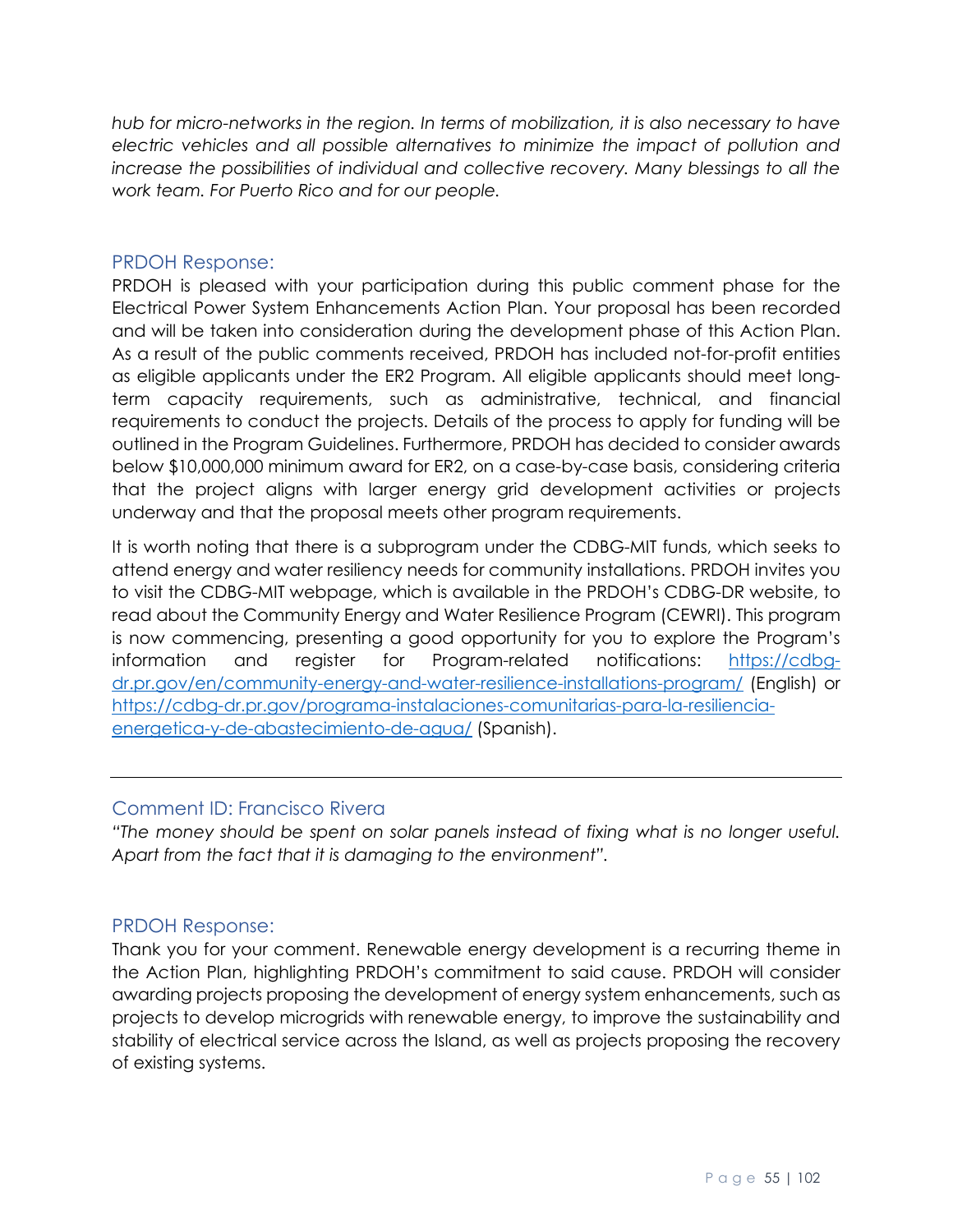To stay up-to-date on any information or updates related to this Action Plan, please visit the Plan's webpage at:<https://cdbg-dr.pr.gov/en/power-grid-action-plan/> (English) or <https://cdbg-dr.pr.gov/plan-de-accion-de-red-de-energia/> (Spanish).

# Comment ID: Nelson Agosto

#### *"Greetings*

I don't know if this is about the power grid, but my comment is about energy production. *I* understand that the government should supply the [solar] panels to the homes and sell *us the energy at an affordable price for the population.* 

*The problem is that they let the special interest groups leave the people with no access to clean, cost-effective energy. As they sold the energy from the fuel combustion through PREPA, they should do it through solar panels. Install plate farms to reinforce the service. Also, in the Coamo Hot Springs, it is possible to study the possibility of converting this thermal energy into electric energy like Switzerland or Sweden does.* 

*Thank you, Nelson Agosto"*

## PRDOH Response:

Thank you for your comment. Renewable energy development is a recurring theme in the Action Plan, highlighting PRDOH's commitment to said cause. PRDOH will consider awarding projects proposing the development of energy system enhancements, such as projects to develop renewable energy microgrids, to improve the sustainability and stability of electrical service across the Island, as well as projects proposing the recovery of existing systems.

Additionally, for those organizations seeking to implement smaller-scale communitybased installations of energy production and storage as subrecipients, PRDOH offers funding opportunities as part of the CEWRI Program in the CDBG-MIT Action Plan. Units of general local government/ Local and Municipal Governments, Community-Based Development Organizations and private not-for-profits, and Non-governmental organizations are eligible applicants under the CDBG-MIT CEWRI Program and are encouraged to evaluate the program as described in the CDBG-MIT Action Plan. The CDBG-MIT Action Plan may be found at:<https://cdbg-dr.pr.gov/en/cdbg-mit/> (English) and<https://cdbg-dr.pr.gov/cdbg-mit/> (Spanish).

To stay up-to-date on any information or updates related to this Action Plan, please visit the Plan's webpage at:<https://cdbg-dr.pr.gov/en/power-grid-action-plan/> (English) or <https://cdbg-dr.pr.gov/plan-de-accion-de-red-de-energia/> (Spanish).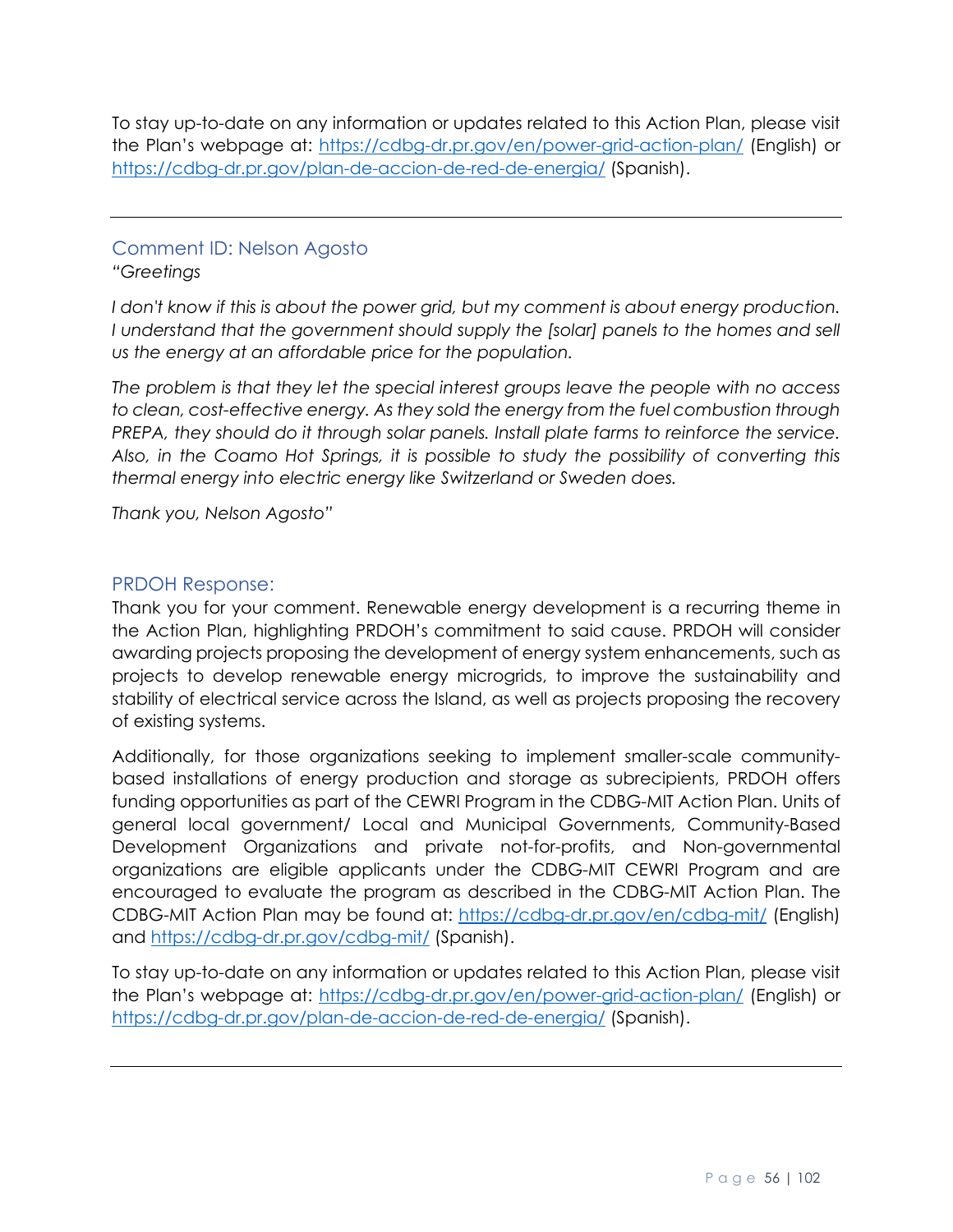#### Comment ID: Jacqueline Rivera

*"Comments on the action plan for CDBG funds. I need for them to offer grants for seniors like me and who have no income."*

#### PRDOH Response:

Thank you for your comment. In accordance with one of CDBG's national objectives, the allocated funds are intended to address the unmet needs of low to moderate income (LMI) individuals, as established in the parameters set in HUD's adjusted gross income limits for Puerto Rico. As stated in the Action Plan, the Electrical Power System Enhancements Action Plan, the Energy Grid Rehabilitation and Reconstruction Program (ER1), as well as the Electrical Power Reliability and Resilience Program (ER2) will jointly meet the LMI National Objective.

PRDOH acknowledges the importance of utilizing CDBG-DR funds to attend the needs of this demographic and recognizes the multifaceted benefits that would arise from this assistance. The CDBG-DR Action Plan for Hurricanes Irma and María, as well as the Action Plan for Electrical Power System Enhancements, elaborate on this overall benefit to LMI population. Both are publicly available in the CDBG-DR website at: [https://cdbg](https://cdbg-dr.pr.gov/en/)[dr.pr.gov/en/](https://cdbg-dr.pr.gov/en/) (English), and<https://cdbg-dr.pr.gov/> (Spanish).

# Comment ID: Sherley E. Figueroa

*"Hello, I believe that the optimization of the electrical grid should start with the communities of people over 60 years old between streets and houses, for example where I live the power goes out for too many hours. I would love you to take my comment into consideration*

*Att Sherley E Figueroa"*

#### PRDOH Response:

Thank you for your participation during the public comment period of the Action Plan for Electrical Power System Enhancements. PRDOH understands the need to prioritize underserved, disadvantaged, and Low- & Moderate-Income Communities. For this reason, a priority category has been created to ensure projects awarded under the Action Plan address these populations.

To stay up-to-date on any information or updates related to this Action Plan, please visit the Plan's webpage at:<https://cdbg-dr.pr.gov/en/power-grid-action-plan/> (English) or <https://cdbg-dr.pr.gov/plan-de-accion-de-red-de-energia/> (Spanish).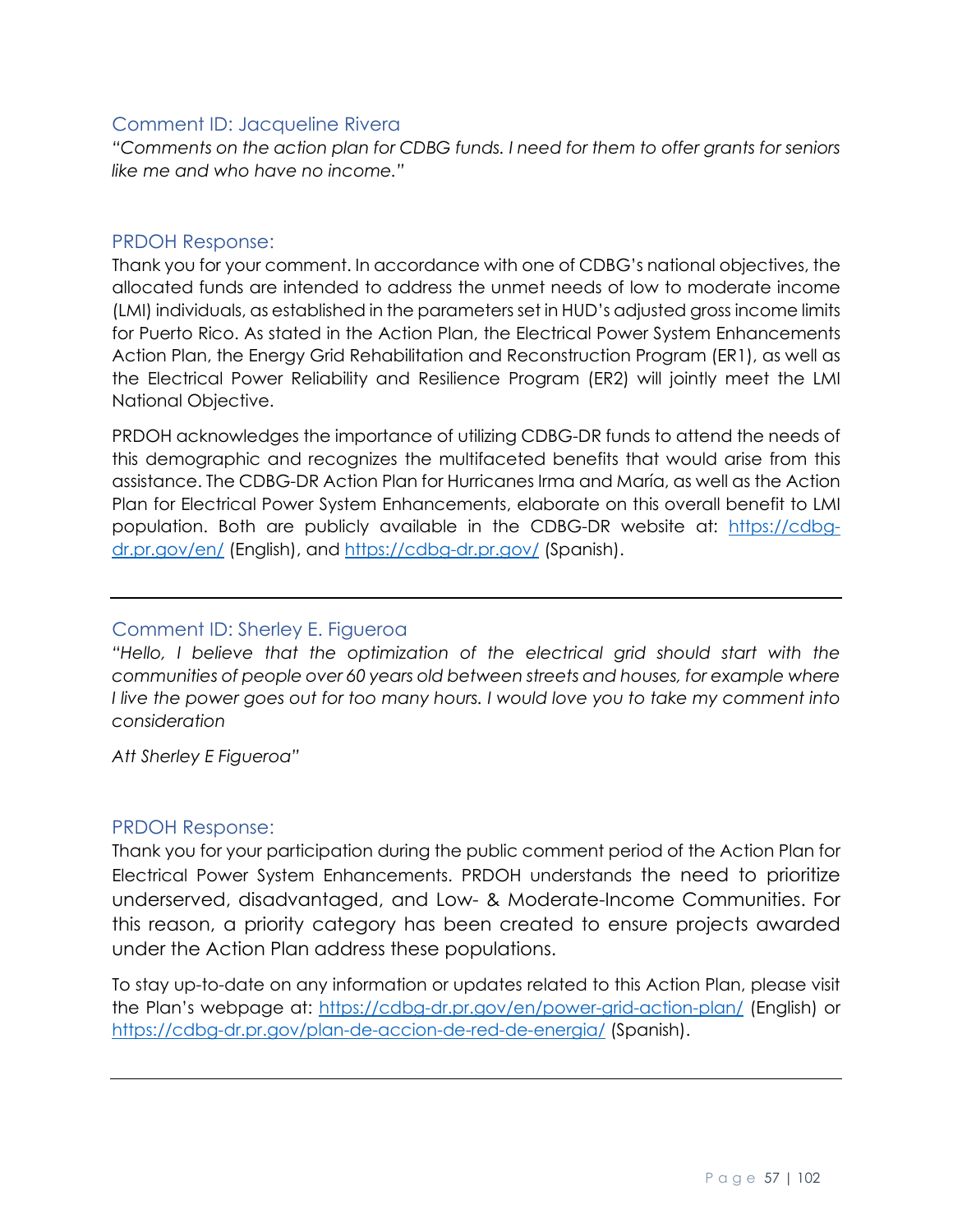# Comment ID: Liga de Cooperativas de Puerto Rico (Juan R. Luna Otero/Mildred Santiago Ortiz) *"[…]*

*The League not only promoted an Energy Policy, but has also involved itself directly, through alliances and collaborations with local cooperatives, community leaders, and a non-profit entity, in the promotion of energy transition models self-managed by the communities themselves. The League has a compelling interest that our most vulnerable communities have access to energy security as quickly as possible to meet their critical*  loads. This does not arise only from cooperative principles. After Hurricane María, tens of *thousands of our members were left without electricity for months.* 

The Action Plan is a very elaborate document, and it includes issues that the League will *not address in these comments. Our comments are directed to address three (3) fundamental issues:* 

- *1. The socioeconomic context of Puerto Rico and the state of vulnerability of certain sectors of the population.*
- *2. The description and analysis of the effects of Hurricane María over Puerto Rico, specifically on the electrical system, and the consequences of these effects on the populations.*
- *3. If the manner in which projects are defined as eligible or not eligible; and the minimum scale (defined by the cost of the project) are the best use of public funds*  to address what were the worst effects of the hurricane while providing, at the *same time, resiliency to the citizens.*

#### Socioeconomic context and the vulnerability of some sectors in Puerto Rico

*The Plan contains valuable information on the socioeconomic context and the vulnerability of sectors in Puerto Rico in the face of natural events like hurricanes. […]*

# *[…]*

*The Cooperative Movement of Puerto Rico, and the League as its representative, know firsthand the vulnerable state of a large part of our population. It is the same population that makes up the majority of the membership of our cooperatives. Those were the thousands of families who faced a system that completely collapsed in the face of Hurricane María's impact, especially the almost total blackout that followed in the subsequent months.*

*Therefore, the League has an interest in that these vulnerable sectors have energy security as quickly as possible.*

#### *Description and analysis of the effects of Hurricane María on Puerto Rico*

*The document also has a good description and analysis of the effects of the hurricanes and the consequences on the citizens and the electric system.*

*[…]*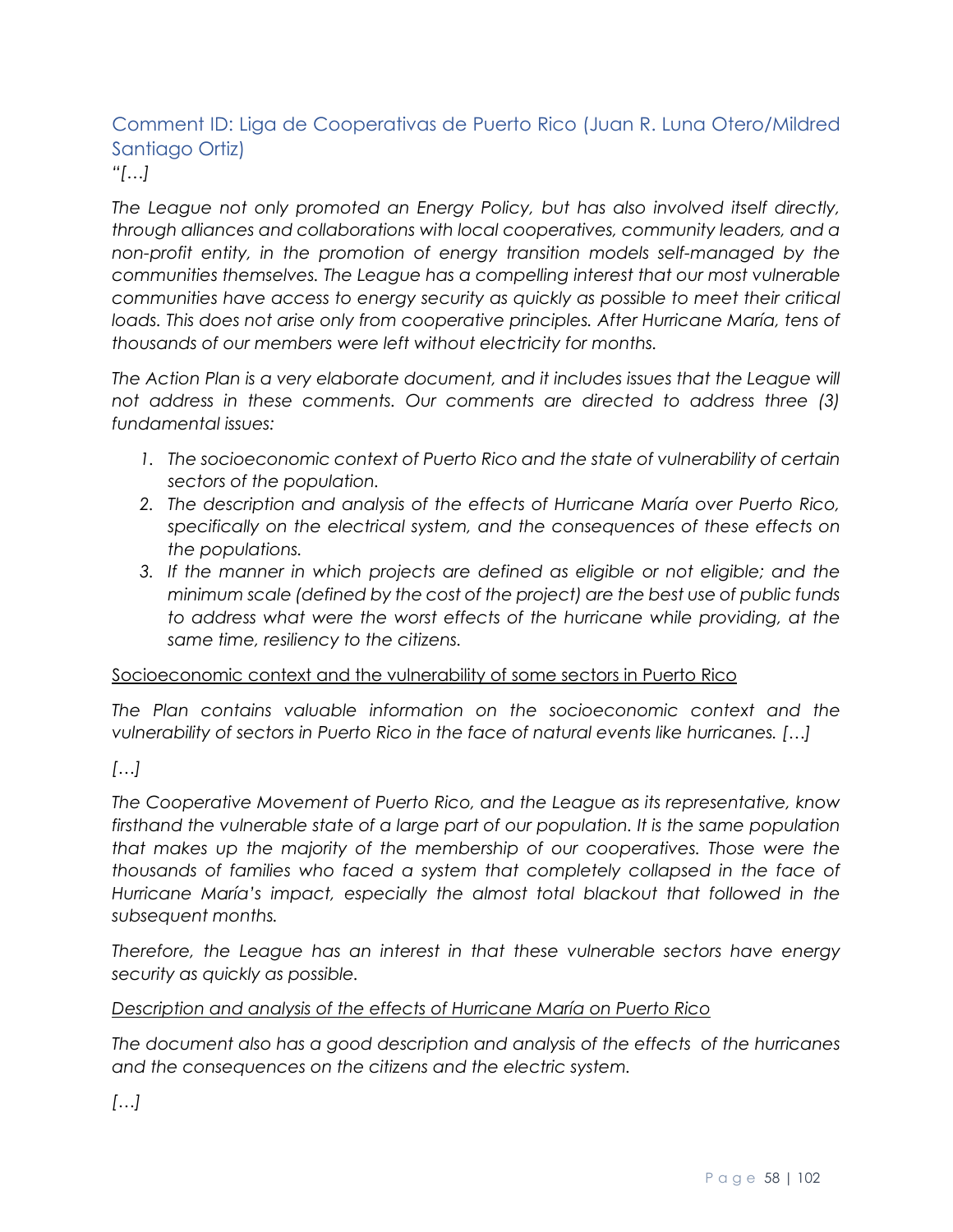*The reason for which we are reviewing and analyzing the statements made in the Plan about the devastating consequences of the absence of electricity over a very prolonged period of time, in the case of the more remote communities, is because this analysis should, perforce, prevail in the design and the selection of solutions that arise.*

*[…]*

*Plan Goals, allocation of funds, and characterization of eligible and ineligible projects.*

In various places throughout the document, references are made as to which are the *Plan's goals and the objectives.* 

# *[…]*

*The Department of Housing proposes the distribution of funds between two programs. In the first, the Programa de Distribución de Costos para la Rehabilitación y Reconstrucción de la Red Eléctrica (ER1), \$1,055,811,031 (55%) would be used to fundamentally provide the matching in order to be able to receive funds assigned by FEMA for the rehabilitation and modernizing of the electrical system.*

*Considering the difficulty of raising the matching funds with local money, we think it is a reasonable way to ensure that we can receive the FEMA funds.* 

*Additionally, it is proposed to create a second fund of de \$760,595,149 para el Programa de Confiabilidad y Resiliencia Energética. This would be the program through which nonprofit entities, communities, Municipalities, business can apply to promote projects. Of those, \$532,416,604 must be used to meet the needs of low- and moderate-income residents.* 

In relation to that program, we have several concerns. First, it states that the projects that *will be accepted will be large-scale projects. The minimum cost of the project that would*  be eligible would be of 10 million dollars. Evidently, none of the projects that we are *supporting in different municipalities would qualify.*

# *[…]*

*We specifically propose that:*

- 1. Redefine individual projects and accept that the projects that we promote are *community projects that should be eligible to receive funds from this allocation.*
- *2. Set aside at least 350 million for the type of project we propose. This would allow for the installation of between 50 and 70 thousand systems that will provide energy security for at least 200 thousand people.*
- *3. Reduce the minimum cost of each individual project to \$250,000 so that community groups, and the entities that collaborate with them, can really have an opportunity to provide themselves the energy security that provides them with the peace and tranquility that they lose every time a new hurricane season is announced, and in the process, it would create more sustainable and resilient communities.*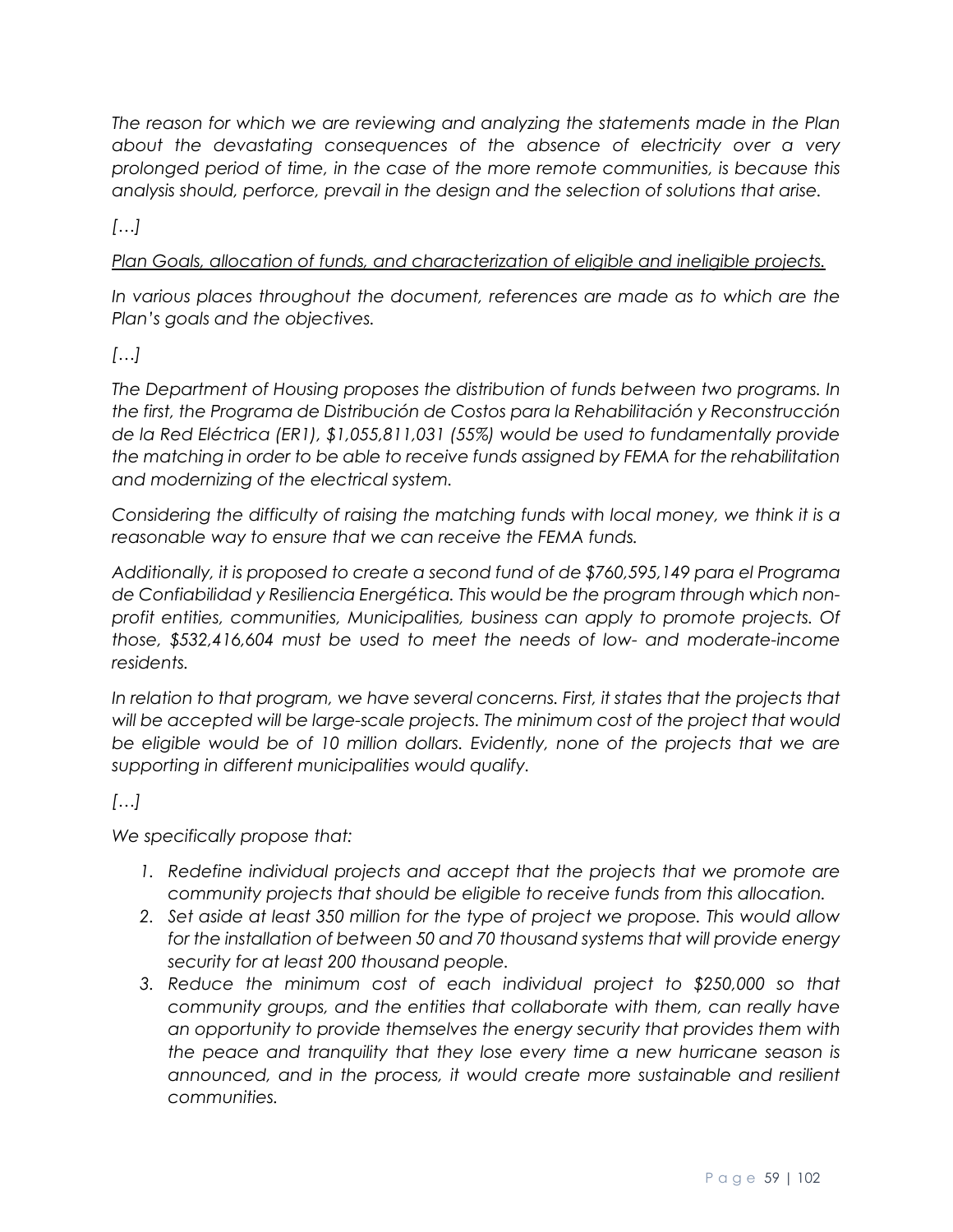*We respectfully submit these comments that we hope are useful in strengthening the Plan that the Puerto Rico Department of Housing has prepared ."*

#### PRDOH Response:

PRDOH is pleased with your support of the Action Plan for Electrical Power System Enhancements. As stated in Federal Register 86 FR 321, at least 70% of the CDBG–DR grant for electrical power system enhancements and improvements must be used for activities that benefit LMI persons. This requirement is met by (1) providing at least 51% of LMI residents with either a subsidized rate for electricity below that charged to other residential ratepayers or a lower rate for electricity than was charged prior to complete implementation of the CDBG–DR funding for electrical power system improvements; or by (2) measurably improving the reliability of the electrical power system in LMI areas that are primarily residential. However, residents that do not meet the LMI eligibility criteria may also reap the benefits of the implementation of this Action Plan and its Programs.

For-profit businesses and not-for-profit entities that meet capacity and experience requirements will be considered eligible applicants under ER2. All eligible applicants must meet long-term capacity requirements, such as administrative, technical, and financial requirements to conduct the projects. More details of the process to apply for funding and project selection will be outlined in the Program Guidelines once the Action Plan is approved and program design is completed. Projects to be awarded assistance under this Action Plan must comply with HUD's regulations, as well as local and federal laws, including applicable renewable energy and decarbonization goals. All eligible applicants will undergo a comprehensive extensive evaluation process prior to receiving any funds.

Regarding the \$10,000,000 minimum award for ER2, after consideration of the public comments received on the Action Plan draft, PRDOH has decided to consider awards below this threshold on a case-by-case basis, considering criteria that the project aligns with larger energy grid development activities or projects underway and that the proposal meets other program requirements.

For those organizations seeking to implement smaller-scale community-based installations of energy production and storage as subrecipients, PRDOH offers funding opportunities as part of the CEWRI Program in the CDBG-MIT Action Plan. Units of general local government/ Local and Municipal Governments, Community-Based Development Organizations and private not-for-profits, and Non-governmental organizations are eligible applicants under the CDBG-MIT CEWRI Program and are encouraged to evaluate the program as described in the CDBG-MIT Action Plan. The CDBG-MIT Action Plan may be found at:<https://cdbg-dr.pr.gov/en/cdbg-mit/> (English) and [https://cdbg](https://cdbg-dr.pr.gov/cdbg-mit/)[dr.pr.gov/cdbg-mit/](https://cdbg-dr.pr.gov/cdbg-mit/) (Spanish).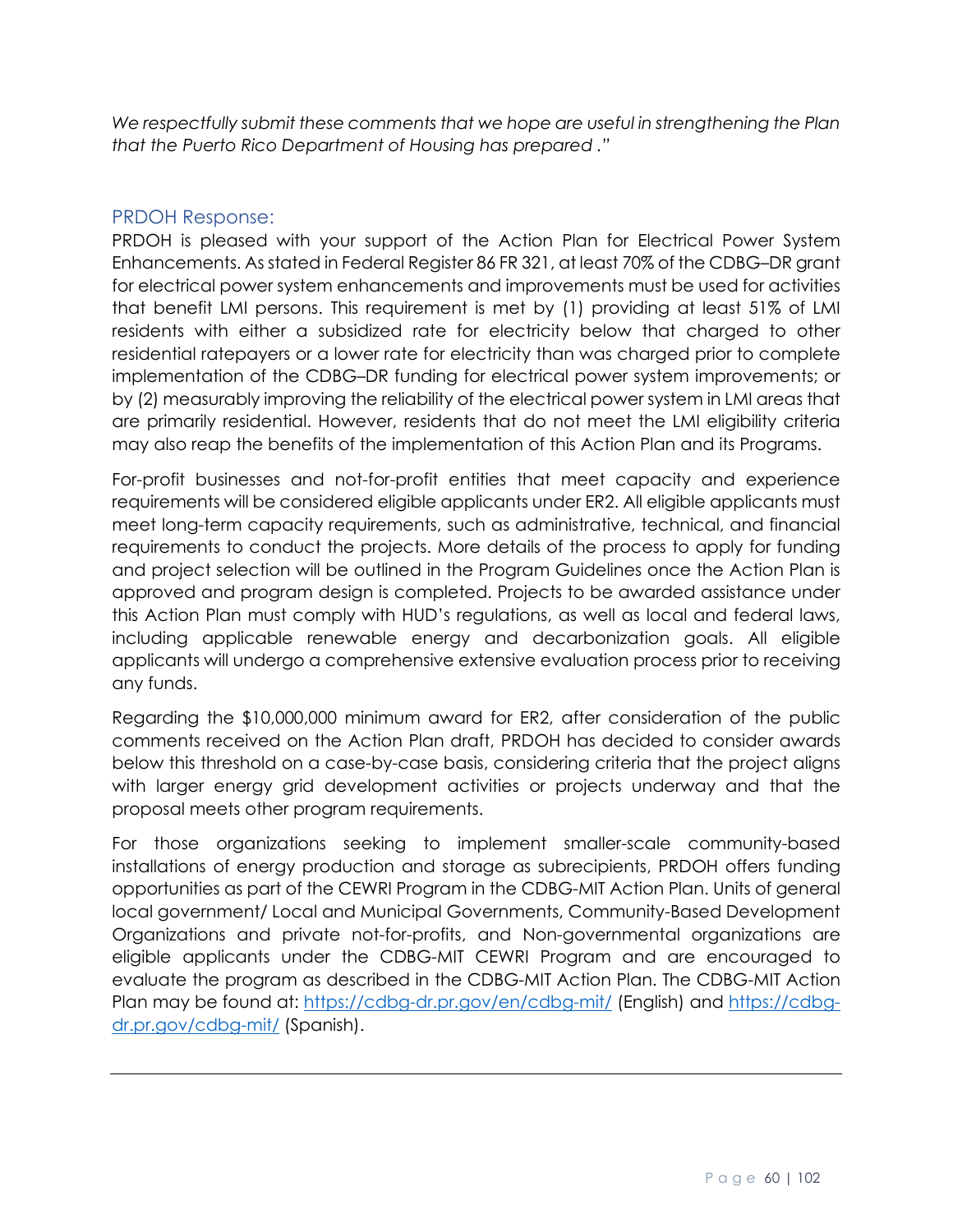# Comment ID: Glenda Viera *"[…]*

We have lost the opportunity to once again be pioneers at a global level, in making *Puerto Rico the first island with 100% solar production. However, we still have time to achieve this. The alternative is quite simple, we are going to certify electricians and linemen from LUMA to be installers of solar services. The economic and credit processes of solar companies are arbitrary and not all comply with these to make the change of service. On the other hand, many are disreputable and have adverse legal proceedings in the courts and other state agencies such as DACO. We also have to consider that the costs are extremely onerous. So, why not offer the system to PREPA-LUMA's own clients and turn them into partners of the system? The agency already has all the client's data; it could establish a long-term payment agreement (10,15, 20 or 25 years) and thus ensure that this income remains in its account for a long time. Time that will be used to reduce the administrative part and increase the service and maintenance part. This idea could start in all urbanizations with access controls and those that are more defined in terms of infrastructure. Each interested resident must submit a copy of the property deeds, as the only requirement to make the change. PREPA-LUMA can include other extras such as batteries, insurance, and preventive maintenance every six (6) months, to the package chosen by the client. All would be with net metering and would continue to be active clients, contributing to the system. My 2nd group to work would be merchants and shopping malls. It is common knowledge that energy costs have strangled merchants, many of whom have had to go out of business due to the absurd fluctuation in energy costs. Having a stable electric system, bot in its service – production, and in its monthly payment, makes economic projection, growth, and development more optimal. The 3rd group to work with should be hotels and inns. Puerto Rico is quite attractive touristically. However, if we compare ourselves with other countries in the Caribbean archipelago, we do not have the famous attraction of hotels with "all inclusive" offers. Again, an important factor for this not to happen is the energy cost, among others that are manageable. With these 3 large groups sheltered under the same solar system, Puerto Rico would have about 75% of solar consumption. In this way it would be easier to stabilize electricity production and tackle other services and needs. This should be the vision for the future that we should be seeking collectively.*

*Other aspects to be worked on would be the elimination of all subsidies for the payment of electric service. A new application and evaluation process must be initiated for claimants of this privilege. It should be conditioned only to certain health conditions and should be widely documented. We should eliminate standardized rates in all public housing developments and make the change to remote meters in those places. If the resident does not pay, they are simply logged out remotely. All those who remain in the PREPA-LUMA service should be granted a period of two (2) months prior to receiving a payment suspension alert. Any payment plan should be established with a minimum of 25% of the total debt and include a minimum monthly charge for being in it. Cases of system theft should also be addressed. We know of invaded communities that have that service. We should all comply with applicable laws and regulations. It does not make*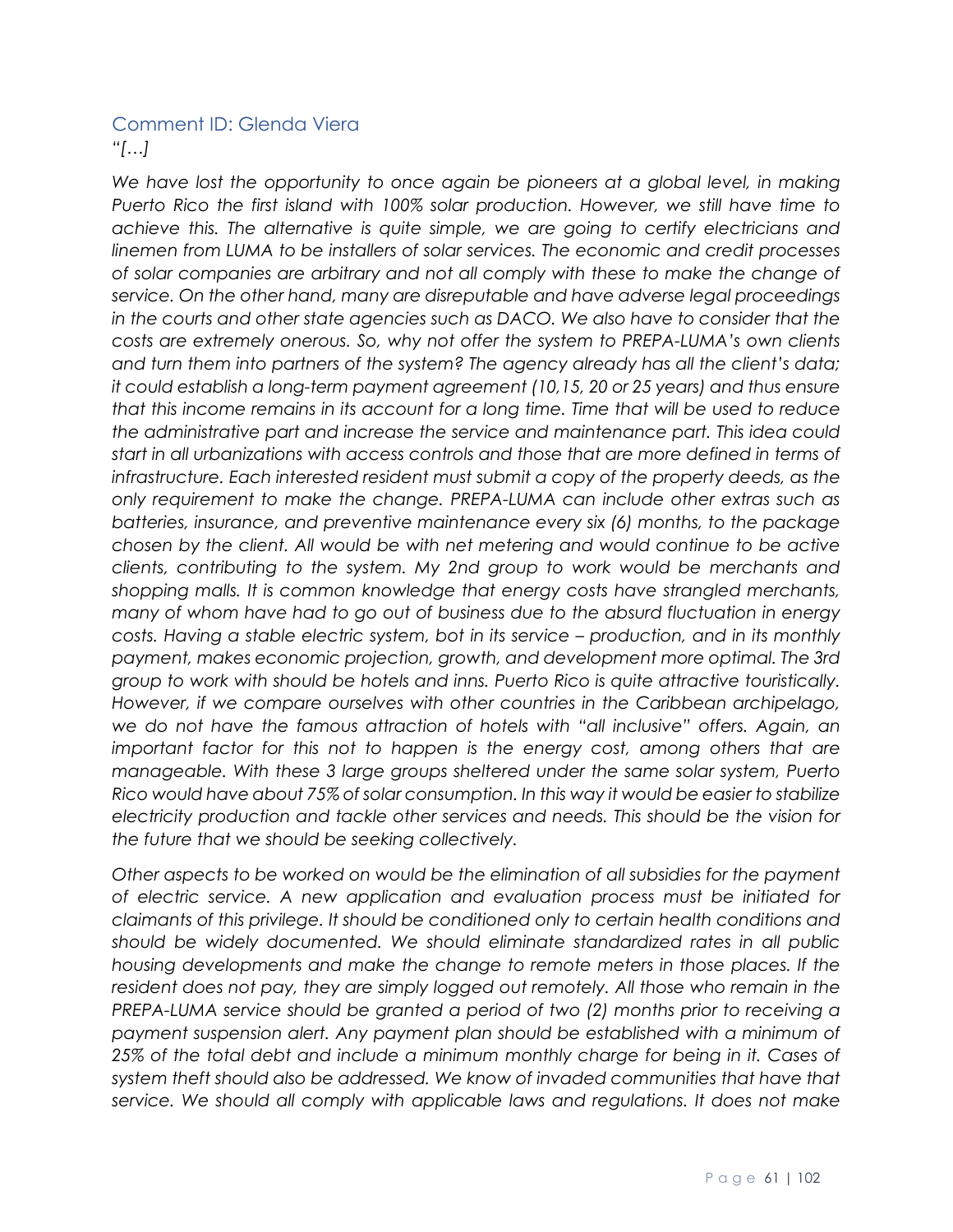*sense to invade and have a service without having property deeds that certify ownership. I understand that these last issues are sensitive and take away votes from the masses. But we must have people, in all spheres of government, with the will to do the right thing.*

*In addition, we should consider switching from fossil fuel systems to cleaner energy sources. Puerto Rico is fertile for thermal energy, as well as wind energy. We should go back to using reservoirs to generate electricity. Changing and updating generation plants should be a priority, both government and privately owned. I am aware that LUMA will be upgrading the substations and transmission and distribution lines. The resilience and optimization of these concepts of the energy process should be a national priority.*  For this, both FEMA and COR3 should become facilitators and not monitors of the *proposals that will be presented. Making it more agile (don't confuse agile with easy) getting these projects done should be a priority for everyone, including state and federal regulatory permitting agencies and all components involved.*

*[…]"*

#### PRDOH Response:

PRDOH is pleased with your participation during this public comment phase for the Electrical Power System Enhancements Action Plan. Your proposal has been recorded and will be taken into consideration during the development phase of this Action Plan. The funds under this Action Plan are intended to be used for eligible activities relevant to improvements for Puerto Rico's energy grid. PRDOH will ensure that the activities conducted under this Action Plan are in accordance with renewable energy and decarbonization goals, as well as in compliance with a CDBG-DR National Objective.

If you wish to obtain more information about the Action Plan for Electrical Power System Enhancements or have any other inquiries related to PRDOH's management of CDBG-DR and CDBG-MIT funds, please visit the following website, available in English and Spanish at:<https://cdbg-dr.pr.gov/en/> and [https://cdbg-dr.pr.gov/,](https://cdbg-dr.pr.gov/) respectively.

# Comment ID: Zulaika

*"Excellent work and you are helping every member of P.R. as is necessary. The same should be done with solar panels for those with low resources. Thank you very much. God bless you a lot..*  $\mathbb{Q}/\mathbb{Q}$ "

#### PRDOH Response:

PRDOH appreciates your positive feedback for the Action Plan for Electrical Power Systems Enhancements. By directing these funds for improvements to the electricity grid,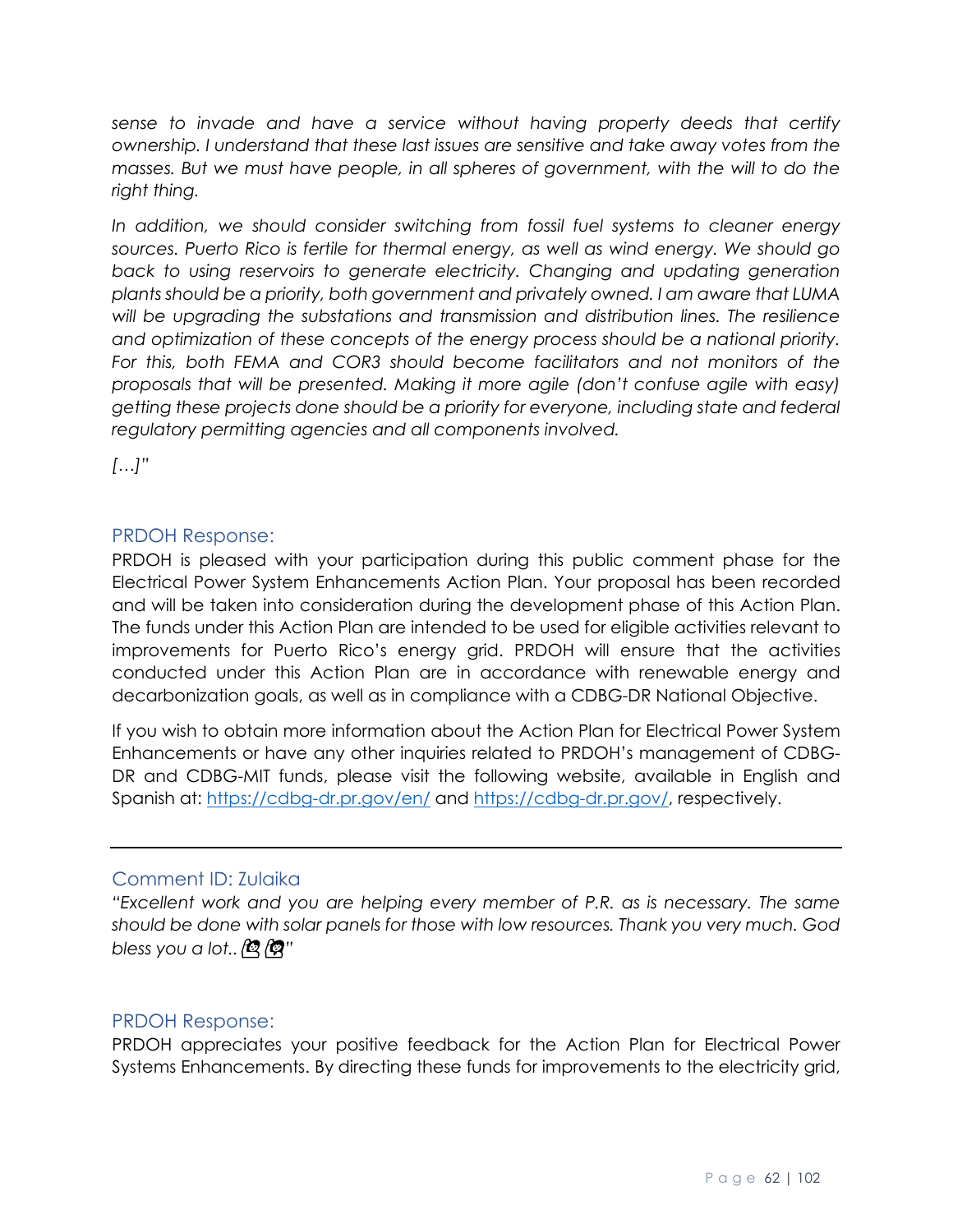we aim to strengthen and improve the infrastructure and efficiency of Puerto Rico's electric grid across the island.

Currently, we have the Community Energy and Water Resilience Installations (CEWRI) Program in operation, which collaborates with other CDBG-DR Programs to provide energy and water system efficiency improvements directly to single-family homeowners, to promote resilience by installing battery-backed photovoltaic (PV) systems for critical loads and water storage system. Additionally, under the CDBG-MIT funds there is the Community Energy and Water Resilience Program (CEWRI) program which seeks to address energy and water resiliency needs for community installations. PRDOH invites you to visit the CDBG-MIT webpage, which is available in the PRDOH's CDBG-DR website, at: <https://cdbg-dr.pr.gov/en/> (English) or [https://cdbg-dr.pr.gov](https://cdbg-dr.pr.gov/) (Spanish).

To stay up-to-date on any information or updates related to this Action Plan, please visit the Plan's webpage at:<https://cdbg-dr.pr.gov/en/power-grid-action-plan/> (English) or <https://cdbg-dr.pr.gov/plan-de-accion-de-red-de-energia/> (Spanish).

#### Comment ID: Berky Rodríguez

*"Working middle class homeowners. We need help and guidance to pay mortgages. Electricity and water services continue to increase. It is money that is increasingly impossible to pay. We need the opportunity of 0% loans to finally pay off mortgages. Thanks."*

*Thank you."*

#### PRDOH Response:

PRDOH appreciates your submission during this public comment period. We are glad to inform you that PRDOH is currently managing a Homebuyer Assistance Program (HBA) Program under the CDBG-DR Action Plan for the recovery of the disaster caused by Hurricanes Irma and María. The HBA Program is intended to assist eligible homebuyers with the process of acquiring their home.

Moreover, a recent amendment to the HBA Program Guidelines made more flexible the requirements needed to qualify as a 'first-time homebuyer', allowing a greater number of Applicants to be deemed eligible for assistance.

To obtain more information about the CDBG-DR Homebuyer Assistance Program and its eligibility requirements, you may refer to the Program Guidelines, available in English and Spanish at: <https://cdbg-dr.pr.gov/en/download/homebuyer-assistance-program-2/> and [https://cdbg-dr.pr.gov/download/programa-de-asistencia-directa-al-comprador-](https://cdbg-dr.pr.gov/download/programa-de-asistencia-directa-al-comprador-2/)[2/,](https://cdbg-dr.pr.gov/download/programa-de-asistencia-directa-al-comprador-2/) respectively.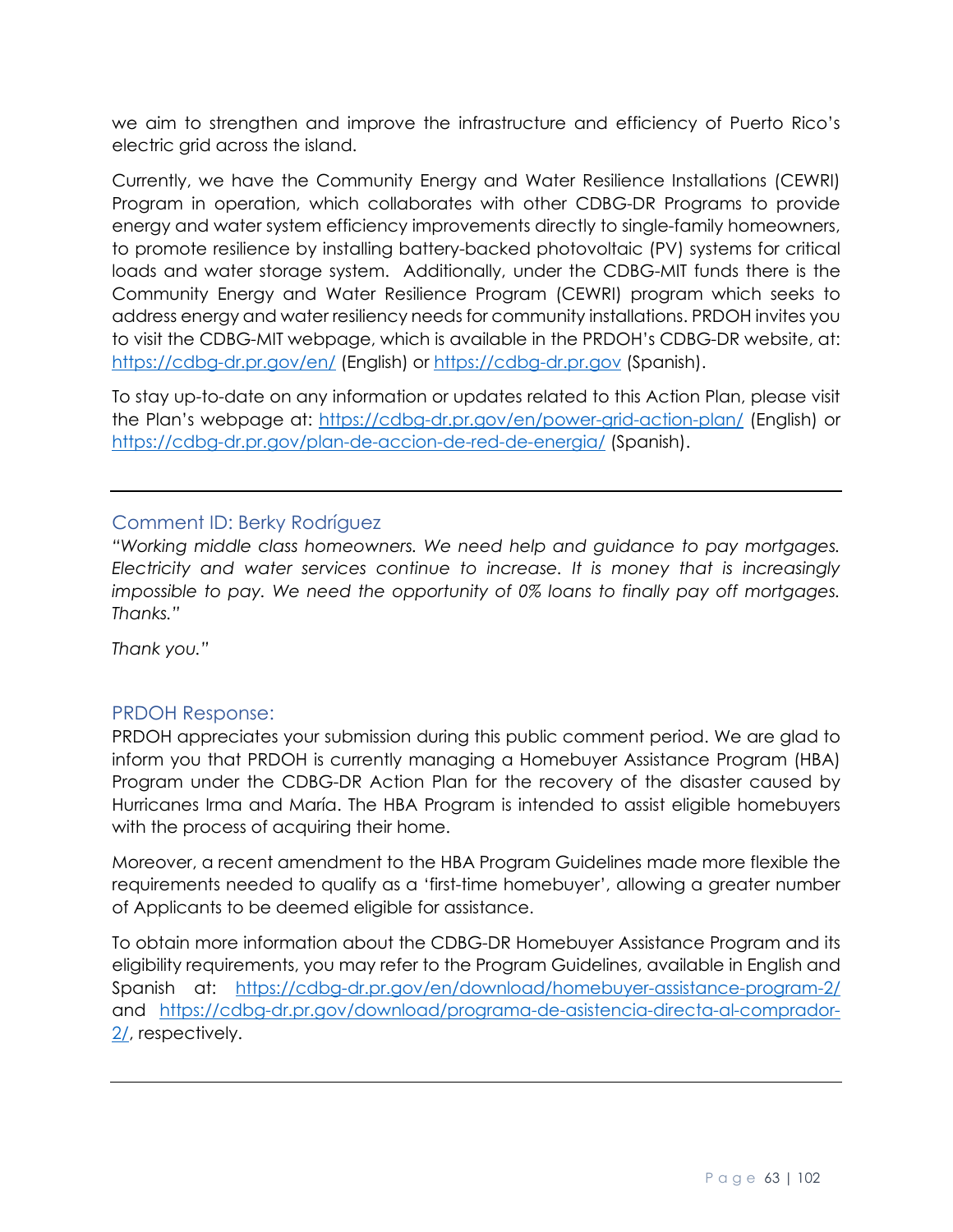#### Comment ID: Iván A. Gómez-Blassino

*"I would like a subsidy for the purchase of a solar panel system. Thanks."*

#### PRDOH Response:

Thank you for your comment. Currently, we have the Community Energy and Water Resilience Installations (CEWRI) Program under the CDBG-MIT Action Plan. This Program aims to finance community-based installations of energy production and storage. Entities like units of general local government/ Local and Municipal Governments, Community-Based Development Organizations and private not-for-profits, and Non-governmental organizations are eligible applicants under the CDBG-MIT CEWRI Program and are encouraged to evaluate the program as described in the CDBG-MIT Action Plan. The CDBG-MIT Action Plan may be found at:<https://cdbg-dr.pr.gov/en/cdbg-mit/> (English) and<https://cdbg-dr.pr.gov/cdbg-mit/> (Spanish).

# Comment ID: The Hato Rey Financial District Redevelopment Corporation (Hector Santiago)

*"The Hato Rey Financial District Redevelopment Corporation (known by its Spanish language acronym "CODEFIN") is a not-for-profit 501(c)3 certified organization founded in 1990 with the mission of promoting, amongst other things, the economic, urban, social, and cultural development of the Hato Rey Financial District. Its membership includes commercial building owners within the District and collaborators like universities, local businesses, residential communities, and other community activist organizations. The community within Hato Rey worked hard to keep Puerto Rico operational to recover after Hurricane Marfa. Therefore, we are interested in sharing comments related to the Community Development Block Grant - Disaster Recovery (CDBG-DR) Energy System Enhancement Action Plan.* 

*Our review and comments to the Action Plan are as follows:*

- *1) The Action Plan should delineate clear, practical, and legal parameters for communities and proponents to recommend projects that can impact areas with diverse attributes; different levels of economic activity, mixed low- and middle-income residential areas, and other elements.*
- *2) A methodology for communities to identify, select and propose their own sustainability goals of their microgrid proposals and how they impact activities and services provided within the proposed area while contributing to the main network's ability to recover.*
- *3) To harmonize the CDBG-DR Action Plan with existing public policies as it appears in the following documents:*
	- *a. The Central Office for Recovery, Reconstruction and Resilience (COR3) "Grid Modernization Plan for Puerto Rico";*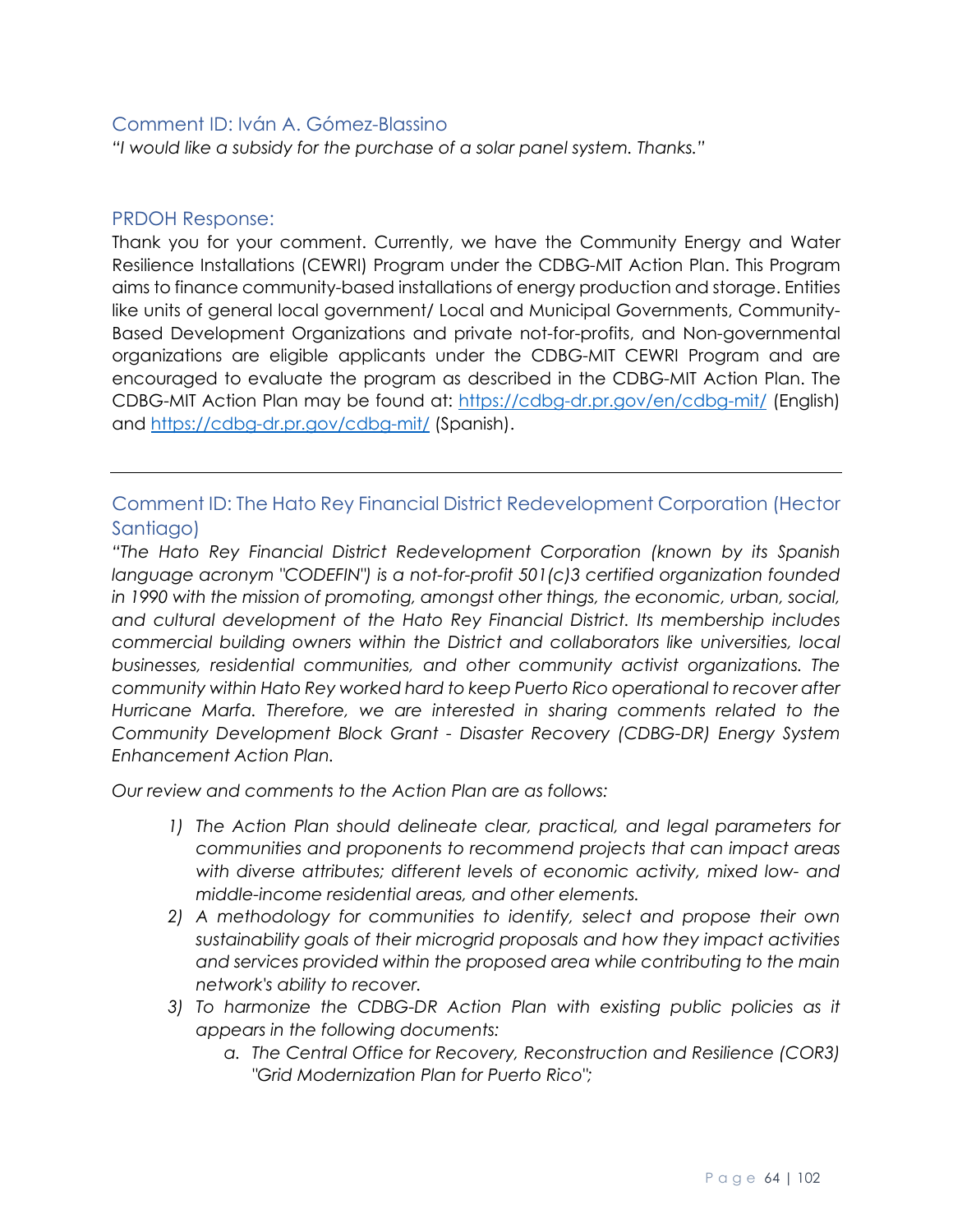- *b. The PREPA-commissioned ''Transmission & Distribution Roadmap" written by Sargent & Lundy LLC;*
- *c. The US Department of Energy's Office of Scientific and Technical Information (OSTI) report written by Sandia National Laboratories.*

*The above documents identify vital elements to appropriately design microgrids to provide our Island's electrical system's resiliency. They objectively quantify the positive impact on community resilience and provide a toolset to measure the social burden imposed on different communities. CODEFIN requests that these three documents become part of the final version of a Plan that bedrocks community-defined energy resiliency initiatives.* 

*Evidently, objective and transparent methods exist to determine project effectiveness and scrutinize their medium- and long-term goals. In contrast, while the CDBG-DR Action Plan does pursue a reformed distributed grid, it lacks an explicit commitment to qualify one or a sum of "microgrids". CODEFIN requests that such commitment be added to the Action Plan, specifically "Ward-sized" microgrid applications that community proponents should easily seek and develop.* 

*CODEFIN, its members, consultants, and our community collaborators remain committed to improve Hato Rey's resiliency and post-disaster capacity to provide continuous, uninterrupted services to the entire Island. The goal is to restore its vibrant, active, socially, and economically diverse environment in which residents, visitors, and businesses thrive and support the Island pre- and post-disaster as it has done so historically.* 

*All improvements and investments made and to be made within the CODEFIN District directly impact the surrounding neighborhoods and are beneficial to Puerto Rico's business and social continuity. Our group is available to discuss these comments with you and/or your CDBG-DR team at your earliest convenience."*

#### PRDOH Response:

Thank you for expressing your recommendations during this public comment period in response to the Action Plan draft for Electrical Power System Enhancements.

As stated in Federal Register 86 FR 321, at least 70% of the CDBG–DR grant for electrical power system enhancements and improvements must be used for activities that benefit LMI persons. This requirement is met by (1) providing at least 51% of LMI residents with either a subsidized rate for electricity below that charged to other residential ratepayers or a lower rate for electricity than was charged prior to complete implementation of the CDBG–DR funding for electrical power system improvements; or by (2) measurably improving the reliability of the electrical power system in LMI areas that are primarily residential. However, residents that do not meet the LMI eligibility criteria may also reap the benefits of implementing this Action Plan and its Programs.

For-profit businesses and not-for-profit entities that meet capacity and experience requirements will be considered eligible applicants under ER2. All eligible applicants must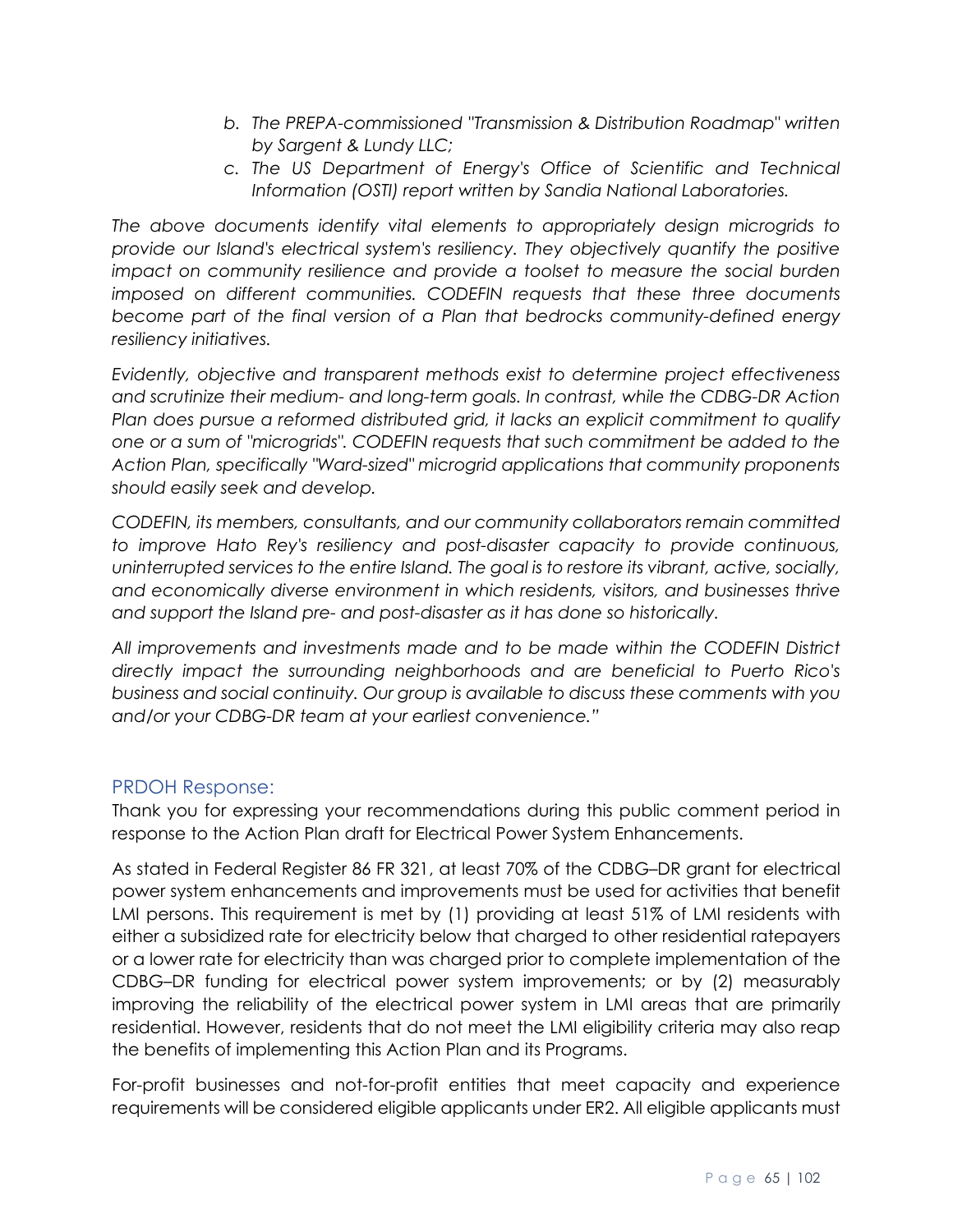meet long-term capacity requirements, such as administrative, technical, and financial requirements to conduct the projects. More specific details of the process to apply for funding and project selection will be outlined in the Program Guidelines once the Action Plan is approved and program design is completed. Once available, the Program Guidelines will be published on the CDBG-DR website. Projects to be awarded assistance under this Action Plan must comply with HUD's regulations, as well as local and federal laws, including applicable renewable energy and decarbonization goals. All eligible applicants will undergo an extensive evaluation process prior to receiving any funds.

PRDOH encourages your organization and its members to stay up-to-date on any information or updates related to this Action Plan by visiting the Plan's webpage at: <https://cdbg-dr.pr.gov/en/power-grid-action-plan/> (English) or [https://cdbg](https://cdbg-dr.pr.gov/plan-de-accion-de-red-de-energia/)[dr.pr.gov/plan-de-accion-de-red-de-energia/](https://cdbg-dr.pr.gov/plan-de-accion-de-red-de-energia/) (Spanish).

#### Comment ID: Haydee

*"I hope that this project is variable to the consumer [sic] and the objective [sic] of reducing losses to homes with the voltage problem in the houses of our communities can be achieved."*

#### PRDOH Response:

Thank you for your comment. PRDOH recognizes the urgency of addressing the unmet energy needs of all Puerto Rican families. PRDOH will consider awarding projects proposing the development of energy system enhancements, such as projects to develop microgrids in order to improve the reliability and stability of electrical service across the Island, as well as projects proposing the recovery of existing systems.

To stay up-to-date on any information or updates related to this Action Plan, please visit the Plan's webpage at:<https://cdbg-dr.pr.gov/en/power-grid-action-plan/> (English) or <https://cdbg-dr.pr.gov/plan-de-accion-de-red-de-energia/> (Spanish).

#### Comment ID: Municipality of Ciales (Suheily Gonzalez Lozada)

*"The Initiative consists of creating a renewable energy based microgrid where (1) all the critical facilities, businesses and NGOs located in the downtown area of Ciales can be connected to an efficient system through (by) underground electric power lines, and (2) creating community-based renewable energy microgrids in all wards to cover all household units in Ciales. This Project has been included in the approved 2021 Mitigation Plan for the Municipality of Ciales.*

*[…]*

*After the collapse of the PREPA electric system after the impact of Hurricane María on September 20, 2017, Ciales had to wait 9 months for full power restoration. A small*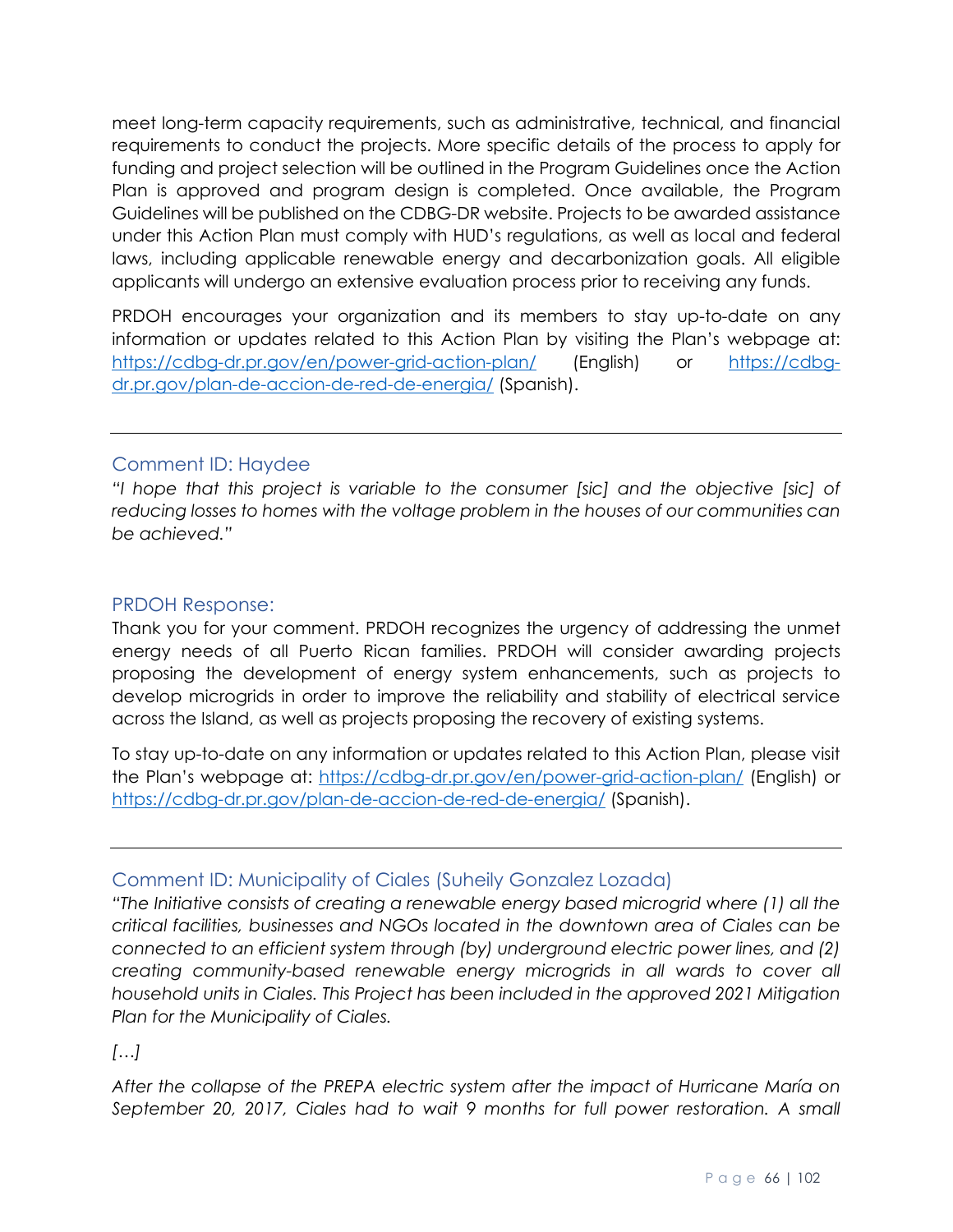*percentage of the population had personal power generators, but the majority did not. While power generators were brought for critical facilities such equipment highly polluted the environment and impacted the health of the residents of Ciales. This caused widespread losses of life, property, and escalated business costs due to long operational interruptions, with some businesses and NGOs closing altogether. […]*

*Renewable energy (RE) microgrids (solar photovoltaics [PV] and battery storage) can provide more resilient power and increase survivability to minimize the devastating effects of future disasters. A sustainable microgrid like this can also provide for local business opportunities and workforce development which is of great importance and highly needed for Ciales.* 

*The Municipal Government of Ciales is interested in improving the energy resilience of Ciales. In pursuing such, the Municipal Government of Ciales will partner with the Puerto Rico Community Foundation (PRCF), a leading 501(c)(3) Non-Government Organization that serves communities in Puerto Rico, and the Polytechnic University of Puerto Rico School of Electric Engineering. Local NGOs and local stakeholders that assist in providing social, economic, environmental, educational, and cultural services in Ciales, along with community organizations will be part and are critical partners in the success of this project, specifically when working with remote and isolated very low-income communities in Ciales.* 

## *The Municipality of Ciales Renewable Energy Microgrid Initiative*

*The Initiative consists of creating a renewable energy based microgrid where (1) all the critical facilities, businesses and NGOs located in the downtown area of Ciales can be connected to an efficient system through (by) underground electric power lines, and (2) creating community-based renewable energy microgrids in all wards to cover all household units in Ciales. This Project has been included in the approved 2021 Mitigation Plan for the Municipality of Ciales.* 

*Specifically, the Initiative will help mitigate the lack of power and provide sustainable continuity of operations for:* 

- *11 critical facilities that provide critical essential services for communities in Ciales during and in the aftermath of a disaster;*
- *55 businesses; and*
- *5,831 households that exists in Ciales as per the 2019 US Census.*

*This Initiative promotes compliance with federal and Puerto Rico clean energy policies, provides sustainable energy redundancy, and will promote local business opportunities and workforce development.* 

*Among others, it will require the purchase of equipment (solar photo voltaic (PV) panels and inverters, hurricane resistant racking, batteries, installation, and related ancillaries), power generators to serve as energy back-up (with all necessary components) and technical assistance and capacity building. This microgrid can be used continuously throughout the year. The Initiative will also include an educational component regarding*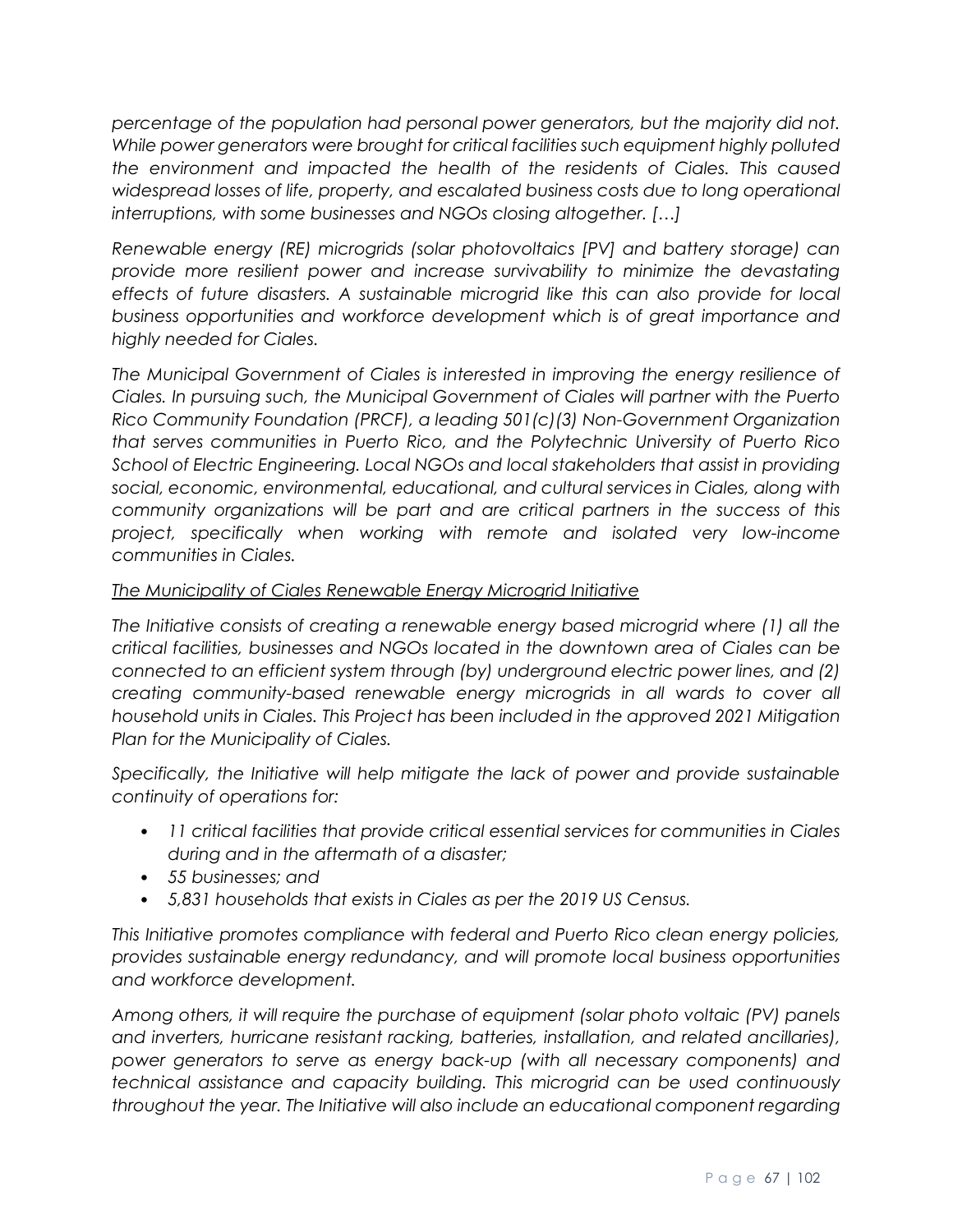*energy efficiency and energy consumption. The Initiative also will provide for having all recipients of solar PV/storage to participate in the net metering program now administered by LUMA Energy, so that they can sell excess production and generate income.* 

*The proper implementation of the proposed project will guarantee the 15,808 residents of Ciales to continue receiving the critical services necessary for their day to day living, including business continuity and economic development.* 

*This project will provide more resilient power and increase survivability, prevent the loss of life and property to minimize the devastating effects of future natural and human induced disasters. A key aspect of projects like the one proposed here is having controls that allow the system to operate independent of the grid.* 

*It is also a sustainable and equitable locally led solution in addressing climate change that will help Puerto Rico meet its renewable energy goals of 40% by 2025, 60% by 2040, and 100% by 2050.*

*[…]*

*The traditional conventional energy system that serves electricity to Ciales is not sustainable and keeps residents vulnerable facing future disasters, and even during the current daily scenario due to the fragility of the Puerto Rico electric grid. The preliminary results of PUPR and FCPR's analyses indicate that RE microgrids appear to be technically and economically viable for Ciales. Total Estimated Cost for the Ciales RE Microgrid (critical infrastructure downtown micro grid [\$9,125,000], businesses [\$5,000,000] and housing [\$87,465,000], plus) is \$96,590,000.* 

*Having a RE Microgrid for Ciales with hurricane-resistant rooftop solar photovoltaic panels, combined with storage, and related ancillaries will improve its energy resilience and will ensure the preservation of life, property and continuity of critical services and businesses in the case of a future disaster."*

#### PRDOH Response:

PRDOH is appreciate Municipality of Ciales participation during this public comment period for the Electrical Power System Enhancements Action Plan. Your proposals have been recorded and will be taken into consideration during the development of the programs under this Action Plan. Renewable energy development is a recurring theme in the Action Plan, highlighting PRDOH's commitment to said cause. PRDOH will consider awarding projects proposing the development of energy system enhancements, such as projects to develop microgrids to improve the sustainability and stability of electrical service across the Island, as well as projects proposing the recovery of existing systems.

Projects such as those mentioned by the Municipality may be eligible for funding under this Action Plan. Municipal Governments, For-profit businesses and not-for-profit entities, among others, may be eligible applicants. Those potential subrecipients that meet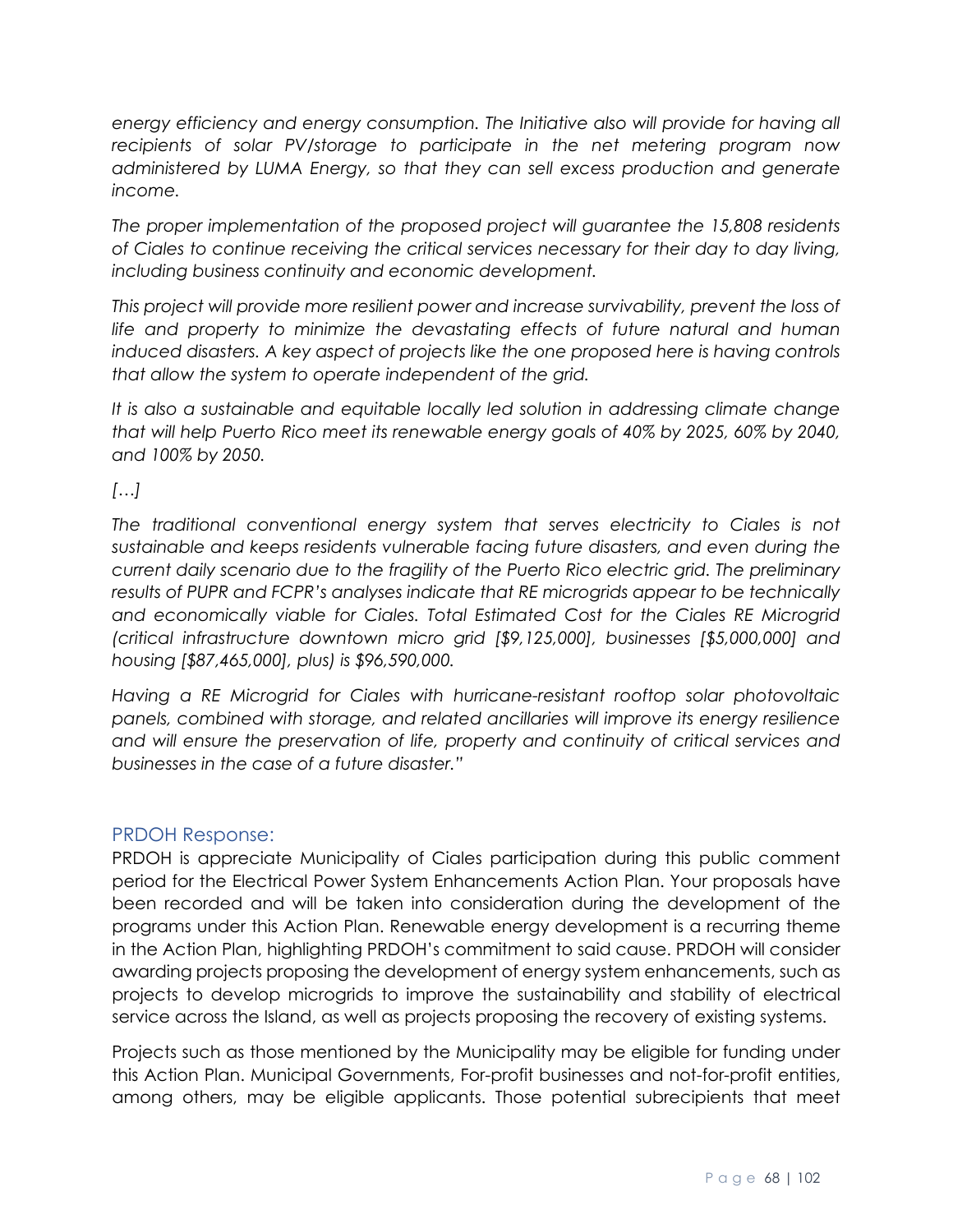capacity and experience requirements will be considered eligible applicants under ER2 Program. All eligible applicants must meet long-term capacity requirements, such as administrative, technical, and financial requirements to conduct the projects.

PRDOH encourages the Municipality of Ciales to monitor the CDBG-DR Action Plan for more specific details about the process to apply for funding and project selection. Once available, these will be outlined in the Program Guidelines once the Action Plan is approved and program design is completed. The Program Guidelines will be published on the CDBG-DR website at: <https://cdbg-dr.pr.gov/en/power-grid-action-plan/> (English) or<https://cdbg-dr.pr.gov/plan-de-accion-de-red-de-energia/> (Spanish).

# Comment ID: Joe's Home Center Inc. (Edwin Pabón)

*"It is time for the Government of Puerto Rico to begin [sic] implementing an electrical system base on solar panels or others that are of benefit to the island."*

#### PRDOH Response:

Thank you for your comment. Renewable energy development is a recurring theme in the Action Plan, highlighting PRDOH's commitment to said cause. PRDOH will consider awarding projects proposing the development of energy system enhancements, such as projects to develop microgrids to improve the sustainability and reliability of electrical service across the Island, as well as projects proposing the recovery of existing systems.

To stay up-to-date on any information or updates related to this Action Plan, please visit the Plan's webpage at:<https://cdbg-dr.pr.gov/en/power-grid-action-plan/> (English) or <https://cdbg-dr.pr.gov/plan-de-accion-de-red-de-energia/> (Spanish).

# Comment ID: Comité Dialogo Ambiental Inc. (Ruth Santiago)

*"These Comments to the Puerto Rico CDBG-DR Electrical Systems Enhancements and Improvements Action Plan ("Draft Action Plan", "DAP") are submitted on behalf of Comite Dialogo Ambiental, Inc.* 

#### *[…]*

*The Draft Action Plan ("DAP") fails on nine counts, the DAP: 1) wrongly denies that renewable energy and battery storage can provide reliable, resilient and cost-effective electric service and delays the deployment of renewable energy; 2) perpetuates transmission and distribution that enables long-term dependence on centralized fossilfired generation; 3) fails to abide by the Integrated Resource Plan ("IRP") issued by the Puerto Rico Energy Bureau ("PREB"); 4)makes no significant contribution to achieve the upcoming, 2022 and 2025 renewable energy legal mandates; 5) assumes that FEMA funds are not available for distributed renewables; 6) misses the opportunity to achieve social and environmental justice through Low to Moderate Income ("LMI") community*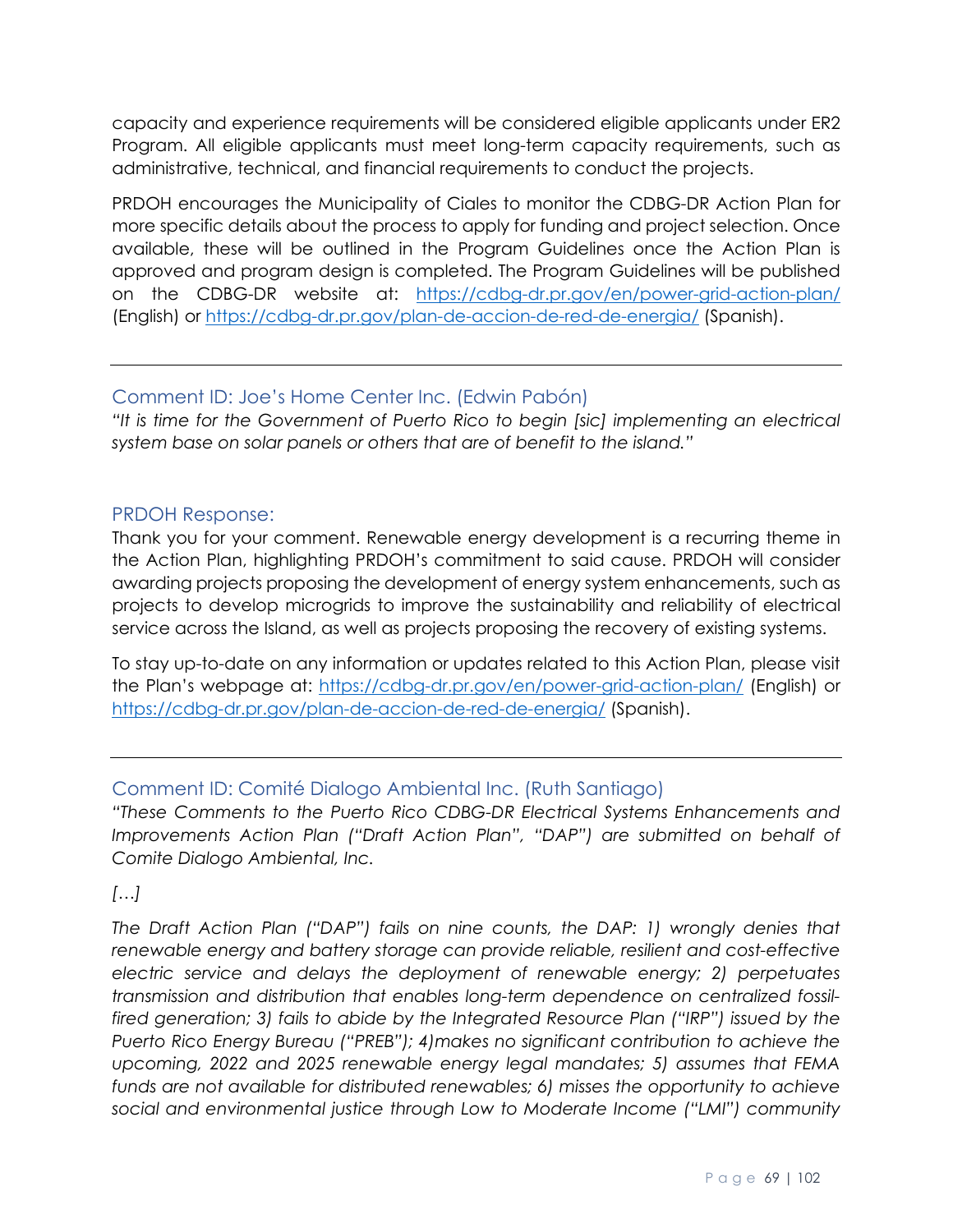*access to distributed renewables; 7) fails to comply with the requisite environmental review, climate and flood control provisions; 8) drives up electric rates; and 9) is impermissibly vague, ambiguous and imprecise and fails to inform the public about key aspects of the plan, thereby denying effective public participation.*

*The historic amount of HUD and FEMA funds allocated for the electric system should be invested in distributed renewables such as on-site and rooftop solar and battery energy storage systems and similar alternatives that will provide life-saving electric service to LMI residents in Puerto Rico.*

*[…]"*

# PRDOH Response:

PRDOH thanks you for your participation during this public comment period on the Action Plan draft for Electrical Power System Enhancements. PRDOH will consider awarding projects proposing the development of energy system enhancements, such as projects to develop renewable energy microgrids to improve the sustainability and reliability of electrical service across the Island, as well as projects proposing the recovery of existing systems. Projects to be awarded assistance under this Action Plan must comply with HUD's regulations, as well as local and federal laws and regulations, including applicable renewable energy and decarbonization goals. More details of the process to apply for funding and project selection will be outlined in the Program Guidelines once the Action Plan is approved and program design is completed.

At least 70% of the CDBG–DR grant for electrical power system enhancements and improvements must be used for activities that benefit LMI persons. This requirement is met by (1) providing at least 51% of LMI residents with either a subsidized rate for electricity below that charged to other residential ratepayers or a lower rate for electricity than was charged prior to complete implementation of the CDBG–DR funding for electrical power system improvements; or by (2) measurably improving the reliability of the electrical power system in LMI areas that are primarily residential. However, residents that do not meet the LMI eligibility criteria may also reap the benefits of the implementation of this Action Plan and its Programs.

PRDOH conducted two public hearings, the first hearing was held prior to the publication of the Action Plan, while the second hearing was executed a month after its publication. The purpose of these events was to continue gathering information on critical unmet energy needs, as well as to improve the Action Plan to guarantee the enhancement of the electrical grid. PRDOH also held various meetings with different stakeholders such as municipalities, academic institutions, non-profits, among others, to continue identifying urgent and unmet energy needs of the low-to-moderate income communities. A landing page was published to maintain citizens up to date on any information or updates related to this Action Plan, which is available at: [https://cdbg-dr.pr.gov/en/power-grid](https://cdbg-dr.pr.gov/en/power-grid-action-plan/)[action-plan/](https://cdbg-dr.pr.gov/en/power-grid-action-plan/) (English) or <https://cdbg-dr.pr.gov/plan-de-accion-de-red-de-energia/> (Spanish).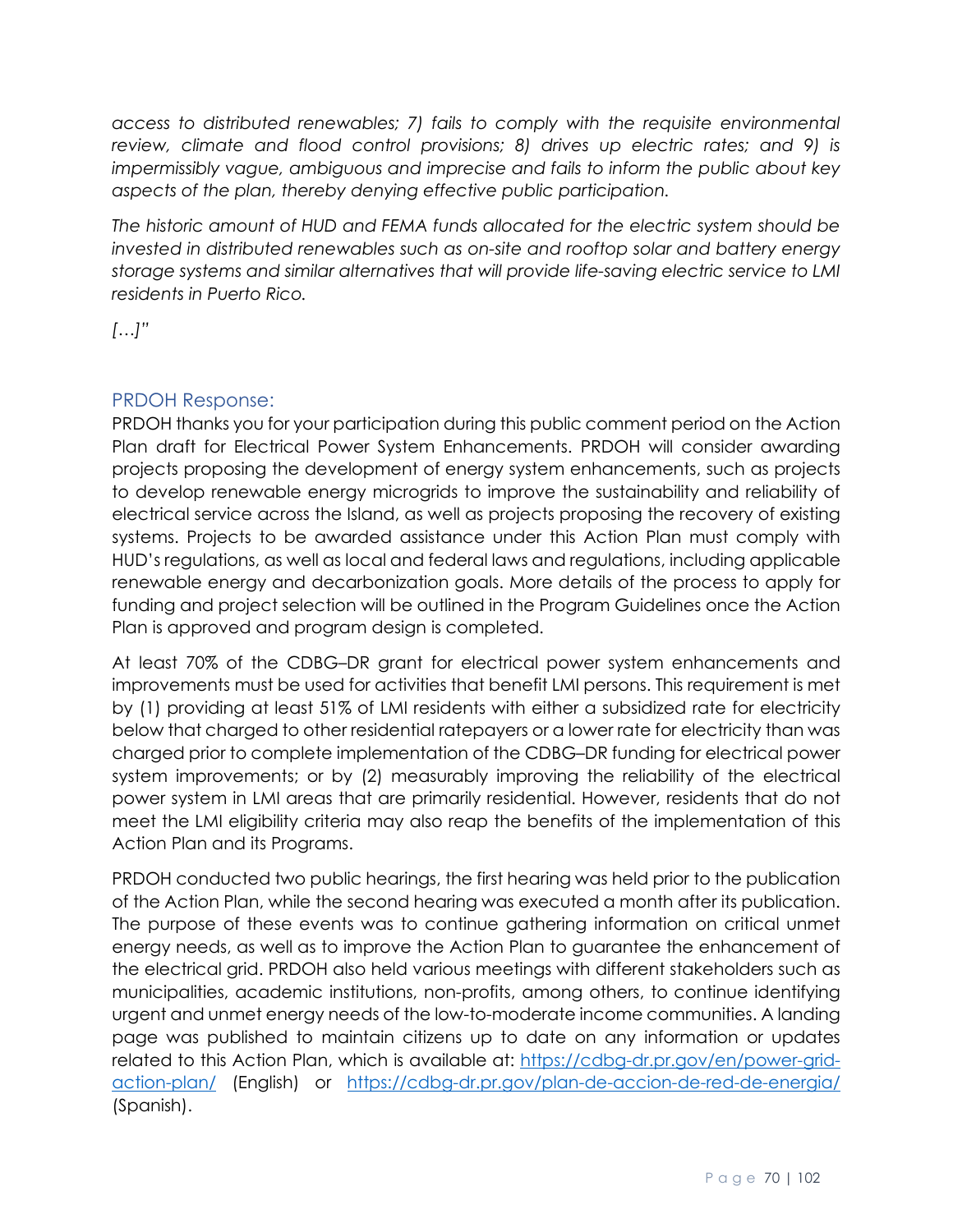Therefore, the Citizen Participation Plan presents an opportunity for Puerto Rico's residents and stakeholders to provide feedback and ensure transparency with all information regarding the CDBG-DR Electrical Power System Enhancement Programs.

Comment ID: Colegio de Ingenieros y Agrimensores de Puerto Rico (Juan Alicea Flores)

*"Dear secretary Rodríguez Rodríguez,* 

*Greetings from The Professional College of Engineers and Land Surveyors of Puerto Rico (onwards the "CIAPR" or the "College"). Below are the comments by CIAPR in regard to the Disaster Recovery Action Plan for the Use of CDBG-DR Funds for the Optimization of the Puerto Rico Electrical System presented by the Puerto Rico Department of Housing for public comments during the month of November 2021*

*[…]*

*At the end of 2020, the CIAPR presented the Infrastructure 2030 document (www.infraestructura2030.com). This document was developed by dozens of experts organized into eight (8) specialized commissions that evaluated the problems of the existing infrastructure in Puerto Rico and presented recommendations to rebuild our Island in a planned and coherent manner. In the document, the vision of the CIAPR was collected and a road map was presented on the urgent and sustainable reconstruction that must be carried out in the essential infrastructure of Puerto Rico in the next ten (10) years. Among the infrastructure areas identified to be addressed as a priority the electric power infrastructure was included. Among the recommendations presented by the CIAPR to address the problems of the electrical infrastructure, we understand that the following are relevant for the establishment of priorities for the allocation of CDBG-DR funds and any other additional funds:*

- *1) With a sense of urgency, provide maintenance to the existing infrastructure to guarantee reliable operation of the electrical system with quality service while the energy transition is completed.*
- *2) Transform the electric distribution network into an intelligent network that allows greater visibility and control of its operation.*
- 3) Address the risks associated with the operation and control of the electrical *network to guarantee the reliable operation of a small isolated electrical system such as that of Puerto Rico with levels of insertion of intermittent sources and storage as those proposed in the Integrated Resources Plan.*
- *4) Promote, as a priority, the renewable sources to decongest the network effectively, reduce technical losses, improve the reliability of the electrical service, and recover service quickly after natural disasters.*
- *5) Adopt governmental policies to aggressively promote the use of electric vehicles in Puerto Rico and develop a model of collective and individual transportation through the use of these vehicles.*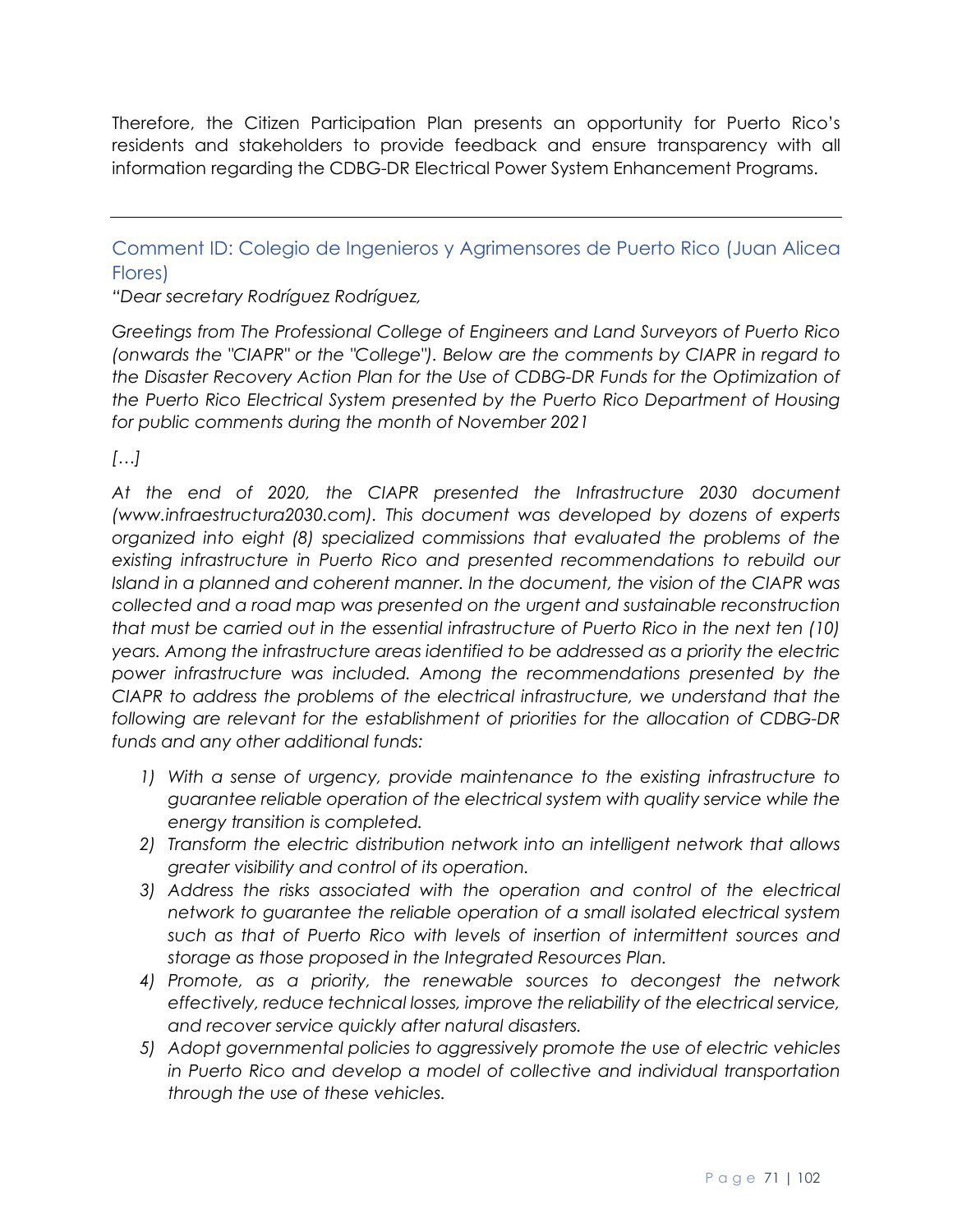- *6) Develop the projects adopted through the Integrated Resources Plan approved by the Energy Bureau in August 2020.*
- *7) Strengthen the electrical infrastructure to provide reliability to the electrical system in those areas where industrial clusters associated with the country's economic development are established or may be established.*

*According to the Action Plan for Electrical Power System Enhancements, the Puerto Rico Department of Housing developed an unmet needs assessment to guide the use of CDBG-DR funds for electric system improvements. Based on the recommendations of the CIAPR to improve Puerto Rico's electrical infrastructure, we understand that the following unmet needs identified in the Action Plan for Electrical Power System Enhancements should prioritized for the allocation of CDBG-DR:*

- *1) Advanced Metering Infrastructure*
- *2) Energy Control Center Replacement with a new energy management system*
- *3) Vieques and Culebra Microgrid*
- *4) Vieques and Culebra Submarine Cable*
- *5) Use of distributed generation in PRASA, as approved by the Puerto Rico Energy Bureau for energy for energy needs of untreated water filtration plants and pumping stations, and wastewater treatment plants and discharge outfalls.*
- *6) Use of solar energy in drinking water systems that do not belong to PREPA.*
- *7) Microgrids that benefit community resilience for Puerto Rico, as identified by Sandia National Laboratories.*
- *8) Renewable or hybrid microgrids to serve specific areas in Puerto Rico, as approved by the Puerto Rico Energy Bureau.*
- *9) Distributed generation system that includes residential-community, commercialindustrial solar solutions.*

*With respect to distributed generation systems that include residential and community solar solutions, it is important to consider that Puerto Rico currently has a population whose lives depend on their connection to the electrical system. This situation was evidenced during the passage of Hurricane María in 2017. For this reason, we recommend the development of a government aid program that facilitates access to reserve auxiliary power equipment for vulnerable people with economic needs who depend on electricity to operate medical devices. In addition, in the case of microgrids, a development aimed at the installation of reliable and diversified backup auxiliary power systems should be considered for facilities that offer essential services and functions for survival, continuity of public health and safety, and recovery after a disaster. Examples of these facilities include: hospitals, schools, nursing homes, fire and police stations, water supply systems, wastewater treatment plants, fuel pumping and pressurization stations, communications, community centers, and emergency shelters, among others.* 

*Thank you for the opportunity to contribute with our comments."*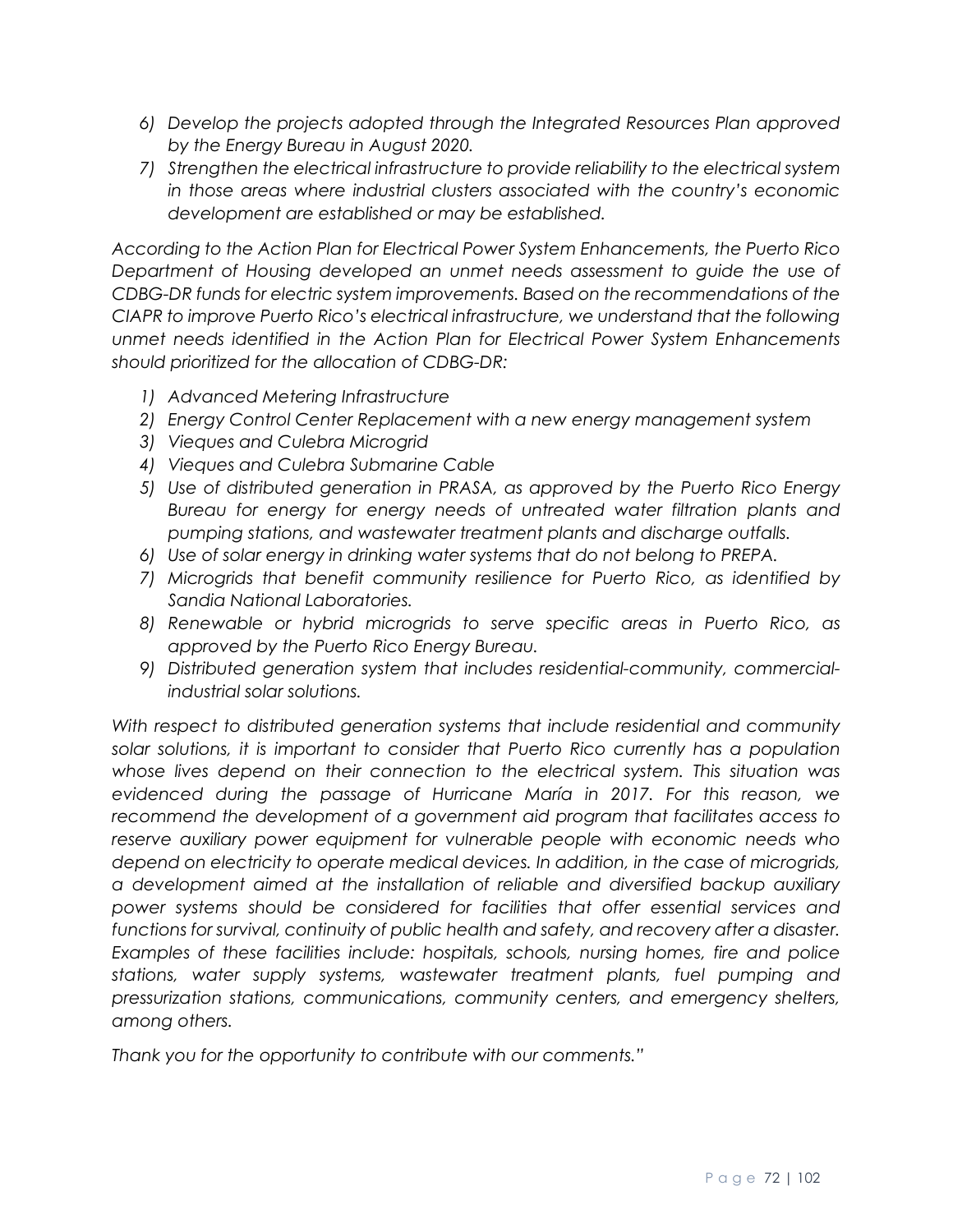## PRDOH Response:

PRDOH is acknowledges the valuable recommendations provided by the College of Engineers and appreciates its participation during this public comment period for the Electrical Power System Enhancements Action Plan. Your proposal has been recorded and will be taken into consideration during the development phase of this Action Plan.

More specific details of the process to apply for funding and project selections will be outlined in the Program Guidelines once the Action Plan is approved and program design is completed. Projects to be awarded assistance under this Action Plan must comply with HUD's regulations, as well as local and federal laws, including applicable renewable energy and decarbonization goals.

To stay up-to-date on any information or updates related to this Action Plan, please visit the Plan's webpage at:<https://cdbg-dr.pr.gov/en/power-grid-action-plan/> (English) or <https://cdbg-dr.pr.gov/plan-de-accion-de-red-de-energia/> (Spanish).

# Comment ID: RMI (Nathaniel Buescher)

*"[…]*

*# 1: Health focus, resiliency, and accessibility*

### *Comment:*

It is important to highlight and commend the great work of the Puerto Rico Department *of Housing in preparing this action plan. The focus and balance given to health, economic and environmental issues is of great value. Social considerations that seek a better distribution of resources and serve lower-income communities with the necessary energy support and resilience. Also of great value are the needs identified, such as access to drinking water, critical infrastructure, service improvements, and cost reduction in electricity service, seeking to ensure resilience in basic and essential services.* 

*#2: Alignment with the 10-year Infrastructure Plan of the Electric Power Authority (PREPA)*

#### *Comment:*

*Within the context of the action plan, it is recommended to include reference and seek areas of coordination and align actions with both PREPA's 10-year infrastructure plan as well as the Integrated Resource Plan, given the common objectives of increasing the use of renewable energies, increase energy resilience, improvements to the accessibility of the service, among others.* 

*#3: PRASA Unmet Needs.* 

*Table 9 – PRASA Proposed Photovoltaic Projects (page 65)*

*Comment:*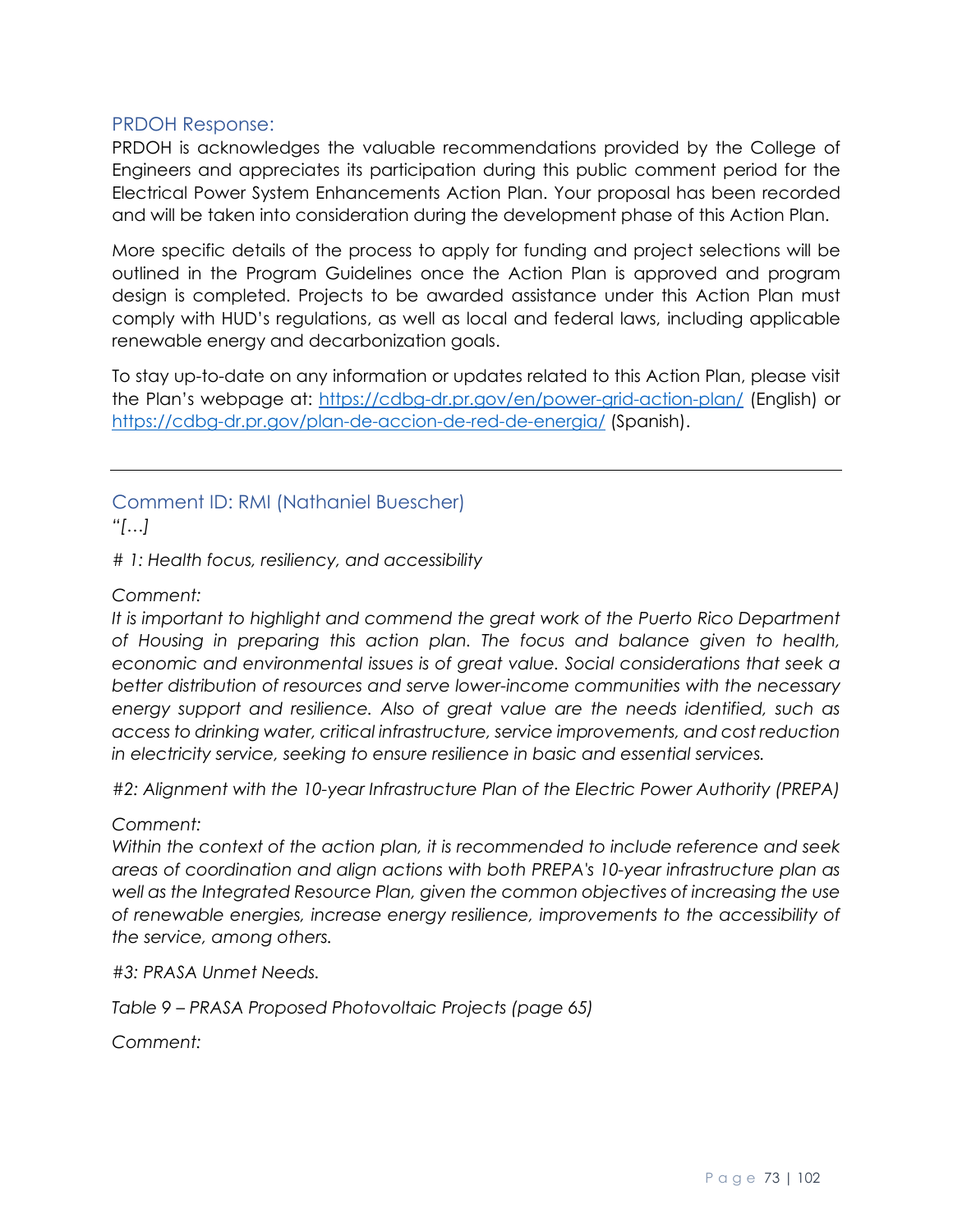*The price of listed photovoltaic (PV) systems reaches almost 2,500 USD/kWp installed,*  which is considered in the sector and in Puerto Rico to be well above the current *installation cost.* 

*It is also important to reflect the economies of scale in PV projects, where the price per kWp installed is reduced as the size of the system increases. RMI's case study of the Saint Lucia power system shows that Power systems that incorporate renewable energy can lead to a lower cost system. The full study can be found here[: https://rmi.org/insight/saint](https://rmi.org/insight/saint-lucia-case-study/)[lucia-case-study/](https://rmi.org/insight/saint-lucia-case-study/)*

*If not included, the use of battery storage is recommended to increase the resilience of treatment plants.*

*#4: "As presented by PREPA to PRDOH, "[t]he project includes the acquisition of nine (9) mobile units for emergency generation – each with a generation capacity of approximately 30 MW, for a total of 270 MW– to replace existing gas turbines and possibly install them as needed in strategic locations around the Island where there may be a need for power following an emergency, such as a hurricane or earthquake... Pursuant to PREB Order of 26 In March, PREPA will explore the possibility of satisfying this need with renewable energy resources and energy storage in batteries. This project is subject to systems needs and PREB review and approval." (page 62)* 

### *Comment:*

*These types of systems are sensitive to fuel imports and world fuel prices. While providing resiliency benefits, distributed solar and battery microgrid systems across Puerto Rico can provide similar resiliency benefits while being cheaper in the long run, cleaner, and capable of providing grid stability. Solar panel and battery systems can also be used in a mobile setup, as used by the Footprint Project:<https://www.footprintproject.org/about>*

*RMI commends the decision to use renewable energy such as distributed solar panels and battery microgrids that provide resiliency and power to critical installations in remote and/or vulnerable areas.* 

#### *#5: Vieques and Culebra Microgrids (page 63-64)*

#### *Comment:*

*There is a particular reason why the approach to renovating the electric generation park in Vieques and Culebra is initially done only with diesel generators. Also inquire about the estimated percentage of penetration of solar energy and battery storage.*

*This considering the difficulties experienced with diesel-based generation, as it is more expensive and polluting, limited and of difficult logistics in periods of natural disasters, noise and local pollution, risks of spills, among others.*

*#6: "The use of solar energy considerably reduces the carbon footprint, compared to the use of fossil fuels, in addition to promoting a considerable reduction in operation and maintenance costs for PRASA. Despite these advantages, these projects need redundancy to provide an alternative power source for catastrophic events."(page 66)*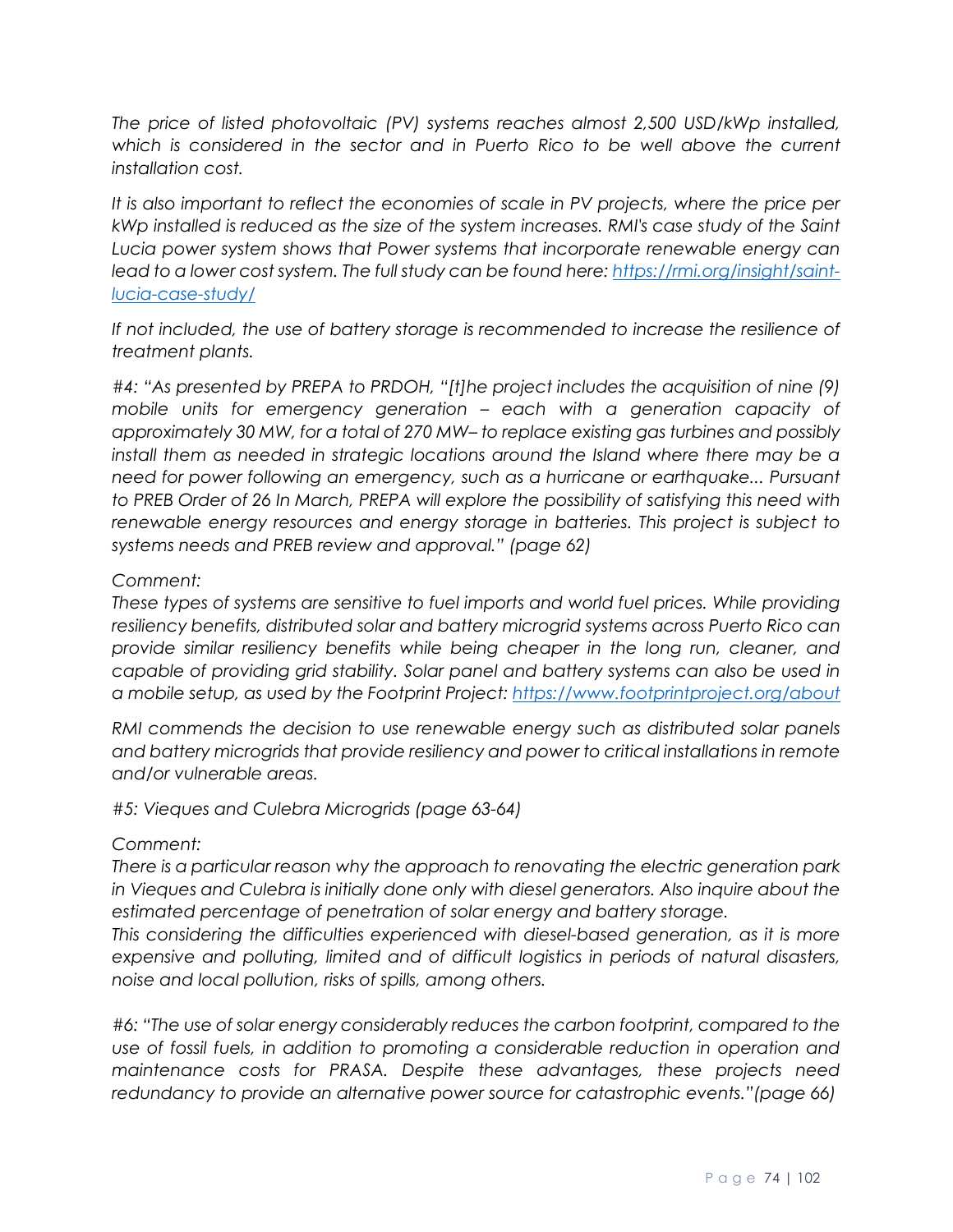# *Comment:*

*These design guidelines (https://rmi.org/insight/solar-under-storm/) published by RMI and the Clinton Climate Initiative can provide insight into construction strategies that make ground-mounted and roof-mounted solar systems roofs more resistant to catastrophic events.* 

*#7: "The DOE puts these priorities in order by consolidating them into four main areas:* 

- *Reliability and resiliency of the system*
- *System security and network stability*
- *Energy efficiency and sustainability*
- *Disaster Risk Mitigation" (page 59)*

### *Comment:*

*Within "Energy efficiency and sustainability" it is important to consider the rational use of energy. The cheapest kWh is the one not consumed. This is to promote not only the use of more efficient equipment and technologies, but also to invest and encourage the population, industry, and other sectors to make more rational use of energy.* 

*#8: Pumping Stations (page 66-67)* 

### *Comment:*

*The approach towards the use of diesel generators as a backup system leaves the water pumping system and access to drinking water similarly vulnerable. This was due to, as was observed after Hurricane María, one of the first missing items was access to fuels, including diesel, due to its high demand in backup systems.* 

*In the face of a basic service of such importance as drinking water, the use of solar*  systems with storage is recommended, these can contribute to reducing the costs of *electricity consumption and provide local resilience without depending on imported fuels. In addition, the very possibility of storing water in tanks allows them to be used as a "battery" where pumping is prioritized during hours of high solar radiation.* 

*#9: Focus in renewable energy (page 72)* 

# *Comments:*

*Similar work has been done by the Community Energy Resilience Initiative (CERI), a collaboration between RMI, the Rockefeller Foundation and the Puerto Rico Community Foundation (PRFC) to identify critical facilities that are vital to vulnerable communities that would be potential candidates for resilient solar panels and battery systems. The CERI team is working to scale a blended finance model to increase access to these systems for critical facilities. The CERI team is pleased to share learning acquisition processes and funding structuring to increase resilient and community-focused energy.* 

# *#10: Job Creation (page 73)*

# *Comment:*

*It is important to reinforce the opportunity for job creation and income generation. RMI collaborated on a recent study (https://microgridknowledge.com/microgrids-jobs-*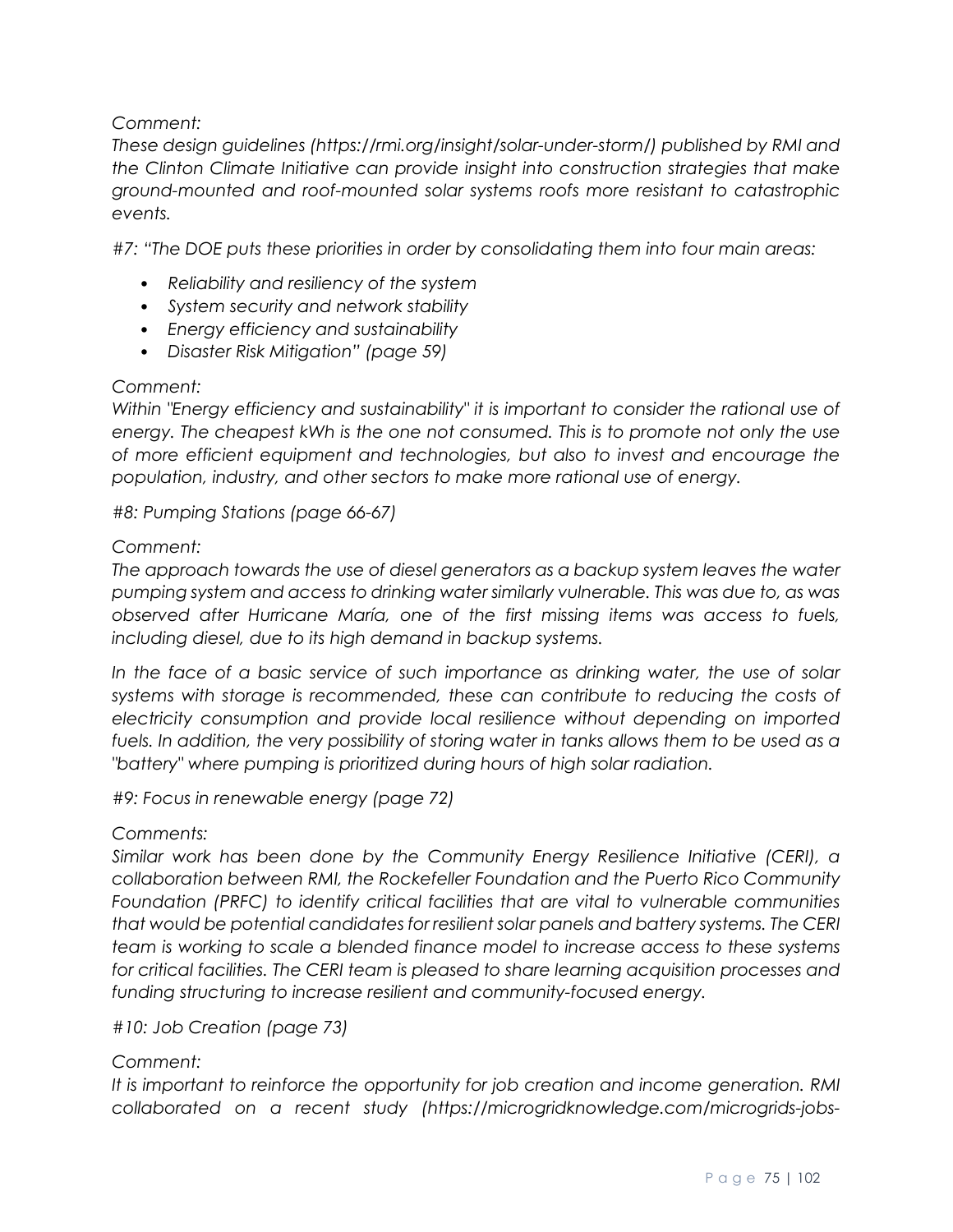*climate-americans/) that estimates the number of new microgrid jobs expected by 2030 at 9,000 and \$1.2 trillion in GDP.* 

*#11: Electric Vehicles (page 75)* 

## *Comment:*

*It is recommended to start and promote the use of electric vehicles in the public sector through the electric massification of public transport with the aim of demonstrating the scope and impact per person in the mobilization of the population.* 

*#12: "Law 17 raised the renewable energy portfolio to a minimum of 20% by 2022, 40% by 2025, 60% by 2040 and 100% by 2050." (page 86)* 

#### *Comment:*

*RMI estimates that the solar panel and battery systems located at critical facilities in Puerto Rico alone could account for approximately more than 650 MW of generation.*

*#13: "As part of the evaluation of the project, PRDOH will evaluate the budget estimates to carry out the operation and maintenance activities during the useful life of the project. It is a requirement of PRDOH, in order to receive funding, that applicants document their O&M approach. The Technical Consulting Team (TCT) may be consulted for specific technical feasibility assessments as required." (page 104)* 

### *Comment:*

*This may represent a potential barrier for locally owned business entities (eg, pharmacies, community nonprofits, etc.) that serve as critical facilities for low- and moderate-income communities and have an interest in a microgrid of solar panels and battery. Some of these facility owners lack the expertise to design and purchase profitable and economically viable microgrids. To prioritize a community push for energy resiliency, technical experts with knowledge of such systems must be available to work with these critical facilities to create compelling projects.*

*RMI also believes that operation and maintenance (O&M) practices and capacity building are critical to building community resilience and ownership of community microgrids. As with project design, technical assistance should be available to applicants to help them create meaningful operation and maintenance plans.* 

# *#14: "Advanced Metering Infrastructure - \$569,400,000*

*a. Install Advanced Metering Infrastructure throughout Puerto Rico, with the purpose of improving reliability and resilience, as well as the customer experience." (page 63)* 

#### *Comment:*

*There are additional values of smart metering, including the advancement of distributed and smart grid as prescribed in Law 17.* 

*#15: Other Initiatives*

*Comment:*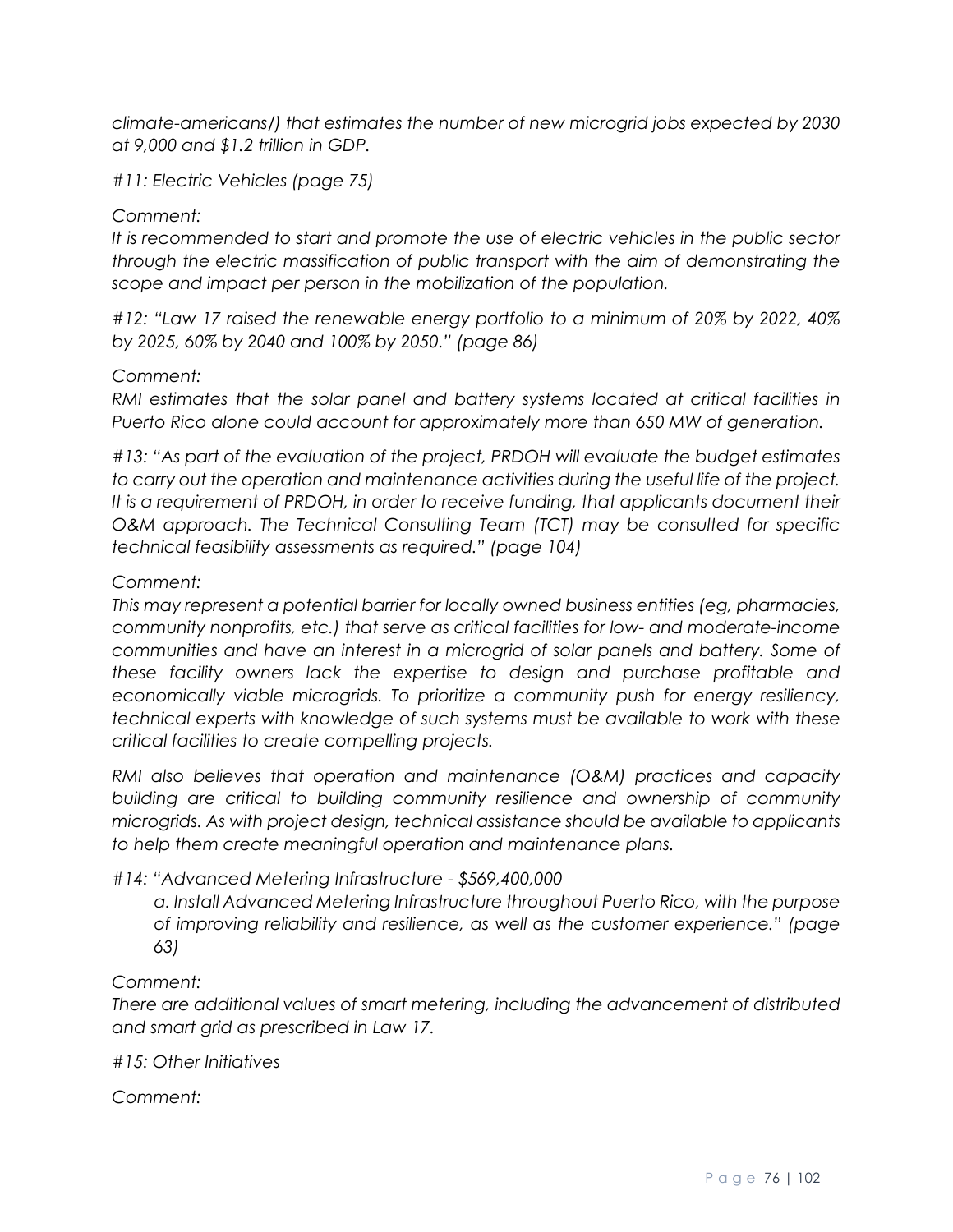*Se recomienda evaluar y considerar otras iniciativas con enorme potencial para mejorar la resiliencia, descarbonización, y accesibilidad al servicio eléctrico, entre ellas:* 

- *Initiative for energy efficiency and rational use of energy for solar projects. It is important to highlight the importance of approaching renewable microgrid projects taking the initial steps of energy efficiency and improvements in electricity consumption to maximize the capacities of the systems to be installed.*
- *Combination of public, private, and philanthropic funds for projects to finance community microgrids and critical facilities. Seek alliances and collaborations with financial entities such as cooperatives and other banks, non-profit organizations, and the private sector to increase available resources.*
- *Combine efforts in the use of public funds with financial entities in Puerto Rico that allow/facilitate access to loans and favorable conditions for projects partially financed with public funds. This will make it easier for end users to be able to afford the capital of the projects.*
- *Maximize the availability of public funds seeking equity in access to solar energy systems with storage. For example, provide a subsidy that is focused on the useful life of the project and that goes hand in hand with the savings that can be obtained.*
- *Public community micro-networks where a resilient network is created in the municipalities of critical services such as police, clinics, schools, and firefighters, among other public services. In this way, increase the resilience of municipalities*  to respond to natural disasters and maintain services operating if the electrical *network fails."*

# PRDOH Response:

Thank you for your participation during this public comment period on the Action Plan draft for Electrical Power System Enhancements. PRDOH appreciates RMI's positive feedback and thorough recommendations. Your proposal has been recorded and will be taken into consideration during the program design.

More details of the process to apply for funding will be outlined in the Program Guidelines once the Action Plan is approved and program design is completed. Projects to be awarded assistance under this Action Plan must comply with HUD's regulations, as well as local and federal laws, including applicable renewable energy and decarbonization goals. Renewable energy development is one of the key strategies to achieve the carbon footprint reduction, therefore it is a recurring topic in this Action Plan. PRDOH will consider awarding projects proposing the development of energy system enhancements, such as projects to develop renewable energy microgrids, among others, to improve the sustainability and reliability of electrical service across the Island, as well as projects proposing the recovery of existing systems.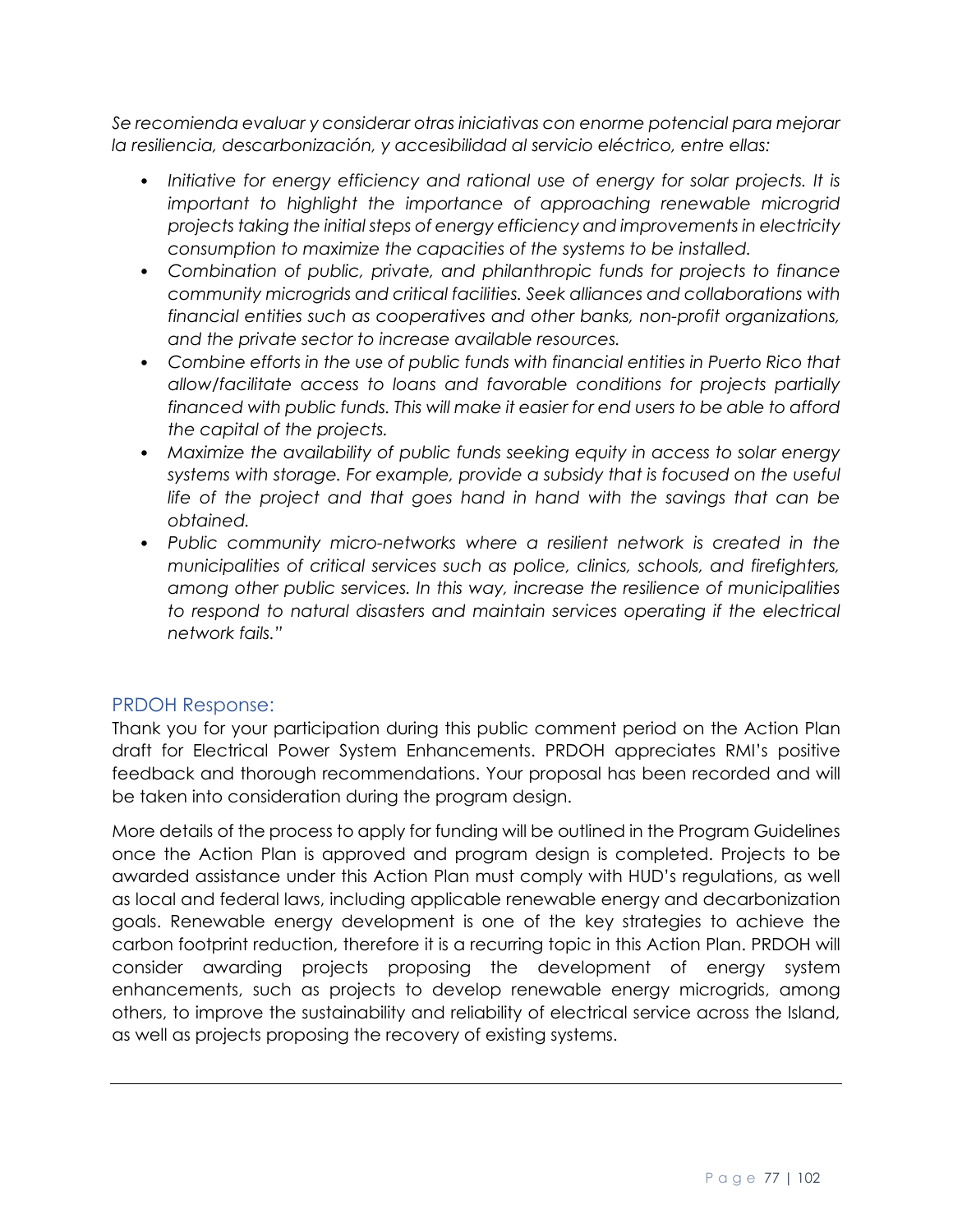Comment ID: El Puente-Enlace Latino de Accion Climatica (Amy Orta Rivera)

*"El Puente-Enlace Latino de Acción Climática Puerto Rico (ELAC) is a program that was created in 2015, with the objective of developing educational projects and activities at the island level on the subject of climate change in Puerto Rico. ELAC emerged as an extension of the non-profit organization El Puente de Williamsburg in New York, which has been working since 1986 for peace and social justice in Brooklyn. In the context of Puerto Rico, we are working together with various communities on issues such as the climate crisis, just transitions, mitigation, adaptation to climate change, and renewable energy.*

# *[…]*

*The historical amount of funds from the Federal Housing Department (HUD) and the*  Federal Emergency Management Agency (FEMA) allocated for the electrical system of *Puerto Rico must be invested in solar systems on roofs or near the point of consumption and similar alternatives to provide access to energy resilience to low- and middle-income sectors, which will save lives and contribute to achieving environmental and climate justice. Social justice requires that energy resilience is not limited to high-income individuals who can afford this equipment. The future viability of Puerto Rico depends on these funds being used to promote local economic development. In this way, we would be expanding access and guaranteeing an essential service such as electricity. From our work, through the Energy Oasis we are dedicated to the installation of photovoltaic systems in community centers. The energy generated helps preserve vital food supplies and medicines, recharge electronic devices and health support machines, as well as creating a community meeting space, vital for recovery. In addition to this, we offer community training to continue promoting the benefits of renewable energy.*

*From this perspective, we submit these comments to the Action Plan of the CDBG-DR funds for the optimization of the electrical network of Puerto Rico:*

*1. Allocate funds to proposals based on renewable energy*

# *[…]*

# *Required Action*

- *Request that all new projects be powered by renewable sources of decentralized energy, as established by Law 17-2019. The task for the future must focus on prioritizing and maximizing the use of renewable energy and minimizing gas emissions in recovery projects.*
- *Evaluate and include the proposal of Queremos Sol and the Renewable Energy Integration Study as a guide for the distribution of funds destined to improve the electrical system of Puerto Rico.*
- *Prohibit the use of funds for industrial solar energy projects on agricultural and conservation lands.*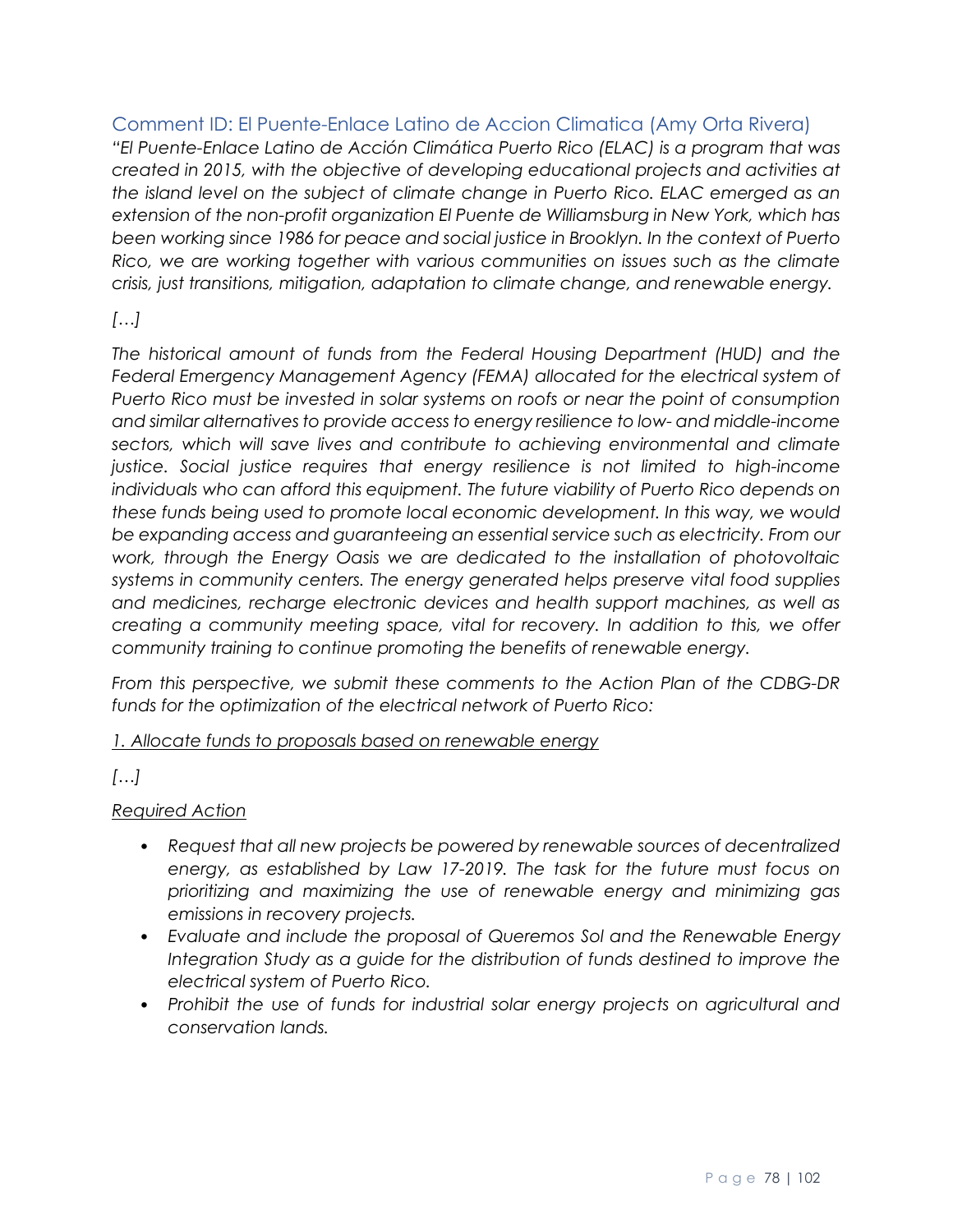# *2. Implement the local proposal for Queremos Sol and the Renewable Energy Integration Study*

*[…]*

# *Required Action*

- One of the ways to implement Queremos Sol with funds from the Department of *Housing is to use less than \$235,322,500 to cover the 270 MW of Emergency Generation. According to the Action Plan, PREPA's original plan, which was rejected by the Puerto Rico Energy Bureau, was to use this amount for nine (9) gas turbines. It seems pertinent to us to separate a different line item for Emergency Generation to the one proposed by PREPA. For this reason, we request that the Queremos Sol proposal be prioritized for these purposes.*
- *We firmly believe that if we want to achieve the greatest integration of renewable energies in accordance with Law 17-2019 (Puerto Rico Energy Public Policy Act), it is the responsibility of the State to ensure that there are items that prioritize the integration of renewable energies in roofs beyond emergency generation.*

# *3. Incomplete overview of the Electric System*

*[…]*

# *Required Action*

- Discard methane gas as a transition energy source. We understand that if federal *funds are to be maximized, they should not be used to "upgrade" methane gas plants or use the money to convert diesel plants to methane gas. Regardless of how many improvements or conversions are made with federal money to fossil fuel generators, the global market is the regulator of fuel costs, so Puerto Rico would be tied to unsustainable costs.*
- *Maximize the use of federal funds for the installation of small solar systems on roofs, energy storage systems, as expressed in the Renewable Energy Integration study carried out by CAMBIO.*
- *Reduce energy dependence on fossil fuels and their costs.*

# *4. Industrial Solar Energy Projects on agricultural and conservation lands*

*[…]*

# *Required Action*

- *Make the generation of solar energy possible through solar panels on roofs and a battery system in homes.*
- *Prohibit the use of recovery funds for the development of industrial energy production projects on agricultural and ecologically valuable land.*

# *5. Energy Justice*

*[…]*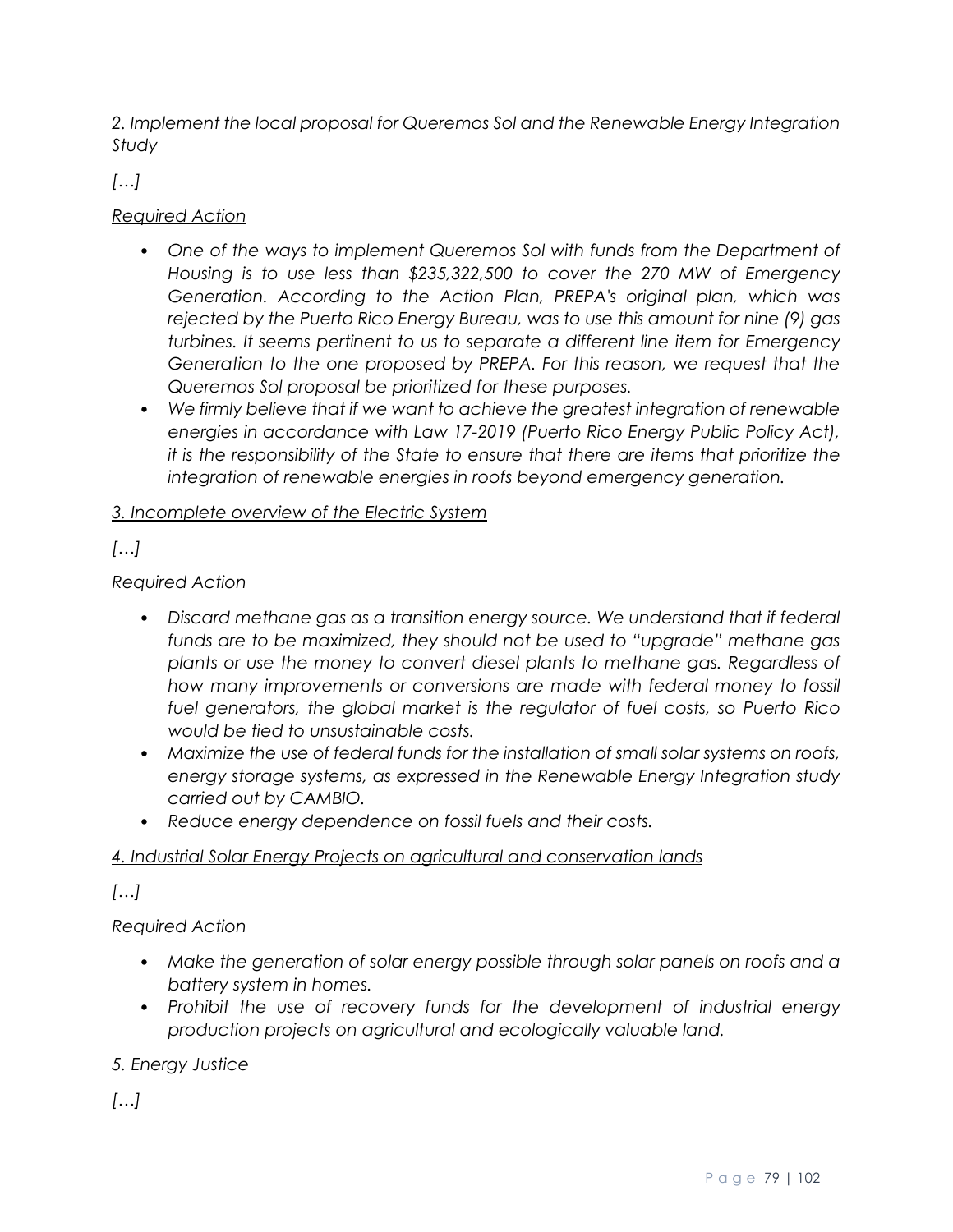## *Required Action*

• *Installing these systems on family roofs complies with the principle of energy justice, which seeks that everyone can have access to and benefit from a stable, clean, and affordable system. Just as many small and medium-sized businesses will benefit from the funds of the American Rescue Act Plan, we request that lowincome families be taken into consideration so that they can also participate in the energy transformation outlined in the Action Plan.*

*[…]"*

# PRDOH Response:

PRDOH is thankful for the time taken to express your recommendations. Your proposal regarding "Queremos Sol" has been recorded and will be taken into consideration during the development of this Action Plan.

As stated in the Action Plan: "Replacing old generation units with high-efficiency ones and introducing systems that do not require conventional fuels to produce electrical energy, such as renewable energy electric plants, is a crucial step to improve the efficiency of the electrical power system." More details of the process to apply for funding and project selection will be outlined in the Program Guidelines once the Action Plan is approved and program design is completed. Projects to be awarded assistance under this Action Plan must comply with HUD's regulations, as well as local and federal laws, including applicable renewable energy and decarbonization goals. Renewable energy development is one of the key strategies to achieve the carbon footprint reduction, therefore, it is a recurrent topic in this Action Plan. PRDOH will consider awarding projects proposing the development of energy system enhancements, such as projects to develop renewable energy microgrids, among others, to improve the sustainability and reliability of electrical service across the Island, as well as projects proposing the recovery of existing systems

PRDOH understands the importance of proper land-use, so projects proposed as solar farms may only be allowed in accordance with permissible land-use, permits and applicable zoning regulations. PRDOH will seek opportunities to utilize brownfields as per EPA guidance and recommendations.

To stay up-to-date on any information or updates related to this Action Plan, please visit the Plan's webpage at:<https://cdbg-dr.pr.gov/en/power-grid-action-plan/> (English) or <https://cdbg-dr.pr.gov/plan-de-accion-de-red-de-energia/> (Spanish).

# Comment ID: AMANESER 2025 (Juan E. Rosario)

*"AMANESER 2025 is a non-profit organization incorporated in the Department of State of Puerto Rico. It was created to educate and support communities in the implementation of measures to address the effects of Climate Change. In addition to energy, AMANESER*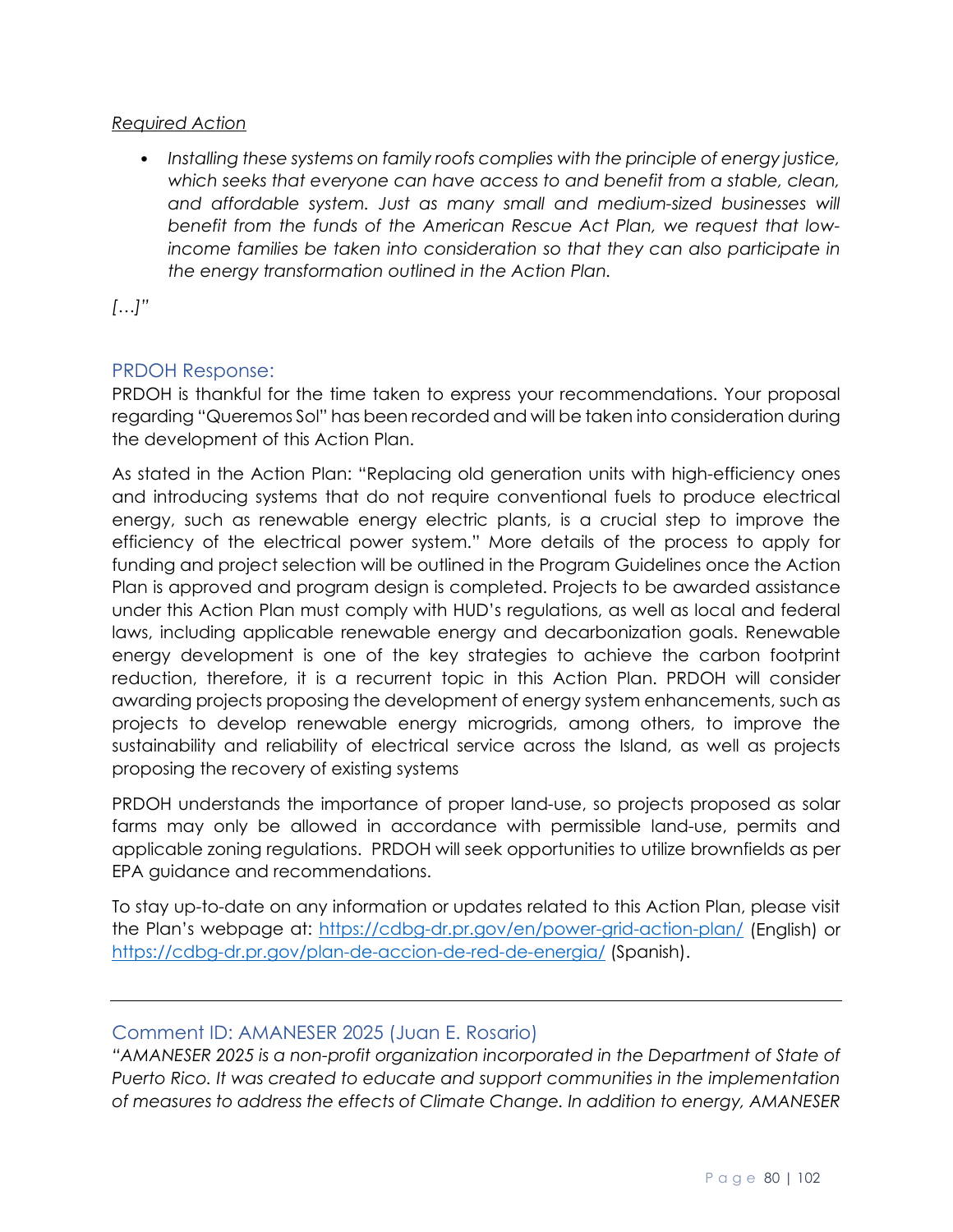*2025 works with sustainable models in the areas of solid waste, communications, water management, food, and strategic planning. This is done through collaborative processes*  between neighbors that increases their level of self-sufficiency and reduces their *dependency.*

*[…]*

# *PLAN ANALYSIS*

*The document contains a lot of information and analysis that will undoubtedly increase our understanding of the context of Puerto Rico, especially after Hurricane Maria and the*  role of renewable energies in the transition to a more sustainable and resilient electrical *system.*

# *VULNERABILITY AND THE EFFECTS OF MARIA*

*This is probably the most complete and accurate section of the document. Some of the structural elements that cause vulnerability in a large part of our population are recognized and documented. […]*

# *[…]*

### *RECOMMENDATIONS*

*1. That the funds be used to promote energy security for vulnerable communities, determined by:*

- *(1) Economic condition, (low and medium income)*
- *(2) How long it took before reconnecting to the grid after Hurricane Maria*
- *(3) Any other objective criteria of community vulnerability.*

*2. To this end, we request that at least 50% of the ER2 funds be set aside for community self-management projects such as the ones we are proposing. With this, energy security could be provided to about 33% of the people who were without energy more than 5 months after Maria.*

*3. The minimum cost of each project be reduced to \$250,000. The current figure of 10 million excludes virtually all bona fide community groups.*

*4. The models to be implemented must provide said security in a short period of time. The processes of identifying, recruiting, and training residents until the systems are set up must take place within the same year.*

*5. Models must be:*

- *(a) Simple in a way that allows significant participation of the residents in its implementation*
- *(b) Replicable so that they can be implanted in many places with minimal variations*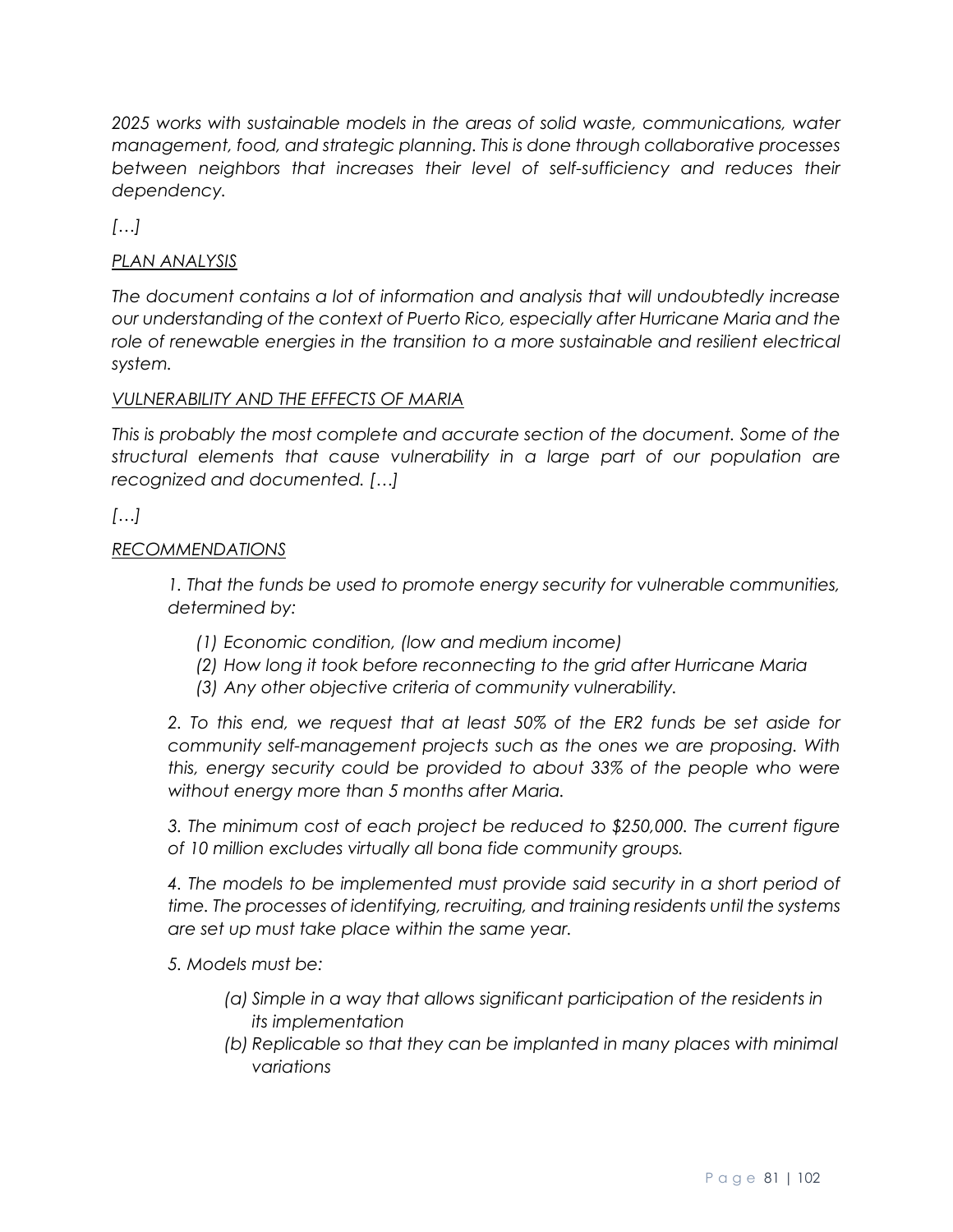*(c) Scalable so that they can be staged and scaled up organically. The system that is set up in the first stage to provide immediate energy security must increase the resilience of the network and be compatible with the subsequent creation of microgrids or systems connected to the grid.*

*6. To include as eligible projects those projects in which community groups, nonprofit entities, and municipalities (or alliances between them) collectively generate distributed installations on the roofs of residences as defined in the Microgrids Regulation of the Energy Bureau of Puerto Rico.*

*7. The fund distribution strategy should promote alliances between municipalities, communities, and organizations that are carrying out work to provide energy security to residents in a collaborative and cost-effective manner.*

*We submit these comments to strengthen the Plan that the Department of Housing has prepared to strengthen its possibilities of serving as an instrument to develop a prosperous, fair, democratic, sustainable, and happy Puerto Rico."*

# PRDOH Response:

We are thankful for the continued support from AMANESER 2025 in the development of this Action Plan. All these recommendations will be taken into consideration in the process of designing the Program Guidelines. PRDOH is committed with the carbon reduction goals while promoting long-term reliability and stability of the electrical system. PRDOH will consider awarding projects proposing the development of energy system enhancements, such as projects to develop renewable energy microgrids, to improve the sustainability and stability of electrical service across the Island, as well as projects proposing the recovery of existing systems.

This Action Plan describe activities for which at least 70% of the funding will benefit Lowto Moderate-Income population, in compliance with the Federal Register 86 FR 321. This requirement is met by (1) providing at least 51% of LMI residents with either a subsidized rate for electricity below that charged to other residential ratepayers or a lower rate for electricity than was charged prior to complete implementation of the CDBG–DR funding for electrical power system improvements; or by (2) measurably improving the reliability of the electrical power system in LMI areas that are primarily residential. However, residents that do not meet the LMI eligibility criteria may also reap the benefits of the implementation of this Action Plan and its Programs. More specific details of the process to apply for funding and project selection will be outlined in the Program Guidelines once the Action Plan is approved and program design is completed. When available, the Program Guidelines will be found at th Plan's webpage: [https://cdbg](https://cdbg-dr.pr.gov/en/power-grid-action-plan/)[dr.pr.gov/en/power-grid-action-plan/](https://cdbg-dr.pr.gov/en/power-grid-action-plan/) (English) or [https://cdbg-dr.pr.gov/plan-de](https://cdbg-dr.pr.gov/plan-de-accion-de-red-de-energia/)[accion-de-red-de-energia/](https://cdbg-dr.pr.gov/plan-de-accion-de-red-de-energia/) (Spanish).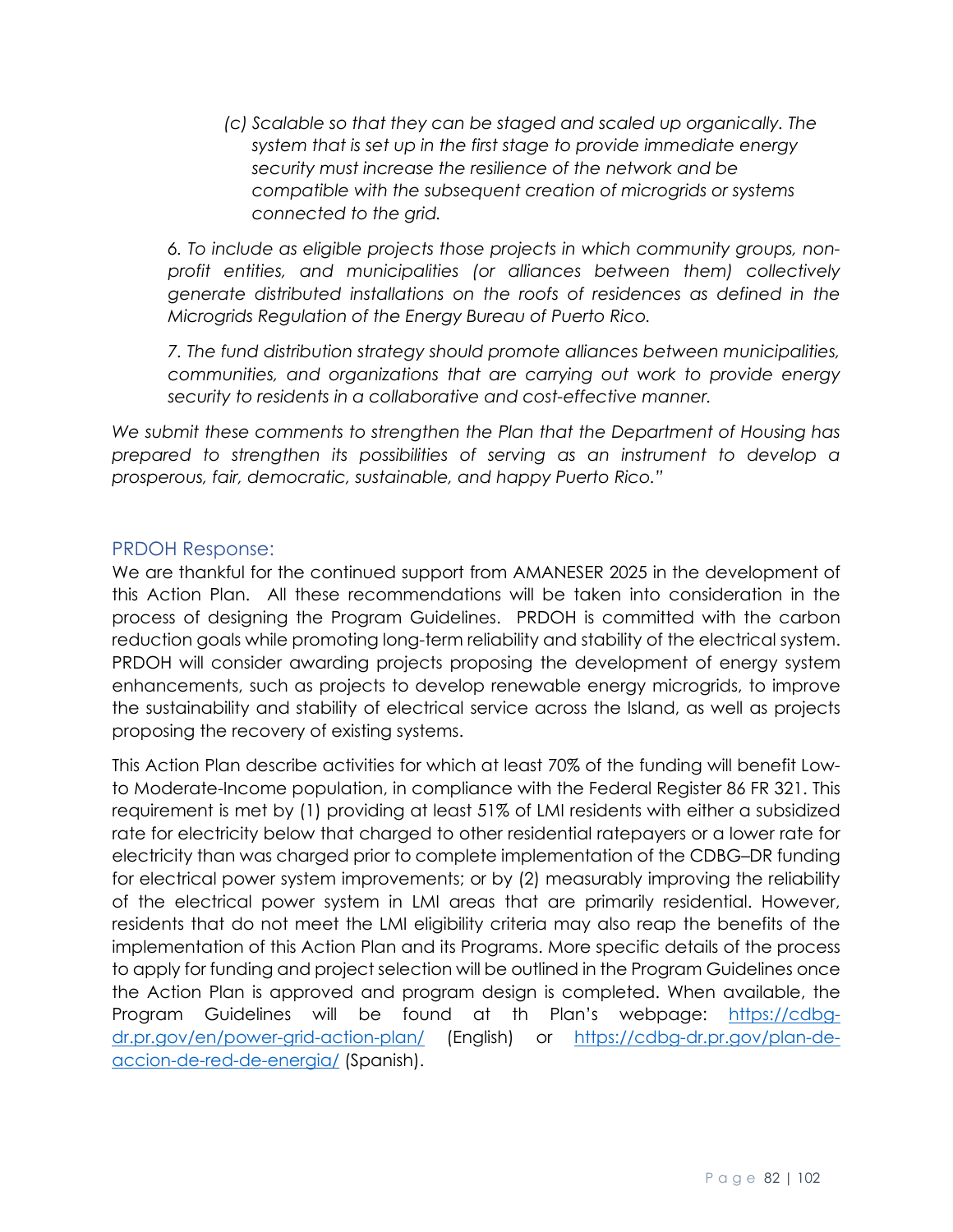Municipal governments, For-profit businesses, and not-for-profit entities that meet capacity and experience requirements will be considered eligible applicants under ER2. Long-term capacity requirements, such as administrative, technical, and financial requirements to conduct the projects must be met by all eligible applicants. In terms of the \$10,000,000 minimum award for ER2, after consideration of the public comments received on the Action Plan draft, PRDOH has decided to consider awards below this threshold on a case-by-case basis, considering criteria that the project aligns with larger energy grid development activities or projects underway and that the proposal meets other program requirements. For those organizations seeking to implement smaller-scale community-based installations of energy production and storage as subrecipients, PRDOH offers funding opportunities as part of the CEWRI Program in the CDBG-MIT Action Plan. Units of general local government/ Local and Municipal Governments, Community-Based Development Organizations and private not-for-profits, and Non-governmental organizations are eligible applicants under the CDBG-MIT CEWRI Program and are encouraged to evaluate the program as described in the CDBG-MIT Action Plan. The CDBG-MIT Action Plan may be found at:<https://cdbg-dr.pr.gov/en/cdbg-mit/> (English) and<https://cdbg-dr.pr.gov/cdbg-mit/> (Spanish).

# Comment ID: LUMA Energy

### *"1.0 Introduction*

*On November 08, 2021, the Department of Housing of Puerto Rico (DOH) published their CDBG-DR Action Plan (Action Plan) for electricity system enhancements. The Action Plan identifies unmet needs and highlights system improvements that can benefit all residents through improved resiliency. The DOH has also gathered input from stakeholders and taken into consideration activities of interest to the public.*

*These activities mentioned in the Action Plan, once established, will help to provide a more resilient and sustainable energy system. In this document, LUMA seeks to provide initial comments on this Action Plan.*

*LUMA is grateful for the opportunity to provide feedback on the Action Plan and looks forward to furthering collaboration with DOH.*

#### *2.0 Initial Comments*

There are many important considerations to address when planning for the recovery of *the electricity infrastructure in Puerto Rico. LUMA welcomes this type of early collaboration with the DOH and other stakeholders, which will help identify the need for*  future development of regulations, processes, programs, or projects to provide *improvements in the resiliency of Puerto Rico's electricity system.*

*LUMA understands that federal funds and the collaboration of different entities are an essential part of improving Puerto Rico's electrical system and wants to work together with the DOH and other stakeholders that wish to adopt a coordinated approach for the*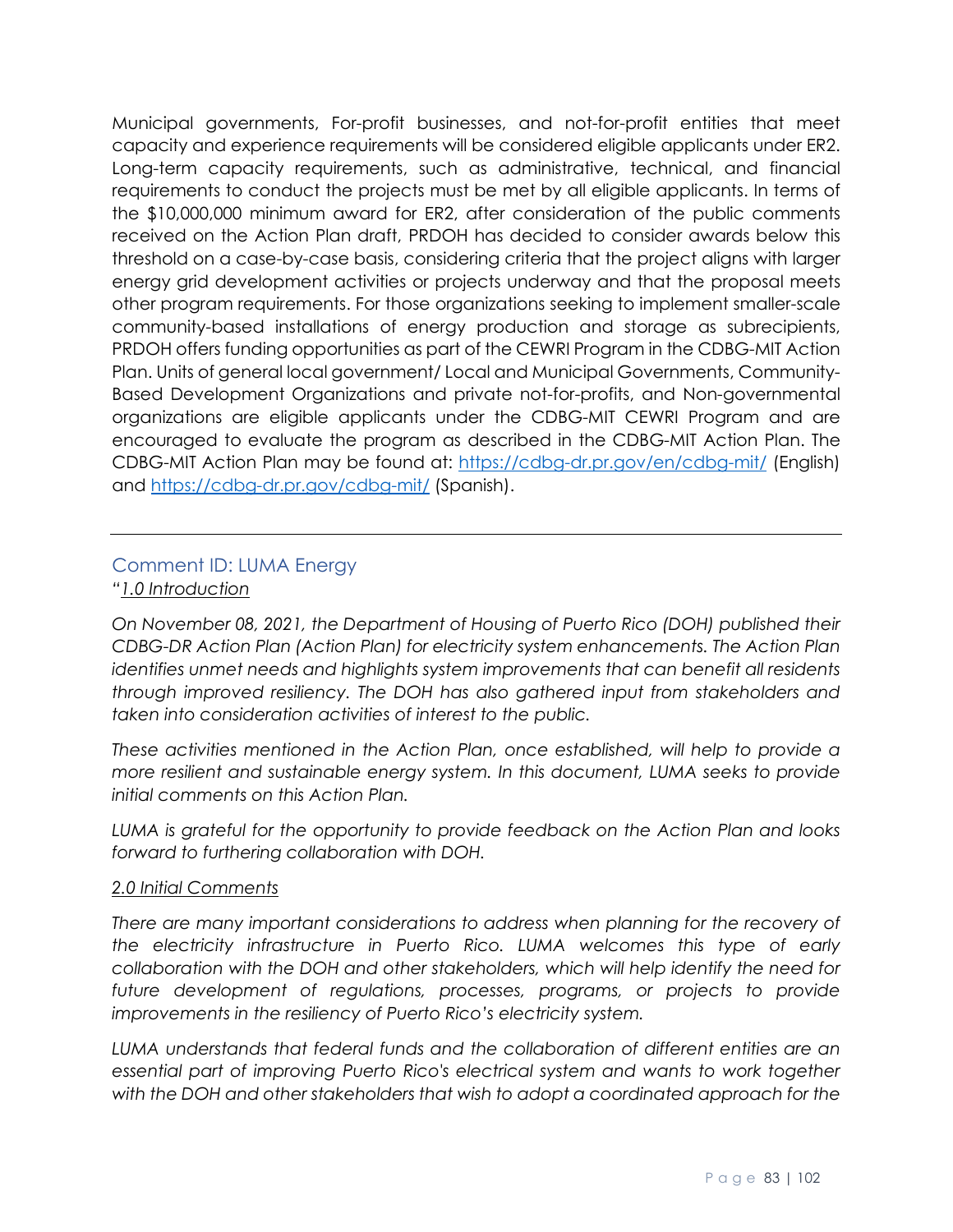*benefit of Puerto Rico. LUMA understands the use of CDBG-DR funds for improvements*  and mitigation and resilience measures that are not likely to be addressed by other *sources of funds.*

*LUMA supports the Department of Housing's prioritization of projects that:*

- *Reduce the impact of climate change, such as those using renewable sources of energy*
- *Improve the efficiency of electric power generation, electricity transmission and distribution infrastructure; and*
- *Decrease transmission and distribution losses and therefore minimize the consumption of fossil fuels in power generation.*

*LUMA recognizes that the projects under the Action Plan are part of a transformation process. Several are of special interest to LUMA, including:*

- *Projects identified as part of the Unmet Needs Assessment;*
- *Microgrid and distributed generation (DG) programs; and*
- *Electric Vehicle (EV) infrastructure planning.*

*Once completed these projects will help provide a more resilient and sustainable energy system. The DOH and industry stakeholders have identified and shared a list of potential projects in the action plan.*

#### *3. 0 Future Considerations*

*LUMA recommends that during the design and implementation phases of the program, DOH carefully consider, among other things:*

#### *INTEGRATION OF EXISTING AND PLANNED REGULATIONS*

*LUMA has and continues to work with the Puerto Rico Energy Bureau on new regulations specific to the proposed projects and activities in this Action Plan. Among them are the Distributed Generation Interconnection regulations, currently in draft.*

#### *STAKEHOLDER ROLES AND RESPONSIBILITIES*

*With recent private public partnerships (PPPs) in the electricity sector, roles of actors have changed. For example, LUMA is in charge of operations, maintenance, and administration of the electricity grid assets that are owned by government of Puerto Rico. New PPPs are expected in the sector.*

#### *BUSINESS AND FINANCIAL MODELS USED IN PROPOSED PROJECTS*

*One of the largest challenges to the sustainable implementation of minigrids is the use of an appropriate business model to finance project capital and operating expenditures.*

#### *ROLL OUT OF EV PLANNING*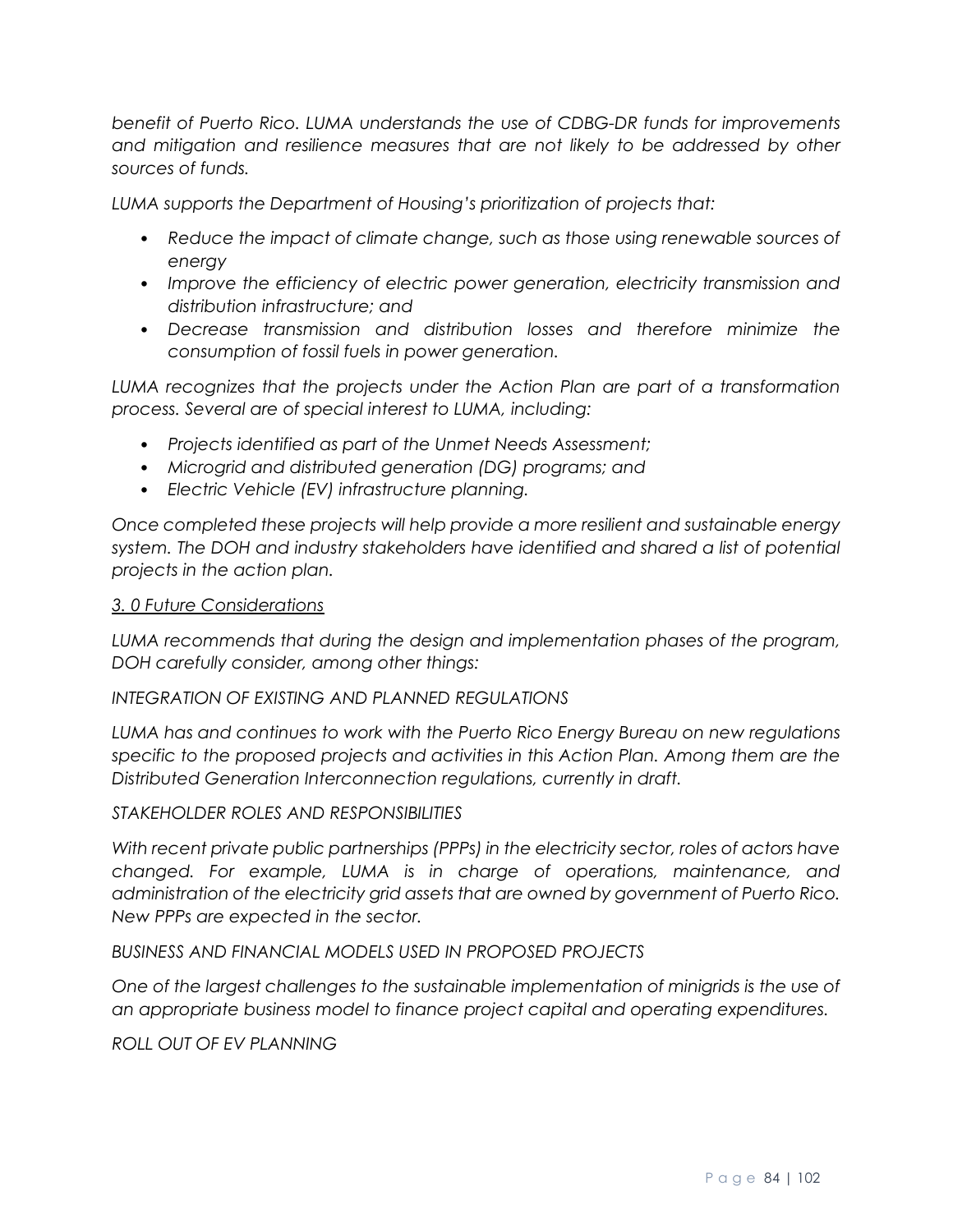*In Case No. NEPR-MI-2021-0013, the Puerto Rico Energy Bureau is identifying goals and policies for the deployment of Electric Vehicle Charging Infrastructure. LUMA would like to collaborate with DOH and other stakeholders in the design and roll out of activities.*

#### *CHANGES IN THE LANDSCAPE*

*The Action Plan builds on an estimate of unmet needs based on planned electric power system improvements. The system in Puerto Rico is a dynamic and complex. As such, the status of some of the projects, including LUMA's, may have changed since development of the unmet needs assessment.*

*LUMA looks forward to collaborating with DOH in order to coordinate in the activities identified in the Action Plan and others that relating to the electricity sector in Puerto Rico.*

### *4.0 Conclusion*

*LUMA welcomes the opportunity to provide feedback. LUMA believes that adherence to the objectives and principles summarized in this document will support effective use of CDBG-DR funds for Electric System Enhancements in Puerto Rico in a manner consistent with Puerto Rico's energy public policy. LUMA looks forward to continuing constructive discussion and coordination on the subject."*

## PRDOH Response:

PRDOH appreciates LUMA's support for the Action Plan for Electrical Power System Enhancements. Your proposal has been recorded and the recommendations will be taken into consideration during the program design phase of this Action Plan.

To stay up to date on any information or updates related to this Action Plan please visit the Plan's webpage at:<https://cdbg-dr.pr.gov/en/power-grid-action-plan/> (English) or <https://cdbg-dr.pr.gov/plan-de-accion-de-red-de-energia/> (Spanish).

Comment ID: Instituto de Competitividad y Sostenibilidad Económica de Puerto Rico (ICSE)

*"[…]*

#### *PRDOH Action Plan doesn't comply with Act 17-2019 Puerto Rico Energy Policy*

*The PRDOH proposed Action Plan, as presented for public comments now, doesn't comply nor aligns with Act 17. In fact, it is contrary to applicable Law. Therefore, the Action Plan has to be rejected, reformulated and substantially modified in order to comply with said Law. Both, Law 17 and IRP noncompliance, the absolute lack of attention to "energy system unmet needs", as per Law 17, and lack of attention and solutions to low-income consumers unmet energy needs make the action plan*  unacceptable. The PR Energy Bureau has specifically rejected electric infrastructure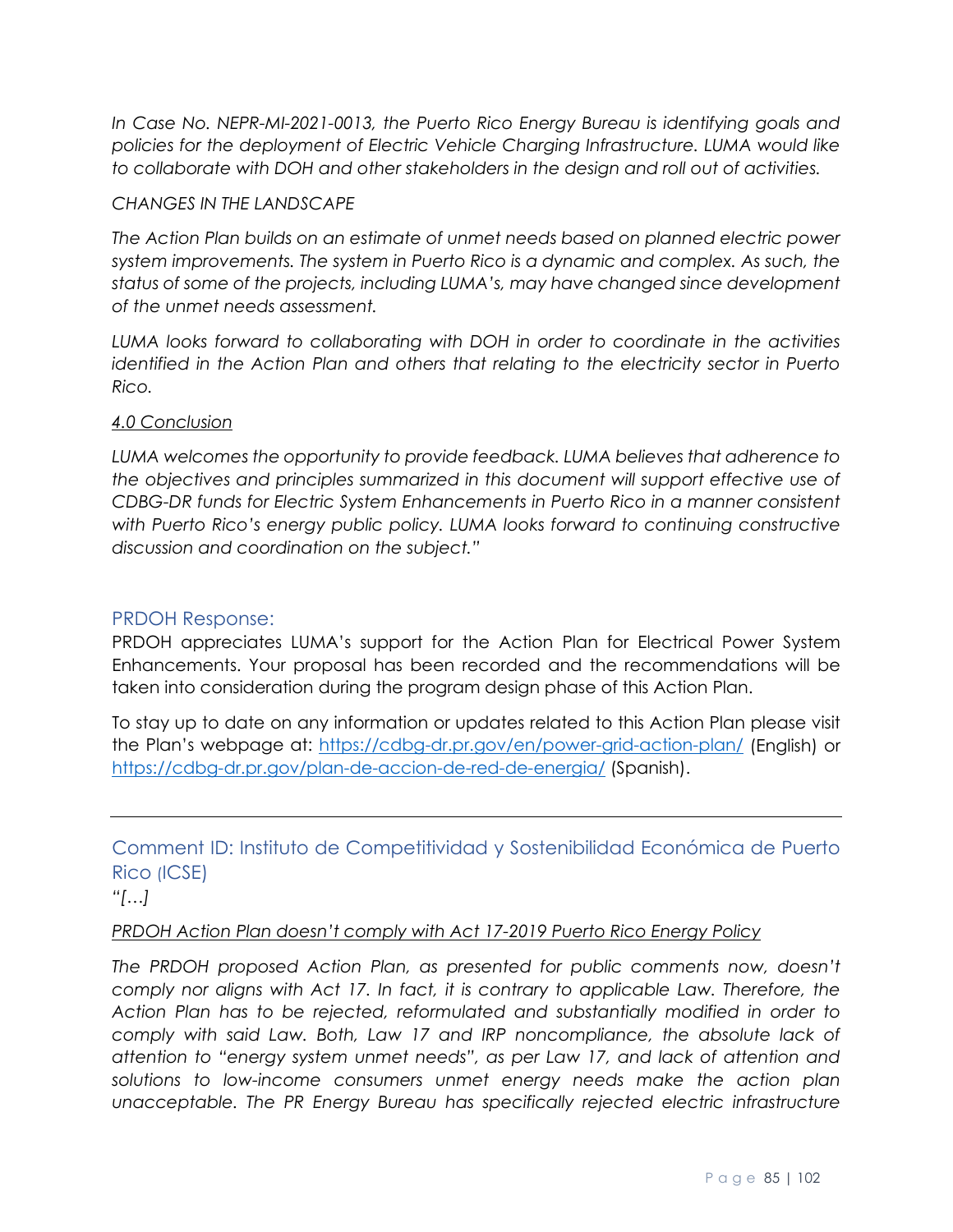investments which are not Law 17 and IRP compliant. Thus, compliance with Act 17 and *the IRP are crucial and unavoidable energy system unmet needs that PRDOH must specify and adopt for the energy system of Puerto Rico.*

*The Action Plan recommended funding doesn't include references to Act 17, nor IRP compliance as required by federal regulations, thus, the document has to be rejected and thoroughly revised for compliance. The document does not include an analysis proving that it aligns with other planned improvements to other energy systems and other infrastructure development efforts consistent with Act 17 policies, vision and direct mandates.*

*[…]*

*ICSE recommends that a throughout compliance review of the Action Plan against Act 17 mandates and requirements must be performed by PRDOH. This review will render two distinct areas of action:* 

- *1. Submission of the Action Plan to PREB with a substantial compliance review aligning the reformatted Action Plan with Act 17 mandates and requirements.*
- *2. Submission of the Action Plan funding and activities to compliance review with the approved IRP and a proposal strategy towards the new IRP process to be started by PREB in 2022.*

*[…]*

- 1. *The Action Plan must be conformed to Act 117 through PREB by aligning its data compilation, evaluation, analysis, and funding recommendations to current PREB proceedings underway. Proceedings such as new IRP formulation, System optimization, Energy Efficiency, Performance Metrics and others must be addressed in the Action Plan. PRDOH must describe how the proposed funded activities align with Act 17 and the IRP, and, if needed, coordinate with PREB for a specific proceeding to approve Energy Compliance by the Action Plan. […]*
- 2. *Table 12 of the Action Plan, Resiliency Projects (Page 72), for a total of \$4.5 Bill. including approx.* \$500 million for intelligent metering project and over \$250mill *T&D/Generation Vieques/Culebra are not included in the IRP and must be submitted for IRP compliance to PREB. The public review process under PREB may result in substantial reformulation of the funding. […]*
- 3. *Table 18, Summary of Program Budget (Page 109), includes \$1.0 billion proposed flexible matching fund to match projects in PREPA-FEMA long range 10-year plan which projects have yet to be specifically IRP reviewed and approved by PREB. This funding must be thoroughly revised and redirected towards immediate Act 17 compliant energy unmet needs. […]*

*[…]*

*Regarding the \$1.0 Billion that PRDOH has recommended be assigned to PREPA*  to provide matching funding to the FEMA projects, ICSE recommends that the full *amount be reassigned to fund an Immediate Impact Program of Distributed*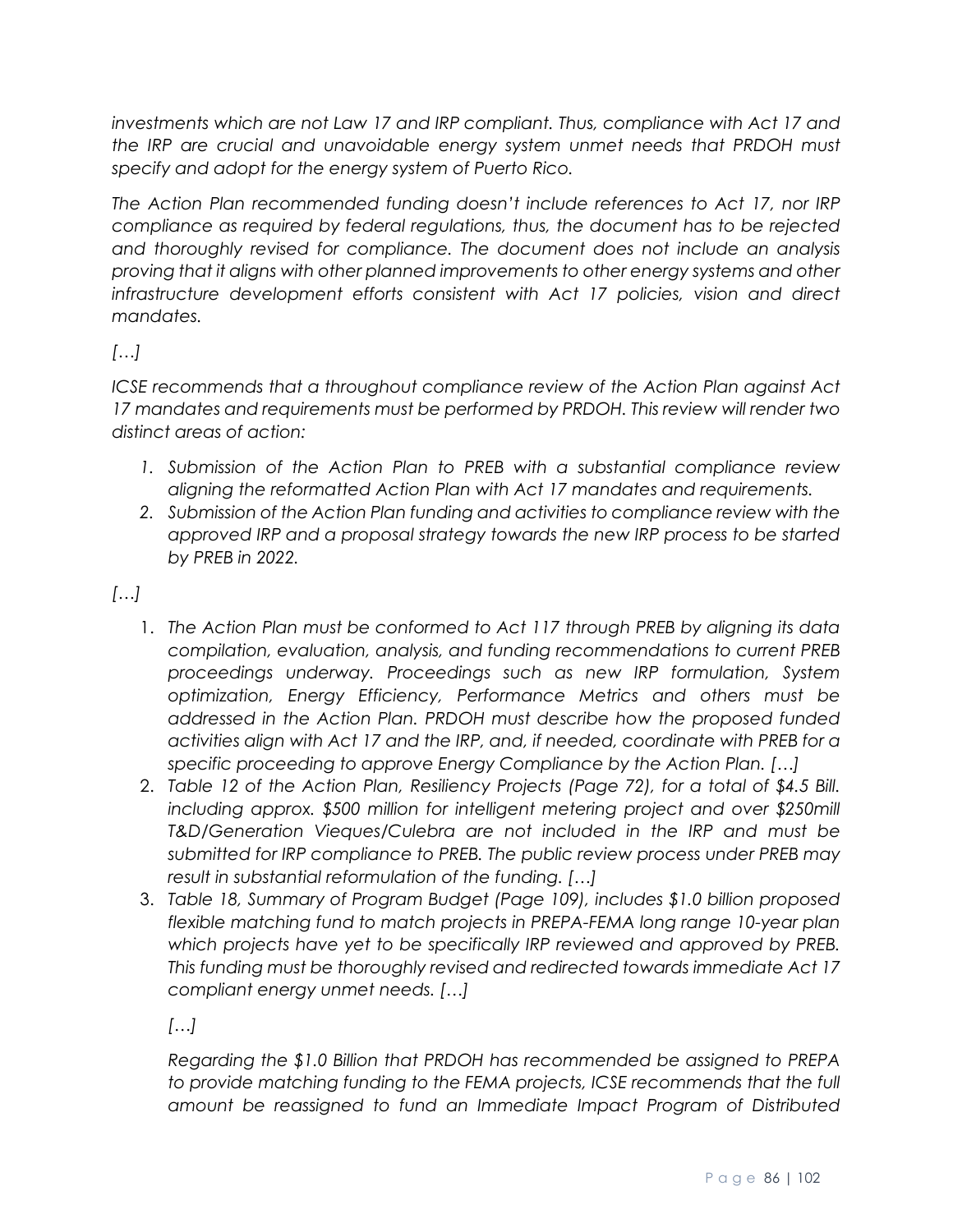*Energy Resources projects and programs. This massive program will directly benefit consumers, households and small businesses promoting a broad prosumer transformation of vast number of consumers. The net result will be a vast step up in consumer side efficiency and resilience, a vast increase of self-generation and storage of electric energy in the consumer side and an overall increase in behind the meter improvements in the electric system* 

*[…]"*

# PRDOH Response:

Thank you for your participation during the public comment period for the CDBG-DR Electrical Power System Enhancements and Improvements Action Plan. Your proposal has been recorded and will be taken into consideration during the program design phase of this Action Plan.

More specific details of the process to apply for funding and project selection will be outlined in the Program Guidelines once the Action Plan is approved and program design is completed. Projects to be awarded assistance under this Action Plan must comply with HUD's regulations, as well as local and federal laws, including applicable renewable energy and decarbonization goals.

As it is established in the Action Plan draft, CDBG-DR funds for electrical power system improvements may be used to meet a matching requirement, share, or contribution for any other Federal program when used to carry out an eligible CDBG–DR activity permitted by 86 FR 32681. When using CDBG-DR funds to match, "grantees are further advised that the Appropriations Act prohibits the use of CDBG–DR funds for any activity that is reimbursable by, or for which funds are also made available by FEMA or the USACE." This way, PRDOH ensures that the funds utilized do not duplicate efforts or benefits and validates that the financed activity is within the parameters of the permissible use of funds.

In compliance with the Federal Register (86 FR 32681), PRDOH consulted with the federal members of the Technical Coordination Team led by the U.S. Department of Energy, as well as with affected citizens, stakeholders and local agencies, including the Puerto Rico Energy Bureau (PREB), to identify the unmet critical needs for the improvement of the electrical grid system. As part of our inter-agency stakeholder engagement process, PRDOH invited the PREB to participate in several discussions regarding Action Plan design, including at least one in-person session to coordinate on regulatory requirements and best practices. PRDOH values their participation in the process and appreciates the importance of PREB's role as a regulatory entity in service to the implementation of public policy set forth by the Government of Puerto Rico.

The activities proposed in the Action Plan are bound to the identified unmet needs. To gather the unmet energy needs through the citizen's input, PRDOH conducted two public hearings; the first hearing was held prior to the publication of the Action Plan, while the second hearing was executed a month after its publication. Therefore, the Citizen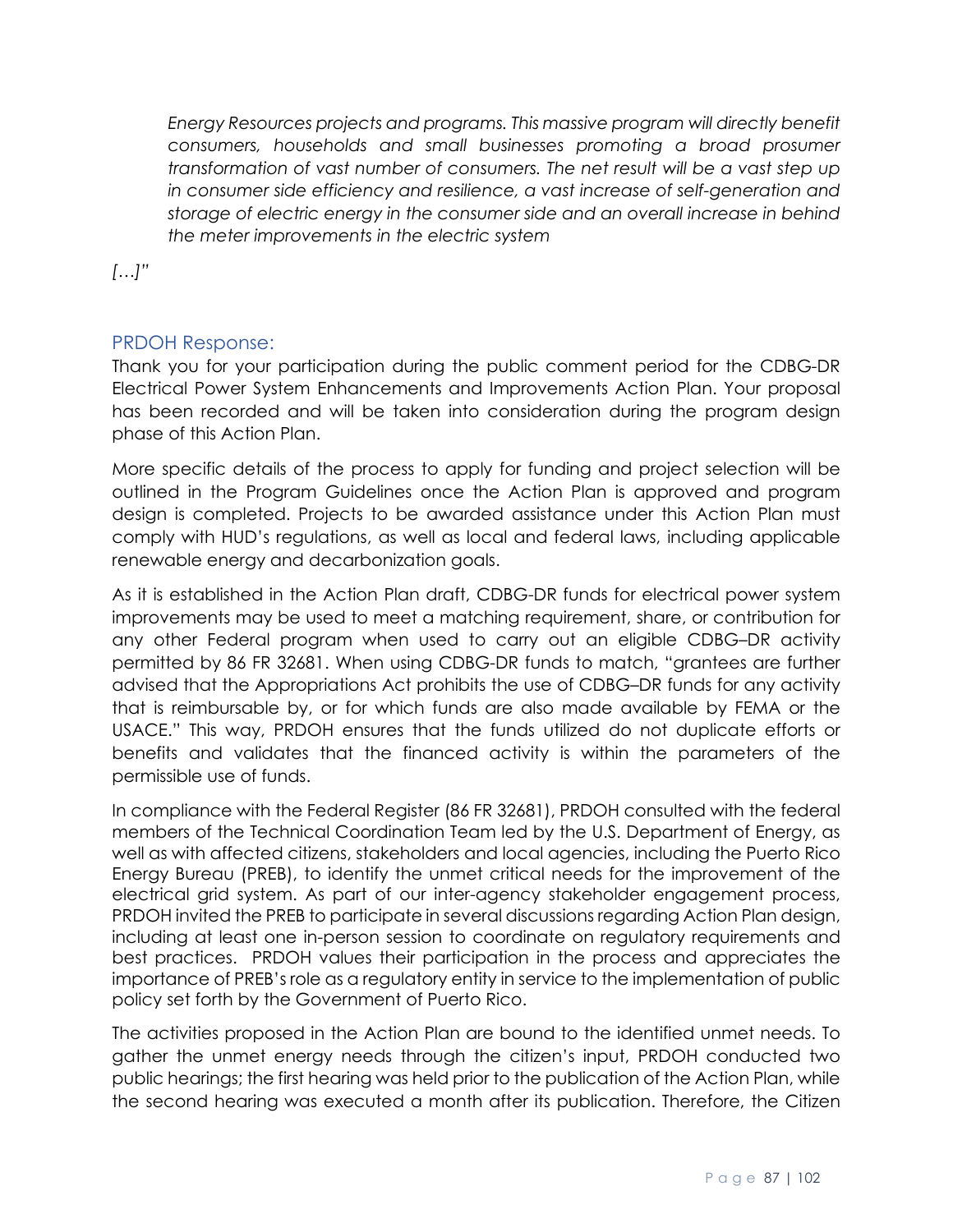Participation Plan presents an opportunity for Puerto Rico's residents and stakeholders, including the PREB, to provide feedback and ensure transparency with all information regarding the CDBG-DR Electrical Power System Enhancement Programs.

Comment ID: Solar + Energy Storage Association of Puerto Rico (SESA) (PJ Wilson) *"[…]*

*SESA presents herein its comments on the Puerto Rico Housing Department's (Vivienda) proposed Action Plan for the Electrical Power Reliability and Resilience Program (ER2) CDBG-DR Action Plan.* 

# *I. Introduction & General Comments*

*Puerto Rico's electricity system was badly hit by hurricanes Irma and Maria of 2017, particularly the vulnerable transmission and distribution lines that deliver power from distant centralized fossil-powered generators, resulting in the longest power blackout in US history. That experience demands a bottom-up, distributed energy focused paradigm as Puerto Rico rebuilds a truly resilient and modern energy system.*

# *[…]*

*This unprecedented situation merits that an unprecedented focus of these monies must be designed and deployed as soon as possible to focus first on facilitating solar & storage systems to provide power directly to homes, businesses and critical facilities during ongoing inevitable brownouts and blackouts, while also facilitating overcoming any*  roadblocks to large-scale energy storage and renewable energy coming online to help *diminish Puerto Rico's persistent brownouts and blackouts.*

*[…]*

# *II. Specific Comments: The best way forward*

*a. The Puerto Rico Energy Bureau, the commonwealth's local energy regulator, has mandated that over 1,500MW of energy storage and more than 3,750MW of new renewable energy generation be deployed and online by 2025. This is in compliance with Puerto Rico's Act 17-2019, which requires rapid transition from 3% to 40% renewable energy by 2025, and is directly aligned with President Biden's Climate Goals.* 

*b. The CDBG-DR allocations under comment today require grantees to address the provision of 'enhanced electrical power systems'. This term must, in line with Puerto Rico's needs and reality, mean focused investment in radically increasing grid "hosting capacity" for renewable energy resources (the grid's ability to integrate the massive amount of renewables needed and required per Puerto Rico law). This must include replacement of and enhancements to all feeders, wires, poles, substations and other equipment at the distribution level of the electric grid's infrastructure, designed explicitly*  to facilitate the ability of all local homes, businesses and critical facilities to bring *renewable solar and storage online. Enhanced electrical power systems must also*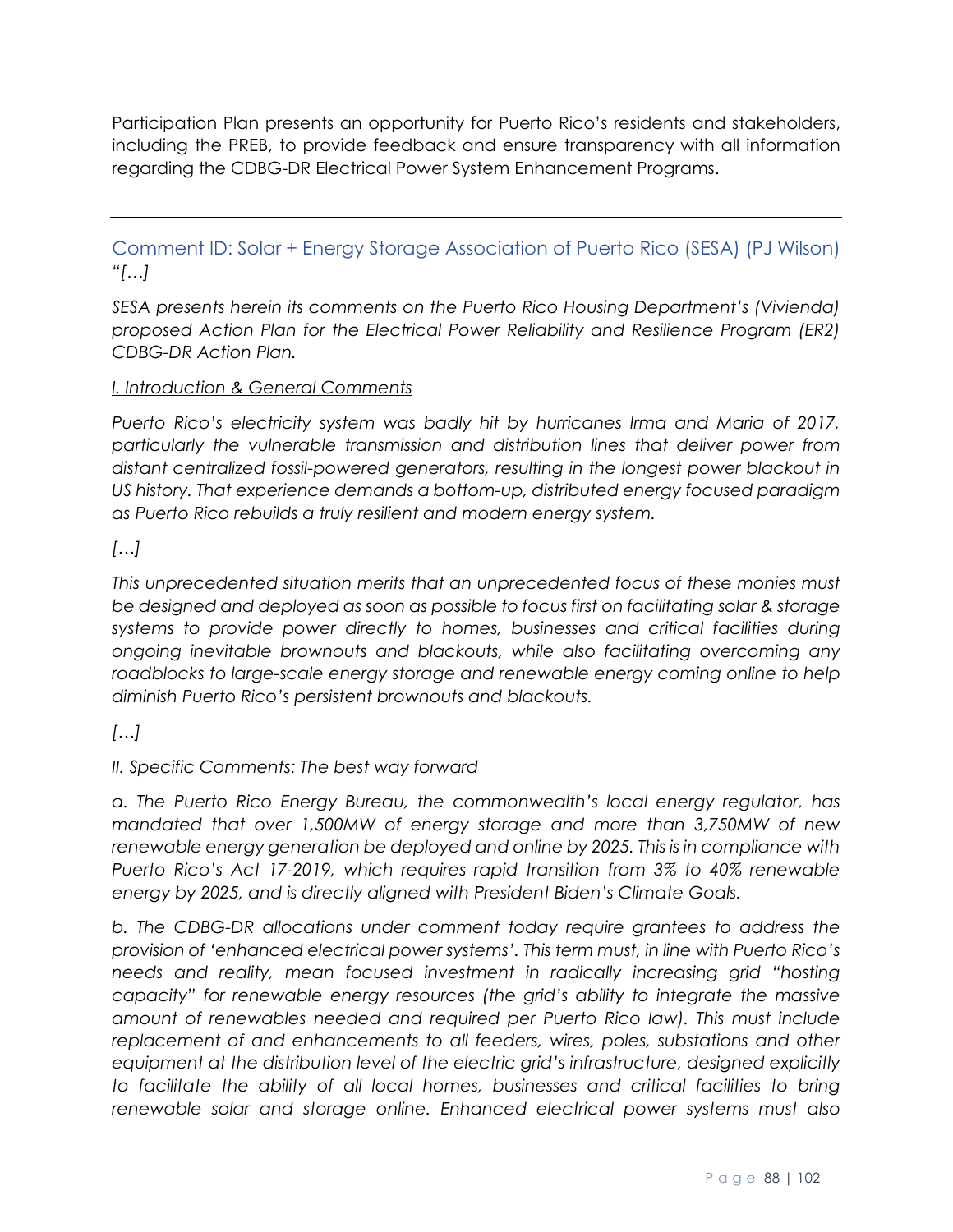*include investments in electrical systems that ameliorate technology challenges which are currently prohibiting the deployment of large-scale renewables on the timeframe needed. This should include the addition of substantial energy storage, upgrades needed for existing generation to enhance their ability to respond to additions of large amounts of renewable energy to the grid, upgrades to towers and wires and other equipment needed to facilitate solar, wind, and other large-scale renewables coming on line, and any other technology enhancements needed to increase hosting capacity of renewables up to the 3,750MW of renewables and 1,500MW of battery storage required by Puerto Rico law and IRP to be deployed by 2025.* 

*c. \$0 of the \$1.9b allocated for enhanced electricals power systems should be used for matching funds. However, if any amount must unavoidably be used for matching funds,*  it should only be based on realistic projections of what FEMA funds would actually get deployed over the next 6 years, since this is the timeframe within which this tranche of *funding must be fully spent. When estimating the amount of matching funded needed only over the next 6 years, we urge keeping in mind that the trend of the extremely slow pace of FEMA fund deployment over the last 4 years is likely to continue for the next few years as well. In short, \$1 billion of these CDBG-DR funds would support \$10 billion in FEMA funding, and it is impossible that \$10 billion in FEMA funding would get deployed over the next 6 years, thus if it's not possible to avoid spending any of this tranche of funds on matching funds, we urge that much less than the \$1 billion preliminarily budgeted of these \$1.9b should be used for matching funds, as it's absolutely impossible that enough projects would occur over the following 6 years to merit a need for \$1 billion in matching funds.* 

*d. Deployment model for all programs should be flexible: ie the Action Plan should specifically state say that they are under either the Direct or Subrecipient models, so that*  some or all of the funding can be managed by the Green Energy Trust, the Department *of Economic Development (DDEC), or other qualifying entities potentially capable of deploying funding quickly.*

*e. Funding amounts should be budgeted clearly. The draft Action Plan states that potentially around 80% of the non-matching portion of this should go to incentives for Microgrids. If that's the intention, then the amounts should be clearly budgeted.* 

*f. Available funds should be focused on accelerating distributed solar + storage meaning funding all or a portion of such projects directly, and/or funding infrastructure upgrades needed to accelerate distributed solar + storage integration, as mentioned in above section "b", and any other truly required grid upgrades to accelerate large scale renewables and storage.*

*[…]"*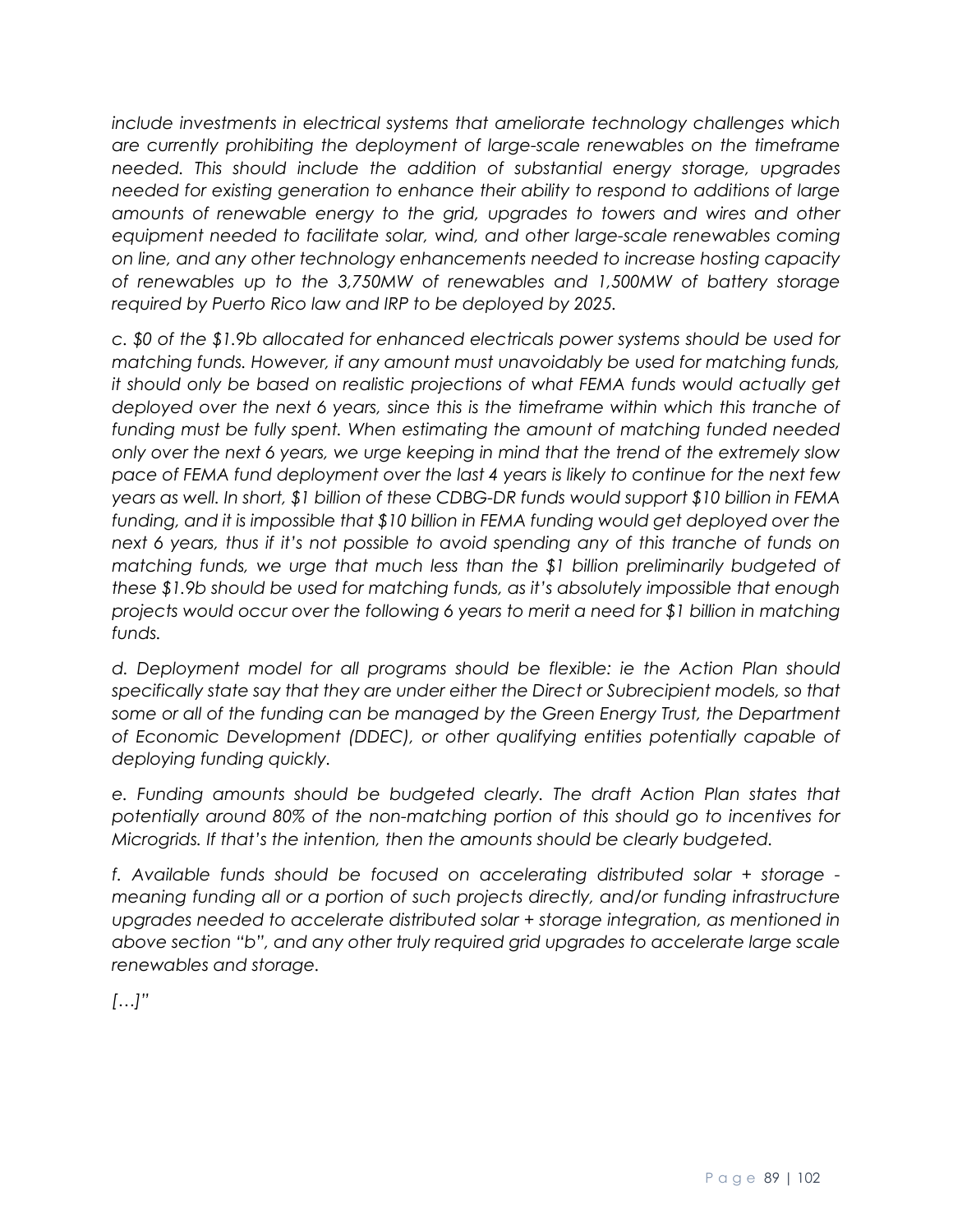## PRDOH Response:

PRDOH is appreciate SESA's participation during this public comment period for the Electrical Power System Enhancements Action Plan. PRDOH recognizes the urgency of attending the unmet needs of all Puerto Rican families. That is why renewable energy development is a recurring topic in the Action Plan, highlighting PRDOH's commitment to said cause. PRDOH will consider awarding projects proposing the development of energy system enhancements, such as projects to develop renewable energy microgrids to improve the sustainability and stability of electrical service across the Island, as well as projects proposing the recovery of existing systems.

More specific details of the process to apply for funding and project selection will be outlined in the Program Guidelines once the Action Plan is approved and program design is completed. Projects to be awarded assistance under this Action Plan must comply with HUD's regulations, as well as local and federal laws, including applicable renewable energy and decarbonization goals. All eligible applicants will undergo an extensive evaluation process prior to receiving any funds. PRDOH's monitoring process, in accordance with HUD regulations, will provide measures to follow-up on the recipient's performance and use of the allocated funds for a timely detection and prevention of fraud, waste, and abuse of funds.

As it is established in the Action Plan draft, CDBG-DR funds for electrical power system improvements may be used to meet a matching requirement, share, or contribution for any other Federal program when used to carry out an eligible CDBG–DR activity permitted by 86 FR 32681. In order to leverage these funds with FEMA's ongoing scopes of work and mitigation projects which may well exceed the 6-year grant term, PRDOH recently requested an extension of the grant term to expire at the same time as the CDBG-MIT grant agreement in 2033. Permitting and environmental review processes, including any necessary regulatory adjustments needed for the projects to be funded would also warrant the addition of several years to the projects' timeline.

Furthermore, after the consideration of the comments received during the public comment period, monies allocated or intended to be used under ER1 as matching funds have been reduced to \$500,000,000, allowing the rest of the funds to be reallocated to ER2 to cover more projects, including those with renewable energy measures.

# Comment ID; Frente Unido Pro-Defensa del Valle de Lajas (Carlos A. Vivoni Remus)

#### *"Dear Mr. Rodriguez:*

*These Comments to the CDBG-DR Action Plan for the Optimization of the Electric System ("Draft Action Plan") are submitted on behalf of the Frente Unido Pro-Defensa del Valle*  de Lajas. Our organization is a non-profit organization registered in the Department of *State since 1995. We have been working for more than 25 years in defense of the land of agricultural value in the Lajas Valley and throughout Puerto Rico. In 2017 our organization*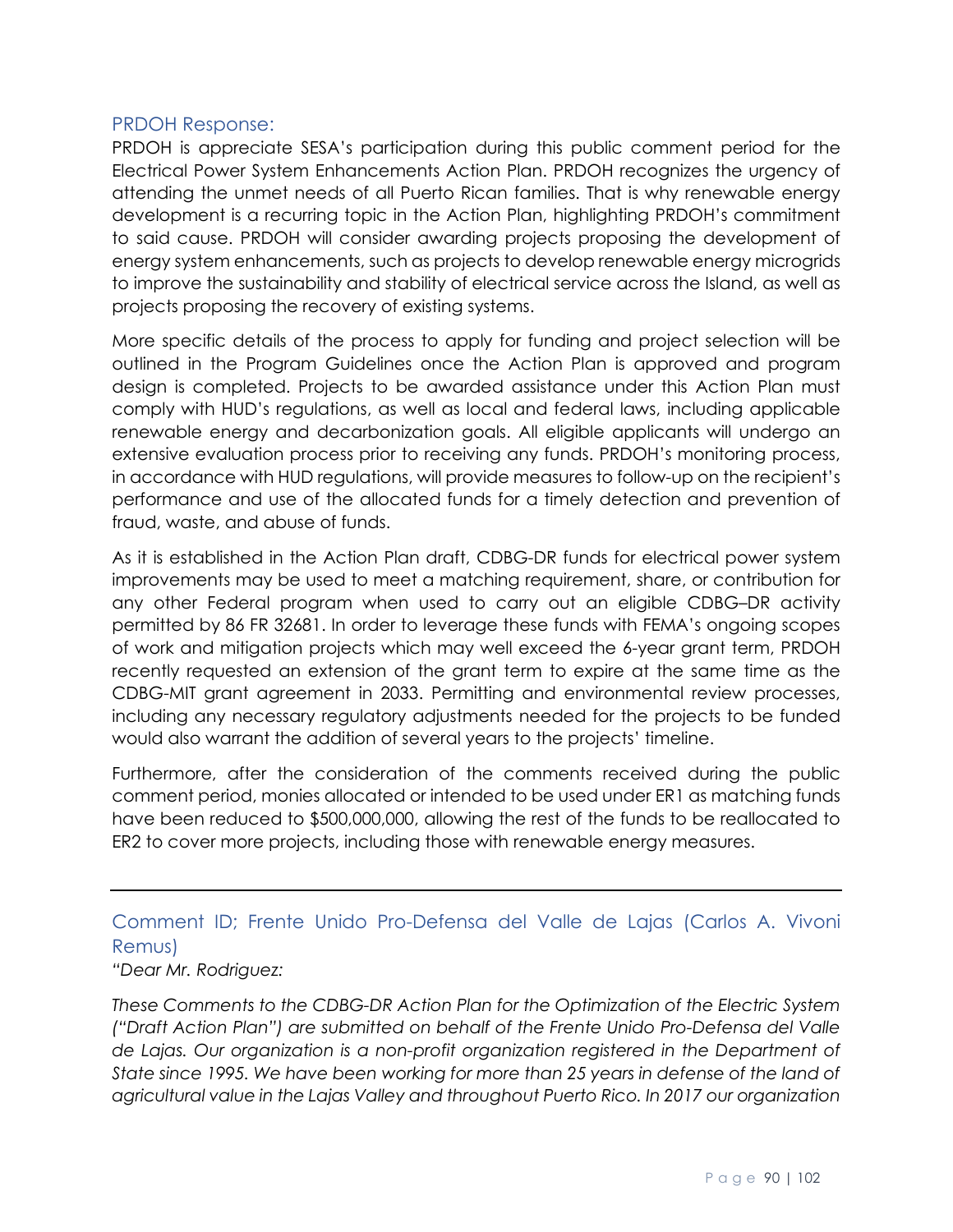*was awarded the Solidarity Award granted by the Miranda Foundation. We stand in solidarity with the comments listed below.*

In summary, our organization understands that renewable energy is necessary for the *country and for the development of agriculture and that it must be developed without negatively impacting the agricultural land that we still have in Puerto Rico. This issue is a strategic one for the country, since we import about 85% of food we consume and in the*  last 60 years we have lost about 70% of the land in agricultural use (according to the *latest data from the Federal Census of Agriculture). If the Action Plan aims to support resilient solutions related to energy generation, the answer cannot be restoring the infrastructure that collapsed after Hurricane Maria. The logical answer is to facilitate energy generation systems based on photovoltaic panels on the roofs of houses, with battery banks for the homes of low- and middle-income communities. This option entails*  decentralizing the generation and distribution of energy in the country. The example of *the "solar farm" in Humacao is evidence that Industrial-scale renewable energy projects do not represent a resilient option. This project was dramatically destroyed after the hurricane.*

*According to the Draft Action Plan, the majority of the funds for the electrical system would be allocated to the Cost-Sharing Program for the Rehabilitation and Reconstruction of the Electric Grid (ER1) with a budget of \$1,055,811,031 that would go to rebuild the poles, towers, cables and other components of the centralized electric power transmission and distribution system that connects the large power generation plants based on the burning of fossil fuels, mainly located in the south of Puerto Rico with the cutomers. Other funds would go to the Electric Power Reliability and Resilience Program (ER2) which would be allocated \$760,595,149 for projects that allegedly will not be funded by other federal or local sources.*

*The Draft Action Plan suffers from nine main flaws; 1.- It denies the capacity of renewable energy, especially solar systems located on roofs or near the place of consumption and energy storage systems (batteries) to provide a reliable, resilient and cost-effective electrical service and delays the use of these options, 2.- perpetuates the transmission and distribution system that maintains long-term dependence on power generation plants based on the burning of fossil fuels, 3.- fails to comply with the Integrated Resource Plan ("IRP" ) issued by the Energy Bureau, 4.-does not contribute significantly to achieving the mandated percentage of renewable energy required by law in 2022 and 2025, 5. erroneously assumes that FEMA funds cannot be used for renewable energy distribution (rooftop solar systems and batteries), 6.-misses the opportunity to achieve social and environmental justice through access for low- and middle-income communities to renewable energy distribution (solar systems located on roofs and batteries), 7.- does not comply with environmental provisions on climate change and flood control, 8.- creates pressure to increase electricity rates, 9.- it is vague, ambiguous, and imprecise and does not inform the public about key aspects of the plan, which prevents effective public participation.*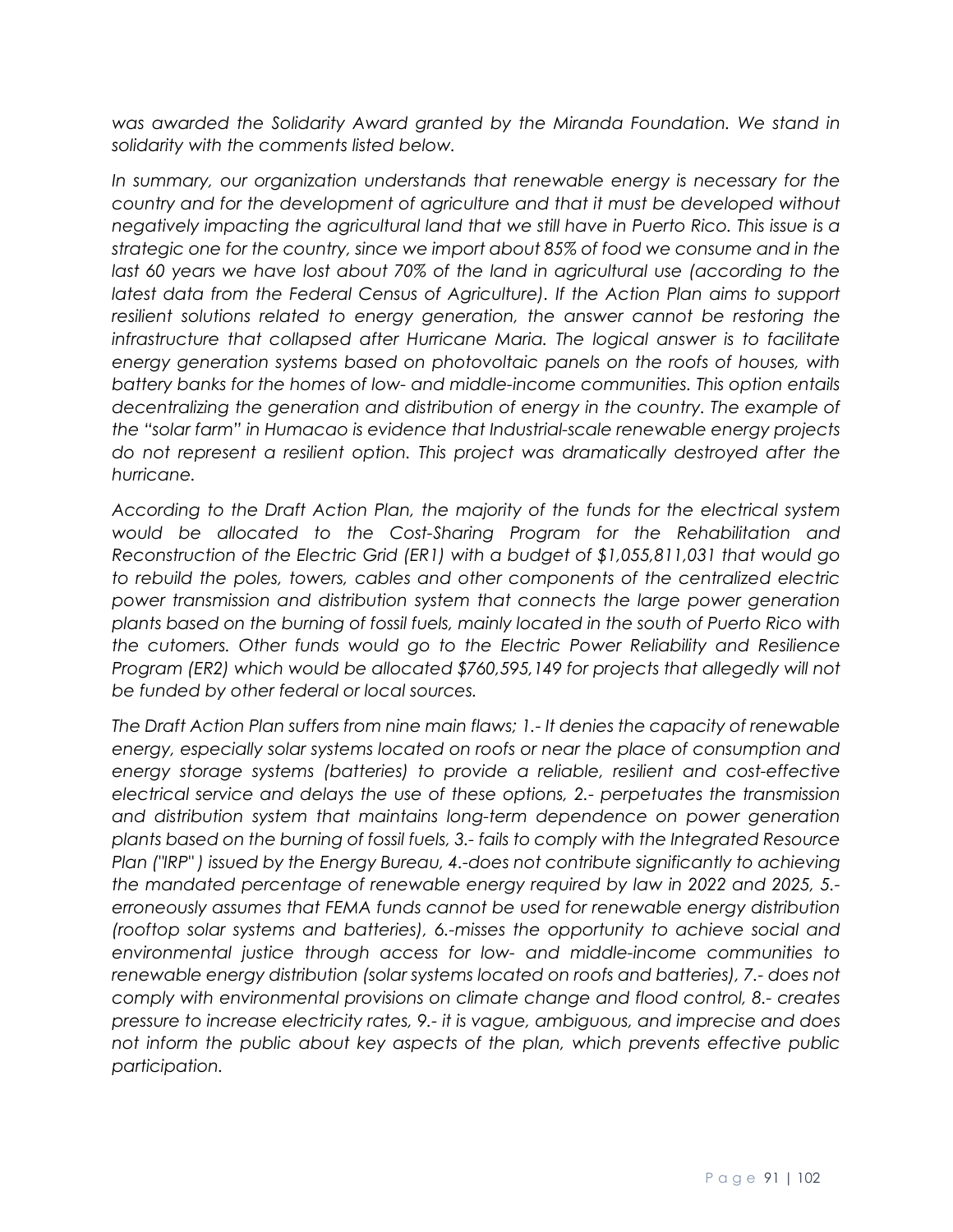*The historical amount of HUD and FEMA funds allocated for Puerto Rico's electrical system should be invested in rooftop or near-consumption solar systems and similar alternatives to provide low- and middle-income access to energy resilience that will save lives and contribute to achieving environmental and climate justice. Social justice requires that energy resilience is not limited to high-income individuals who can afford this equipment. The future viability of Puerto Rico depends on these funds being used to promote endogenous economic development.*

We are willing to collaborate in the development of a Plan that truly considers resilient *options regarding energy production in Puerto Rico. If, as established in the Plan, "[…] energy continues to be the largest and most important factor for the future of the Island," it is necessary to support resilient options that allow decentralized energy production by locating photovoltaic panels on the roofs of homes in low- and middle-income communities. Investing money and resources in other options would perpetuate the same mistakes with the same consequences that have made us suffer for decades. This*  is an opportunity to do something truly different, resilient, and conducive to real social *justice."*

# PRDOH Response:

PRDOH thanks you for your participation during this public comment period on the Action Plan draft for Electrical Power System Enhancements. PRDOH is committed with the carbon reduction goals while promoting long-term reliability and stability of the electrical system. PRDOH will consider awarding projects proposing the development of energy system enhancements, such as projects to develop renewable energy microgrids, to improve the sustainability and stability of electrical service across the Island, as well as projects proposing the recovery of existing systems. It is worth mentioning that project activity types not currently approved by the PREB for which PREB review is required will go through the regulatory agency's associated stakeholder engagement process. PRDOH appreciates the importance of PREB's role as a regulatory entity in service to the implementation of public policy set forth by the Government of Puerto Rico.

PRDOH understands the importance of proper land-use, so projects proposed as solar farms may only be allowed in accordance with permissible land-use, permits and applicable zoning regulations. PRDOH will seek opportunities to utilize brownfields as per EPA guidance and recommendations.

This Action Plan describe activities for which at least 70% of the funding will benefit Lowto Moderate-Income population, in compliance with the Federal Register 86 FR 321. This requirement is met by (1) providing at least 51% of LMI residents with either a subsidized rate for electricity below that charged to other residential ratepayers or a lower rate for electricity than was charged prior to complete implementation of the CDBG–DR funding for electrical power system improvements; or by (2) measurably improving the reliability of the electrical power system in LMI areas that are primarily residential. However, residents that do not meet the LMI eligibility criteria may also reap the benefits of the implementation of this Action Plan and its Programs. More specific details of the process to apply for funding and project selection will be outlined in the Program Guidelines once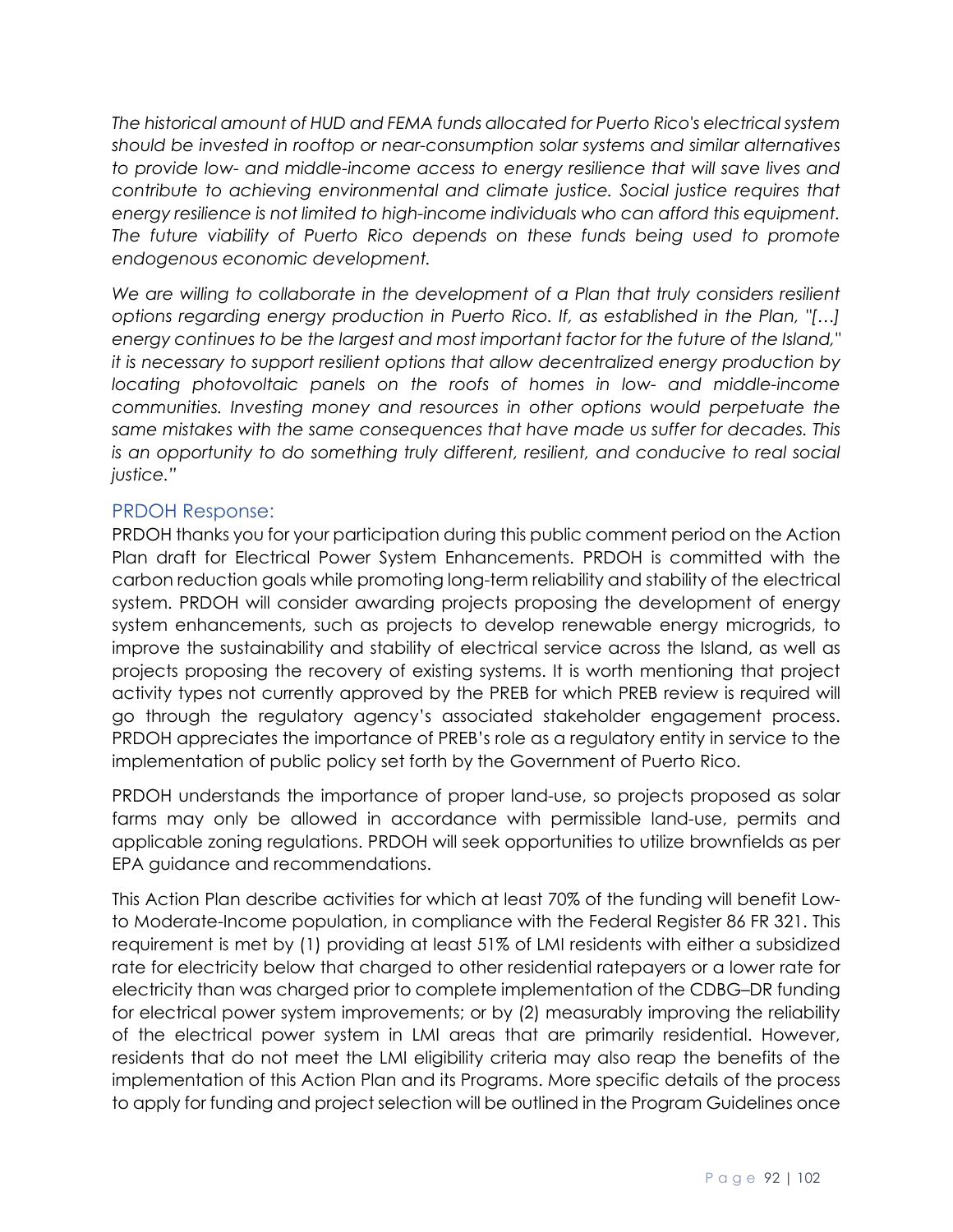the Action Plan is approved and program design is completed. When available, the Program Guidelines will be found at th Plan's webpage: [https://cdbg](https://cdbg-dr.pr.gov/en/power-grid-action-plan/)[dr.pr.gov/en/power-grid-action-plan/](https://cdbg-dr.pr.gov/en/power-grid-action-plan/) (English) or [https://cdbg-dr.pr.gov/plan-de](https://cdbg-dr.pr.gov/plan-de-accion-de-red-de-energia/)[accion-de-red-de-energia/](https://cdbg-dr.pr.gov/plan-de-accion-de-red-de-energia/) (Spanish).

More specific details of the process to apply for funding and project selection will be outlined in the Program Guidelines once the Action Plan is approved and program design is completed. Projects to be awarded assistance under this Action Plan must comply with HUD's regulations, as well as local and federal laws and regulations, including applicable renewable energy and decarbonization goals. All eligible applicants will undergo an extensive evaluation process prior to receiving any funds.

# Comment ID: Cooperativa Hidroeléctrica de la Montaña (Maribel Hernandez)"

*"The most critical technical aspects to improve are the poor condition of the electricity generation plants and the use of fossil fuel to generate most of the electricity in Puerto Rico. The poor condition of the distribution lines and their substations makes the energy service even more fragile. It is vital to increase service provided by distributed generation using renewable sources. The decentralization of the electric grid is urgently needed to improve the energy service. Puerto Rico requires a distribution system capable of accepting more distributed generation from renewable sources, including factors such as frequency and voltage control using batteries and capacitor banks. In addition, the grid in Puerto Rico must have the ability to be sectioned into regions. That is, the system and regulatory scheme must be organized to streamline the creation and incorporation of renewable energy projects while the distribution grid can maintain frequency control and flexibility to create microgrids when necessary. Instead of focusing exclusively on the technical elements, it is important to highlight the governmental aspects that are impediments to improving Puerto Rico's resilience. Puerto Rico deserves an Electric Power Authority that is more responsive, including permitting for interconnection and net metering, and not an impediment to progress.*

*The Cooperativa Hidroeléctrica de la Montaña is promoting its projects for the Cordillera Central. These projects are as follows:* 

- *1. Hidroenergía Renace: The project consists of the acquisition, renovation and reactivation of the three hydroelectric plants built in the 1940s near the Caonillas and Dos Bocas reservoirs. The project foresees the renovation of these units with the latest technology of the XXI century to generate a maximum estimated electricity capacity of 50 megawatts per hour once in operation, instead of the 6 megawatts per hour that it occasionally generates.*
- *2. Resiliencia Energética Fotovoltaica Comunitaria (ReEnFoCo): The project consists of installing 20 megawatts of rooftop photovoltaic systems with storage located at strategic intersections in the region focused on meeting the needs of small*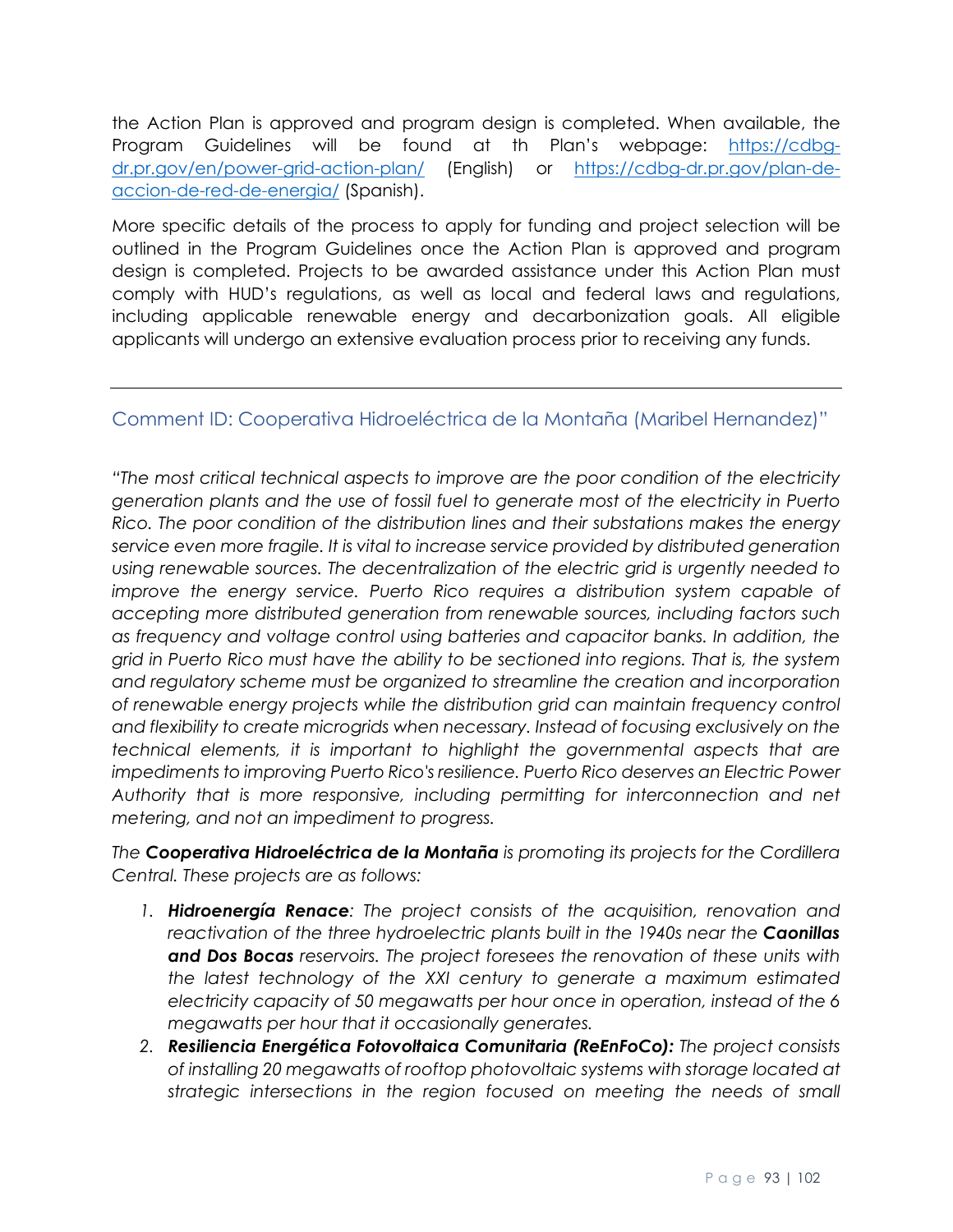*businesses, community centers (including churches), and some pockets of remote residences. In its first phase, the "ReEnFoCo" project aims to improve the lives of residents in the region by installing 5 megawatts of rooftop photovoltaic systems.*

*3. Microrred de la Montaña: The project culminates in creating the first intermunicipal microgrid in Puerto Rico that combines the generation of hydroelectric plants and photovoltaic systems to power new lines of 38 kilovolts and batteries located near substations. These projects will strengthen the generation, transmission, and distribution of the grid in the towns of Adjuntas, Jayuya, Lares, and Utuado, and citizens will be able to access resilient energy in the event of a disaster.*

*One of the requirements to access CDBG-DR funds is to have had experience managing federal funds for the previous 5 years. This requirement limits organizations that emerged after Hurricane Maria. In the case of CDBG-DR funds for the optimization of Puerto Rico's electrical grid, we suggest that this requirement be adjusted by certifying that they have planned and executed community energy projects. We further suggest documentation that they are certified as an electric service company by the Puerto Rico Energy Bureau."*

# PRDOH Response:

PRDOH thanks you for sharing your insightful comments on this Action Plan draft for Electrical Power System Enhancements. Your proposal has been recorded and will be taken into consideration during the program design of this Action Plan.

PRDOH is committed with the carbon reduction goals while promoting long-term reliability and stability of the electrical system. PRDOH will consider awarding projects proposing the development of energy system enhancements, such as projects to develop renewable energy microgrids, to improve the sustainability and stability of electrical service across the Island, as well as projects proposing the recovery of existing systems. Not-for-profit entities that meet capacity and experience requirements will be considered eligible applicants under ER2. All eligible applicants must meet long-term capacity requirements, such as administrative, technical, and financial requirements to conduct the projects.

More specific details of the process to apply for funding and project selection will be outlined in the Program Guidelines once the Action Plan is approved and program design is completed. Projects to be awarded assistance under this Action Plan must comply with HUD's regulations, as well as local and federal laws, including applicable renewable energy and decarbonization goals.

In terms of the \$10,000,000 minimum award for ER2, after consideration of the public comments received on the Action Plan draft, PRDOH has decided to consider awards below this threshold on a case-by-case basis, considering criteria that the project aligns with larger energy grid development activities or projects underway and that the proposal meets other program requirements.

For those organizations seeking to implement smaller-scale community-based installations of energy production and storage as subrecipients, PRDOH offers funding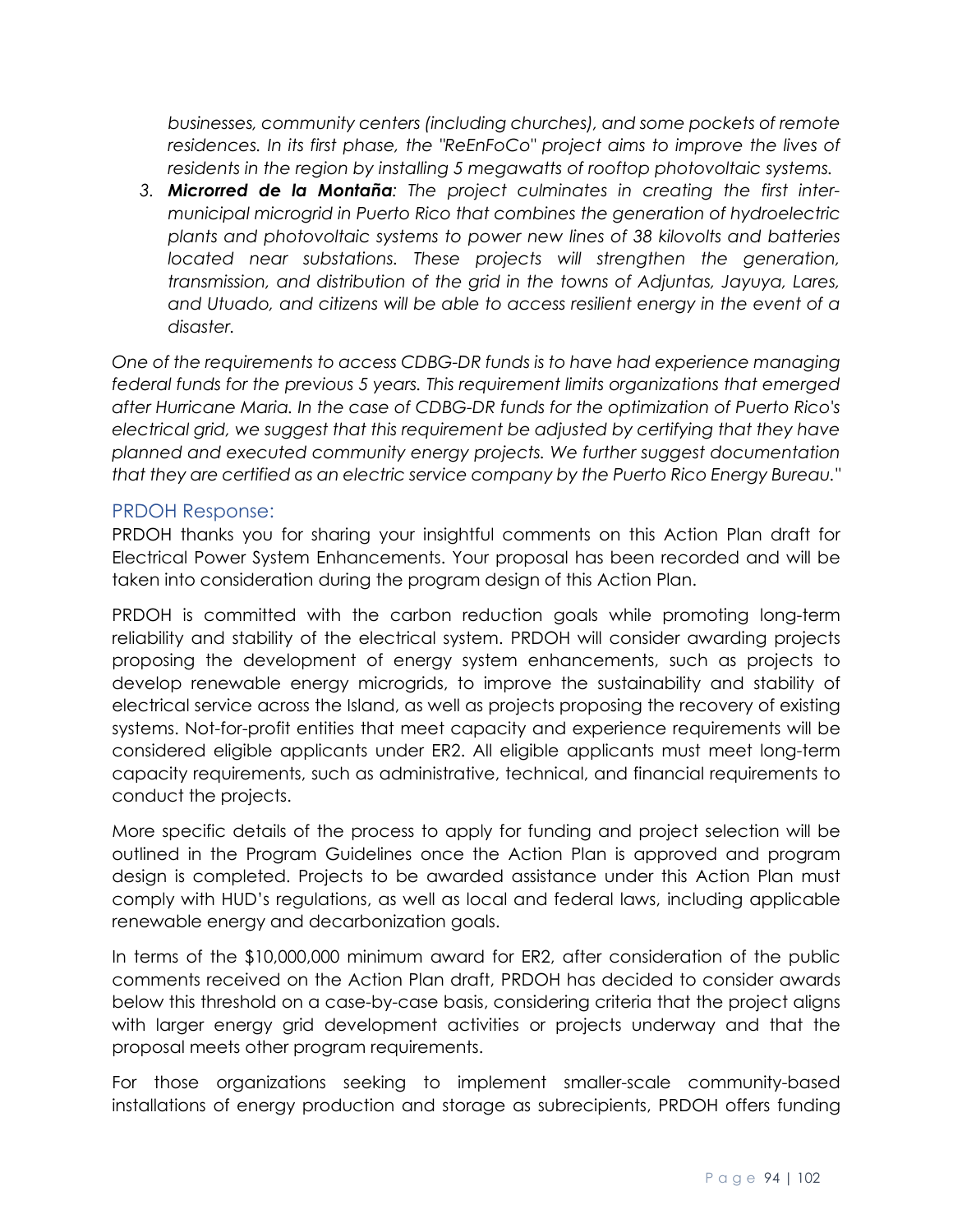opportunities as part of the CEWRI Program in the CDBG-MIT Action Plan. Units of general local government/ Local and Municipal Governments, Community-Based Development Organizations and private not-for-profits, and Non-governmental organizations are eligible applicants under the CDBG-MIT CEWRI Program and are encouraged to evaluate the program as described in the CDBG-MIT Action Plan. The CDBG-MIT Action Plan may be found at:<https://cdbg-dr.pr.gov/en/cdbg-mit/> (English) and [https://cdbg](https://cdbg-dr.pr.gov/cdbg-mit/)[dr.pr.gov/cdbg-mit/](https://cdbg-dr.pr.gov/cdbg-mit/) (Spanish).

# Comment ID: US Green Building Council, PR Chapter (Fernando Abruña)

*"Dear Mr. Rodriguez: The following comments on the CDBG-DR Action Plan for Electrical Power System Enhancements and Improvements ("Draft Action Plan") are submitted on behalf of the US Green Building Council, PR Chapter through its founder. The Draft Action Plan should be revised so that* the following issues are addressed proactively *and as a priority:*

- *1.* Achieve true energy resilience for all social classes in Puerto Rico through an *allocation for community development of distributed solar energy generation. This should be done principally on the roofs of existing dwellings and buildings, supplemented with battery backup, restricting solar farms on bioproductive soils.*
- *2. Reallocate available resources to meet the energy goals established by law for 2025 and up to 2050.*
- *3. Comply with environmental requirements, to mitigate climate change.*
- *4. Propose real and effective controls to avoid the increase in electricity rates.*
- *5. Use, as allowable, FEMA funds for distributed renewable energy*.*"*

# PRDOH Response:

PRDOH is pleased with your participation during this public comment period for the Electrical Power System Enhancements Action Plan. Your proposal has been recorded and will be taken into consideration during the program design of this Action Plan..

PRDOH is committed with the carbon reduction goals while promoting long-term reliability and stability of the electrical system. PRDOH will consider awarding projects proposing the development of energy system enhancements, such as projects to develop renewable energy microgrids, to improve the sustainability and stability of electrical service across the Island, as well as projects proposing the recovery of existing systems.

This Action Plan describe activities for which at least 70% of the funding will benefit Lowto Moderate-Income population, in compliance with the Federal Register 86 FR 321. This requirement is met by (1) providing at least 51% of LMI residents with either a subsidized rate for electricity below that charged to other residential ratepayers or a lower rate for electricity than was charged prior to complete implementation of the CDBG–DR funding for electrical power system improvements; or by (2) measurably improving the reliability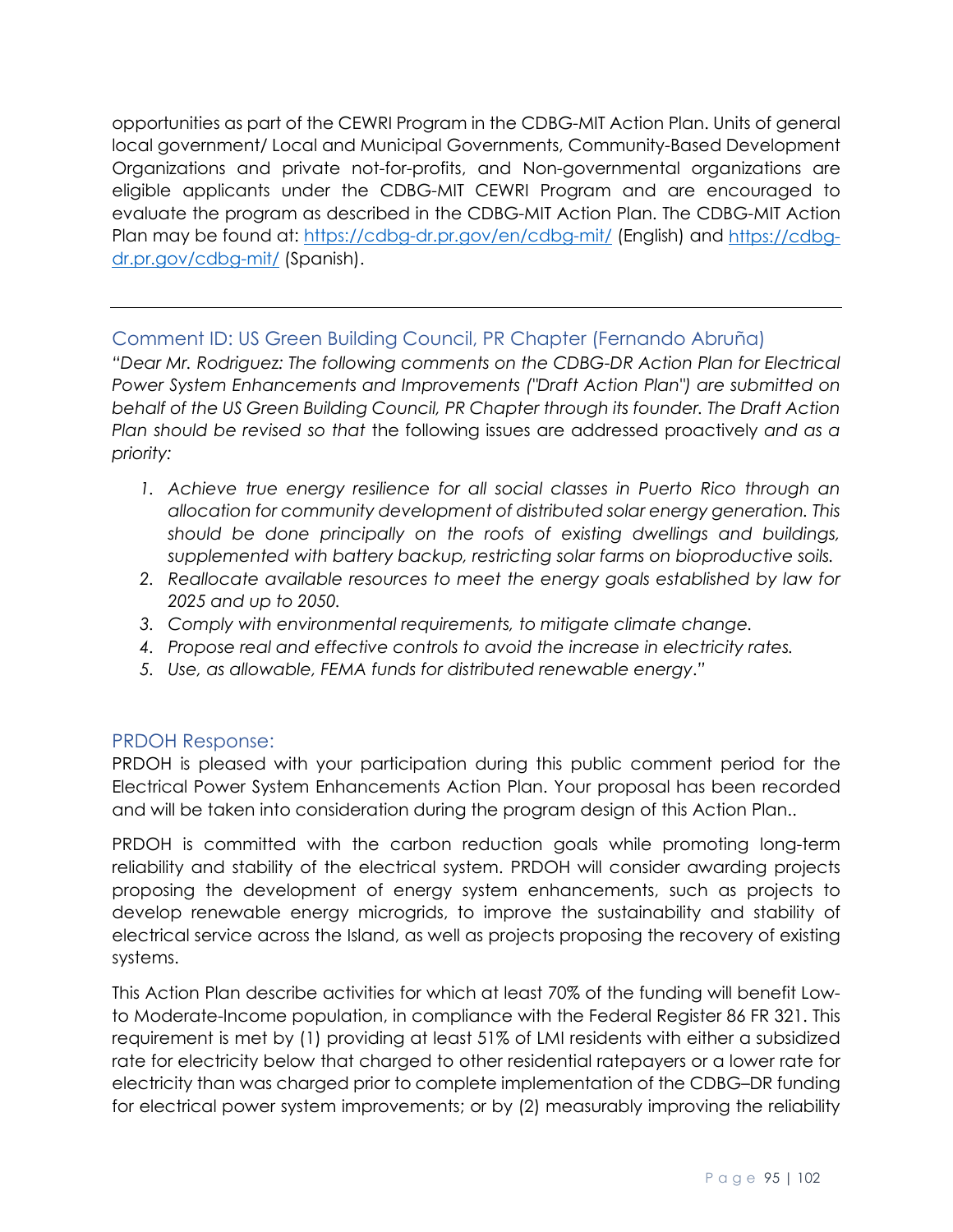of the electrical power system in LMI areas that are primarily residential. However, residents that do not meet the LMI eligibility criteria may also reap the benefits of the implementation of this Action Plan and its Programs. More specific details of the process to apply for funding and project selection will be outlined in the Program Guidelines once the Action Plan is approved and program design is completed. When available, the Program Guidelines will be found at th Plan's webpage: [https://cdbg](https://cdbg-dr.pr.gov/en/power-grid-action-plan/)[dr.pr.gov/en/power-grid-action-plan/](https://cdbg-dr.pr.gov/en/power-grid-action-plan/) (English) or [https://cdbg-dr.pr.gov/plan-de](https://cdbg-dr.pr.gov/plan-de-accion-de-red-de-energia/)[accion-de-red-de-energia/](https://cdbg-dr.pr.gov/plan-de-accion-de-red-de-energia/) (Spanish).

# Comment ID: JunteGente (Gustavo Garcia-Lopez)

*"These Comments to the CDBG-DR Action Plan for the Optimization of the Electricity System ("Draft Action Plan") are presented on behalf of JunteGente, a non-profit organization focused on fostering meetings, conversations and alliances between organizations that fight for social and environmental justice.*

*According to the Draft Action Plan, most of the funds for the electrical system would be allocated to the Cost Distribution Program for the Rehabilitation and Reconstruction of the Electrical Grid (ER1) with a budget of \$ 1,055,811,031 that would go to reconstruct the*  poles, towers, cables and other components of the centralized electric power *transmission and distribution system that connects the large power generation plants based on the burning of fossil fuels, mainly located in the south of Puerto Rico with the subscribers. Other funds would go to the Electric Power Reliability and Resilience Program (ER2) to which \$ 760,595,149 would be allocated for projects allegedly not anticipated to be funded by other federal or local sources.*

*The Draft Action Plan suffers from nine main flaws:*

*1.- denies the capacity of renewable energy, especially solar systems located on roofs or close to the place of consumption and energy storage systems (batteries) to provide a reliable, resilient and cost-effective electrical service and delays the use of these options.*  It offers no concrete commitment to use the significant majority of the funds fund *renewable energy systems, which are the most resilient, sustainable and socially-just option for Puerto Rico.*

*2.- perpetuates the transmission and distribution system that maintains long-term dependence on fossil fuel power generation plants. The Plan fails to note that decentralized renewables could provide greater resiliency not only in comparison to T&D systems but also compared to conventional generation. It also fails to recognize the reality of a decreased need of T&D systems in the current context of Puerto Rico.*

*3.- fails to comply with the Integrated Resource Plan ("IRP" or "PIR" in Spanish) issued by the Energy Bureau, and evades public participation. The IRP mandates deployment of renewable energy including distributed renewable, but the Draft Action Plan instead*  relies heavily on studies that promote more, new fossil-fired power plant. It also subverts *the established PREB regulatory process which establishes that new projects need to be*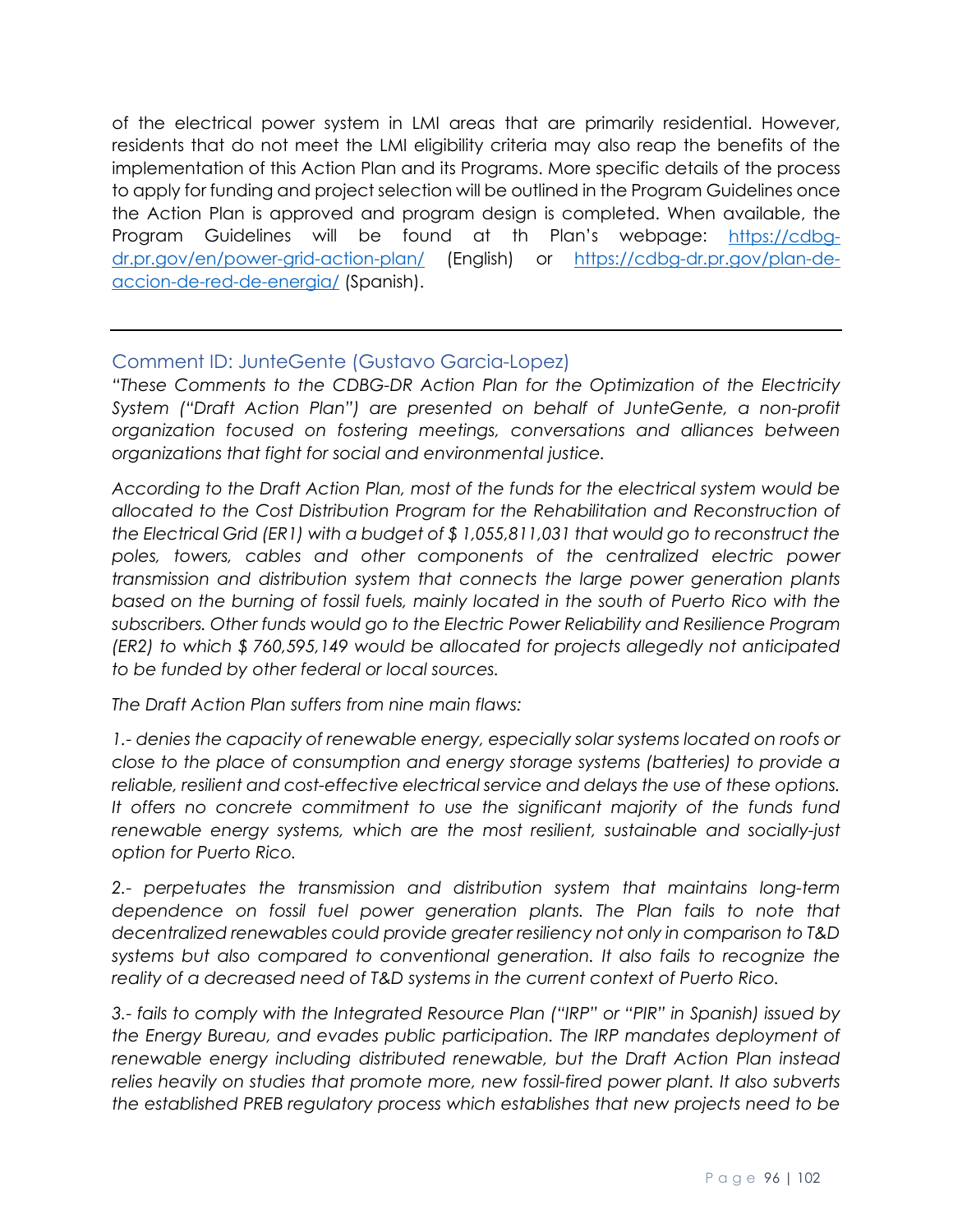*approved by the PIR. This, in turn, hinders citizen participation, which the PIR guarantees in thus approval process.*

*4.-does not contribute significantly to achieving the mandates of percent of renewable energy established by law required in 2022 and 2025, in the Puerto Rico Public Policy on Energy Diversification by Means of Sustainable and Alternative Renewable Energy Act (Act 82-2010). This law established Puerto Rico's first Renewable Portfolio Standard and required that any retail energy provider procure 12% of its power needs through renewable energy by 2015, 15% by 2020, and 20% by 2035. With the Draft Action Plan, the Government of Puerto Rico is now on route to violate the new legally mandated renewable energy goals. Puerto Rico's commitment, credibility and reputation to transform its electric system would be damaged with the implementation of the Draft Plan.*

*5.-erroneously assumes that FEMA funds cannot be used for energy distributed renewable (solar systems located on roofs and batteries). FEMA has not approved any of the projects proposed by PREPA, LUMA and PRASA. If "the electrical grid must be rebuilt from the ground up", as argued in the Draft Action Plan, why not take advantage of this opportunity to build power infrastructure that truly addresses the reliability and resilience needs of Puerto Rico?*

*6.-misses the opportunity to achieve social and environmental justice through improving access of low and medium income communities to distributed renewable energy (solar systems located on roofs and batteries). It has long been shown that in Puerto Rico, poorer, less white communities –particularly those in the southern region of the island (Salinas, Peñuela, Guayama, Guayanilla)– are the most affected by the pollution from*  electricity generation. This inequality was magnified in the process of reconnecting *electricity after Maria. A recent study (F. Tormos et al. 2021, "Energy inequality in the wake of disasters", Energy Policy) showed the reconnections took longer in communities with lower incomes and higher percentages of non-white populations. These communities could avoid this reconstruction bias through distributed, community-managed renewable systems.*

*7.- does not comply with environmental regulations, on climate change and flood control. Under NEPA and the Puerto Rico, Environmental Public Policy Act (Act 416), a purpose and need statement must allow for consideration of all reasonable alternatives that fall within the statutory authority for a project with significant impact. The Finding of No Significant Impact ("FONSI") issued by FEMA for electric system work in Puerto Rico contradicts NEPA's requirements, and is contrary to President Biden's Executive Orders on Climate and Environmental Justice. It is clear that the massive undertaking to rebuild of the electrical grid "from the ground up" has a significant impact on electricity generation and consequently emissions of regulated pollutans, and therefore, requires the preparation of an Environmental Impact Statement ("EIS") guided by NEPA and the Puerto Rico. Connecting to fossil-fired plants fails to increase resilience comparable to distributed renewables and does not address the impacts of climate change, on the contrary, worsens such impacts and makes the system more vulnerable to them.*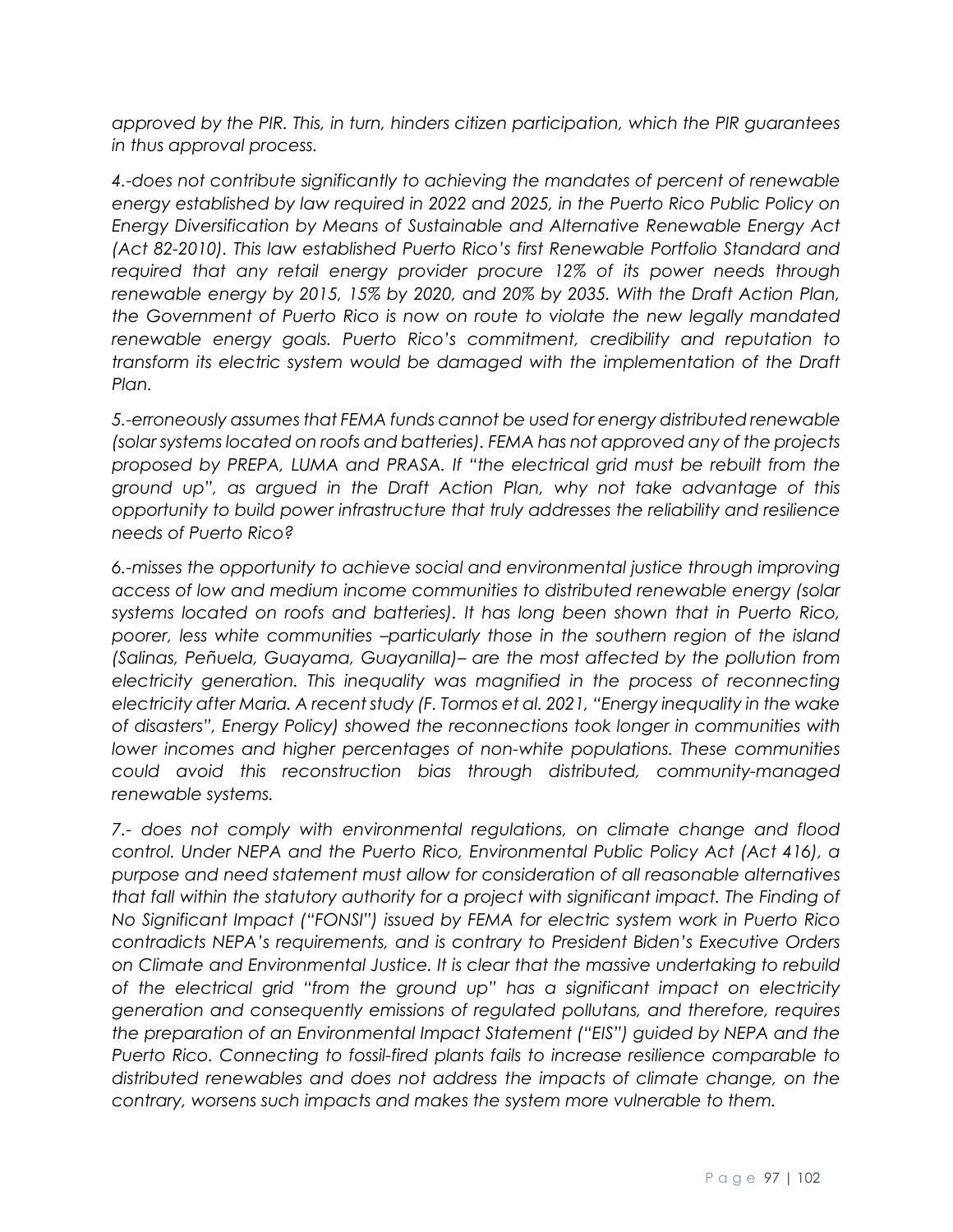*8.- creates pressure to increase electricity rates. The capacity and scale of rebuilding of the T&D system would add to electric rate hikes that have been estimated to surpass .30 cents per kw, a hike which would inflict untold hardship to the majority of the population This is worsened by the private company LUMA Energy's intention to control all of the FEMA funds and Other Federal Funds, plagued by Conflicts of Interests and Potential Self-Dealing.*

*9.- it is vague, ambiguous and imprecise and does not inform the public about key aspects of the plan, which negates effective public participation. PRDOH's proposal to adopt the "reliability of the electrical power system in low-and moderate-income areas that are primarily residential" (P.113) fails to define what is the reliability metric (i.e. how much improvement in power reliability qualifies). Neither does it define "innovative generaiton solutions". PRDOH should provide its citizen participation plan for public inspection. There has not been a sufficient consultation of affected local governments in municipalities designated in covered major disaster declaration in determining the uses of funds.*

*In conclusion, the historical amount of funds from HUD and FEMA allocated for Puerto Rico's electrical system must be invested in solar systems on roofs or near the place of consumption and similar alternatives to provide access to energy resilience to low and middle income sectors that will save lives and will contribute to achieving environmental and climate justice. Social justice requires that energy resilience is not limited to highincome individuals who can purchase this equipment. The future viability of Puerto Rico depends on these funds being used to promote endogenous economic development."*

# PRDOH Response:

Thank you for your participation during the public comment period for the CDBG-DR Electrical Power System Enhancements and Improvements Action Plan. Your proposal has been recorded and will be taken into consideration during the program design phase of this Action Plan.

More specific details of the process to apply for funding and project selection will be outlined in the Program Guidelines once the Action Plan is approved and program design is completed. Projects to be awarded assistance under this Action Plan must comply with HUD's regulations, as well as local and federal laws, including applicable renewable energy and decarbonization goals.

As it is established in the Action Plan draft, CDBG-DR funds for electrical power system improvements may be used to meet a matching requirement, share, or contribution for any other Federal program when used to carry out an eligible CDBG–DR activity permitted by 86 FR 32681. When using CDBG-DR funds to match, "grantees are further advised that the Appropriations Act prohibits the use of CDBG–DR funds for any activity that is reimbursable by, or for which funds are also made available by FEMA or the USACE." This way, PRDOH ensures that the funds utilized do not duplicate efforts or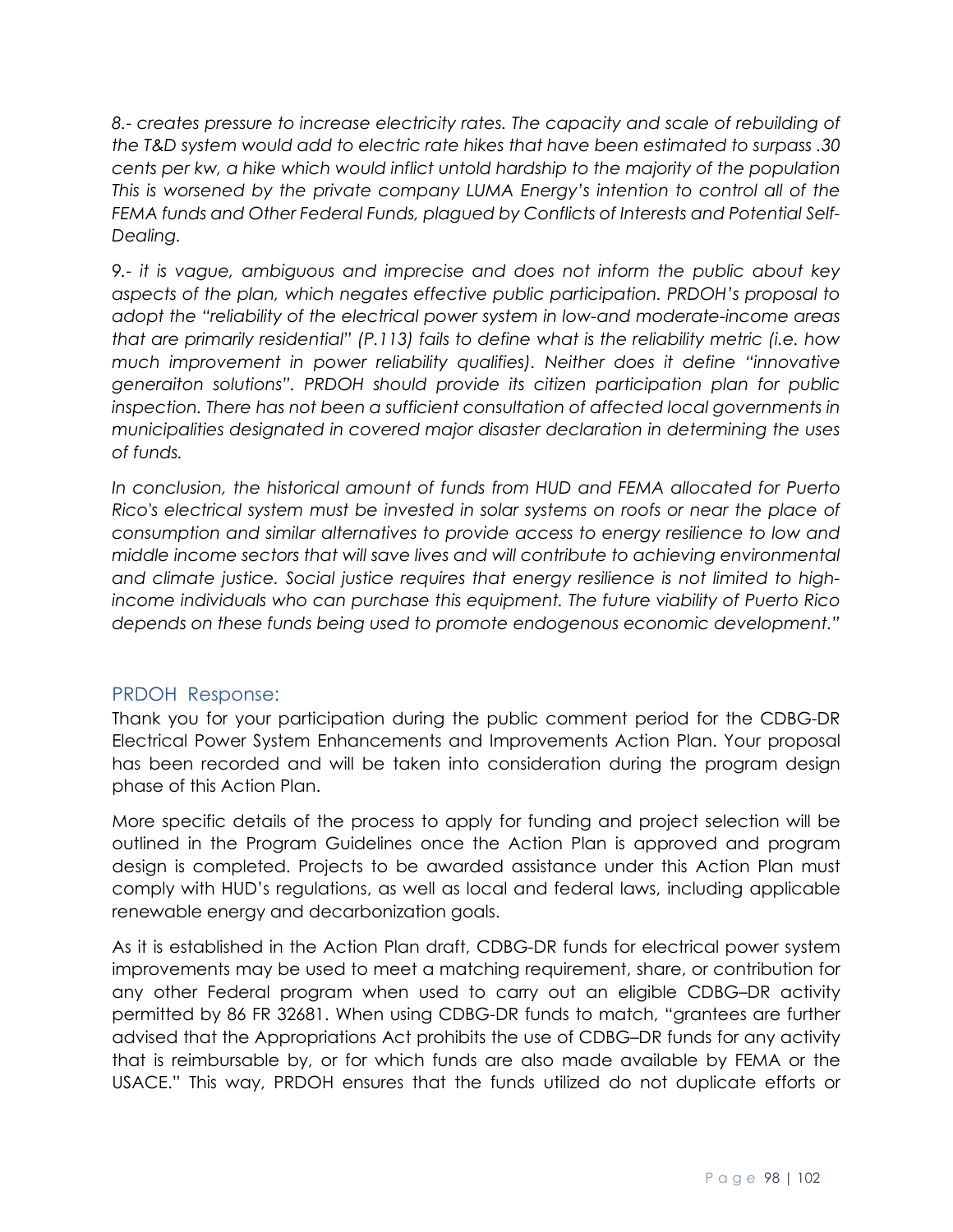benefits and validates that the financed activity is within the parameters of the permissible use of funds.

In compliance with the Federal Register (86 FR 32681), PRDOH consulted with the federal members of the Technical Coordination Team led by the U.S. Department of Energy, as well as with affected citizens, stakeholders and local agencies, including the Puerto Rico Energy Bureau (PREB), to identify the unmet critical needs for the improvement of the electrical grid system. As part of our inter-agency stakeholder engagement process, PRDOH invited the PREB to participate in several discussions regarding Action Plan design, including at least one in-person session to coordinate on regulatory requirements and best practices. PRDOH values their participation in the process and appreciates the importance of PREB's role as a regulatory entity in service to the implementation of public policy set forth by the Government of Puerto Rico.

The activities proposed in the Action Plan are bound to the identified unmet needs. To gather the unmet energy needs through the citizen's input, PRDOH conducted two public hearings; the first hearing was held prior to the publication of the Action Plan, while the second hearing was executed a month after its publication. Therefore, the Citizen Participation Plan presents an opportunity for Puerto Rico's residents and stakeholders, including the PREB, to provide feedback and ensure transparency with all information regarding the CDBG-DR Electrical Power System Enhancement Programs.

#### Comment ID: Vidalina Rivera

*"Renewable energy is the best and all citizens should have access to it."*

# PRDOH Response:

Thank you for your comment. PRDOH is committed with the carbon reduction goals while promoting long-term reliability and stability of the electrical system. PRDOH will consider awarding projects proposing the development of energy system enhancements, such as projects to develop renewable energy microgrids, to improve the sustainability and stability of electrical service across the Island, as well as projects proposing the recovery of existing systems.

For those organizations seeking to implement smaller-scale community-based installations of energy production and storage as subrecipients, PRDOH offers funding opportunities as part of the CEWRI Program in the CDBG-MIT Action Plan. Units of general local government/ Local and Municipal Governments, Community-Based Development Organizations and private not-for-profits, and Non-governmental organizations are eligible applicants under the CDBG-MIT CEWRI Program and are encouraged to evaluate the program as described in the CDBG-MIT Action Plan. The CDBG-MIT Action Plan may be found at:<https://cdbg-dr.pr.gov/en/cdbg-mit/> (English) and [https://cdbg](https://cdbg-dr.pr.gov/cdbg-mit/)[dr.pr.gov/cdbg-mit/](https://cdbg-dr.pr.gov/cdbg-mit/) (Spanish).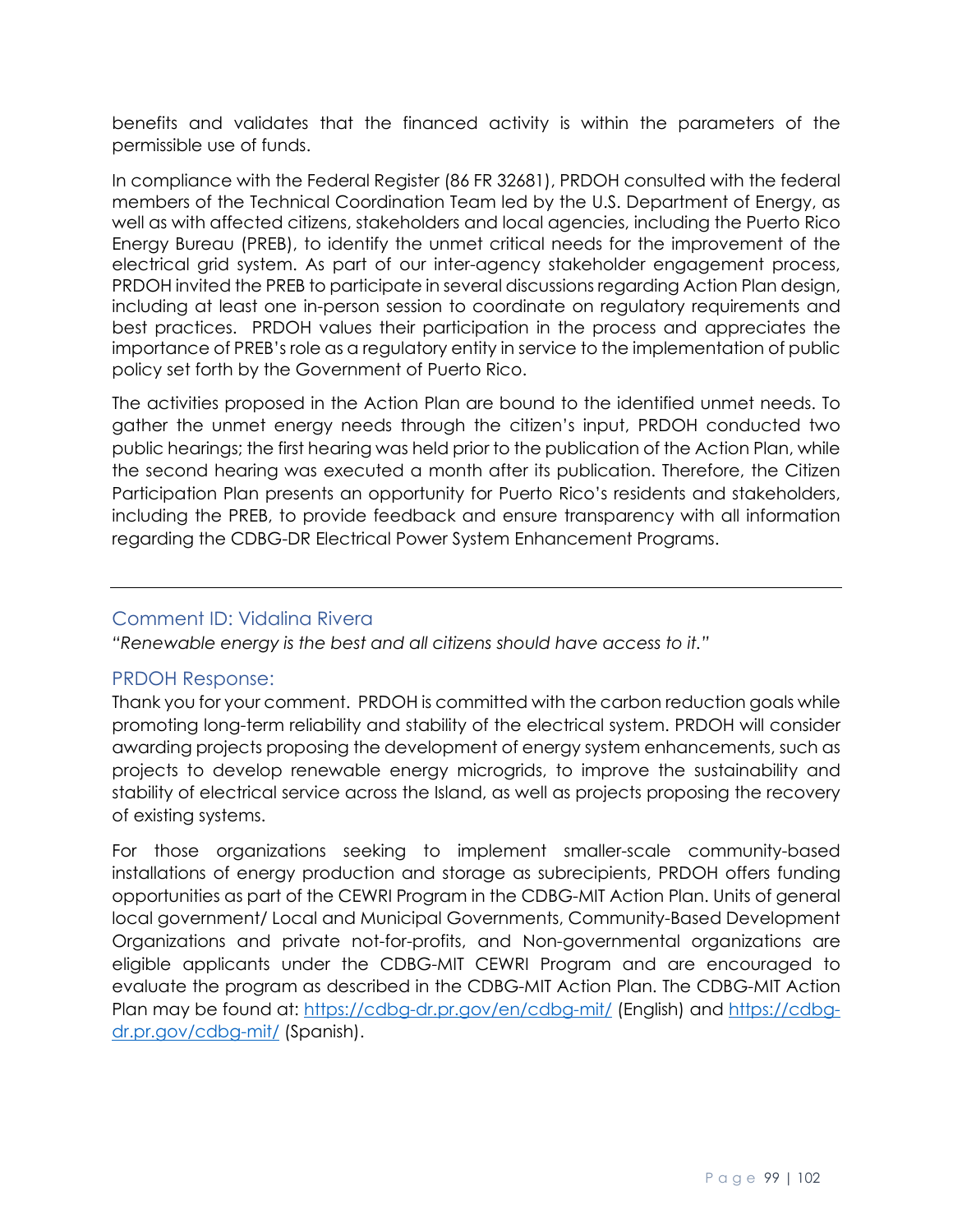PRDOH invites you to stay up-to-date on any information or updates related to this Action Plan by visiting the Plan's webpage at: [https://cdbg-dr.pr.gov/en/power-grid-action](https://cdbg-dr.pr.gov/en/power-grid-action-plan/)[plan/](https://cdbg-dr.pr.gov/en/power-grid-action-plan/) (English) or<https://cdbg-dr.pr.gov/plan-de-accion-de-red-de-energia/> (Spanish).

Comment ID: Asociación de Residentes La Margarita (Wanda J Rios) *"These Comments to the CDBG-DR Action Plan for Electric System Optimization ("Draft Action Plan") are submitted on behalf of [sic].*

*According to the Draft Action Plan, most of the funds for the electric system would be allocated to the Cost Sharing Program for the Rehabilitation and Reconstruction of the Electric Grid (ER1) with a budget of \$1,055,811,031 that would go to rebuild the poles, towers, cables and other components of the centralized electric power transmission and distribution system that connects the large fossil fuel burning power generation plants, mainly located in southern Puerto Rico with the consumers. Other funds would go to the Electric Power Reliability and Resilience Program (ER2), which would be allocated \$760,595,149 for projects that are not expected to be funded by other federal or local sources.* 

*The Draft Action Plan suffers from nine major flaws;* 

*1.- denies the ability of renewable energy, especially rooftop or near-site solar systems and energy storage systems (batteries) to provide reliable, resilient, and cost-effective electric service and delays the use of these options,* 

*2.- perpetuates the transmission and distribution system that maintains long-term dependence on fossil fuel burning power plants,*

*3. it does not comply with the Integrated Resource Plan ("IRP") issued by the Energy Bureau,* 

*4.-does not contribute significantly to achieving the mandated percentages of renewable energy required by law by 2022 and 2025,* 

*5.-wrongly assumes that FEMA funds cannot be used for distributed renewable energy (rooftop solar and battery systems),* 

*6.-misses the opportunity to achieve social and environmental justice through access to distributed renewable energy (rooftop solar and battery systems) for low- and middleincome communities,* 

*7.- does not comply with environmental, climate change and flood control provisions,* 

*8.- creates pressure to increase electricity rates,* 

*9. is vague, ambiguous and imprecise and does not inform the public about key aspects of the plan, which denies effective public participation.*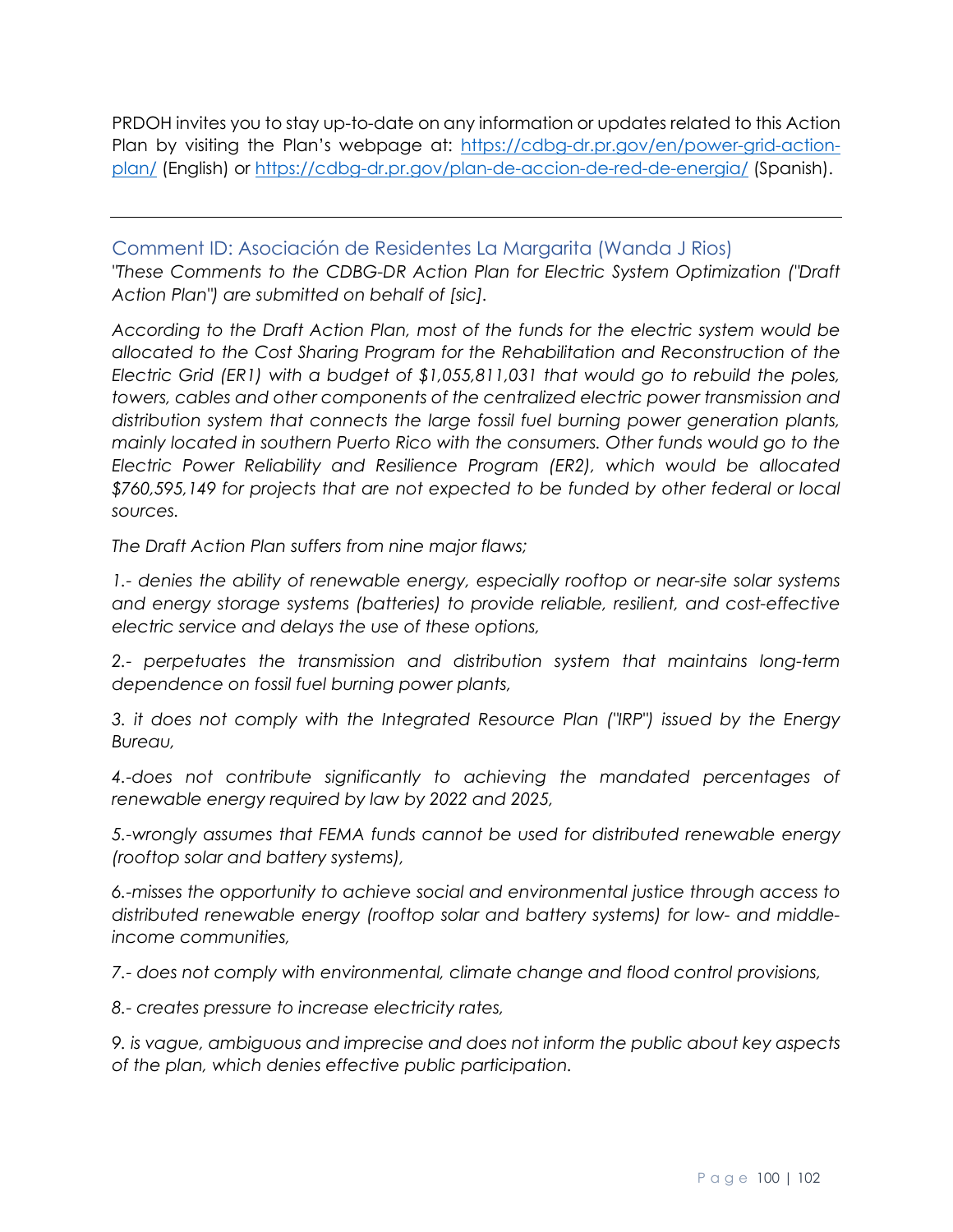*The historic amount of HUD and FEMA funds allocated for Puerto Rico's electric system should be invested in rooftop or near-site solar systems and similar alternatives to provide access to energy resilience for low and middle-income sectors that will save lives and contribute to achieving environmental and climate justice. Social justice requires that energy resilience not be limited to high-income people who can afford such equipment. The future viability of Puerto Rico depends on these funds being used to promote endogenous economic development."*

### PRDOH Response:

Thank you for your participation during the public comment period for the CDBG-DR Electrical Power System Enhancements and Improvements Action Plan. Your proposal has been recorded and will be taken into consideration during the program design phase of this Action Plan.

More specific details of the process to apply for funding and project selection will be outlined in the Program Guidelines once the Action Plan is approved and program design is completed. Projects to be awarded assistance under this Action Plan must comply with HUD's regulations, as well as local and federal laws, including applicable renewable energy and decarbonization goals.

As it is established in the Action Plan draft, CDBG-DR funds for electrical power system improvements may be used to meet a matching requirement, share, or contribution for any other Federal program when used to carry out an eligible CDBG–DR activity permitted by 86 FR 32681. When using CDBG-DR funds to match, "grantees are further advised that the Appropriations Act prohibits the use of CDBG–DR funds for any activity that is reimbursable by, or for which funds are also made available by FEMA or the USACE." This way, PRDOH ensures that the funds utilized do not duplicate efforts or benefits and validates that the financed activity is within the parameters of the permissible use of funds.

In compliance with the Federal Register (86 FR 32681), PRDOH consulted with the federal members of the Technical Coordination Team led by the U.S. Department of Energy, as well as with affected citizens, stakeholders and local agencies, including the Puerto Rico Energy Bureau (PREB), to identify the unmet critical needs for the improvement of the electrical grid system. As part of our inter-agency stakeholder engagement process, PRDOH invited the PREB to participate in several discussions regarding Action Plan design, including at least one in-person session to coordinate on regulatory requirements and best practices. PRDOH values their participation in the process and appreciates the importance of PREB's role as a regulatory entity in service to the implementation of public policy set forth by the Government of Puerto Rico.

The activities proposed in the Action Plan are bound to the identified unmet needs. To gather the unmet energy needs through the citizen's input, PRDOH conducted two public hearings; the first hearing was held prior to the publication of the Action Plan, while the second hearing was executed a month after its publication. Therefore, the Citizen